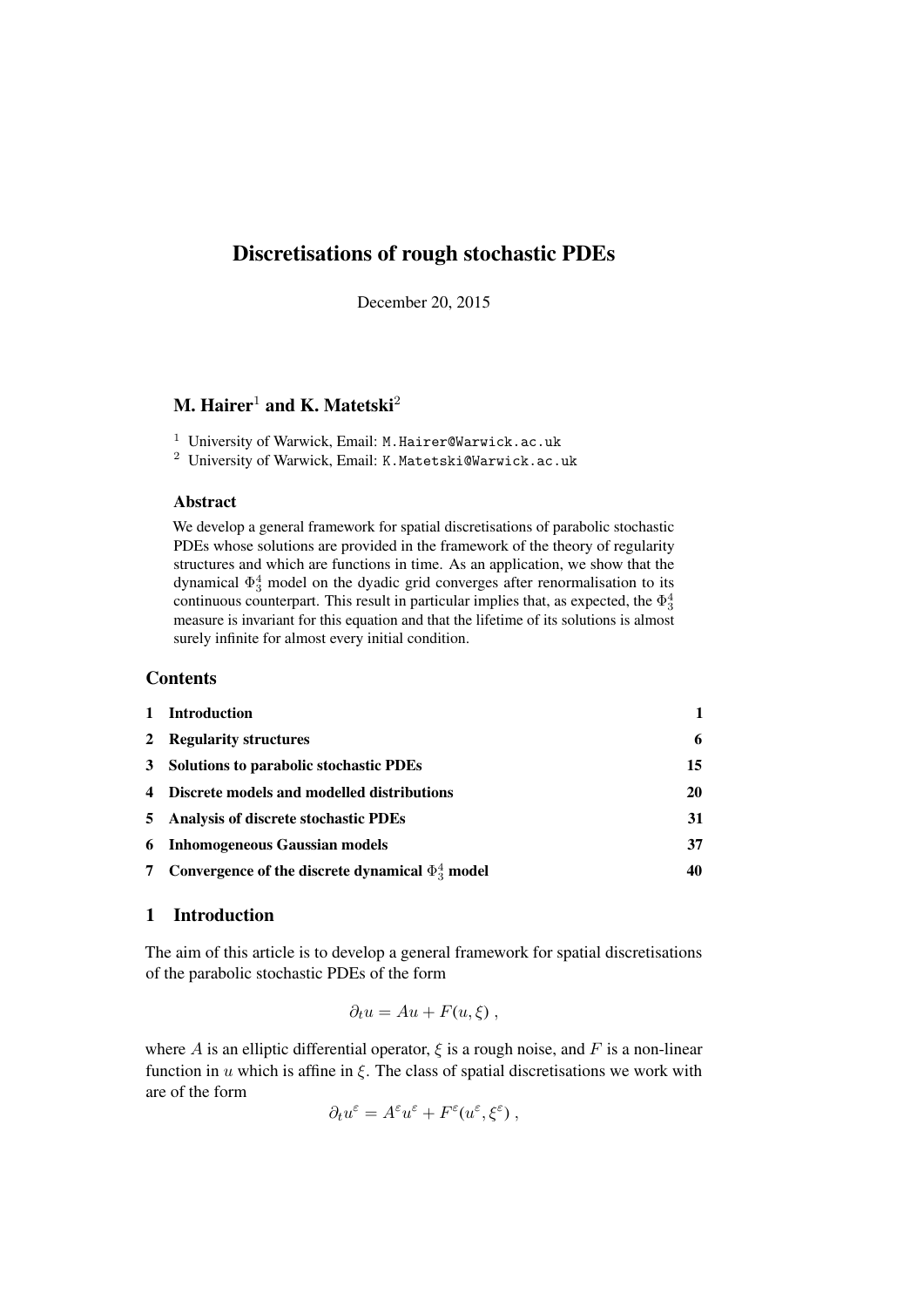with the spatial variable taking values in the dyadic grid with mesh size  $\varepsilon > 0$ , where  $A^{\varepsilon}$ ,  $\xi^{\varepsilon}$  and  $F^{\varepsilon}$  are discrete approximations of A,  $\xi$  and F respectively.

A particular example prototypical for the class of equations we are interested in is the dynamical  $\Phi^4$  model in dimension 3, which can be formally described by the equation

$$
\partial_t \Phi = \Delta \Phi + \infty \Phi - \Phi^3 + \xi , \qquad \Phi(0, \cdot) = \Phi_0(\cdot) , \qquad (\Phi_3^4)
$$

on the torus  $\mathbf{T}^3 \stackrel{\text{def}}{=} (\mathbf{R}/\mathbf{Z})^3$  and for  $t \geq 0$ , where  $\Delta$  is the Laplace operator on  $\mathbf{T}^3$ ,  $\Phi_0$  is some initial data, and  $\xi$  is the space-time white noise over  $L^2(\mathbf{R} \times \mathbf{T}^3)$ , see [\[PW81\]](#page-48-0).

Here,  $\infty$  denotes an "infinite constant":  $(\Phi_3^4)$  should be interpreted as the limit of solutions to the equation obtained by mollifying  $\xi$  and replacing  $\infty$  by a constant which diverges in a suitable way as the mollifier tends to the identity. It was shown in [\[Hai14\]](#page-47-0) that this limit exists and is independent of the choice of mollifier. The reason for the appearance of this infinite constant is that solutions are random Schwartz distributions (this is already the case for the linear equation, see [\[DPZ14\]](#page-47-1)). so that their third power is undefined. The above notation also correctly suggests that solutions to  $(\Phi_3^4)$  still depend on one parameter, namely the "finite part" of the infinite constant, but this will not be relevant here and we consider this as being fixed from now on.

In two spatial dimensions, a solution theory for  $(\Phi_3^4)$  was given in [\[AR91,](#page-46-0) [DPD03\]](#page-47-2), see also [\[JLM85\]](#page-48-1) for earlier work on a closely related model. In three dimensions, alternative approaches to  $(\Phi_3^4)$  were recently obtained in [\[CC13\]](#page-47-3) (via paracontrolled distributions, see [\[GIP15\]](#page-47-4) for the development of that approach), and in  $[Kup15]$  (via renormalisation group techniques à la Wilson).

It is natural to consider finite difference approximations to  $(\Phi_3^4)$  for a number of reasons. Our main motivation goes back to the seminal article [\[BFS83\]](#page-46-1), where the authors provide a very clean and relatively compact argument showing that lattice approximations  $\mu_{\varepsilon}$  to the  $\Phi_3^4$  measure are tight as the mesh size goes to 0. Since these measures are invariant for the natural finite difference approximation of  $(\Phi_3^4)$ , showing that these converge to  $(\Phi_3^4)$  straightforwardly implies that any accumulation point of  $\mu_{\varepsilon}$  is invariant for the solutions of  $(\Phi_3^4)$ . These accumulation points are known to coincide with the  $\Phi_3^4$  measure  $\mu$  [\[Par75\]](#page-48-3), thus showing that  $\mu$  is indeed invariant for ( $\Phi_3^4$ ), as one might expect. Another reason why discretisations of ( $\Phi_3^4$ ) are interesting is because they can be related to the behaviour of Ising-type models under Glauber dynamics near their critical temperature, see [\[SG73,](#page-48-4) [GRS75\]](#page-47-5). See also the related result [\[MW14\]](#page-48-5) where the dynamical  $\Phi_2^4$  model is obtained from the Glauber dynamic for a Kac-Ising model in a more direct way, without going through lattice approximations. Similar results are expected to hold in three spatial dimensions, see e.g. the review article [\[GLP99\]](#page-47-6).

We will henceforth consider discretisations of  $(\Phi_3^4)$  of the form

$$
\frac{d}{dt}\Phi^{\varepsilon} = \Delta^{\varepsilon}\Phi^{\varepsilon} + C_{\varepsilon}\Phi^{\varepsilon} - (\Phi^{\varepsilon})^3 + \xi^{\varepsilon} , \qquad \Phi^{\varepsilon}(0, \cdot) = \Phi^{\varepsilon}_0(\cdot) , \qquad (\Phi^4_{3,\varepsilon})
$$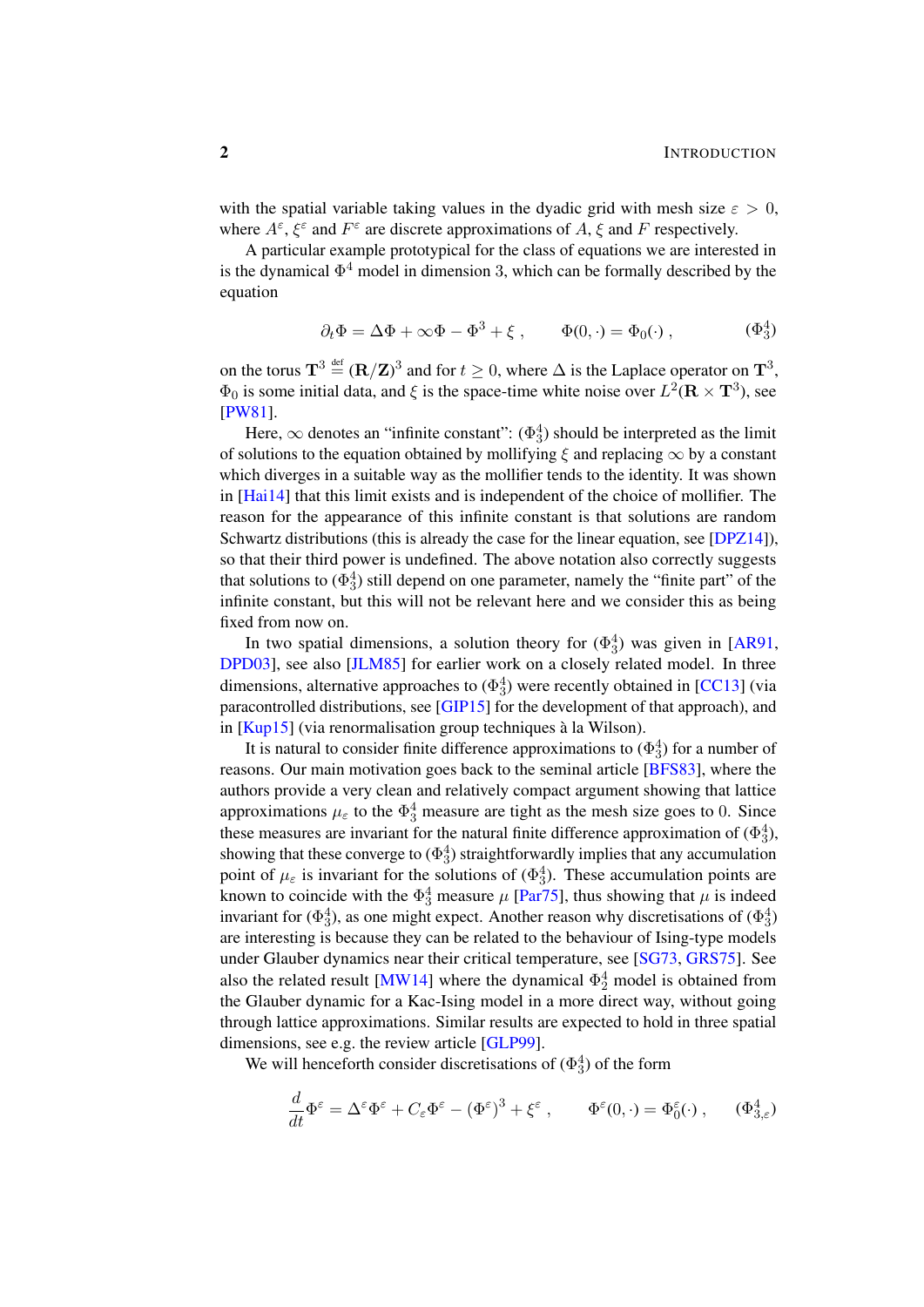## INTRODUCTION 3

on the dyadic discretisation  $\mathbf{T}_{\varepsilon}^{3}$  of  $\mathbf{T}^{3}$  with mesh size  $\varepsilon = 2^{-N}$  for  $N \in \mathbf{N}$ , where  $\Phi_0^{\varepsilon} \in \mathbb{R}^{\mathbb{T}^3_{\varepsilon}}, \Delta^{\varepsilon}$  is the nearest-neighbour approximation of the Laplacian  $\Delta$ , and  $\xi^{\epsilon}$  is a spatial discretisation of  $\xi$ . We construct these discretisations on a common probability space by setting

<span id="page-2-0"></span>
$$
\xi^{\varepsilon}(t,x) \stackrel{\text{def}}{=} \varepsilon^{-3} \langle \xi(t,\cdot), \mathbf{1}_{|\cdot-x| \le \varepsilon/2} \rangle , \qquad (t,x) \in \mathbf{R} \times \mathbf{T}_{\varepsilon}^{3} , \tag{1.1}
$$

where |x| denotes the supremum norm of  $x \in \mathbb{R}^3$ . Our results are however flexible enough to easily accommodate a variety of different approximations to the noise and the Laplacian.

Existence and uniqueness of global solutions to  $(\Phi_{3,\varepsilon}^4)$  for any fixed  $\varepsilon > 0$ follows immediately from standard results for SDEs [\[Has80,](#page-48-6) [IW89\]](#page-48-7). Our main approximation result is the following, where we take the initial conditions  $\Phi_0^{\varepsilon}$  to be random variables defined on a common probability space, independent of the noise  $\xi$ . (We could of course simply take them deterministic, but this formulation will be how it will then be used in our proof of existence of global solutions.)

<span id="page-2-2"></span>**Theorem 1.1.** Let  $\xi$  be a space-time white noise over  $L^2(\mathbf{R} \times \mathbf{T}^3)$  on a probability *space*  $(\Omega, \mathscr{F}, \mathbf{P})$ *, let*  $\Phi_0 \in C^{\eta}(\mathbf{R}^d)$  *almost surely, for some*  $\eta > -\frac{2}{3}$  $\frac{2}{3}$ *, and let*  $\Phi$ *be the unique maximal solution of*  $(\Phi_3^4)$  *on*  $[0, T^*]$ *. Let furthermore*  $\Delta^{\varepsilon}$  *be the* nearest-neighbour approximation of  $\Delta$ , let  $\Phi_0^\varepsilon \in \mathbf{R}^{\mathbf{T}^3_\varepsilon}$  be a random variable on the *same probability space, let* ξ <sup>ε</sup> *be given by* [\(1.1\)](#page-2-0)*, and let* Φ <sup>ε</sup> *be the unique global solution of* ([Φ](#page-0-0) 4 <sup>3</sup>,ε)*. If the initial data satisfy almost surely*

$$
\lim_{\varepsilon \to 0} \|\Phi_0; \Phi_0^{\varepsilon}\|_{\mathcal{C}^{\eta}}^{(\varepsilon)} = 0 ,
$$

*then for every*  $\alpha < -\frac{1}{2}$  $\frac{1}{2}$  there is a sequence of renormalisation constants  $C^{(\varepsilon)}$  ∼  $\varepsilon^{-1}$  in  $(\Phi_{3,\varepsilon}^4)$  and a sequence of stopping times  $T_\varepsilon$  satisfying  $\lim_{\varepsilon\to 0}T_\varepsilon=T^*$  in *probability such that, for every*  $\bar{\eta} < \eta \wedge \alpha$ *, and for any*  $\delta > 0$  *small enough, one has the limit in probability*

<span id="page-2-1"></span>
$$
\lim_{\varepsilon \to 0} \|\Phi; \Phi^{\varepsilon}\|_{\mathcal{C}^{\delta,\alpha}_{\bar{\eta},T_{\varepsilon}}}^{(\varepsilon)} = 0.
$$
\n(1.2)

As a corollary of this convergence result and an argument along the lines of [\[Bou94\]](#page-47-7), we have the following result, where we denote by  $\mu$  the  $\Phi_3^4$  measure on the torus.

<span id="page-2-3"></span>**Corollary 1.2.** *For*  $\mu$ *-almost every initial condition*  $\Phi_0$  *and for every*  $T > 0$ *, the*  $s$ olution of  $(\Phi_3^4)$  constructed in [\[Hai14\]](#page-47-0) belongs to  $\mathcal{C}_{\bar{\eta}}^{\delta,\alpha}([0,T],\mathbf{T}^3)$ , for  $\delta$ ,  $\alpha$  and  $\bar{\eta}$ as in [\(1.2\)](#page-2-1). In particular, this yields a Markov process on  $\mathcal{C}^{\alpha}(\mathbf{T}^3)$  which admits  $\mu$ *as an invariant measure.*

In order to prove this result, we will use regularity structures, as introduced in [\[Hai14\]](#page-47-0), to obtain uniform bounds (in  $\varepsilon$ ) on solutions to  $(\Phi_{3,\varepsilon}^4)$  by describing the right hand side via a type of generalised "Taylor expansion" in the neighbourhood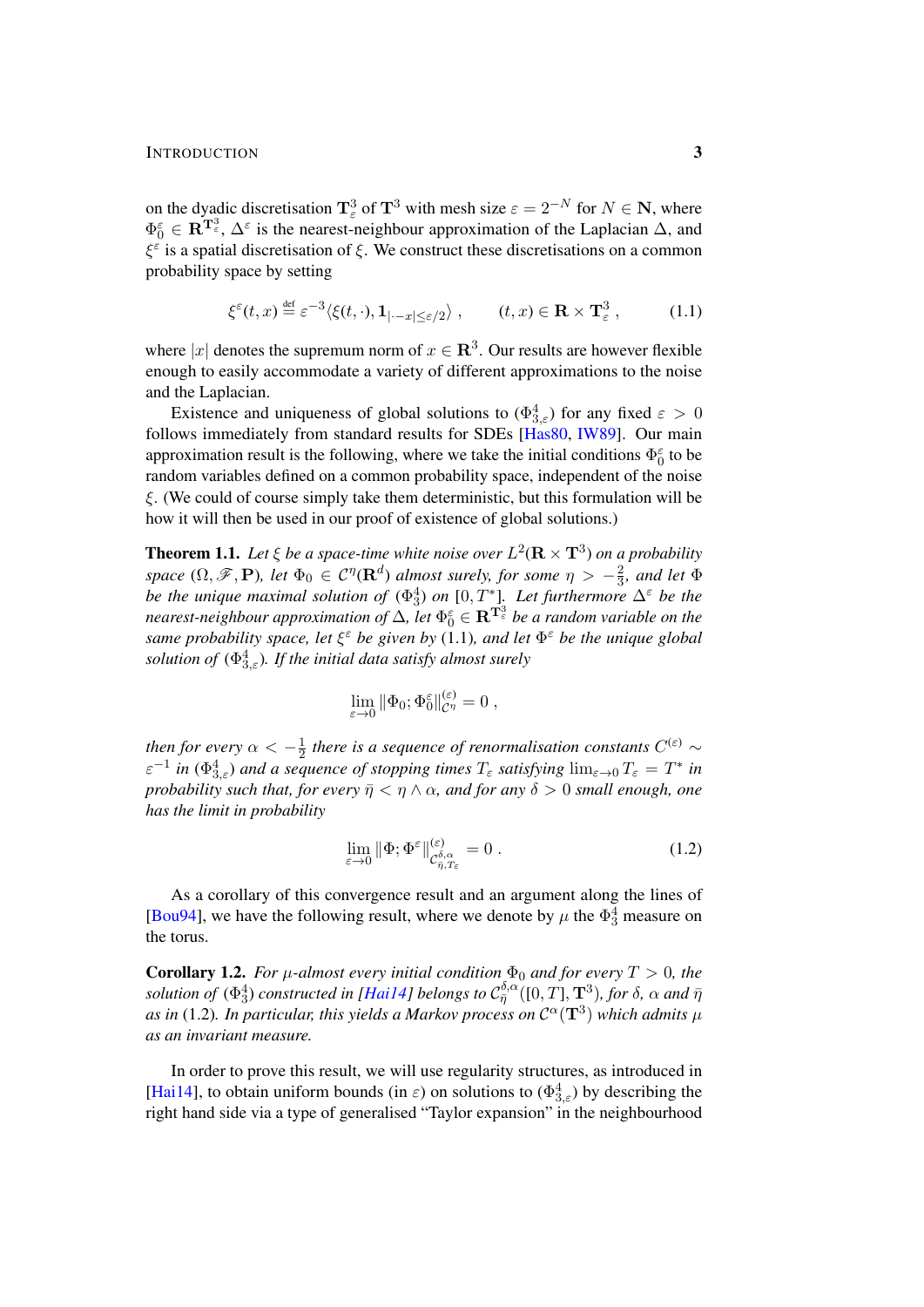of any space-time point. The problem of obtaining uniform bounds is then split into the problem of on the one hand obtaining uniform bounds on the objects playing the role of Taylor monomials (these require subtle stochastic cancellations, but are given by explicit formulae), and on the other hand obtaining uniform regularity estimates on the "Taylor coefficients" (these are described implicitly as solutions to a fixed point problem but can be controlled by standard Banach fixed point arguments).

In order to treat the discretised equation ( $\Phi_{3,\varepsilon}^4$ ), we introduce a discrete analogue to the concept of "model" introduced in [\[Hai14\]](#page-47-0) and we show that the corresponding "reconstruction map" satisfies uniform bounds analogous to the ones available in the continuous case. One technical difficulty we encounter with this approach is that the set-up is somewhat asymmetric since time is continuous while space is discrete. Instead of considering a fixed model as in [\[Hai14\]](#page-47-0), we will consider a family of models indexed by the time parameter and satisfying a suitable regularity property. This idea requires some modification of the original theory, in particular of the "abstract integration" operation [\[Hai14,](#page-47-0) Sec. 5] and of the corresponding Schauder-type estimates.

As this article was nearing its completion, Zhu and Zhu [\[ZZ15\]](#page-48-8) independently obtained the convergence of solutions to  $(\Phi_{3,\varepsilon}^4)$  to those of  $(\Phi_3^4)$  using different methods. Additionally, Gubinelli and Perkowski [\[GP15\]](#page-47-8) recently obtained a similar result for the KPZ equation. One advantage of the approach pursued here is that it is quite systematic and that many of our intermediate results do not specifically refer to the  $\Phi_3^4$  model. This lays the foundations of a systematic approximation theory which can in principle be applied to many other singular SPDEs, e.g. stochastic Burgerstype equations [\[Hai11,](#page-47-9) [HMW14,](#page-48-9) [HM14\]](#page-48-10), the KPZ equation [\[KPZ86,](#page-48-11) [BG97,](#page-46-2) [Hai13\]](#page-47-10), or the continuous parabolic Anderson model [\[Hai14,](#page-47-0) [HL15\]](#page-48-12).

## Acknowledgements

#### Structure of the article

In Section [2](#page-5-0) we introduce regularity structures and inhomogeneous models (i.e. models which are functions in the time variable). Furthermore, we prove here the key results of the theory in our present framework, namely the reconstruction theorem and the Schauder estimates. In Section [3](#page-14-0) we provide a solution theory for a general parabolic stochastic PDE, whose solution is a function in time. Section [4](#page-19-0) is devoted to the development of a discrete analogue of inhomogeneous models, which we use in Section [5](#page-30-0) to analyse solutions of discretised stochastic equations. In Section [6](#page-36-0) we analyse models, built from a Gaussian noise. Finally, in Section [7,](#page-39-0) we prove Theorem [1.1](#page-2-2) and Corollary [1.2.](#page-2-3)

## Notations and conventions

Throughout this article, we will work in  $\mathbb{R}^{d+1}$  where d is the dimension of space and 1 is the dimension of time. Moreover, we consider the time-space scaling  $\mathfrak{s} = (\mathfrak{s}_0, 1, \ldots, 1)$  of  $\mathbf{R}^{d+1}$ , where  $\mathfrak{s}_0 > 0$  is an integer time scaling and  $\mathfrak{s}_i = 1$ , for  $i = 1, \ldots, d$ , is the scaling in each spatial direction. We set  $|\mathfrak{s}| \stackrel{\text{def}}{=} \sum_{i=0}^{d} \mathfrak{s}_i$ ,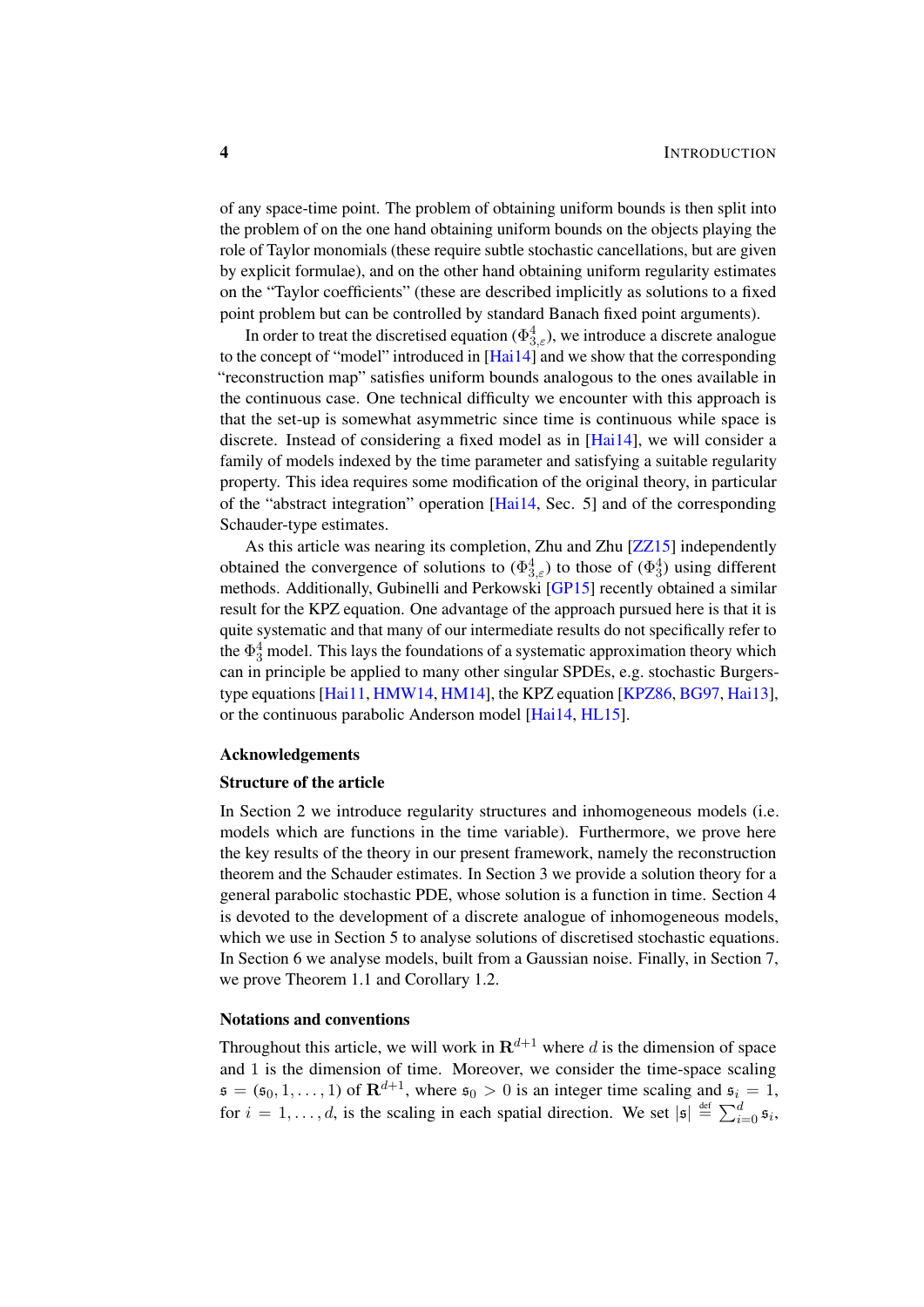### INTRODUCTION 5

denote by |x| the  $\ell^{\infty}$ -norm of a point  $x \in \mathbf{R}^d$ , and define  $||z||_{\mathfrak{s}} \stackrel{\text{def}}{=} |t|^{1/\mathfrak{s}_0} \vee |x|$  to be the s-scaled  $\ell^{\infty}$ -norm of  $z = (t, x) \in \mathbf{R}^{d+1}$ . For a multiindex  $k \in \mathbf{N}^{d+1}$  we define  $|k|_{\mathfrak{s}} \stackrel{\text{def}}{=} \sum_{i=0}^{d} \mathfrak{s}_i k_i$ , and for  $k \in \mathbf{N}^d$  with the scaling  $(1, \ldots, 1)$  we denote the respective norm by  $|k|$ . (Our natural numbers N include 0.)

For  $r > 0$ , we denote by  $\mathcal{C}^r(\mathbf{R}^d)$  the usual Hölder space on  $\mathbf{R}^d$ , by  $\mathcal{C}_0^r(\mathbf{R}^d)$  we denote the space of compactly supported  $\mathcal{C}^r$ -functions and by  $\mathcal{B}_0^r(\mathbf{R}^d)$  we denote the set of  $C^r$ -functions, compactly supported in  $B(0, 1)$  (the unit ball centered at the origin) and with the  $C<sup>r</sup>$ -norm bounded by 1.

For  $\varphi \in \mathcal{B}_0^r(\mathbf{R}^d)$ ,  $\lambda > 0$  and  $x, y \in \mathbf{R}^d$  we define  $\varphi_x^{\lambda}(y) \stackrel{\text{def}}{=} \lambda^{-d} \varphi(\lambda^{-1}(y-x))$ . For  $\alpha < 0$ , we define the space  $\mathcal{C}^{\alpha}(\mathbf{R}^d)$  to consist of  $\zeta \in \mathcal{S}'(\mathbf{R}^d)$ , belonging to the dual space of the space of  $\mathcal{C}_0^r$ -fucntions, with  $r > -\lfloor \alpha \rfloor$ , and such that

$$
\|\zeta\|_{\mathcal{C}^{\alpha}} \stackrel{\text{def}}{=} \sup_{\varphi \in \mathcal{B}_0^r} \sup_{x \in \mathbf{R}^d} \sup_{\lambda \in (0,1]} \lambda^{-\alpha} |\langle \zeta, \varphi_x^{\lambda} \rangle| < \infty \,. \tag{1.3}
$$

Furthermore, for a function  $\mathbf{R} \ni t \mapsto \zeta_t$  we define the operator  $\delta^{s,t}$  by

<span id="page-4-4"></span><span id="page-4-2"></span><span id="page-4-1"></span><span id="page-4-0"></span>
$$
\delta^{s,t}\zeta \stackrel{\text{def}}{=} \zeta_t - \zeta_s \;, \tag{1.4}
$$

and for  $\delta > 0$ ,  $\eta \le 0$  and  $T > 0$ , we define the space  $\mathcal{C}^{\delta,\alpha}_{\eta}([0,T],\mathbf{R}^d)$  to consist of the functions  $(0, T] \ni t \mapsto \zeta_t \in C^{\alpha}(\mathbf{R}^d)$ , such that the following norm is finite

$$
\|\zeta\|_{\mathcal{C}_{\eta,T}^{\delta,\alpha}} \stackrel{\text{def}}{=} \sup_{t \in (0,T]} |t|_0^{-\eta} \|\zeta_t\|_{\mathcal{C}^{\alpha}} + \sup_{s \neq t \in (0,T]} |t,s|_0^{-\eta} \frac{\|\delta^{s,t}\zeta\|_{\mathcal{C}^{\alpha-\delta}}}{|t-s|^{\delta/s_0}},\tag{1.5}
$$

where  $|t|_0 \stackrel{\text{def}}{=} |t|^{1/\mathfrak{s}_0} \wedge 1$  and  $|t, s|_0 \stackrel{\text{def}}{=} |t|_0 \wedge |s|_0$ .

Sometimes we will need to work with space-time distributions with scaling s. In order to describe their regularities, we define, for a test function  $\varphi$  on  $\mathbf{R}^{d+1}$ , for  $\lambda > 0$  and  $z, \bar{z} \in \mathbf{R}^{d+1}$ ,

$$
\varphi_z^{\lambda,\mathfrak{s}}(\bar{z}) \stackrel{\text{def}}{=} \lambda^{-|\mathfrak{s}|} \varphi(\lambda^{-s_0}(\bar{z}_0 - z_0), \lambda^{-1}(\bar{z}_1 - z_1), \dots, \lambda^{-1}(\bar{z}_d - z_d)), \qquad (1.6)
$$

and we define the space  $C_5^{\alpha}(\mathbf{R}^{d+1})$  similarly to  $C^{\alpha}(\mathbf{R}^d)$ , but using the scaled functions [\(1.6\)](#page-4-0) in [\(1.3\)](#page-4-1).

In this article we will also work with discrete functions  $\zeta^{\epsilon} \in \mathbf{R}^{\Lambda_{\epsilon}^{d}}$  on the dyadic grid  $\Lambda_{\varepsilon}^d \subset \mathbf{R}^d$  with the mesh size  $\varepsilon = 2^{-N}$  for  $N \in \mathbf{N}$ . In order to compare them with their continuous counterparts  $\zeta \in C^{\alpha}(\mathbf{R}^d)$  with  $\alpha \leq 0$ , we introduce the following "distance"

$$
\|\zeta;\zeta^{\varepsilon}\|_{\mathcal{C}^{\alpha}}^{(\varepsilon)} \stackrel{\text{def}}{=} \sup_{\varphi \in \mathcal{B}_{0}^{r}} \sup_{x \in \mathbf{R}^{d}} \sup_{\lambda \in [\varepsilon,1]} \lambda^{-\alpha} |\langle \zeta, \varphi_{x}^{\lambda} \rangle - \langle \zeta^{\varepsilon}, \varphi_{x}^{\lambda} \rangle_{\varepsilon}|,
$$

where  $\langle \cdot, \cdot \rangle_{\varepsilon}$  is the discrete analogue of the duality pairing on the grid, i.e.

<span id="page-4-3"></span>
$$
\langle \zeta^{\varepsilon}, \varphi_x^{\lambda} \rangle_{\varepsilon} \stackrel{\text{def}}{=} \int_{\Lambda_{\varepsilon}^d} \zeta^{\varepsilon}(y) \varphi_x^{\lambda}(y) \, dy \stackrel{\text{def}}{=} \varepsilon^d \sum_{y \in \Lambda_{\varepsilon}^d} \zeta^{\varepsilon}(y) \varphi_x^{\lambda}(y) \,. \tag{1.7}
$$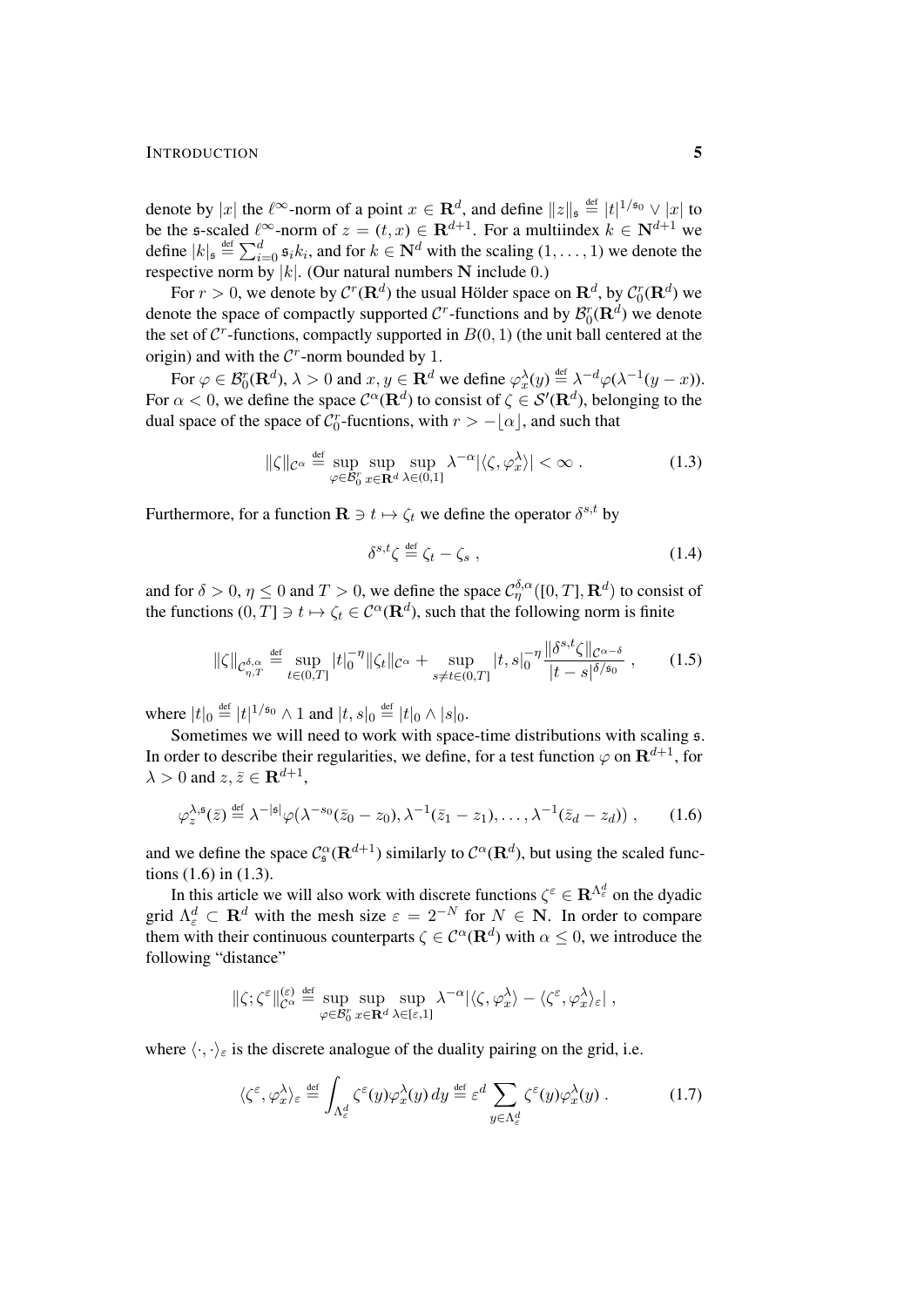For space-time distributions / functions  $\zeta$  and  $\zeta^{\epsilon}$ , for  $\delta > 0$  and  $\eta \leq 0$ , we define

<span id="page-5-2"></span>
$$
\|\zeta;\zeta^{\varepsilon}\|_{\mathcal{C}_{\eta,T}^{\delta,\alpha}}^{(\varepsilon)} \stackrel{\text{def}}{=} \sup_{t\in(0,T]}|t|_{\varepsilon}^{-\eta}\|\zeta_{t};\zeta_{t}^{\varepsilon}\|_{\mathcal{C}^{\alpha}} + \sup_{s\neq t\in(0,T]}|s,t|_{\varepsilon}^{-\eta}\frac{\|\delta^{s,t}\zeta;\delta^{s,t}\zeta^{\varepsilon}\|_{\mathcal{C}^{\alpha-\delta}}}{(|t-s|^{1/s_{0}}\vee\varepsilon)^{\delta}},\tag{1.8}
$$

where  $|t|_{\varepsilon} \stackrel{\text{def}}{=} |t|_0 \vee \varepsilon$  and  $|s, t|_{\varepsilon} \stackrel{\text{def}}{=} |s|_{\varepsilon} \wedge |t|_{\varepsilon}$ . Furthermore, we define the norm  $\|\zeta^{\varepsilon}\|_{\sigma\delta}^{(\varepsilon)}$ (ε) in the same way as in [\(1.3\)](#page-4-1) and [\(1.5\)](#page-4-2), but using the discrete pairing [\(1.7\)](#page-4-3).

Finally, we denote by  $\star$  and  $\star_{\varepsilon}$  the convolutions on  $\mathbf{R}^{d+1}$  and  $\mathbf{R} \times \Lambda_{\varepsilon}^d$  respectively, and by  $x \leq y$  we mean that there exists a constant C independent of the relevant quantities such that  $x \le Cy$ .

#### Acknowledgements

We would like to thank H. Weber for numerous discussions on the topic treated in this article. MH gratefully acknowledges financial support from the Leverhulme trust and the European Research Council.

## <span id="page-5-0"></span>2 Regularity structures

In this section we recall the definition of a regularity structure and we introduce the inhomogeneous models used in this article, which are maps from  **(the time coor**dinate) to the usual space of models as in  $[Hai14, Def. 2.17]$  $[Hai14, Def. 2.17]$ , endowed with a norm enforcing some amount of time regularity. Furthermore, we define inhomogeneous modelled distributions and prove the respective reconstruction theorem and Schauder estimates. Throughout this section, we work with the scaling  $\mathfrak{s} = (\mathfrak{s}_0, 1, \ldots, 1)$  of  $\mathbf{R}^{d+1}$ , but all our results can easily be generalised to any non-Euclidean scaling in space, similarly to [\[Hai14\]](#page-47-0).

## <span id="page-5-1"></span>2.1 Regularity structures and inhomogeneous models

The purpose of regularity structures, introduced in [\[Hai14\]](#page-47-0) and motivated by [\[Lyo98,](#page-48-13) [Gub04\]](#page-47-11), is to generalise Taylor expansions using essentially arbitrary functions/distributions instead of polynomials. The precise definition is as follows.

**Definition 2.1.** A *regularity structure*  $\mathcal{T} = (\mathcal{T}, \mathcal{G})$  consists of two objects:

- A *model space*  $\mathcal{T}$ , which is a graded vector space  $\mathcal{T} = \bigoplus_{\alpha \in \mathcal{A}} \mathcal{T}_{\alpha}$ , where each  $\mathcal{T}_{\alpha}$  is a (finite dimensional in our case) Banach space and  $\mathcal{A} \subset \mathbf{R}$  is a finite set of "homogeneities".
- A *structure group*  $\mathcal G$  of linear transformations of  $\mathcal T$ , such that for every  $\Gamma \in \mathcal{G}$ , every  $\alpha \in \mathcal{A}$  and every  $\tau \in \mathcal{T}_{\alpha}$  one has  $\Gamma \tau - \tau \in \mathcal{T}_{\leq \alpha}$ , with  $\mathcal{T}_{<\alpha} \stackrel{\text{\tiny def}}{=} \bigoplus_{\beta<\alpha} \mathcal{T}_{\beta}.$

In  $[Hai14, Def. 2.1]$  $[Hai14, Def. 2.1]$ , the set A was only assumed to be locally finite and bounded from below. Our assumption is more strict, but does not influence anything in the analysis of the equations we consider. In addition, our definition rules out the ambiguity of topologies on  $\mathcal T$ .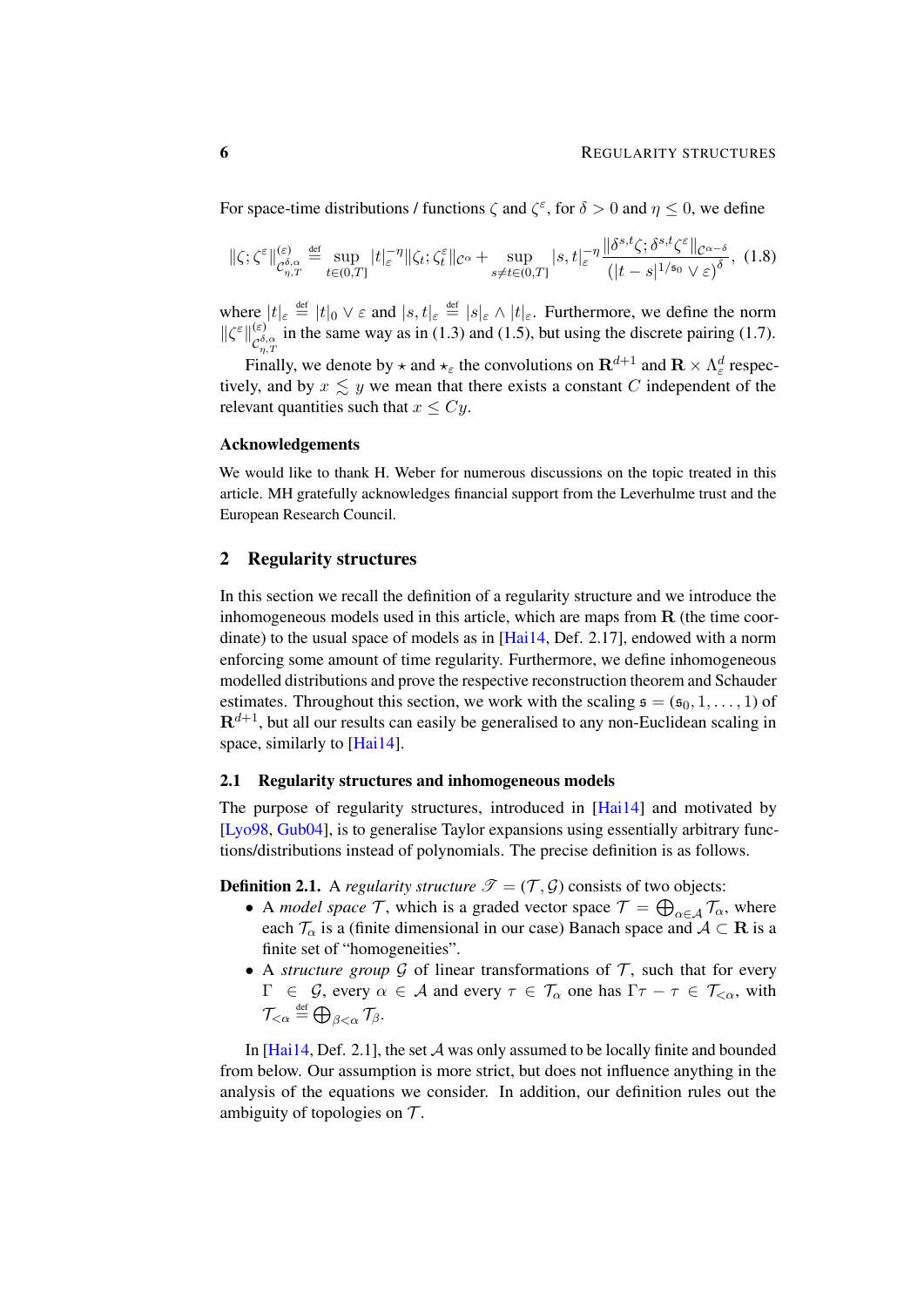<span id="page-6-0"></span>Remark 2.2. One of the simplest non-trivial examples of a regularity structure is given by the "abstract polynomials" in  $d+1$  indeterminates  $X_i$ , with  $i = 0, \ldots, d$ . The set A in this case consists of the values  $\alpha \in \mathbb{N}$  such that  $\alpha \leq r$ , for some  $r < \infty$  and, for each  $\alpha \in A$ , the space  $\mathcal{T}_{\alpha}$  contains all monomials in the  $X_i$  of scaled degree  $\alpha$ . The structure group  $\mathcal{G}_{poly}$  is then simply the group of translations in  $\mathbf{R}^{d+1}$  acting on  $X^k$  by  $h \mapsto (X - h)^k$ .

We now fix  $r > 0$  to be sufficiently large and denote by  $\mathcal{T}_{poly}$  the space of such polynomials of scaled degree r and by  $\mathcal{F}_{poly}$  the set  $\{X^k : |k|_{\mathfrak{s}} \le r\}$ . We will only ever consider regularity structures containing  $\mathcal{T}_{poly}$  as a subspace. In particular, we always assume that there's a natural morphism  $\mathcal{G} \to \mathcal{G}_{poly}$  compatible with the action of  $\mathcal{G}_{poly}$  on  $\mathcal{T}_{poly} \hookrightarrow \mathcal{T}$ .

**Remark 2.3.** For  $\tau \in \mathcal{T}$  we will write  $\mathcal{Q}_{\alpha}\tau$  for its canonical projection onto  $\mathcal{T}_{\alpha}$ , and define  $\|\tau\|_{\alpha} \stackrel{\text{def}}{=} \|\mathcal{Q}_{\alpha}\tau\|$ . We also write  $\mathcal{Q}_{<\alpha}$  for the projection onto  $\mathcal{T}_{<\alpha}$ , etc.

Another object in the theory of regularity structures is a model. Given an abstract expansion, the model converts it into a concrete distribution describing its local behaviour around every point. We modify the original definition of model in [\[Hai14\]](#page-47-0), in order to be able to describe time-dependent distributions.

<span id="page-6-2"></span>**Definition 2.4.** Given a regularity structure  $\mathcal{T} = (\mathcal{T}, \mathcal{G})$ , an *inhomogeneous model*  $(\Pi, \Gamma, \Sigma)$  consists of the following three elements:

• A collection of maps  $\Gamma^t : \mathbf{R}^d \times \mathbf{R}^d \to \mathcal{G}$ , parametrised by  $t \in \mathbf{R}$ , such that

<span id="page-6-3"></span>
$$
\Gamma_{xx}^t = 1 \;, \qquad \Gamma_{xy}^t \Gamma_{yz}^t = \Gamma_{xz}^t \;, \tag{2.1}
$$

for any  $x, y, z \in \mathbf{R}^d$  and  $t \in \mathbf{R}$ , and the action of  $\Gamma_{xy}^t$  on polynomials is given as in Remark [2.2](#page-6-0) with  $h = (0, y - x)$ .

• A collection of maps  $\Sigma_x : \mathbf{R} \times \mathbf{R} \to \mathcal{G}$ , parametrized by  $x \in \mathbf{R}^d$ , such that, for any  $x \in \mathbf{R}^d$  and  $s, r, t \in \mathbf{R}$ , one has

$$
\Sigma_x^{tt} = 1 \;, \qquad \Sigma_x^{sr} \Sigma_x^{rt} = \Sigma_x^{st} \;, \qquad \Sigma_x^{st} \Gamma_{xy}^t = \Gamma_{xy}^s \Sigma_y^{st} \;, \tag{2.2}
$$

and the action of  $\Sigma_x^{st}$  on polynomials is given as in Remark [2.2](#page-6-0) with  $h =$  $(t - s, 0).$ 

• A collection of linear maps  $\Pi_x^t : \mathcal{T} \to \mathcal{S}'(\mathbf{R}^d)$ , such that

$$
\Pi_y^t = \Pi_x^t \Gamma_{xy}^t , \quad (\Pi_x^t X^{(0,\bar{k})})(y) = (y-x)^{\bar{k}} , \quad (\Pi_x^t X^{(k_0,\bar{k})})(y) = 0 , \tag{2.3}
$$

for all  $x, y \in \mathbf{R}^d, t \in \mathbf{R}, \bar{k} \in \mathbf{N}^d, k_0 \in \mathbf{N}$  such that  $k_0 > 0$ .

Moreover, for any  $\gamma > 0$  and every  $T > 0$ , there is a constant C for which the analytic bounds

<span id="page-6-1"></span>
$$
|\langle \Pi_x^t \tau, \varphi_x^{\lambda} \rangle| \le C \|\tau\| \lambda^l \;, \qquad \|\Gamma_{xy}^t \tau\|_m \le C \|\tau\| |x - y|^{l - m} \;, \qquad (2.4a)
$$

<span id="page-6-4"></span>
$$
\|\Sigma_x^{st}\tau\|_m \le C\|\tau\||t-s|^{(l-m)/\mathfrak{s}_0},\tag{2.4b}
$$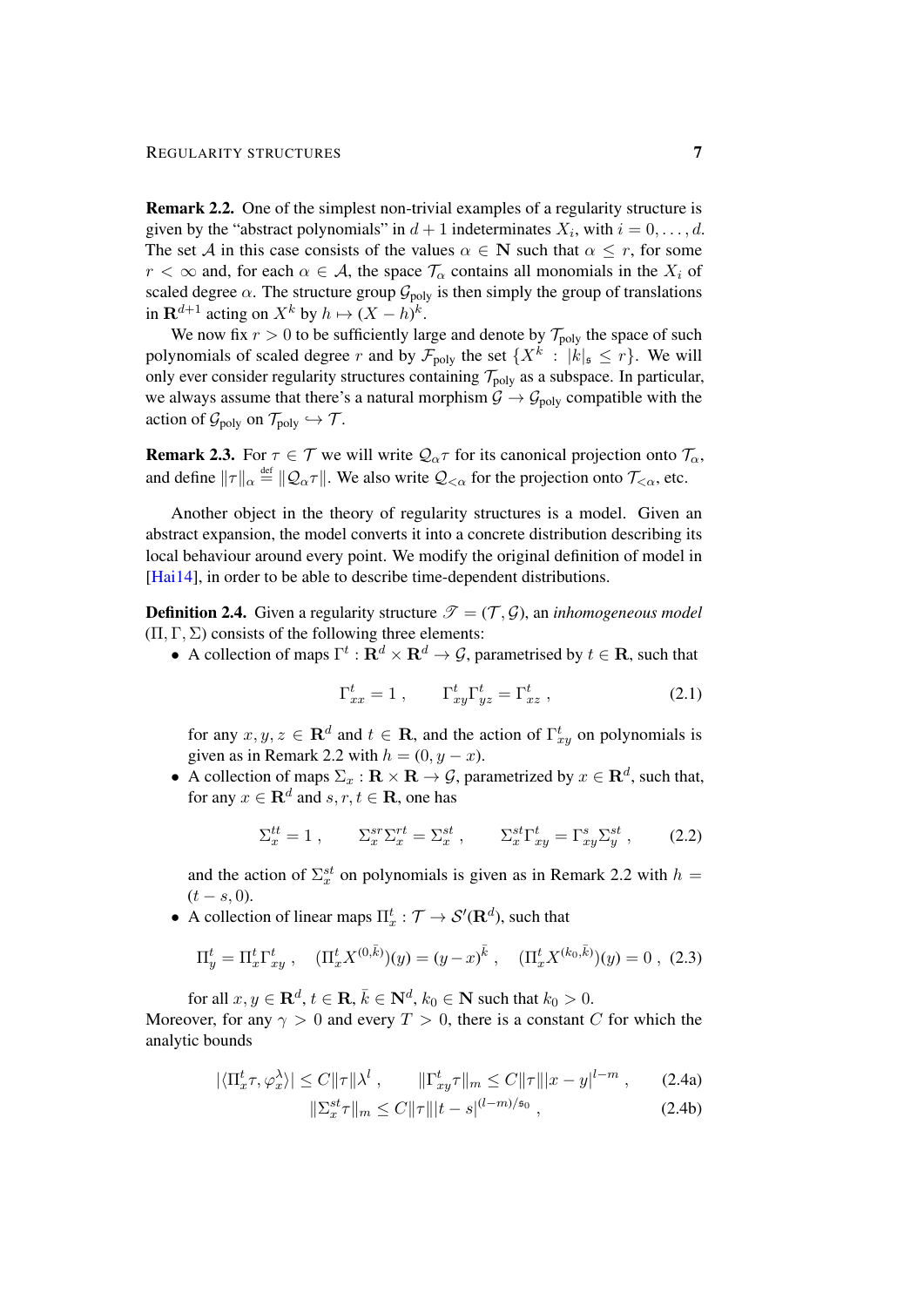hold uniformly over all  $\tau \in \mathcal{T}_l$ , with  $l \in \mathcal{A}$  and  $l < \gamma$ , all  $m \in \mathcal{A}$  such that  $m < l$ , all  $\lambda \in (0, 1]$ , all  $\varphi \in \mathcal{B}_0^r(\mathbf{R}^d)$  with  $r > -\lfloor \min \mathcal{A} \rfloor$ , and all  $t, s \in [-T, T]$  and  $x, y \in \mathbf{R}^d$  such that  $|t - s| \leq 1$  and  $|x - y| \leq 1$ .

In addition, we say that the map  $\Pi$  has time regularity  $\delta > 0$ , if the bound

<span id="page-7-0"></span>
$$
|\langle (\Pi_x^t - \Pi_x^s)\tau, \varphi_x^{\lambda} \rangle| \le C \|\tau\| |t - s|^{\delta/\mathfrak{s}_0} \lambda^{l - \delta} , \qquad (2.5)
$$

holds for all  $\tau \in \mathcal{T}_l$  and the other parameters as before.

<span id="page-7-5"></span>**Remark 2.5.** For a model  $Z = (\Pi, \Gamma, \Sigma)$ , we denote by  $\|\Pi\|_{\gamma:T}$ ,  $\|\Gamma\|_{\gamma:T}$  and  $||\Sigma||_{\gamma:T}$  the smallest constants C such that the bounds on  $\Pi$ ,  $\Gamma$  and  $\Sigma$  in [\(2.4a\)](#page-6-1) and [\(2.4b\)](#page-6-1) hold. Furthermore, we define

<span id="page-7-1"></span>
$$
||Z||_{\gamma;T} \stackrel{\text{def}}{=} ||\Pi||_{\gamma;T} + ||\Gamma||_{\gamma;T} + ||\Sigma||_{\gamma;T}.
$$

If  $\bar{Z} = (\bar{\Pi}, \bar{\Gamma}, \bar{\Sigma})$  is another model, then we also define the "distance" between two models

$$
\|Z;\bar{Z}\|_{\gamma;T} \stackrel{\text{def}}{=} \|\Pi - \bar{\Pi}\|_{\gamma;T} + \|\Gamma - \bar{\Gamma}\|_{\gamma;T} + \|\Sigma - \bar{\Sigma}\|_{\gamma;T} . \tag{2.6}
$$

We note that the norms on the right-hand side still make sense with  $\Gamma$  and  $\Sigma$  viewed as linear maps on T. We also set  $\|\Pi\|_{\delta,\gamma;T} \stackrel{\text{def}}{=} \|\Pi\|_{\gamma;T} + C$ , where C is the smallest constant such that the bound [\(2.5\)](#page-7-0) holds, and we define

<span id="page-7-2"></span>
$$
||Z||_{\delta,\gamma;T} \stackrel{\text{def}}{=} ||\Pi||_{\delta,\gamma;T} + ||\Gamma||_{\gamma;T} + ||\Sigma||_{\gamma;T}.
$$

Finally, we define the "distance"  $||Z;\bar{Z}||_{\delta,\gamma:T}$  as in [\(2.6\)](#page-7-1).

Remark 2.6. In [\[Hai14,](#page-47-0) Def. 2.17] the analytic bounds on a model were assumed to hold locally uniformly. In the problems which we aim to consider, the models are periodic in space, which allows us to require the bounds to hold globally.

<span id="page-7-3"></span>**Remark 2.7.** For a given model  $(\Pi, \Gamma, \Sigma)$  we can define the following two objects

$$
(\tilde{\Pi}_{(t,x)}\tau)(s,y) = (\Pi_x^s \Sigma_x^{st}\tau)(y) , \qquad \tilde{\Gamma}_{(t,x),(s,y)} = \Gamma_{xy}^t \Sigma_y^{ts} = \Sigma_x^{ts} \Gamma_{xy}^s , \qquad (2.7)
$$

for  $\tau \in \mathcal{T}$ . (Of course, in general we cannot fix the spatial point y in the definition of  $\tilde{\Pi}$ , and we should really write  $((\tilde{\Pi}_{(t,x)}\tau)(s,\cdot))(\varphi) = (\Pi_x^s \Sigma_x^{st}\tau)(\varphi)$  instead, for any test function  $\varphi$ , but the notation [\(2.7\)](#page-7-2) is more suggestive.) One can then easily verify that the pair  $(\Pi, \Gamma)$  is a model in the original sense of [\[Hai14,](#page-47-0) Def. 2.17].

#### <span id="page-7-4"></span>2.2 Inhomogeneous modelled distributions

Modelled distributions represent abstract expansions in the basis of a regularity structure. In order to be able to describe the singularity coming from the behaviour of our solutions near time 0, we introduce inhomogeneous modelled distributions which admit a certain blow-up as time goes to zero.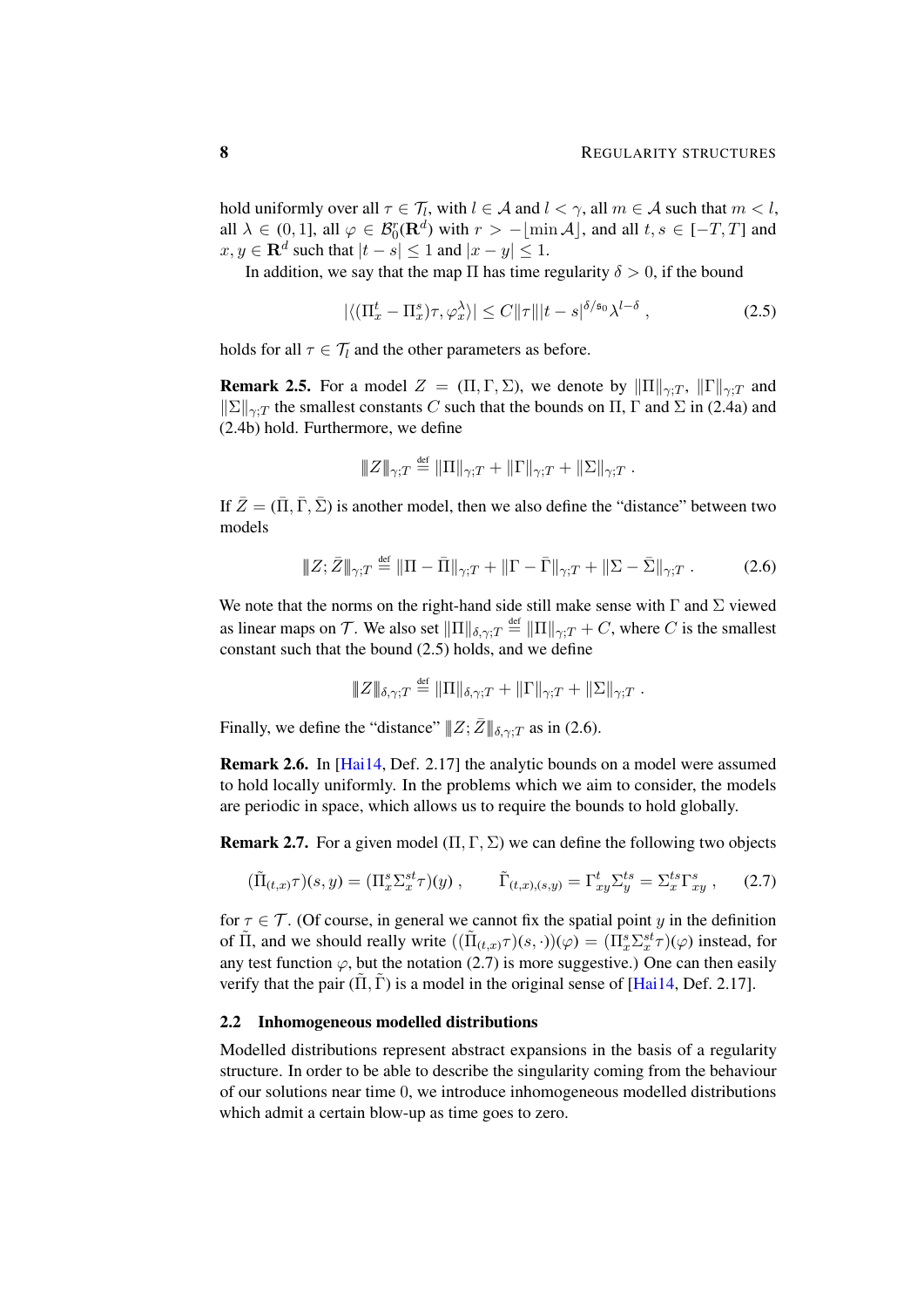Given a regularity structure  $\mathcal{T} = (\mathcal{T}, \mathcal{G})$  with a model  $Z = (\Pi, \Gamma, \Sigma)$ , values  $\gamma, \eta \in \mathbf{R}$  and a final time  $T > 0$ , we consider maps  $H : (0, T] \times \mathbf{R}^d \to \mathcal{T}_{\leq \gamma}$  and define

<span id="page-8-1"></span>
$$
||H||_{\gamma,\eta;T} \stackrel{\text{def}}{=} \sup_{t \in (0,T]} \sup_{x \in \mathbf{R}^d} \sup_{l < \gamma} |t|_0^{(l-\eta)\vee 0} ||H_t(x)||_l
$$
\n
$$
+ \sup_{t \in (0,T]} \sup_{x \neq y \in \mathbf{R}^d} \sup_{l < \gamma} \frac{||H_t(x) - \Gamma_{xy}^t H_t(y)||_l}{|t|_0^{\eta-\gamma} |x - y|^{\gamma-l}}, \qquad (2.8)
$$

where  $l \in A$  in the third supremum. Then the space  $\mathcal{D}_T^{\gamma,\eta}$  $T^{(\gamma,\eta)}_T$  consists of all such functions  $H$ , for which one has

<span id="page-8-0"></span>
$$
\|H\|_{\gamma,\eta;T} \stackrel{\text{def}}{=} \|H\|_{\gamma,\eta;T} + \sup_{\substack{s \neq t \in (0,T] \\ |t-s| \leq |t,s|_0^{s_0}}} \sup_{x \in \mathbf{R}^d} \sup_{l < \gamma} \frac{\|H_t(x) - \Sigma_x^{ts} H_s(x)\|_l}{|t,s|_0^{\eta-\gamma}|t-s|^{(\gamma-l)/s_0}} < \infty.
$$
\n(2.9)

The quantities  $|t|_0$  and  $|t, s|_0$  used in these definitions were introduced in [\(1.5\)](#page-4-2). Elements of these spaces will be called *inhomogeneous modelled distributions*.

**Remark 2.8.** The norm in [\(2.9\)](#page-8-0) depends on  $\Gamma$  and  $\Sigma$ , but does *not* depend on  $\Pi$ ; this fact will be crucial in the sequel. When we want to stress the dependency on the model, we will also write  $\mathcal{D}^{\gamma,\bar{\eta}}_{T}$  $T^{\gamma,\eta}(Z)$ .

<span id="page-8-2"></span>Remark 2.9. In contrast to the singular modelled distributions from [\[Hai14,](#page-47-0) Def. 6.2], we do not require the restriction  $|x - y| \le |t, s|_0$  in the second term in [\(2.8\)](#page-8-1). This is due to the fact that we consider the space and time variables separately (see the proof of Theorem [2.21,](#page-13-0) where this fact is used).

**Remark 2.10.** Since our spaces  $\mathcal{D}_T^{\gamma,\eta}$  $T^{\gamma,\eta}_{T}$  are almost identical to those of [\[Hai14\]](#page-47-0), the multiplication and differentiation results from [\[Hai14,](#page-47-0) Sec. 6] hold also for our definition.

<span id="page-8-3"></span>To be able to compare two modelled distributions  $H \in \mathcal{D}^{\gamma,\eta}_T(Z)$  and  $\bar{H} \in$  $\mathcal{D}^{\gamma,\eta}_T$  $T^{(\gamma,\eta)}_{T}(\bar{Z})$ , we define the quantities

$$
||H; \bar{H}||_{\gamma, \eta; T} \stackrel{\text{def}}{=} \sup_{t \in (0,T]} \sup_{x \in \mathbf{R}^d} \sup_{l < \gamma} |t|_0^{(l-\eta)\vee 0} ||H_t(x) - \bar{H}_t(x)||_l
$$
\n
$$
+ \sup_{t \in (0,T]} \sup_{x \neq y \in \mathbf{R}^d} \sup_{l < \gamma} \frac{||H_t(x) - \Gamma_{xy}^t H_t(y) - \bar{H}_t(x) + \bar{\Gamma}_{xy}^t \bar{H}_t(y)||_l}{|t|_0^{\eta - \gamma} |x - y|^{\gamma - l}},
$$
\n
$$
||H; \bar{H}||_{\gamma, \eta; T} \stackrel{\text{def}}{=} ||H; \bar{H}||_{\gamma, \eta; T}
$$
\n
$$
+ \sup_{s \neq t \in (0,T]} \sup_{x \in \mathbf{R}^d} \sup_{l < \gamma} \frac{||H_t(x) - \Sigma_x^{ts} H_s(x) - \bar{H}_t(x) + \bar{\Sigma}_x^{ts} \bar{H}_s(x)||_l}{|t, s|_0^{\eta - \gamma} |t - s|^{(\gamma - l)/s_0}}
$$

The "reconstruction theorem" is one of the key results of the theory of regularity structures. Here is its statement in our current framework.

 $|t-s| \leq |t,s|_0^{\frac{1}{9}0}$ 

.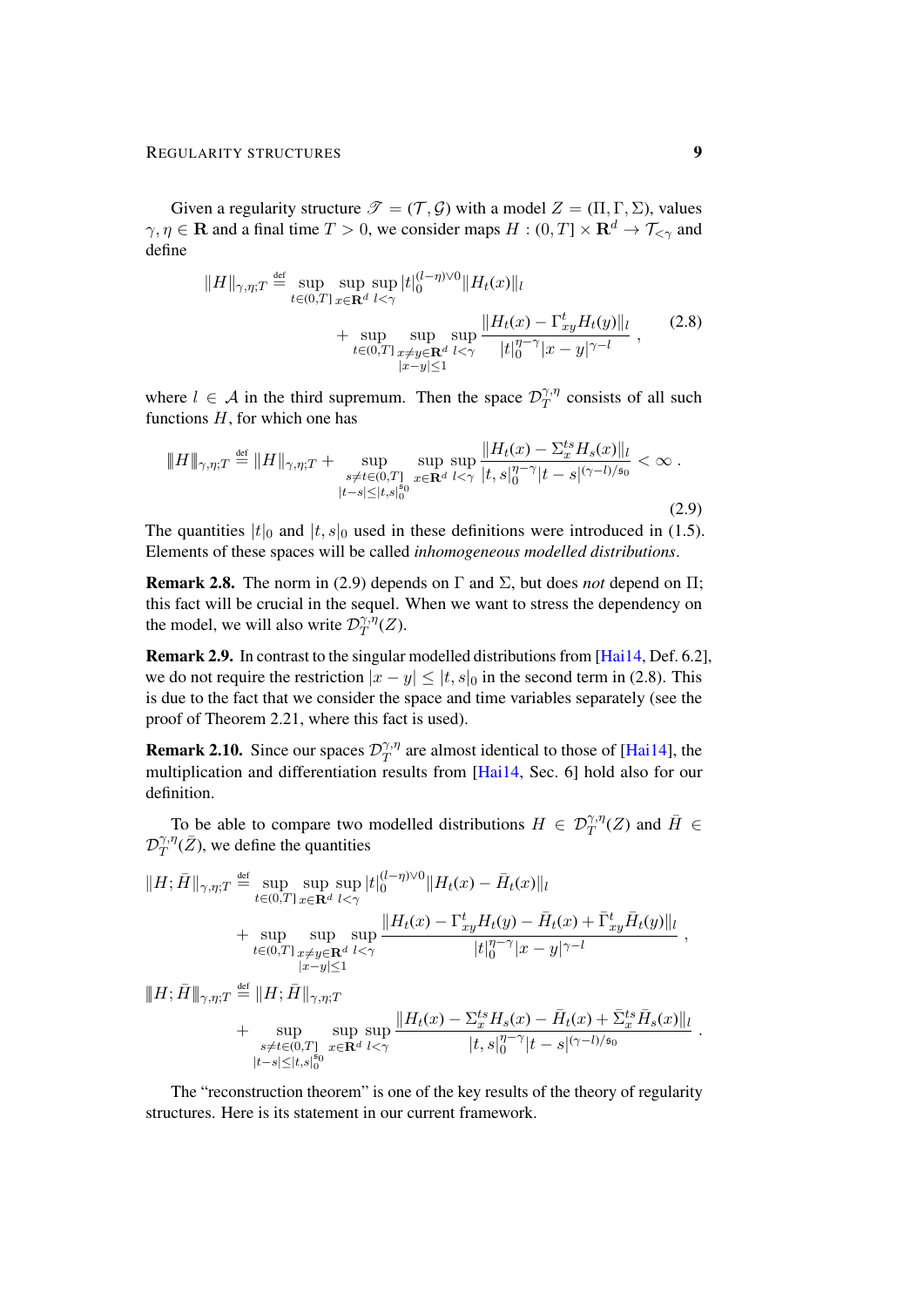<span id="page-9-4"></span>**Theorem 2.11.** Let  $\mathscr{T} = (\mathcal{T}, \mathcal{G})$  be a regularity structure with  $\alpha \stackrel{\text{def}}{=} \min \mathcal{A} < 0$ *and*  $Z = (\Pi, \Gamma, \Sigma)$  *be a model. Then, for every*  $\eta \in \mathbf{R}$ ,  $\gamma > 0$  *and*  $T > 0$ *, there* is a unique family of linear operators  $\mathcal{R}_t$  :  $\mathcal{D}^{\gamma,\eta}_T$  $\mathcal{T}^{\gamma,\eta}_T(Z)\rightarrow \mathcal{C}^{\alpha}(\mathbf{R}^d)$ , parametrised by  $t \in (0, T]$ *, such that the bound* 

<span id="page-9-0"></span>
$$
|\langle \mathcal{R}_t H_t - \Pi_x^t H_t(x), \varphi_x^{\lambda} \rangle| \lesssim \lambda^{\gamma} |t|_0^{\eta - \gamma} ||H||_{\gamma, \eta; T} ||\Pi||_{\gamma; T}, \tag{2.11}
$$

*holds uniformly in*  $H \in \mathcal{D}^{\gamma,\eta}_T(Z)$ ,  $t \in (0,T]$ ,  $x \in \mathbf{R}^d$ ,  $\lambda \in (0,1]$  and  $\varphi \in \mathcal{B}_0^r(\mathbf{R}^d)$ *with*  $r > -|\alpha|$ *.* 

*If furthermore the map*  $\Pi$  *has time regularity*  $\delta > 0$ , *then, for any*  $\tilde{\delta} \in (0, \delta]$ *such that*  $\tilde{\delta} \leq (m - \zeta)$  *for all*  $\zeta, m \in ((-\infty, \gamma) \cap A) \cup {\gamma}$  *such that*  $\zeta \leq m$ *, the function*  $t \mapsto \mathcal{R}_t H_t$  *satisfies* 

<span id="page-9-5"></span>
$$
\|\mathcal{R}H\|_{\mathcal{C}^{\tilde{\delta},\alpha}_{\eta-\gamma,T}} \lesssim \|\Pi\|_{\delta,\gamma,T} (1 + \|\Sigma\|_{\gamma,T}) \|H\|_{\gamma,\eta,T} . \tag{2.12}
$$

*Let*  $\bar{Z} = (\bar{\Pi}, \bar{\Gamma}, \bar{\Sigma})$  *be another model for the same regularity structure, and let*  $\bar{\mathcal{R}}_t$  be the operator as above, but for the model  $\bar{Z}$ *. Moreover, let the maps*  $\Pi$  and  $\bar{\Pi}$ *have time regularities*  $\delta > 0$ . Then, for every  $H \in \mathcal{D}^{\gamma,\eta}_T(Z)$  and  $\bar{H} \in \mathcal{D}^{\gamma,\eta}_T(\bar{Z})$ , the  $maps\ t \mapsto \mathcal{R}_t H_t$  and  $t \mapsto \bar{\mathcal{R}}_t \bar{H}_t$  satisfy

<span id="page-9-2"></span>
$$
\|\mathcal{R}H - \bar{\mathcal{R}}\bar{H}\|_{\mathcal{C}^{\tilde{\delta},\alpha}_{\eta-\gamma,T}} \lesssim \|H; \bar{H}\|_{\gamma,\eta;T} + \|Z; \bar{Z}\|_{\delta,\gamma;T}, \tag{2.13}
$$

*for any*  $\tilde{\delta}$  *as above, and where the proportionality constant depends on*  $||H||_{\gamma,n;T}$ *,*  $||\!\!\|\bar{H}\!\!\||_{\gamma,n;T}$ ,  $||\!\!\|Z\|\!\!\|_{\delta,\gamma;T}$  and  $||\!\!\|\bar{Z}\|\!\!\|_{\delta,\gamma;T}$ .

*Proof.* Existence and uniqueness of the maps  $\mathcal{R}_t$ , as well as the bound [\(2.11\)](#page-9-0), follow from  $[Hai14, Thm, 3.10]$  $[Hai14, Thm, 3.10]$ . The uniformity in time in  $(2.11)$  follows from the uniformity of the corresponding bounds in [\[Hai14,](#page-47-0) Thm. 3.10].

To prove that  $t \mapsto \mathcal{R}_t H_t$  belongs to  $\mathcal{C}_{\eta-\lambda}^{\tilde{\delta},\alpha}$  $\int_{\eta-\gamma}^{\delta,\alpha}([0,T],\mathbf{R}^d)$ , we will first bound  $\langle \mathcal{R}_t H_t, \varrho_x^{\lambda} \rangle$ , for  $\lambda \in (0, 1]$ ,  $x \in \mathbf{R}^d$  and  $\varrho \in \mathcal{B}_0^r(\mathbf{R}^d)$ . Using [\(2.11\)](#page-9-0) and properties of  $\Pi$  and  $H$  we get

<span id="page-9-3"></span>
$$
|\langle \mathcal{R}_t H_t, \varrho_x^{\lambda} \rangle| \leq |\langle \mathcal{R}_t H_t - \Pi_x^t H_t(x), \varrho_x^{\lambda} \rangle| + |\langle \Pi_x^t H_t(x), \varrho_x^{\lambda} \rangle|
$$
  
 
$$
\lesssim \lambda^{\gamma} |t|_0^{\eta - \gamma} + \sum_{\zeta \in [\alpha, \gamma] \cap \mathcal{A}} \lambda^{\zeta} |t|_0^{(\eta - \zeta) \wedge 0} \lesssim \lambda^{\alpha} |t|_0^{\eta - \gamma}, \qquad (2.14)
$$

where the proportionality constant is affine in  $\|H\|_{\gamma,\eta;T} \| \Pi\|_{\gamma;T}$ , and  $\alpha$  is the minimal homogeneity in A.

In order to obtain the time regularity of  $t \mapsto \mathcal{R}_t H_t$ , we show that the distribution  $\zeta_x^{st} \stackrel{\text{def}}{=} \Pi_x^t H_t(x) - \Pi_x^s H_s(x)$  satisfies the bound

<span id="page-9-1"></span>
$$
|\langle \zeta_x^{st} - \zeta_y^{st}, \varrho_x^{\lambda} \rangle| \lesssim |t - s|^{\tilde{\delta}/\mathfrak{s}_0} |s, t|_0^{\eta - \gamma} |x - y|^{\gamma - \tilde{\delta} - \alpha} \lambda^{\alpha} , \qquad (2.15)
$$

uniformly over all  $x, y \in \mathbf{R}^d$  such that  $\lambda \leq |x - y| \leq 1$ , all  $s, t \in \mathbf{R}$ , and for any value of  $\delta$  as in the statement of the theorem. To this end, we consider two regimes:  $|x-y| \le |t-s|^{1/50}$  and  $|x-y| > |t-s|^{1/50}$ .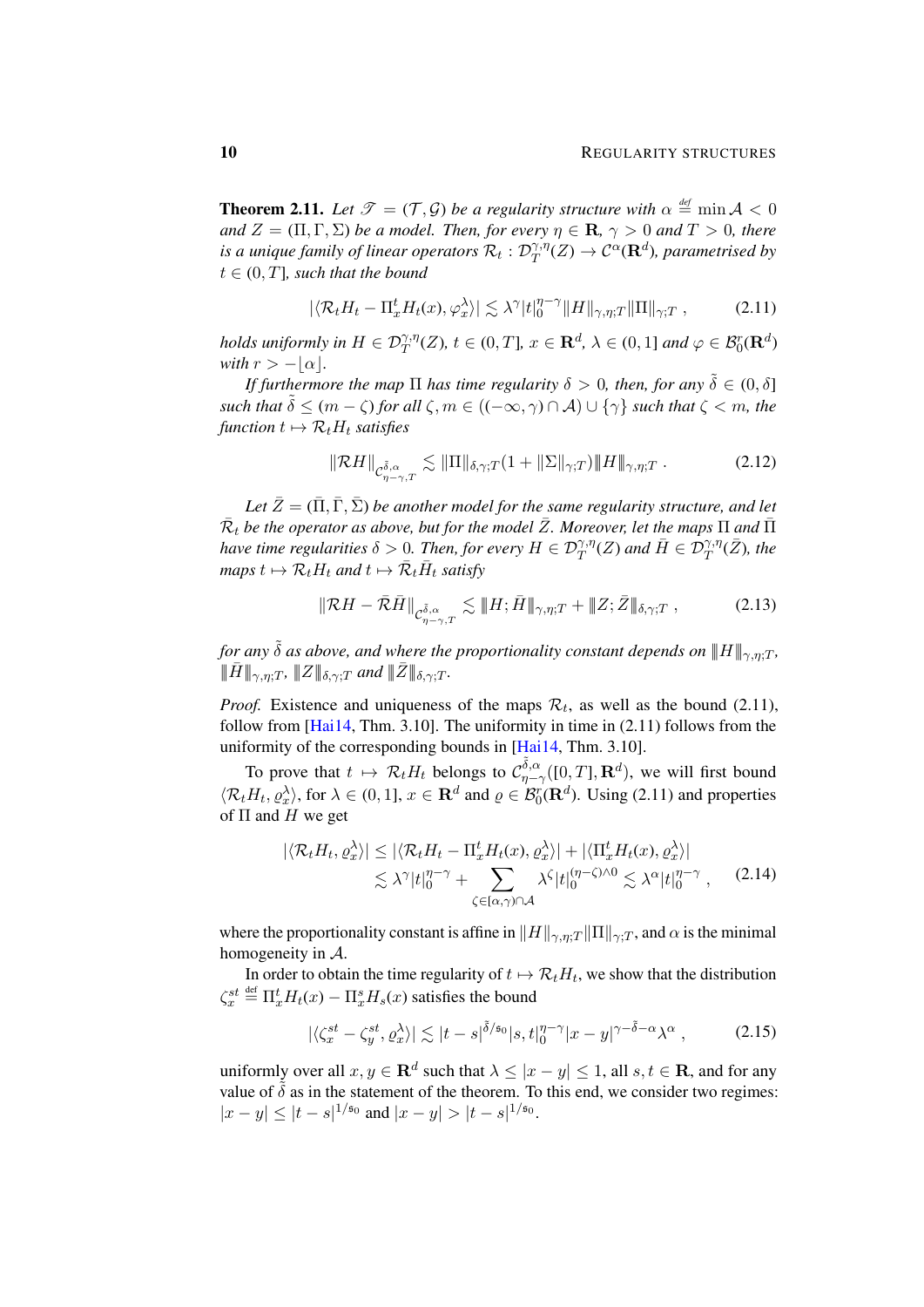In the first case, when  $|x-y| \le |t-s|^{1/50}$ , we write, using Definition [2.4,](#page-6-2)

$$
\zeta_x^{st} - \zeta_y^{st} = \Pi_x^t \left( H_t(x) - \Gamma_{xy}^t H_t(y) \right) - \Pi_x^s \left( H_s(x) - \Gamma_{xy}^s H_s(y) \right), \tag{2.16}
$$

and bound these two terms separately. From the properties [\(2.4a\)](#page-6-1) and [\(2.9\)](#page-8-0) we get

<span id="page-10-1"></span><span id="page-10-0"></span>
$$
\left| \langle \Pi_x^t (H_t(x) - \Gamma_{xy}^t H_t(y)), \varrho_x^{\lambda} \rangle \right| \lesssim \sum_{\zeta \in [\alpha, \gamma) \cap \mathcal{A}} \lambda^{\zeta} \| H_t(x) - \Gamma_{xy}^t H_t(y) \|_{\zeta}
$$
  

$$
\lesssim \sum_{\zeta \in [\alpha, \gamma) \cap \mathcal{A}} \lambda^{\zeta} |x - y|^{\gamma - \zeta} |t|_0^{\eta - \gamma} \lesssim \lambda^{\alpha} |x - y|^{\gamma - \alpha} |t|_0^{\eta - \gamma}, \tag{2.17}
$$

where we have exploited the condition  $|x - y| \ge \lambda$ . Recalling now the case we consider, we can bound the last expression by the right-hand side of [\(2.15\)](#page-9-1). The same estimate holds for the second term in [\(2.16\)](#page-10-0).

Now, we will consider the case  $|x-y| > |t-s|^{1/50}$ . In this regime we use the definition of model and write

$$
\zeta_x^{st} - \zeta_y^{st} = (\Pi_x^t - \Pi_x^s)(H_t(x) - \Gamma_{xy}^t H_t(y)) + \Pi_x^s (1 - \Sigma_x^{st})(H_t(x) - \Gamma_{xy}^t H_t(y)) - \Pi_x^s (H_s(x) - \Sigma_x^{st} H_t(x)) + \Pi_y^s (H_s(y) - \Sigma_y^{st} H_t(y)).
$$
 (2.18)

The first term can be bounded exactly as  $(2.17)$ , but using this time  $(2.5)$ , i.e.

<span id="page-10-2"></span>
$$
|\langle (\Pi_x^t - \Pi_x^s)(H_t(x) - \Gamma_{xy}^t H_t(y)), \varrho_x^{\lambda} \rangle| \lesssim \lambda^{\alpha-\delta} |x-y|^{\gamma-\alpha} |t|_0^{\eta-\gamma} |t-s|^{\delta/\mathfrak{s}_0}.
$$

In order to estimate the second term in [\(2.18\)](#page-10-2), we first notice that from [\(2.4b\)](#page-6-1) and  $(2.9)$  we get

$$
\|(1 - \Sigma_x^{st})(H_t(x) - \Gamma_{xy}^t H_t(y))\|_{\zeta} \lesssim \sum_{\zeta < m < \gamma} |t - s|^{(m - \zeta)/\mathfrak{s}_0} \|H_t(x) - \Gamma_{xy}^t H_t(y)\|_{m}
$$
\n
$$
\lesssim \sum_{\zeta < m < \gamma} |t - s|^{(m - \zeta)/\mathfrak{s}_0} |x - y|^{\gamma - m} |t|_0^{\eta - \gamma} \lesssim |t - s|^{\tilde{\delta}/\mathfrak{s}_0} |x - y|^{\gamma - \tilde{\delta} - \zeta} |t|_0^{\eta - \gamma},
$$
\n
$$
(2.19)
$$

for any  $\tilde{\delta} \leq \min_{m > \zeta \in \mathcal{A}} (m - \zeta)$ , where we have used the assumption on the time variables. Hence, for the second term in [\(2.18\)](#page-10-2) we have

<span id="page-10-4"></span>
$$
\begin{aligned} |\langle \Pi_x^s (1 - \Sigma_x^{st}) (H_t(x) - \Gamma_{xy}^t H_t(y)), \varrho_x^{\lambda} \rangle| \\ &\lesssim |t - s|^{\tilde{\delta}/\mathfrak{s}_0} |t|_0^{\eta - \gamma} \sum_{\zeta < \gamma} \lambda^{\zeta} |x - y|^{\gamma - \tilde{\delta} - \zeta} \; . \end{aligned}
$$

Since  $|x - y| \ge \lambda$  and  $\zeta \ge \alpha$ , the estimate [\(2.15\)](#page-9-1) holds for this expression.

The third term in [\(2.18\)](#page-10-2) we bound using the properties [\(2.4a\)](#page-6-1) and [\(2.9\)](#page-8-0) by

<span id="page-10-3"></span>
$$
\left| \langle \Pi_x^s(H_s(x) - \Sigma_x^{st} H_t(x)), \varrho_x^{\lambda} \rangle \right| \lesssim \sum_{\zeta < \gamma} \lambda^{\zeta} \| H_s(x) - \Sigma_x^{st} H_t(x) \|_{\zeta} \n\lesssim \sum_{\zeta < \gamma} \lambda^{\zeta} |t - s|^{(\gamma - \zeta)/s_0} |t, s|_0^{\eta - \gamma} . \tag{2.20}
$$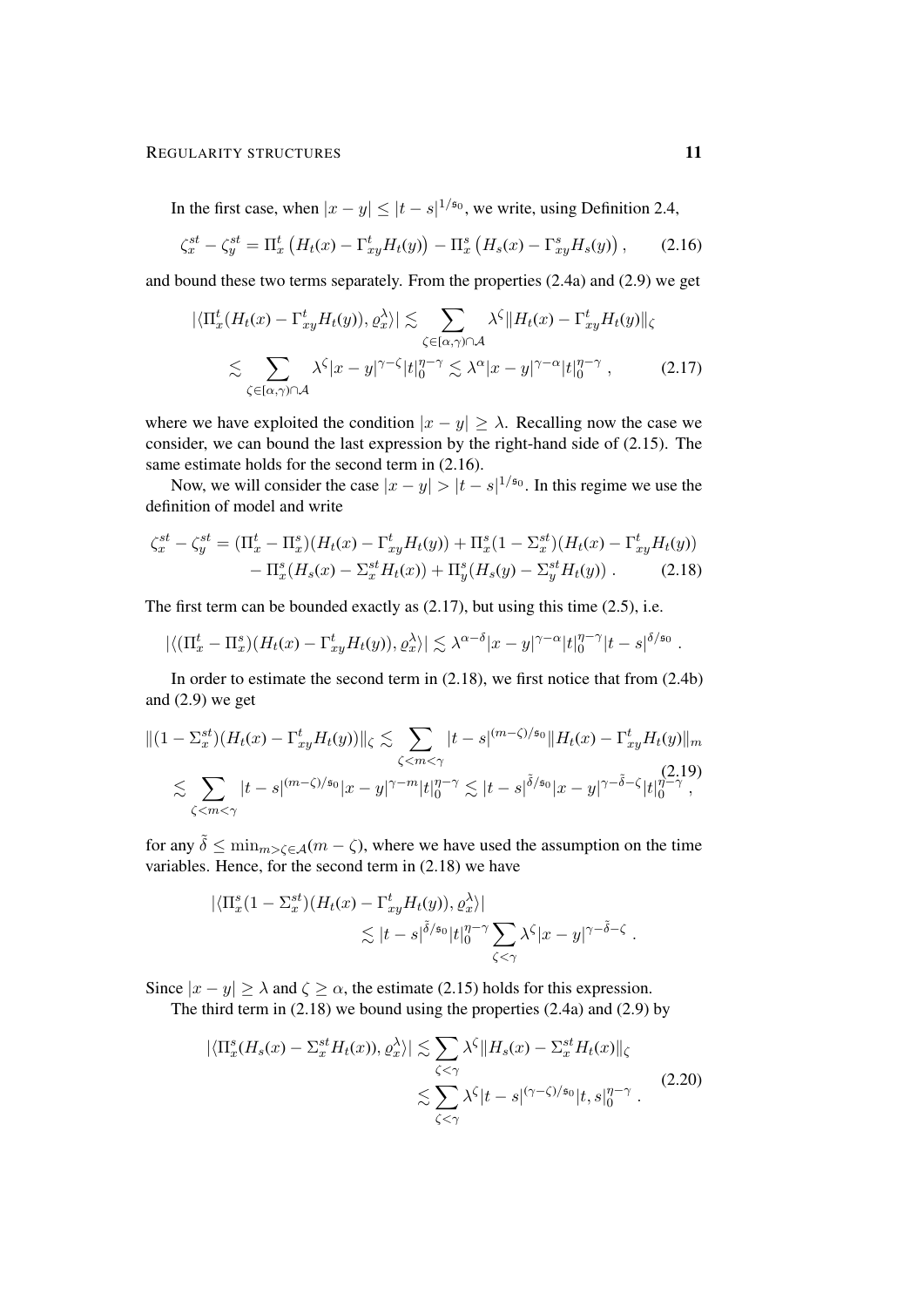It follows from  $|x-y| \ge \lambda$ ,  $|x-y| > |t-s|^{1/50}$  and  $\zeta \ge \alpha$ , that the latter can be estimated as in [\(2.15\)](#page-9-1), when  $\tilde{\delta} \le \min\{\gamma - \zeta : \zeta \in \mathcal{A}, \zeta < \gamma\}$ . The same bound holds for the last term in [\(2.18\)](#page-10-2), and this finishes the proof of [\(2.15\)](#page-9-1).

In view of the bound [\(2.15\)](#page-9-1) and [\[Hai14,](#page-47-0) Prop. 3.25], we conclude that

<span id="page-11-0"></span>
$$
|\langle \mathcal{R}_t H_t - \mathcal{R}_s H_s - \zeta_x^{st}, \varrho_x^{\lambda} \rangle| \lesssim |t - s|^{\tilde{\delta}/\mathfrak{s}_0} \lambda^{\gamma - \tilde{\delta}} |s, t|_0^{\eta - \gamma}, \tag{2.21}
$$

uniformly over  $s, t \in \mathbf{R}$  and the other parameters as in [\(2.11\)](#page-9-0). Thus, we can write

$$
\langle \mathcal{R}_t H_t - \mathcal{R}_s H_s, \varrho_x^{\lambda} \rangle = \langle \mathcal{R}_t H_t - \mathcal{R}_s H_s - \zeta_x^{st}, \varrho_x^{\lambda} \rangle + \langle \zeta_x^{st}, \varrho_x^{\lambda} \rangle,
$$

where the first term is bounded in  $(2.21)$ . The second term we can write as

$$
\langle \zeta_x^{st}, \varrho_x^{\lambda} \rangle = \langle (\Pi_x^t - \Pi_x^s) H_t(x), \varrho_x^{\lambda} \rangle + \langle \Pi_x^s (H_t(x) - \Sigma_x^{ts} H_s(x)), \varrho_x^{\lambda} \rangle + \langle \Pi_x^s (\Sigma_x^{ts} - 1) H_s(x), \varrho_x^{\lambda} \rangle,
$$

which can be bounded by  $|t-s|^{\tilde{\delta}/s_0} \lambda^{\alpha-\tilde{\delta}}|s,t|_0^{\eta-\gamma}$  $_{0}^{\eta-\gamma}$ , using [\(2.5\)](#page-7-0), [\(2.20\)](#page-10-3) and [\(2.4b\)](#page-6-1). Here, in order to estimate the last term, we act similarly to [\(2.19\)](#page-10-4). Combining all these bounds together, we conclude that

$$
|\langle \mathcal{R}_t H_t - \mathcal{R}_s H_s, \varrho_\alpha^\lambda \rangle| \lesssim |t - s|^{\tilde{\delta}/s_0} \lambda^{\alpha - \tilde{\delta}} |s, t|_0^{\eta - \gamma}, \tag{2.22}
$$

which finishes the proof of the claim.

The bound [\(2.13\)](#page-9-2) can be shown in a similar way. More precisely, similarly to  $(2.14)$  and using [\[Hai14,](#page-47-0) Eq. 3.4], we can show that

$$
|\langle \mathcal{R}_t H_t - \bar{\mathcal{R}}_t \bar{H}_t, \varrho_x^{\lambda} \rangle| \lesssim \lambda^{\alpha} |t|_0^{\eta-\gamma} (\|\Pi\|_{\gamma;T}\|H; \bar{H}\|_{\gamma,\eta;T} + \|\Pi - \bar{\Pi}\|_{\gamma;T}\|\bar{H}\|_{\gamma,\eta;T}).
$$

Denoting  $\bar{\zeta}_x^{st} \stackrel{\text{def}}{=} \bar{\Pi}_x^t \bar{H}_t(x) - \bar{\Pi}_x^s \bar{H}_s(x)$  and acting as above, we can prove an analogue of [\(2.21\)](#page-11-0):

$$
\begin{aligned} |\langle \mathcal{R}_t H_t - \bar{\mathcal{R}}_t \bar{H}_t - \mathcal{R}_s H_s + \bar{\mathcal{R}}_s \bar{H}_s - \zeta_x^{st} + \bar{\zeta}_x^{st}, \varrho_x^{\lambda} \rangle| \\ &\lesssim |t-s|^{\tilde{\delta}/\mathfrak{s}_0} \lambda^{\gamma - \tilde{\delta}} |s, t|_0^{\eta - \gamma} (\|H; \bar{H}\|_{\gamma, \eta; T} + \|Z; \bar{Z}\|_{\delta, \gamma; T}), \end{aligned}
$$

with the values of  $\tilde{\delta}$  as before. Finally, similarly to [\(2.22\)](#page-11-1) we get

$$
\begin{aligned} \|\langle \mathcal{R}_t H_t - \bar{\mathcal{R}}_t \bar{H}_t - \mathcal{R}_s H_s + \bar{\mathcal{R}}_s \bar{H}_s, \varrho_x^{\lambda} \rangle &\| \lesssim |t - s|^{\tilde{\delta}/\mathfrak{s}_0} \lambda^{\alpha - \tilde{\delta}} |s, t\|_0^{\eta - \gamma} \\ &\times (\|H; \bar{H}\|_{\gamma, \eta; T} + \|Z; \bar{Z}\|_{\delta, \gamma; T}), \end{aligned}
$$

which finishes the proof.

<span id="page-11-2"></span>Definition 2.12. We will call the map R, introduced in Theorem [2.11,](#page-9-4) the *reconstruction operator*, and we will always postulate in what follows that  $\mathcal{R}_t = 0$ , for  $t \leq 0$ .

<span id="page-11-3"></span>**Remark 2.13.** One can see that the map  $\tilde{\mathcal{R}}(t, \cdot) \stackrel{\text{def}}{=} \mathcal{R}_t(\cdot)$  is the reconstruction operator for the model [\(2.7\)](#page-7-2) in the sense of [\[Hai14,](#page-47-0) Thm. 3.10].

<span id="page-11-1"></span>
$$
\qquad \qquad \Box
$$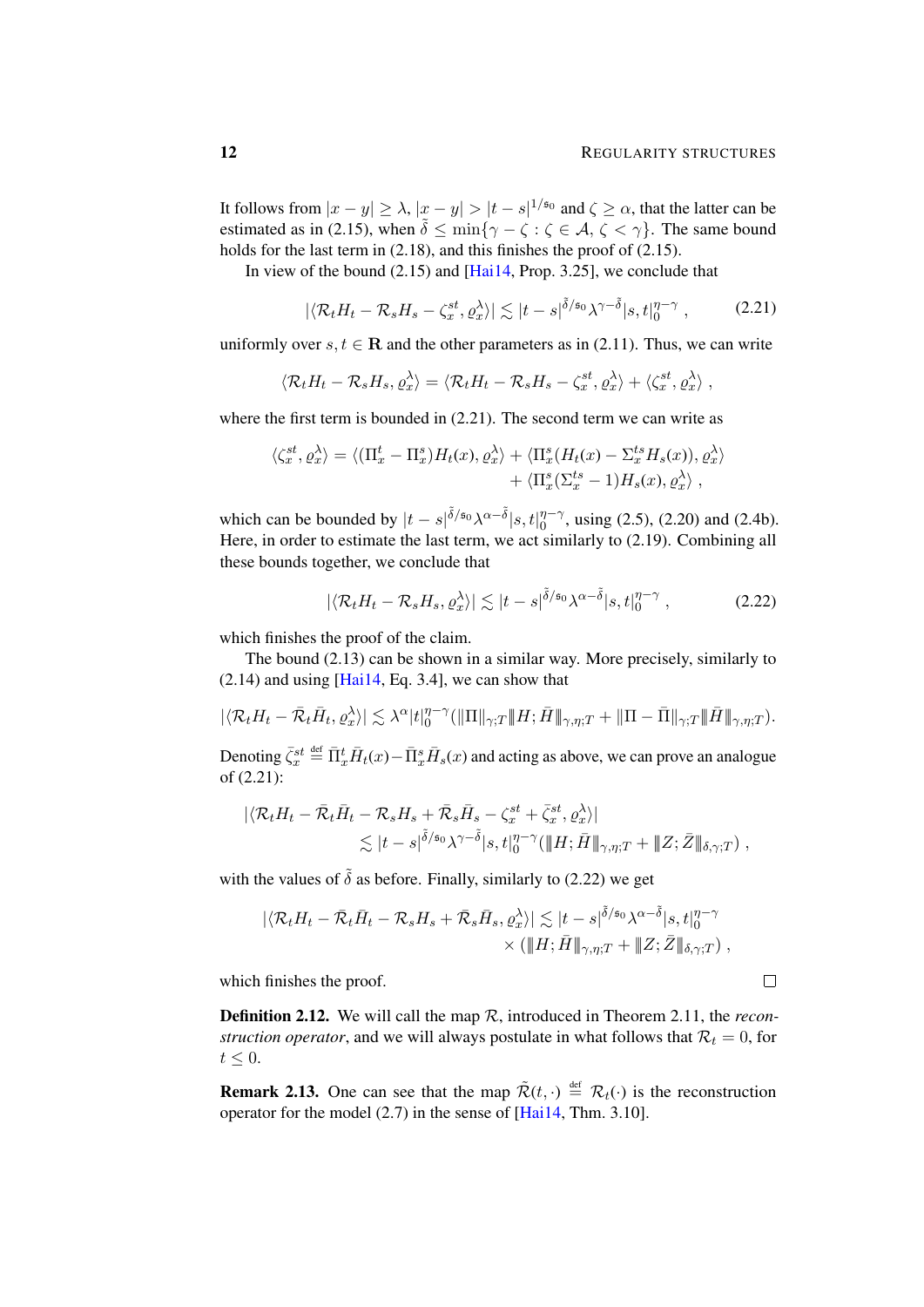#### 2.3 Convolutions with singular kernels

In the definition of a mild solution to a parabolic stochastic PDE, convolutions with singular kernels are involved. In particular Schauder estimates plays a key role. To describe this on the abstract level, we introduce the abstract integration map.

<span id="page-12-4"></span>**Definition 2.14.** Given a regularity structure  $\mathcal{T} = (\mathcal{T}, \mathcal{G})$ , a linear map  $\mathcal{I} : \mathcal{T} \to \mathcal{T}$ is said to be an *abstract integration map* of order  $\beta > 0$  if it satisfies the following properties:

- One has  $\mathcal{I}: \mathcal{T}_m \to \mathcal{T}_{m+\beta}$ , for every  $m \in \mathcal{A}$  such that  $m + \beta \in \mathcal{A}$ .
- For every  $\tau \in \mathcal{T}_{poly}$ , one has  $\mathcal{I}\tau = 0$ , where  $\mathcal{T}_{poly} \subset \mathcal{T}$  contains the polynomial part of  $T$  and was introduced in Remark [2.2.](#page-6-0)
- One has  $\mathcal{I}\Gamma\tau \Gamma\mathcal{I}\tau \in \mathcal{T}_{poly}$ , for every  $\tau \in \mathcal{T}$  and  $\Gamma \in \mathcal{G}$ .

Remark 2.15. The second and third properties are dictated by the special role played by polynomials in the Taylor expansion. One can find a more detailed motivation for this definition in [\[Hai14,](#page-47-0) Sec. 5]. In general, we also allow for the situation where  $\mathcal I$  has a domain which isn't all of  $\mathcal T$ .

Now, we will define the singular kernels, convolutions with which we are going to describe.

<span id="page-12-3"></span>**Definition 2.16.** A function  $K : \mathbf{R}^{d+1} \setminus \{0\} \to \mathbf{R}$  is regularising of order  $\beta > 0$ , if there is a constant  $r > 0$  such that we can decompose

<span id="page-12-5"></span><span id="page-12-2"></span>
$$
K = \sum_{n \ge 0} K^{(n)},
$$
\n(2.23)

in such a way that each term  $K^{(n)}$  is supported in  $\{z \in \mathbf{R}^{d+1} : ||z||_{\mathfrak{s}} \le c2^{-n}\}$  for some  $c > 0$ , satisfies

<span id="page-12-0"></span>
$$
|D^k K^{(n)}(z)| \lesssim 2^{(|\mathfrak{s}| - \beta + |k|_{\mathfrak{s}})n} , \qquad (2.24)
$$

for every multiindex k with  $|k|_{\mathfrak{s}} \leq r$ , and annihilates every polynomial of scaled degree r. (See [\[Hai14,](#page-47-0) Sec. 5] for more details.)

Now, we will describe the action of a model on the abstract integration map. When it is convenient for us, we will write  $K_t(x) = K(z)$ , for  $z = (t, x)$ .

**Definition 2.17.** Let  $\mathcal I$  be an abstract integration map of order  $\beta$  for a regularity structure  $\mathcal{T} = (\mathcal{T}, \mathcal{G})$ , let  $Z = (\Pi, \Gamma, \Sigma)$  be a model and let K be regularising of order  $\beta$  with  $r > -\vert \min A \vert$ . We say that Z realises K for I, if for every  $\alpha \in A$ and every  $\tau \in \mathcal{T}_{\alpha}$  one has the identity

<span id="page-12-1"></span>
$$
\Pi_x^t \left( \mathcal{I} \tau + \mathcal{J}_{t,x} \tau \right)(y) = \int_{\mathbf{R}} \langle \Pi_x^s \Sigma_x^{st} \tau, K_{t-s} (y - \cdot) \rangle ds , \qquad (2.25)
$$

where  $\mathcal{J}_{t,x} \tau$  is defined by

$$
\mathcal{J}_{t,x}\tau \stackrel{\text{def}}{=} \sum_{|k|_{\mathfrak{s}} < \alpha + \beta} \frac{X^k}{k!} \int_{\mathbf{R}} \langle \Pi_x^s \Sigma_x^{st} \tau, D^k K_{t-s}(x - \cdot) \rangle ds , \qquad (2.26)
$$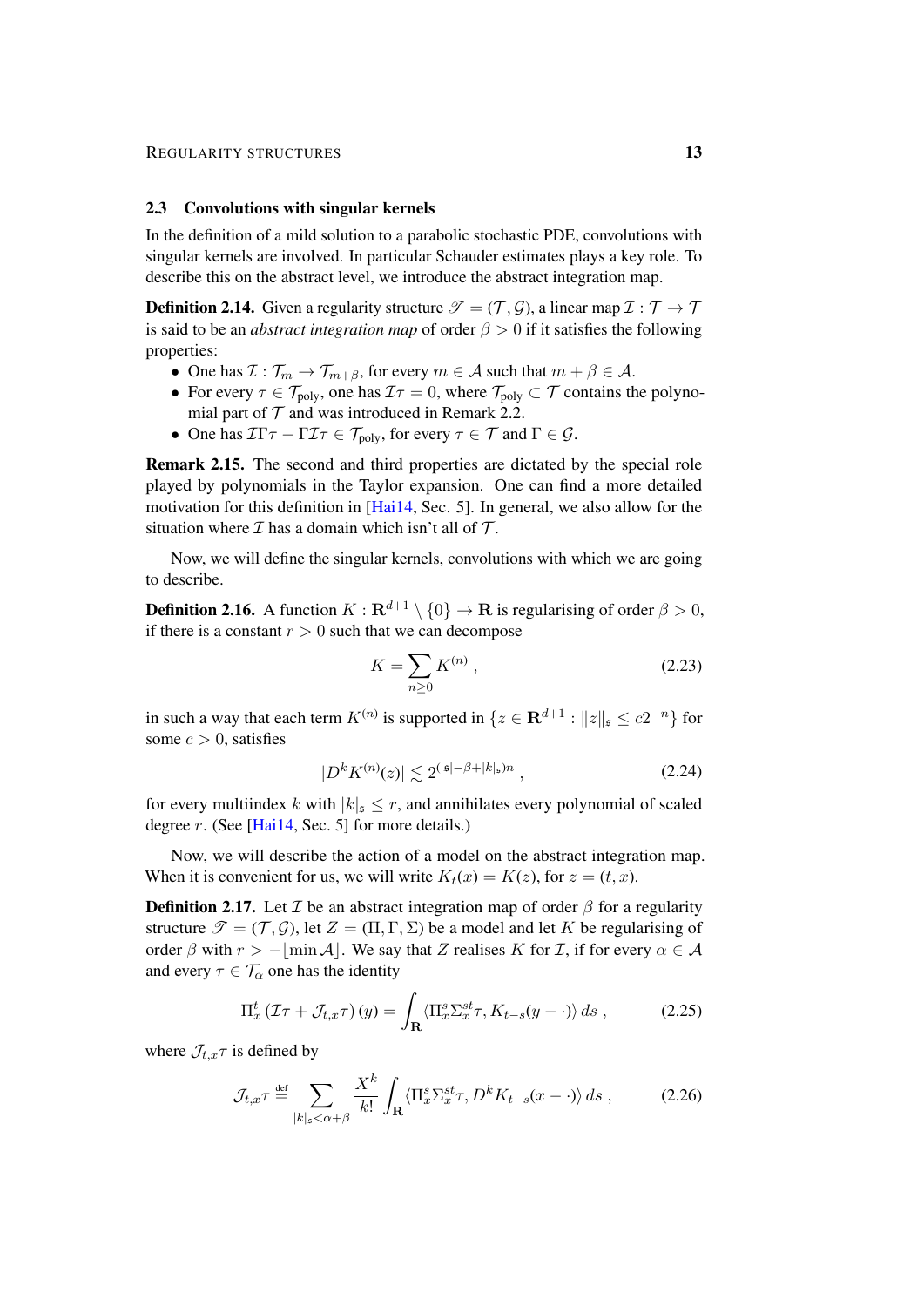where  $k \in \mathbb{N}^{d+1}$  and the derivative  $D^k$  is in time-space. Moreover, we require that

<span id="page-13-1"></span>
$$
\Gamma_{xy}^t(\mathcal{I} + \mathcal{J}_{t,y}) = (\mathcal{I} + \mathcal{J}_{t,x})\Gamma_{xy}^t ,
$$
  
\n
$$
\Sigma_x^{st}(\mathcal{I} + \mathcal{J}_{t,x}) = (\mathcal{I} + \mathcal{J}_{s,x})\Sigma_x^{st} ,
$$
\n(2.27)

for all  $s, t \in \mathbf{R}$  and  $x, y \in \mathbf{R}^d$ .

Remark 2.18. We define the integrals in [\(2.25\)](#page-12-0) and [\(2.26\)](#page-12-1) as sums of the same integrals, but using the functions  $K^{(n)}$  from the expansion [\(2.23\)](#page-12-2). Since these integrals coincide with those from [\[Hai14\]](#page-47-0) for the model [\(2.7\)](#page-7-2), it follows from [\[Hai14,](#page-47-0) Lem. 5.19] that these sums converge absolutely, and hence the expressions in [\(2.25\)](#page-12-0) and [\(2.26\)](#page-12-1) are well defined.

**Remark 2.19.** The identities [\(2.27\)](#page-13-1) should be viewed as defining  $\Gamma^t_{xy} \mathcal{I} \tau$  and  $\Sigma_x^{st} \mathcal{I} \tau$ in terms of  $\Gamma^t_{xy}\tau$ ,  $\Sigma^{st}_{x}\tau$ , and [\(2.26\)](#page-12-1).

With all these notations at hand we introduce the following operator acting on modelled distribution  $H \in \mathcal{D}^{\gamma,\eta}_T(Z)$  with  $\gamma + \beta > 0$ :

<span id="page-13-3"></span><span id="page-13-2"></span>
$$
(\mathcal{K}_{\gamma}H)_t(x) \stackrel{\text{def}}{=} \mathcal{I}H_t(x) + \mathcal{J}_{t,x}H_t(x) + (\mathcal{N}_{\gamma}H)_t(x) \,. \tag{2.28}
$$

Here, the last term is  $T_{\text{poly}}$ -valued and is given by

$$
(\mathcal{N}_{\gamma}H)_t(x) \stackrel{\text{def}}{=} \sum_{|k|_{s} < \gamma + \beta} \frac{X^k}{k!} \int_{\mathbf{R}} \langle \mathcal{R}_s H_s - \Pi_x^s \Sigma_x^{st} H_t(x), D^k K_{t-s}(x - \cdot) \rangle ds , (2.29)
$$

where as before  $k \in \mathbb{N}^{d+1}$  and the derivative  $D^k$  is in time-space (see Definition [2.12](#page-11-2) for consistency of notation).

Remark 2.20. It follows from Remark [2.13](#page-11-3) and the proof of [\[Hai14,](#page-47-0) Thm. 5.12], that the integral in [\(2.29\)](#page-13-2) is well-defined, if we express it as a sum of the respective integrals with the functions  $K^{(n)}$  in place of K. (See also the definition of the operator  $\mathbb{R}^+$  in [\[Hai14,](#page-47-0) Sec. 7.1].)

The modelled distribution  $K_{\gamma}H$  represents the space-time convolution of H with K, and the following result shows that this action "improves" regularity by  $\beta$ .

<span id="page-13-0"></span>**Theorem 2.21.** Let  $\mathcal{T} = (\mathcal{T}, \mathcal{G})$  be a regularity structure with the minimal homo*geneity*  $\alpha$ , *let*  $\mathcal{I}$  *be an abstract integration map of an integer order*  $\beta > 0$ , *let*  $K$ *be a singular function regularising by*  $\beta$ *, and let*  $Z = (\Pi, \Gamma, \Sigma)$  *be a model, which realises* K for *I*. Furthermore, let  $\gamma > 0$ ,  $\eta < \gamma$ ,  $\eta > -\epsilon_0$ ,  $\gamma < \eta + \epsilon_0$ ,  $\gamma + \beta \notin \mathbb{N}$ ,  $\alpha + \beta > 0$  *and*  $r > -|\alpha|$ ,  $r > \gamma + \beta$  *in Definition [2.16.](#page-12-3)* 

*Then*  $\mathcal{K}_{\gamma}$  *maps*  $\mathcal{D}_{T}^{\gamma,\eta}$  $\int_T^{\gamma,\bar{\eta}}(Z)$  into  $\mathcal{D}^{\bar{\gamma},\bar{\eta}}_T$  $T^{\gamma,\eta}_{T}(Z)$ *, where*  $\bar{\gamma} = \gamma + \beta$ *,*  $\bar{\eta} = \eta \wedge \alpha + \beta$ *, and* for any  $H \in \mathcal{D}^{\gamma,\eta}_T(Z)$  the following bound holds

<span id="page-13-4"></span>
$$
\|\mathcal{K}_{\gamma}H\|_{\bar{\gamma},\bar{\eta};T} \lesssim \|H\|_{\gamma,\eta;T} \|\Pi\|_{\gamma;T} \|\Sigma\|_{\gamma;T} (1 + \|\Gamma\|_{\bar{\gamma};T} + \|\Sigma\|_{\bar{\gamma};T}). \tag{2.30}
$$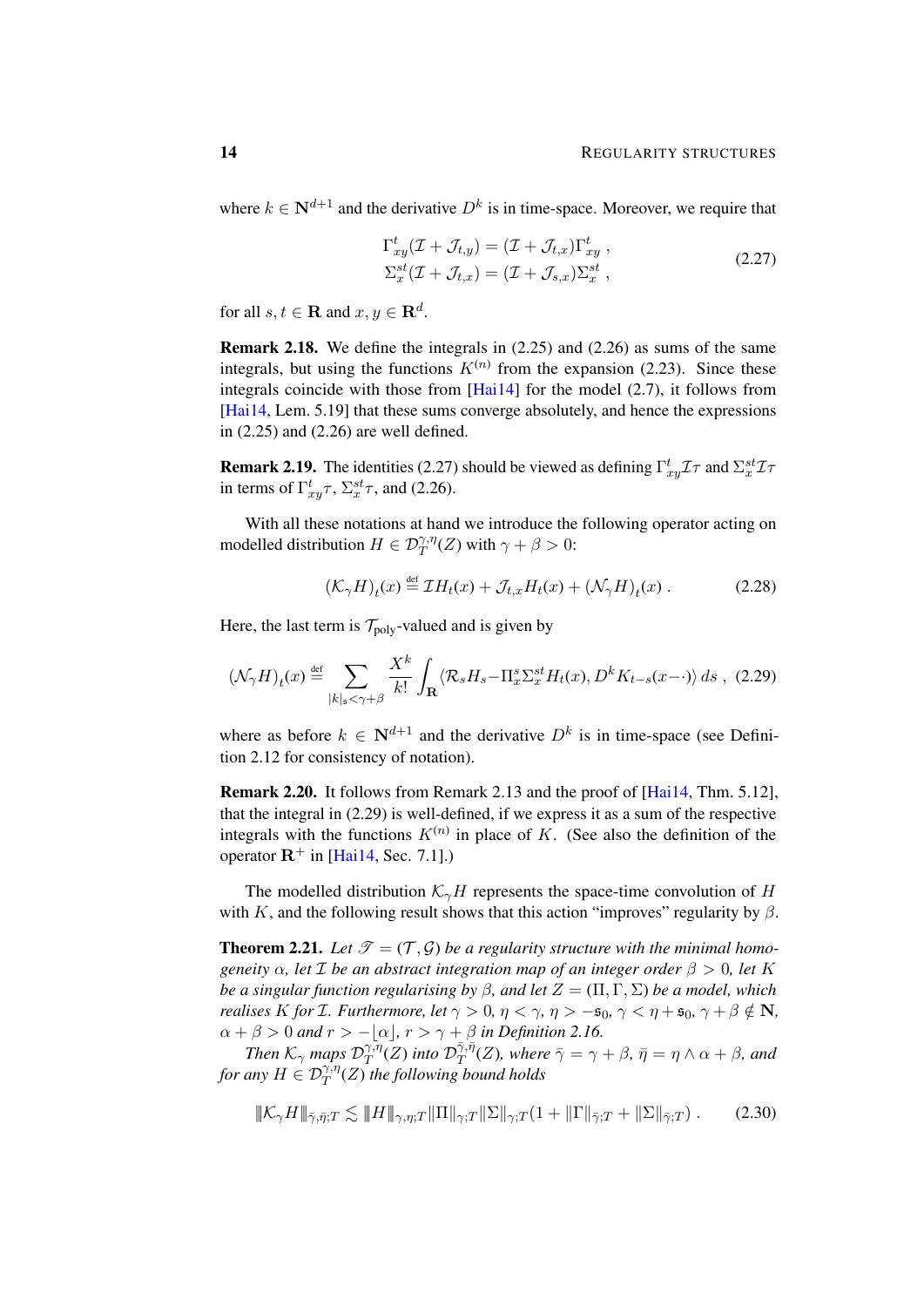*Furthermore, for every*  $t \in (0, T]$ *, one has the identity* 

<span id="page-14-2"></span><span id="page-14-1"></span>
$$
\mathcal{R}_t(\mathcal{K}_{\gamma}H)_t(x) = \int_0^t \langle \mathcal{R}_s H_s, K_{t-s}(x - \cdot) \rangle ds . \tag{2.31}
$$

*Let*  $\bar{Z} = (\bar{\Pi}, \bar{\Gamma}, \bar{\Sigma})$  *be another model realising* K *for I*, which satisfies the same assumptions, and let  $\bar{\mathcal{K}}_{\gamma}$  be defined by [\(2.28\)](#page-13-3) for this model. Then one has

$$
\|\mathcal{K}_{\gamma}H;\bar{\mathcal{K}}_{\gamma}\bar{H}\|_{\bar{\gamma},\bar{\eta};T} \lesssim \|\bar{H};\bar{H}\|_{\gamma,\eta;T} + \|Z;\bar{Z}\|_{\bar{\gamma};T}, \qquad (2.32)
$$

for all  $H\in\mathcal{D}^{\gamma,\eta}_{T} (Z)$  and  $\bar{H}\in\mathcal{D}^{\gamma,\eta}_{T} (\bar{Z}).$  Here, the proportionality constant depends *on*  $||H||_{\gamma,\eta;T}$ ,  $||\bar{H}||_{\gamma,\eta;T}$  *and the norms on the models* Z *and*  $\bar{Z}$  *involved in the estimate* [\(2.30\)](#page-13-4)*.*

*Proof.* In view of Remarks [2.7](#page-7-3) and [2.13,](#page-11-3) the required bounds on the components of  $(\mathcal{K}_{\gamma}H)_t(x)$  and  $(\mathcal{K}_{\gamma}H)_t(x) - \Sigma_x^{ts}(\mathcal{K}_{\gamma}H)_s(x)$ , as well as on the components of  $(\mathcal{K}_{\gamma}H)_t(y) - \Gamma^t_{yx}(\mathcal{K}_{\gamma}H)_t(x)$  with non-integer homogeneities, can be obtained in exactly the same way as in [\[Hai14,](#page-47-0) Prop. 6.16]. (See the definition of the operator  $R^{+}$  in [\[Hai14,](#page-47-0) Sec. 7.1].)

In order to get the required bounds on the elements of  $(\mathcal{K}_{\gamma}H)_t(x) - \Gamma^t_{xy}(\mathcal{K}_{\gamma}H)_t(y)$ with integer homogeneities, we need to modify the proof of  $[Hai14, Prop. 6.16]$  $[Hai14, Prop. 6.16]$ . The problem is that our definition of modelled distributions is slightly different than the one in [\[Hai14,](#page-47-0) Def. 6.2] (see Remark [2.9\)](#page-8-2). That's why we have to consider only two regimes,  $c2^{-n+1} \le |x-y|$  and  $c2^{-n+1} > |x-y|$ , in the proof of [\[Hai14,](#page-47-0) Prop.  $6.16$ ], where c is from Definition [2.16.](#page-12-3) The only place in the proof, which requires a special treatment, is the derivation of the estimate

$$
\Big|\int_{\mathbf{R}}\langle \mathcal{R}_s H_s - \Pi^s_x H_s(x), D^k K^{(n)}_{t-s}(x-\cdot)\rangle ds\Big| \lesssim 2^{(|k|_s - \gamma - \beta)n} |t|_0^{\eta - \gamma},
$$

which in our case follows trivially from Theorem [2.11](#page-9-4) and Definition [2.16.](#page-12-3) Here is the place where we need  $\gamma - \eta < \mathfrak{s}_0$ , in order to have an integrable singularity. Here, we use the same argument as in the proof of [\[Hai14,](#page-47-0) Thm. 7.1] to make sure that the time interval does not increase.

With respective modifications of the proof of [\[Hai14,](#page-47-0) Prop. 6.16] we can also show that [\(2.31\)](#page-14-1) and [\(2.32\)](#page-14-2) hold.  $\Box$ 

## <span id="page-14-0"></span>3 Solutions to parabolic stochastic PDEs

We consider a general parabolic stochastic PDE of the form

<span id="page-14-3"></span>
$$
\partial_t u = Au + F(u, \xi) , \qquad u(0, \cdot) = u_0(\cdot) , \qquad (3.1)
$$

on  $\mathbf{R}_{+} \times \mathbf{R}^{d}$ , where  $u_{0}$  is the initial data,  $\xi$  is a rough noise, F is a function in  $u$ and  $\xi$ , which depends in general on the space-time point z and which is affine in ξ, and A is a differential operator such that  $\partial_t - A$  has a Green's function G, i.e. G is the distributional solution of  $(\partial_t - A)G = \delta_0$ . Then we require the following assumption to be satisfied.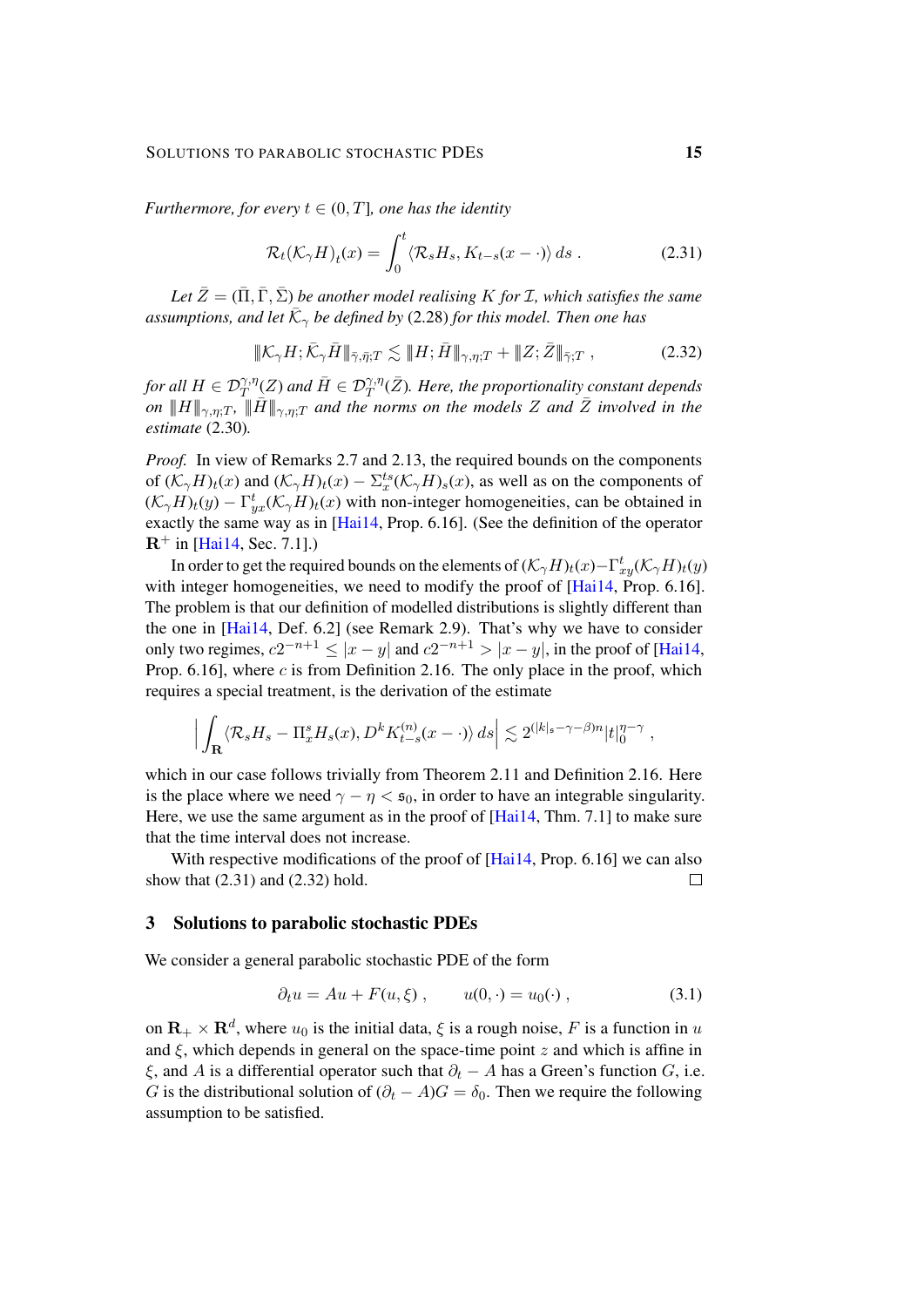<span id="page-15-0"></span>**Assumption 3.1.** *The operator A is given by*  $Q(\nabla)$ *, for*  $Q$  *a homogeneous polynomial on*  $\mathbf{R}^d$  *of some even degree*  $\beta > 0$ *. Its Green's function*  $G : \mathbf{R}^{d+1} \setminus \{0\} \mapsto \mathbf{R}$ *is smooth, non-anticipative, i.e.*  $G_t = 0$  *for*  $t \le 0$ *, and for*  $\lambda > 0$  *satisfies the scaling relation*

$$
\lambda^d G_{\lambda^\beta t}(\lambda x) = G_t(x) .
$$

**Remark 3.2.** One can find in [\[Hor55](#page-48-14)] precise conditions on  $Q$  such that  $G$  satisfies Assumption [3.1.](#page-15-0)

In order to apply the abstract integration developed in the previous section, we would like the localised singular part of  $G$  to have the properties from Definition [2.16.](#page-12-3) The following result, following from [\[Hai14,](#page-47-0) Lem. 7.7], shows that this is indeed the case.

<span id="page-15-1"></span>**Lemma 3.3.** Let us consider functions u supported in  $\mathbf{R}_{+} \times \mathbf{R}^{d}$  and periodic in *the spatial variable with some fixed period. If Assumption [3.1](#page-15-0) is satisfied with some*  $\beta > 0$ , then we can write  $G = K + R$ , in such a way that the identity

$$
(G \star u)(z) = (K \star u)(z) + (R \star u)(z) ,
$$

*holds for every such function u and every*  $z \in (-\infty, 1] \times \mathbf{R}^d$ , where  $\star$  is the *space-time convolution. Furthermore,* K *has the properties from Definition [2.16](#page-12-3) with the parameters* β *and some arbitrary (but fixed) value* r*, and the scaling*  $\mathfrak{s} = (\beta, 1, \ldots, 1)$ . The function R is smooth, non-anticipative and compactly *supported.*

In particular, it follows from Lemma [3.3](#page-15-1) that for any  $\gamma > 0$  and any periodic  $\zeta_t \in C^{\alpha}(\mathbf{R}^d)$ , with  $t \in \mathbf{R}$  and with probably an integrable singularity at  $t = 0$ , we can define

$$
(R_{\gamma}\zeta)_{t}(x) \stackrel{\text{def}}{=} \sum_{|k|_{\mathfrak{s}} < \gamma} \frac{X^{k}}{k!} \int_{\mathbf{R}} \langle \zeta_{s}, D^{k} R_{t-s}(x - \cdot) \rangle ds , \qquad (3.2)
$$

where  $k \in \mathbb{N}^{d+1}$  and  $D^k$  is taken in time-space.

## <span id="page-15-4"></span>3.1 Regularity structures for locally subcritical stochastic PDEs

In this section we provide conditions on the equation  $(3.1)$ , under which one can build a regularity structure for it. More precisely, we consider the mild form of equation [\(3.1\)](#page-14-3):

<span id="page-15-3"></span><span id="page-15-2"></span>
$$
u = G \star F(u, \xi) + Su_0 , \qquad (3.3)
$$

where  $\star$  is the space-time convolution, S is the semigroup generated by A and G is its fundamental solution. We will always assume that we are in a subcritical setting, as defined in [\[Hai14,](#page-47-0) Sec. 8].

It was shown in [\[Hai14,](#page-47-0) Sec. 8.1] that it is possible to build a regularity structure  $\mathcal{T} = (\mathcal{T}, \mathcal{G})$  for a locally subcritical equation and to reformulate it as a fixed point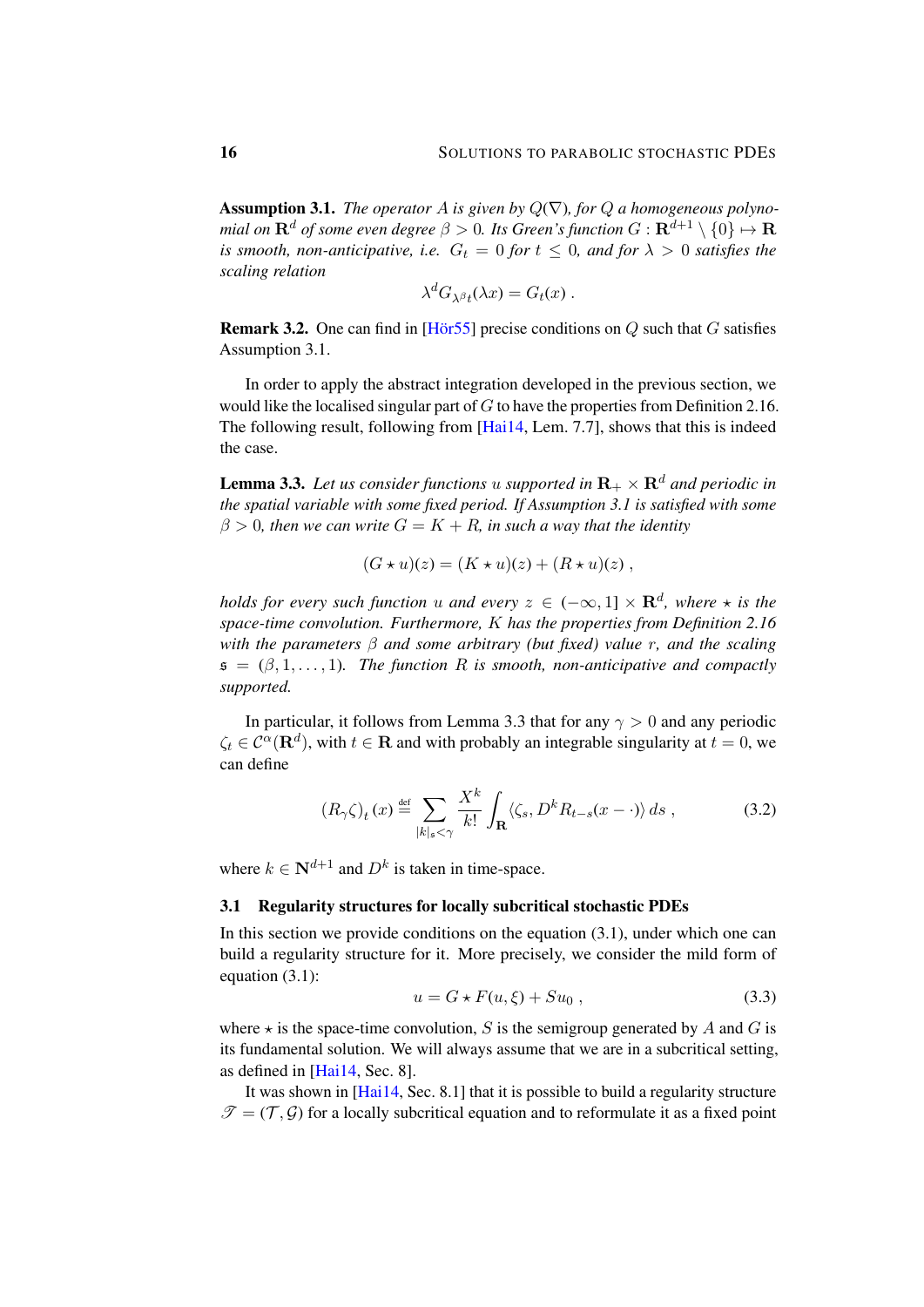problem in an associated space of modelled distributions. We do not want to give a precise description of this regularity structure, see for example [\[Hai14,](#page-47-0) [Hai15\]](#page-47-12) for details in the case of  $\Phi_3^4$ . Let us just mention that we can recursively build two sets of symbols, F and U. The set F contains  $\Xi$ , 1,  $X_i$ , as well as some of the symbols that can be built recursively from these basic building blocks by the operations

<span id="page-16-2"></span>
$$
\tau \mapsto \mathcal{I}(\tau) , \qquad (\tau, \bar{\tau}) \mapsto \tau \bar{\tau} , \qquad (3.4)
$$

subject to the equivalences  $\tau \bar{\tau} = \bar{\tau} \tau$ ,  $1\tau = \tau$ , and  $\mathcal{I}(X^k) = 0$ . These symbols are involved in the description of the right hand side of [\(3.1\)](#page-14-3). The set  $U \subset \mathcal{F}$  on the other hand contains only those symbols which are used in the description of the solution itself, which are either of the form  $X^k$  or of the form  $\mathcal{I}(\tau)$  with  $\tau \in \mathcal{F}$ . The model space T is then defined as span $\{\tau \in \mathcal{F} : |\tau| \leq r\}$  for a sufficiently large  $r > 0$ , the set of all (real) linear combinations of symbols in F of homogeneity  $|\tau| \leq r$ , where  $\tau \mapsto |\tau|$  is given by

$$
|1| = 0, \quad |X_i| = 1, \quad |\Xi| = \alpha, \quad |Z(\tau)| = |\tau| + \beta, \quad |\tau\bar{\tau}| = |\tau| + |\bar{\tau}|. \quad (3.5)
$$

In the situation of interest, namely the  $\Phi_3^4$  model, one chooses  $\beta = 2$  and  $\alpha = -\frac{5}{2} - \kappa$ for some  $\kappa > 0$  sufficiently small. Subcriticality then guarantees that  $\mathcal T$  is finitedimensional. We will also write  $T_U$  for the linear span of U in T.

One can also build a structure group  $G$  acting on  $T$  in such a way that the operation  $\mathcal I$  satisfies the assumptions of Definition [2.14](#page-12-4) (corresponding to the convolution operation with the kernel K), and such that it acts on  $\mathcal{T}_{poly}$  by translations as required.

Let now Z be a model realising K for I, we denote by R,  $K_{\bar{y}}$  and  $R_{\gamma}$  the reconstruction operator, and the corresponding operators [\(2.28\)](#page-13-3) and [\(3.2\)](#page-15-2). We also use the notation  $P \stackrel{\text{def}}{=} \mathcal{K}_{\bar{\gamma}} + R_{\gamma}\mathcal{R}$  for the operator representing convolution with the heat kernel. With these notations at hand, it was shown in [\[Hai14\]](#page-47-0) that one can associate to [\(3.3\)](#page-15-3) the fixed point problem in  $\mathcal{D}_T^{\gamma,\eta}$  $T^{^{\gamma,\eta}(Z)}$  given by

<span id="page-16-1"></span>
$$
U = \mathcal{P}F(U) + Su_0 , \qquad (3.6)
$$

for a suitable function (which we call again  $F$ ) which "represents" the nonlinearity of the SPDE in the sense of [\[Hai14,](#page-47-0) Sec. 8] and which is such that  $TF(\tau) \in \mathcal{T}$  for every  $\tau \in \mathcal{T}_{\mathcal{U}}$ . In our running example, we would take

<span id="page-16-3"></span>
$$
F(\tau) = -Q_{\leq 0}(\tau^3) + \Xi \,, \tag{3.7}
$$

where  $\mathcal{Q}_{\leq 0}$  denotes the canonical projection onto  $\mathcal{T}_{\leq 0}$  as before<sup>[1](#page-16-0)</sup>. The problem we encounter is that since we impose that our models are functions of time, there exists no model for which  $\Pi_z \Xi = \xi$  with  $\xi$  a typical realisation of space-time white noise. We would like to replace [\(3.6\)](#page-16-1) by an equivalent fixed point problem that circumvents this problem, and this is the content of the next two subsections.

<span id="page-16-0"></span><sup>&</sup>lt;sup>1</sup>The reason for adding this projection is to guarantee that  $IF$  maps  $T_U$  into T, since we truncated  $\mathcal T$  at homogeneity  $r$ .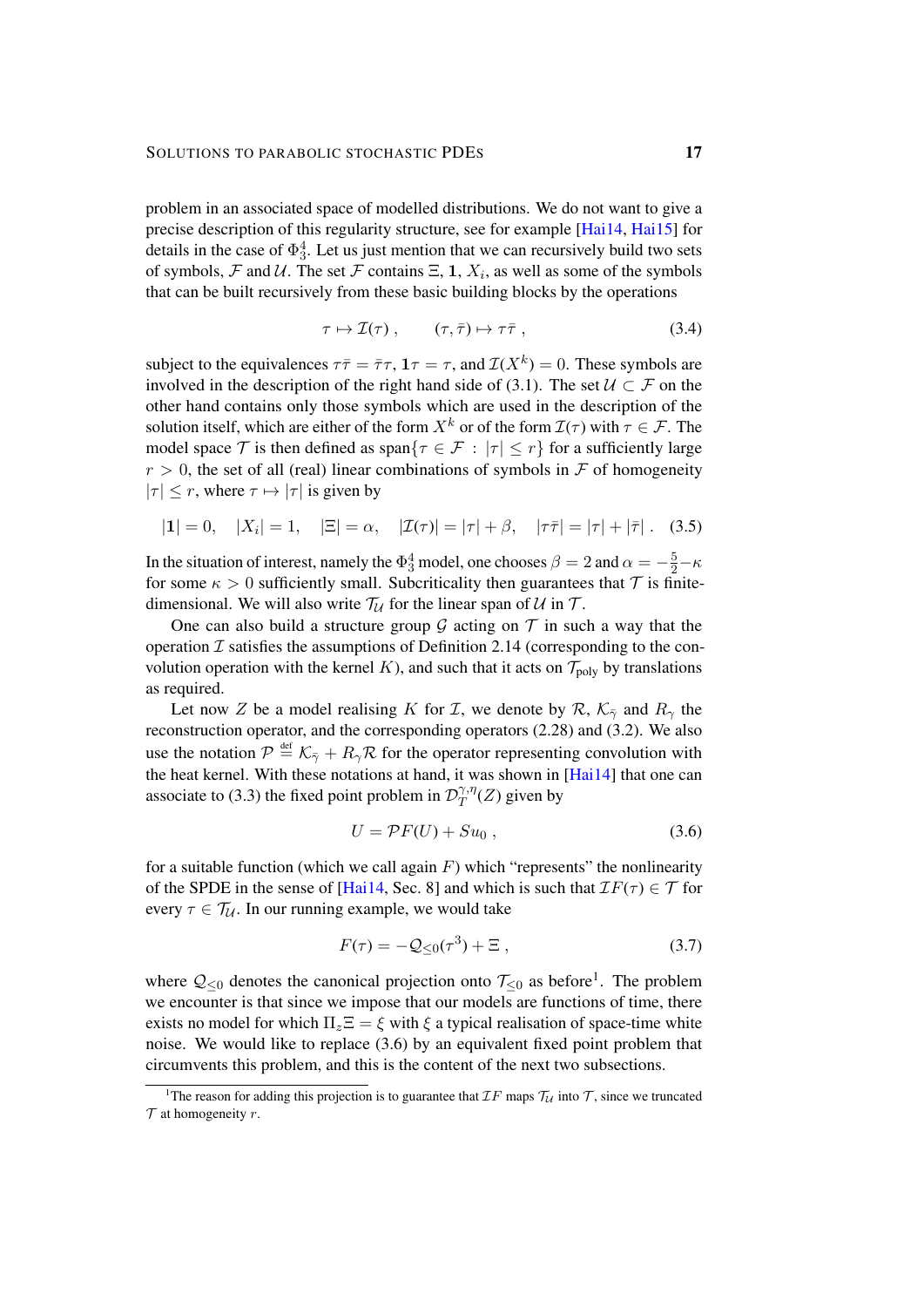#### <span id="page-17-3"></span>3.2 Truncation of regularity structures

In general, as just discussed, we cannot always define a suitable inhomogeneous model for the regularity structure  $\mathcal{T} = (\mathcal{T}, \mathcal{G})$ , so we introduce the following truncation procedure, which amounts to simply removing the problematic symbols.

<span id="page-17-0"></span>**Definition 3.4.** Consider a set of *generators*  $\mathcal{F}^{gen} \subset \mathcal{F}$  such that  $\mathcal{F}_{poly} \subset \mathcal{F}^{gen}$  and such that  $\mathcal{T}^{\text{gen}} \stackrel{\text{def}}{=} \text{span}\{\tau \in \mathcal{F}^{\text{gen}} : |\tau| \le r\} \subset \mathcal{T}$  is closed under the action of  $\mathcal{G}$ . We then define the corresponding *generating regularity structure*  $\mathscr{T}^{\text{gen}} = (\mathcal{T}^{\text{gen}}, \mathcal{G})$ .

Moreover, we define  $\hat{\mathcal{F}}$  as the subset of  $\mathcal F$  generated by  $\mathcal F^{\text{gen}}$  via the two operations [\(3.4\)](#page-16-2), and we assume that  $\mathcal{F}^{\text{gen}}$  was chosen in such a way that  $\mathcal{U} \subset \hat{\mathcal{F}}$ , with  $U$  as in the previous section. Finally, we define the *truncated regularity structure*  $\hat{\mathscr{T}} = (\hat{\mathcal{T}}, \mathcal{G})$  with  $\hat{\mathcal{T}} \stackrel{\text{def}}{=} \text{span}\{\tau \in \hat{\mathcal{F}} \, : \, |\tau| \leq r\} \subset \mathcal{T}$ .

**Remark 3.5.** Note that  $\hat{\mathcal{T}}$  is indeed a regularity structure since  $\hat{\mathcal{T}}$  is automatically closed under  $G$ . This can easily be verified by induction using the definition of  $G$ given in [\[Hai14\]](#page-47-0).

A set  $\mathcal{F}^{\text{gen}}$  with these properties always exists, because one can take either  $\mathcal{F}^{\text{gen}} = \mathcal{F}$  or  $\mathcal{F}^{\text{gen}} = {\Xi} \cup \mathcal{F}_{\text{poly}}$ . In both of these examples, one simply has  $\hat{\mathcal{F}} = \mathcal{F}$ , but in the case of  $(\Phi_3^4)$ , it turns out to be convenient to make a choice for which this is not the case (see Section [7](#page-39-0) below).

## 3.3 A general fixed point map

We now reformulate  $(3.1)$ , with the operator A such that Assumption [3.1](#page-15-0) is satisfied, using the regularity structure from the previous section, and show that the corresponding fixed point problem admits local solutions. For an initial condition  $u_0$  in [\(3.1\)](#page-14-3) with "sufficiently nice" behavior at infinity, we can define the function  $S_t u_0 : \mathbf{R}^d \to \mathbf{R}$ , which has a singularity at  $t = 0$ , where as before  $S_t$  is the semigroup generated by A. In particular, we have a precise description of its singularity, the proof of which is provided in [\[Hai14,](#page-47-0) Lem. 7.5]:

<span id="page-17-1"></span>**Lemma 3.6.** *For some*  $\eta < 0$ , let  $u_0 \in C^{\eta}(\mathbf{R}^d)$  be periodic. Then, for every  $\gamma > 0$ *and every*  $T > 0$ , the map  $(t, x) \mapsto S_t u_0(x)$  *can be lifted to*  $\mathcal{D}_T^{\gamma, \eta}$  $T^{ \gamma, \eta}_{T}$  via its Taylor *expansion. Furthermore, one has the bound*

$$
|\!|\!| Su_0|\!|\!|_{\gamma,\eta;T} \lesssim |\!|u_0|\!|\!|_{\mathcal{C}^\eta} \ . \tag{3.8}
$$

Before reformulating  $(3.1)$ , we make some assumptions on its nonlinear term  $F$ . For a regularity structure  $\mathcal{T} = (\mathcal{T}, \mathcal{G})$ , let  $\hat{\mathcal{T}} = (\hat{\mathcal{T}}, \mathcal{G})$  be as in Definition [3.4](#page-17-0) for a suitable set  $\mathcal{F}^{\text{gen}}$ . In what follows, we consider models on  $\hat{\mathcal{F}}$  and denote by  $\mathcal{D}_T^{\gamma,\eta}$ T the respective spaces of modelled distributions. We also assume that we are given a function  $F: \mathcal{T}_U \to \mathcal{T}$  as above (for example [\(3.7\)](#page-16-3)), and we make the following assumption on F.

For some fixed  $\bar{\gamma} > 0$ ,  $\eta \in \mathbb{R}$  we choose, for any model Z on  $\hat{\mathcal{T}}$ , elements  $F_0(Z), I_0(Z) \in \mathcal{D}_T^{\bar{\gamma},\bar{\eta}}(Z)$  such that, for every  $z, I_0(z) \in \hat{\mathcal{T}}, I_0(z) - \mathcal{I}F_0(z) \in \mathcal{T}_{poly}$ and such that, setting

<span id="page-17-2"></span>
$$
\hat{F}(z,\tau) \stackrel{\text{def}}{=} F(z,\tau) - F_0(z) , \qquad (3.9)
$$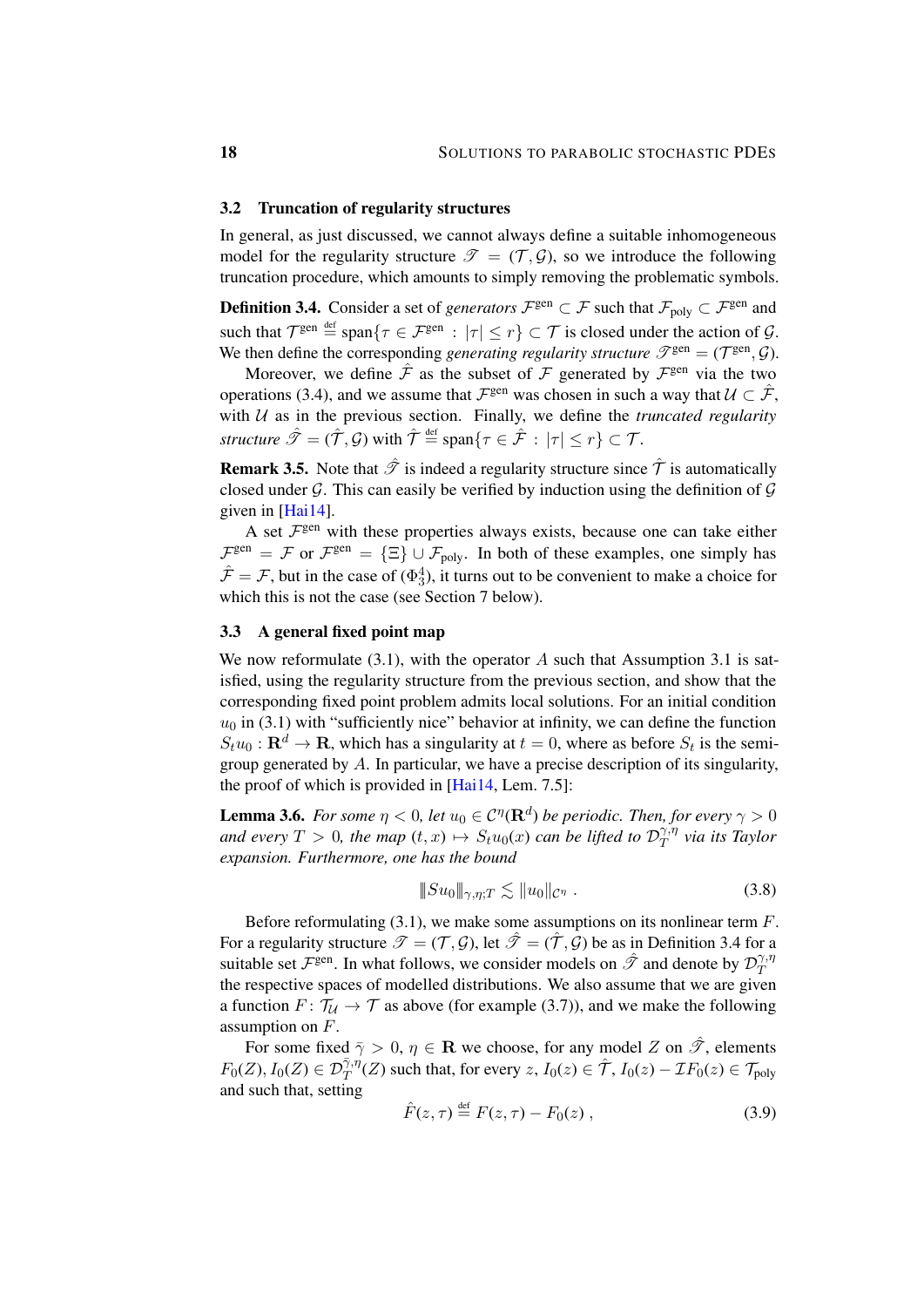$\hat{F}(z, \cdot)$  maps  $\hat{\mathcal{T}} \cap \mathcal{T}_\mathcal{U}$  into  $\hat{\mathcal{T}}$ . Here we suppressed the argument Z for conciseness by writing for example  $I_0(z)$  instead of  $I_0(Z)(z)$ .

**Remark 3.7.** Since it is the *same* structure group G acting on both  $\mathcal{T}$  and  $\hat{\mathcal{T}}$ , the condition  $F_0 \in \mathcal{D}^{\bar{\gamma},\eta}_T$  makes sense for a given model on  $\hat{\mathcal{F}}$ , even though  $F_0(z)$  takes values in all of  $\mathcal T$  rather than just  $\hat{\mathcal T}$ .

Given such a choice of  $I_0$  and  $F_0$  and given  $H: \mathbf{R}^{d+1} \to \hat{\mathcal{T}} \cap \mathcal{T}_\mathcal{U}$ , we denote by  $\hat{F}(H)$  the function

$$
(\hat{F}(H))_t(x) \stackrel{\text{def}}{=} \hat{F}((t,x), H_t(x)) . \tag{3.10}
$$

With this notation, we replace the problem  $(3.6)$  by the problem

<span id="page-18-4"></span><span id="page-18-3"></span><span id="page-18-0"></span>
$$
U = \mathcal{P}\hat{F}(U) + Su_0 + I_0.
$$
 (3.11)

This shows that one should really think of  $I_0$  as being given by  $I_0 = \mathcal{P}F_0$  since, at least formally, this would then turn [\(3.11\)](#page-18-0) into [\(3.6\)](#page-16-1). The advantage of [\(3.11\)](#page-18-0) is that it makes sense for any model on  $\hat{\mathcal{T}}$  and does not require a model on all of  $\mathcal{T}$ .

We then assume that  $\hat{F}$ ,  $I_0$  and  $F_0$  satisfy the following conditions.

<span id="page-18-1"></span>**Assumption 3.8.** *In the above context, we assume that there exists*  $\gamma \geq \overline{\gamma}$  *such that, for every*  $B > 0$  *there exists a constant*  $C > 0$  *such that the bounds* 

$$
\|\hat{F}(H); \hat{F}(\bar{H})\|_{\bar{\gamma},\bar{\eta};T} \le C \left(\|H; \bar{H}\|_{\gamma,\eta;T} + \|Z; \bar{Z}\|_{\gamma;T}\right),\tag{3.12}
$$
  

$$
\|I_0(Z); I_0(\bar{Z})\|_{\bar{\gamma},\bar{\eta};T} \le C \|Z; \bar{Z}\|_{\gamma;T}, \quad \|F_0(Z); F_0(\bar{Z})\|_{\bar{\gamma},\bar{\eta};T} \le C \|Z; \bar{Z}\|_{\gamma;T},
$$

*hold for any two models Z,*  $\bar{Z}$  *with*  $|\!|\!| Z |\!|\!|_{\gamma;T} + |\!|\!| \bar{Z} |\!|\!|_{\gamma;T} \leq B$ *, and for*  $H\in \mathcal{D}^{\gamma,\eta}_T(Z)$ *,*  $\bar{H}\in \mathcal{D}^{\gamma,\eta}_{T}(\bar{Z})$  such that  $|\!|\!| H |\!|\!|_{\gamma,\eta;T}+\|\bar{\bar{H}}\|\!|\!|_{\gamma,\eta;T}\leq B.$ 

The following theorem provides the existence and uniqueness results of a local solution to this equation.

<span id="page-18-2"></span>**Theorem 3.9.** In the described context, let  $\alpha \stackrel{\text{def}}{=} \min \hat{A}$ , and an abstract integration *map I be of order*  $\beta > -\alpha$ *. Furthermore, let the values*  $\gamma \geq \overline{\gamma} > 0$  *and*  $\eta, \overline{\eta} \in \mathbb{R}$ *from Assumption* [3.8](#page-18-1) *satisfy*  $\eta < \bar{\eta} \wedge \alpha + \beta$ ,  $\gamma < \bar{\gamma} + \beta$  *and*  $\bar{\eta} > -\beta$ *.* 

Then, for every model Z as above, and for every periodic  $u_0 \in C^{\eta}(\mathbf{R}^d)$ , there *exists a time*  $T_* \in (0, +\infty]$  *such that, for every*  $T < T_*$  *the equation* [\(3.11\)](#page-18-0) *admits a unique solution*  $U \in \mathcal{D}^{\gamma,\eta}_T(Z)$ *. Furthermore, if*  $T_\star < \infty$ *, then* 

$$
\lim_{T\to T_{\star}}\|\mathcal{R}_T\mathcal{S}_T(u_0,Z)_T\|_{\mathcal{C}^{\eta}}=\infty,
$$

*where*  $S_T$  :  $(u_0, Z) \mapsto U$  *is the solution map. Finally, for every*  $T < T_{\star}$ *, the solution map*  $S_T$  *is jointly Lipschitz continuous in a neighbourhood around*  $(u_0, Z)$ *in the sense that, for any*  $B > 0$  *there is*  $C > 0$  *such that, if*  $\overline{U} = \mathcal{S}_T(\overline{u}_0, \overline{Z})$  *for some initial data* ( $\bar{u}_0$ ,  $\bar{Z}$ )*, then one has the bound*  $||U;\bar{U}||_{\gamma,\eta;T} \leq C\delta$ *, provided*  $||u_0 - \bar{u}_0||_{\mathcal{C}^{\eta}} + ||Z; \bar{Z}||_{\gamma;T} \leq \delta$ , for any  $\delta \in (0, B]$ .

*Proof.* See [\[Hai14,](#page-47-0) Thm. 7.8], combined with [Hai14, Prop. 7.11]. Note that since we consider inhomogeneous models, we have no problems in evaluating  $\mathcal{R}_t U_t$ .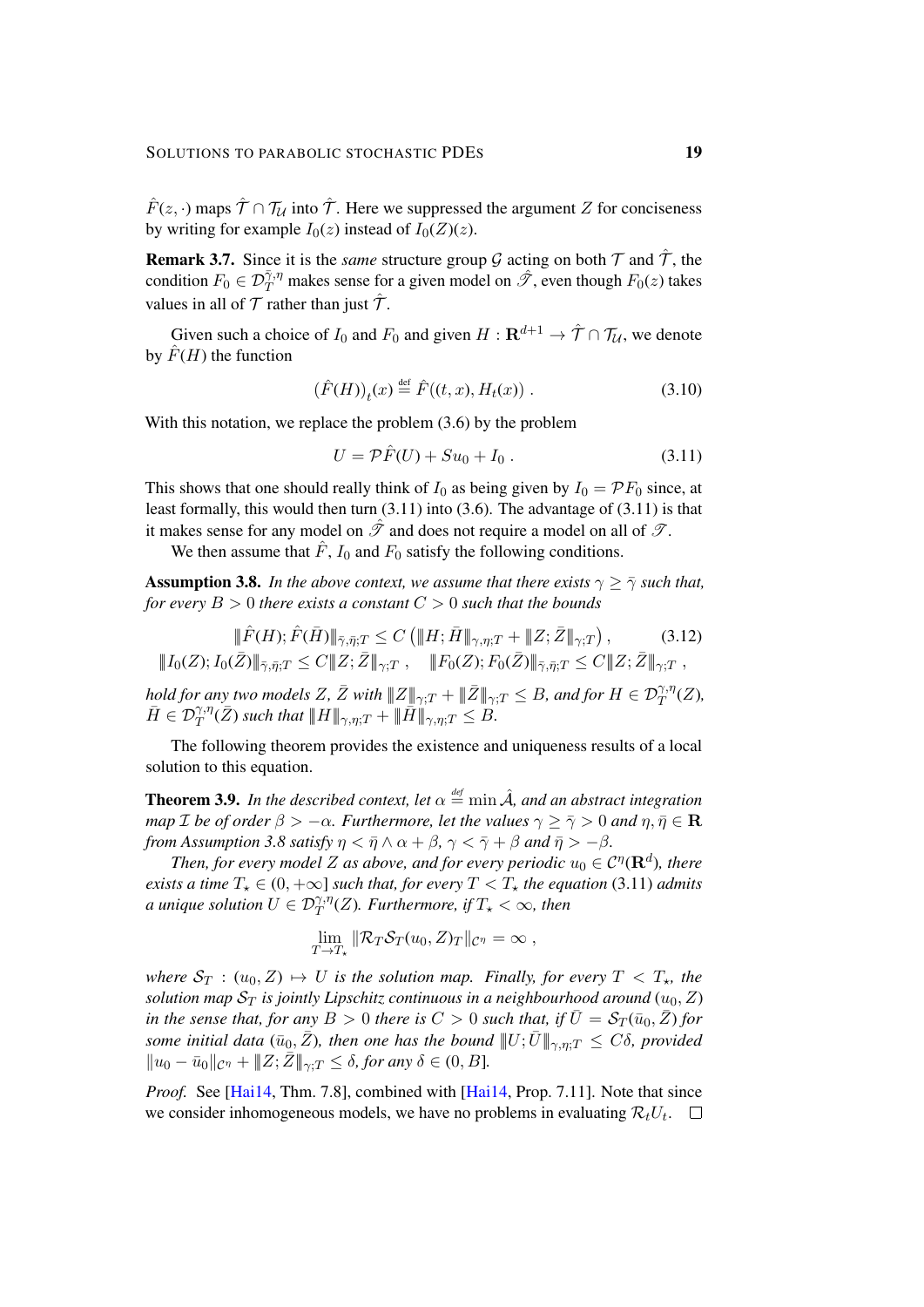## <span id="page-19-0"></span>4 Discrete models and modelled distributions

In order to be able to consider discretisations of the equations whose solutions were provided in Section [3,](#page-14-0) we introduce the discrete counterparts of inhomogeneous models and modelled distributions. In this section we use the following notation: for  $N \in \mathbf{N}$ , we denote by  $\varepsilon \stackrel{\text{def}}{=} 2^{-N}$  the mesh size of the grid  $\Lambda_{\varepsilon}^d \stackrel{\text{def}}{=} (\varepsilon \mathbf{Z})^d$ , and we fix come scaling  $\mathfrak{s} = (\mathfrak{s}_0, 1, \dots, 1)$  of  $\mathbf{R}^{d+1}$  with an integer  $\mathfrak{s}_0 > 0$ .

#### 4.1 Definitions and the reconstruction theorem

Now we define discrete analogues of the objects from Sections [2.1](#page-5-1) and [2.2.](#page-7-4)

<span id="page-19-2"></span>**Definition 4.1.** Given a regularity structure  $\mathscr{T}$  and  $\varepsilon > 0$ , a *discrete model*  $(\Pi^{\varepsilon}, \Gamma^{\varepsilon}, \Sigma^{\varepsilon})$  consists of the collections of maps

$$
\Pi^{\varepsilon,t}_x:\mathcal{T}\to{\mathbf R}^{\Lambda^d_\varepsilon}\ ,\qquad \Gamma^{\varepsilon,t}:\Lambda^d_\varepsilon\times\Lambda^d_\varepsilon\to\mathcal{G}\ ,\qquad \Sigma^{\varepsilon}_x:{\mathbf R}\times{\mathbf R}\to\mathcal{G}\ ,
$$

parametrised by  $t \in \mathbf{R}$  and  $x \in \Lambda_{\varepsilon}^d$ , which have all the algebraic properties of their continuous counterparts in Definition [2.4,](#page-6-2) with the spatial variables restricted to the grid. Additionally, we require  $(\Pi_x^{\varepsilon,t}\tau)(x) = 0$ , for all  $\tau \in \mathcal{T}_l$  with  $l > 0$ , and all  $x \in \Lambda_{\varepsilon}^d$  and  $t \in \mathbf{R}$ .

We define the quantities  $\|\Pi^{\varepsilon}\|_{\gamma}^{(\varepsilon)}$  $\frac{f(\varepsilon)}{\gamma;T}$  and  $\|\Gamma^{\varepsilon}\|_{\gamma;T}^{(\varepsilon)}$  $\chi^{(\varepsilon)}_{\gamma;T}$  to be the smallest constants C such that the bounds [\(2.4a\)](#page-6-1) hold uniformly in  $x, y \in \Lambda_{\varepsilon}^d$ ,  $t \in \mathbf{R}$ ,  $\lambda \in [\varepsilon, 1]$  and with the discrete pairing [\(1.7\)](#page-4-3) in place of the standard one. The quantity  $\|\Sigma^{\varepsilon}\|_{\infty}^{(\varepsilon)}$  $\int_{\gamma;T}^{\infty}$  is defined as the smallest constant  $C$  such that the bounds

<span id="page-19-1"></span>
$$
\|\Sigma_x^{\varepsilon, st}\tau\|_m \le C\|\tau\|(|t-s|^{1/\mathfrak{s}_0} \vee \varepsilon)^{l-m},\tag{4.1}
$$

hold uniformly in  $x \in \Lambda_{\varepsilon}^d$  and the other parameters as in [\(2.4b\)](#page-6-1).

We measure the time regularity of  $\Pi^{\epsilon}$  as in [\(2.5\)](#page-7-0), by substituting the continuous objects by their discrete analogues, and by using  $|t-s|^{1/\mathfrak{s}_0} \vee \varepsilon$  instead of  $|t-s|^{1/\mathfrak{s}_0}$ on the right-hand side. All the other quantities  $\|\cdot\|^{(\varepsilon)}, \|\cdot\|^{(\varepsilon)}$ , etc. are defined by analogy with Remark [2.5.](#page-7-5)

**Remark 4.2.** The fact that  $(\Pi_x^{\varepsilon,t}\tau)(x) = 0$  if  $|\tau| > 0$  does not follow automatically from the discrete analogue of [\(2.4a\)](#page-6-1) since these are only assumed to hold for test functions at scale  $\lambda \geq \varepsilon$ . We use this property in the proof of [\(4.35\)](#page-29-0).

**Remark 4.3.** The weakening of the continuity property of  $\Sigma_x^{\varepsilon, st}$  given by [\(4.1\)](#page-19-1) will be used in the analysis of the "discrete abstract integration" in Section [4.2.](#page-25-0) It allows us to deal with the fact that the discrete heat kernel is discontinuous at  $t = 0$ , so we simply use uniform bounds on very small time scales (see [\[HMW14,](#page-48-9) Lem. 6.7] for a simple explanation in a related context).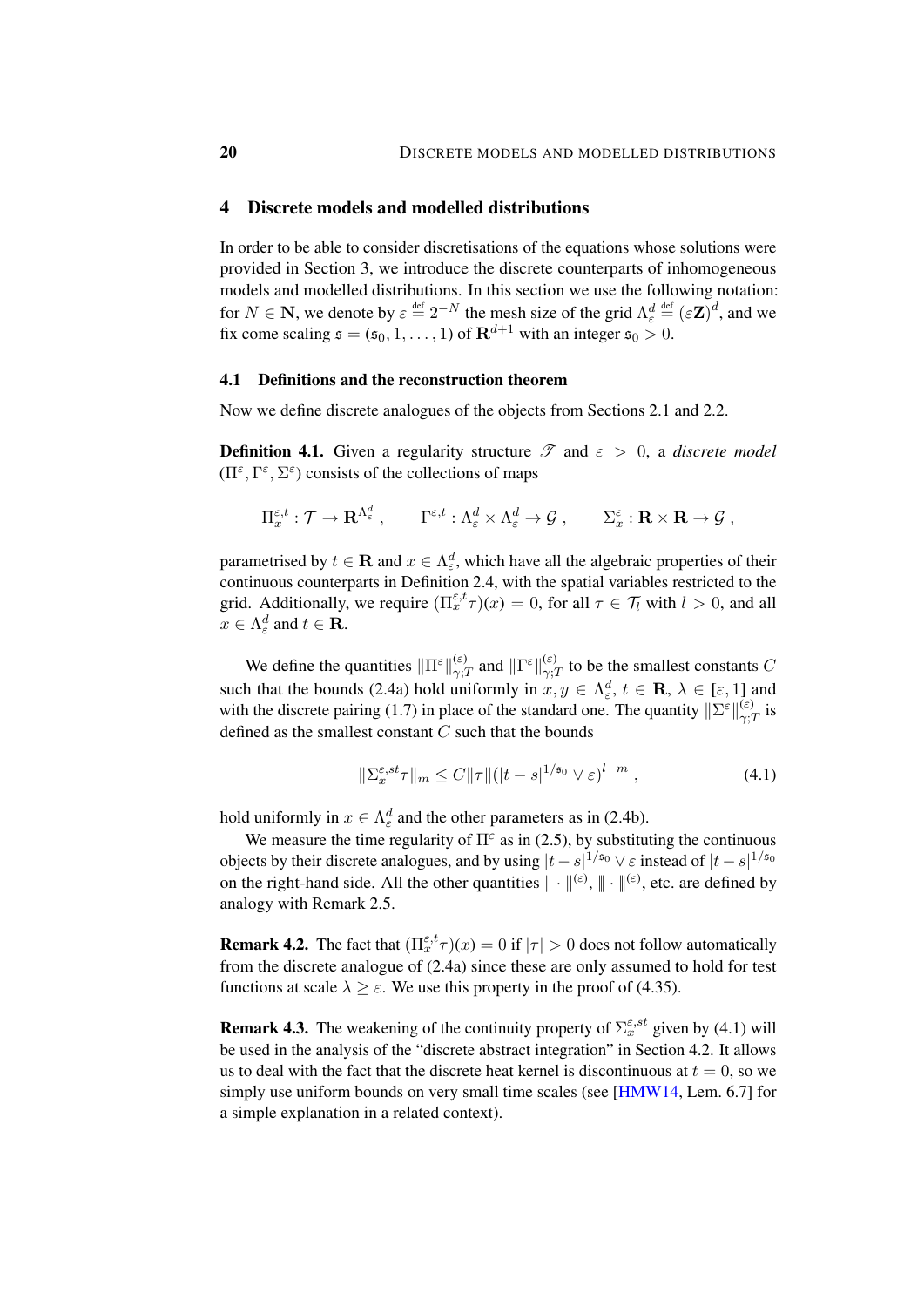For  $\gamma, \eta \in \mathbf{R}$  and  $T > 0$ , for a discrete model  $Z^{\varepsilon} = (\Pi^{\varepsilon}, \Gamma^{\varepsilon}, \Sigma^{\varepsilon})$  on a regularity structure  $\mathscr{T} = (\mathcal{T}, \mathcal{G})$ , and for a function  $H : (0, T] \times \Lambda_{\varepsilon}^d \to \mathcal{T}_{<\gamma}$ , we define

$$
||H||_{\gamma,\eta;T}^{(\varepsilon)} \stackrel{\text{def}}{=} \sup_{t \in (0,T]} \sup_{x \in \Lambda_{\varepsilon}^d} \sup_{l < \gamma} |t|_{\varepsilon}^{(l-\eta)\vee 0} ||H_t(x)||_l
$$
\n
$$
+ \sup_{t \in (0,T]} \sup_{x \neq y \in \Lambda_{\varepsilon}^d} \sup_{l < \gamma} \frac{||H_t(x) - \Gamma_{xy}^{\varepsilon,t} H_t(y)||_l}{|t|_{\varepsilon}^{\eta-\gamma}|x-y|^{\gamma-l}}, \qquad (4.2)
$$

<span id="page-20-4"></span><span id="page-20-1"></span> $\mathbf{r}$ 

where  $l \in \mathcal{A}$ . Furthermore, we define the norm

$$
\|H\|_{\gamma,\eta;T}^{(\varepsilon)} \stackrel{\text{def}}{=} \|H\|_{\gamma,\eta;T}^{(\varepsilon)} + \sup_{\substack{s \neq t \in (0,T] \\ |t-s| \leq |t,s|_0^6}} \sup_{x \in \Lambda_{\varepsilon}^d} \frac{\|H_t(x) - \Sigma_x^{\varepsilon,ts} H_s(x)\|_l}{|t,s|_\varepsilon^{\eta-\gamma} (|t-s|^{1/s_0} \vee \varepsilon)^{\gamma-l}} , \tag{4.3}
$$

where the quantities  $|t|_{\varepsilon}$  and  $|t, s|_{\varepsilon}$  are defined in [\(1.8\)](#page-5-2). We will call such functions H *discrete modeled distributions*.

<span id="page-20-3"></span>**Definition 4.4.** Given a discrete model  $Z^{\varepsilon} = (\Pi^{\varepsilon}, \Gamma^{\varepsilon}, \Sigma^{\varepsilon})$  and a discrete modeled distribution H we define the *discrete reconstruction map*  $\mathcal{R}^{\varepsilon}$  by  $\mathcal{R}^{\varepsilon}_t = 0$  for  $t \leq 0$ , and

$$
(\mathcal{R}_t^{\varepsilon} H_t)(x) \stackrel{\text{def}}{=} (\Pi_x^{\varepsilon,t} H_t(x))(x) , \qquad (t, x) \in (0, T] \times \Lambda_{\varepsilon}^d . \tag{4.4}
$$

Recalling the definition of the norms from [\(1.8\)](#page-5-2), the following result is a discrete analogue of Theorem [2.11.](#page-9-4)

<span id="page-20-2"></span>**Theorem 4.5.** Let  $\mathscr T$  be a regularity structure with  $\alpha \stackrel{\text{def}}{=} \min \mathcal A < 0$  and  $Z^{\varepsilon} =$  $(\Pi^{\varepsilon}, \Gamma^{\varepsilon}, \Sigma^{\varepsilon})$  be a discrete model. Then the bound

$$
|\langle \mathcal{R}^{\varepsilon}_t H_t - \Pi^{\varepsilon,t}_x H_t(x), \varrho^{\lambda}_x \rangle_{\varepsilon}| \lesssim \lambda^{\gamma}|t|^{\eta-\gamma}_{\varepsilon}\|H\|^{(\varepsilon)}_{\gamma,\eta;T}\|\Pi^{\varepsilon}\|^{(\varepsilon)}_{\gamma;T} \;,
$$

*holds for all discrete modeled distributions*  $H$ *, all*  $t \in (0,T]$ *,*  $x \in \Lambda^d_\varepsilon$ *,*  $\varrho \in \mathcal{B}^r_0(\mathbf{R}^d)$ *with*  $r > -|\alpha|$ *, all*  $\lambda \in [\epsilon, 1]$ *.* 

Let furthermore  $\bar{Z}^{\varepsilon} = (\bar{\Pi}^{\varepsilon}, \bar{\Gamma}^{\varepsilon}, \bar{\Sigma}^{\varepsilon})$  be another model for  $\mathscr T$  with the reconstruc $t$ *ion operator*  $\bar{\mathcal{R}}_t^\varepsilon$ *, and let the maps*  $\Pi^\varepsilon$  *and*  $\bar{\Pi}^\varepsilon$  *have time regularities*  $\delta>0$ *. Then,* for any two discrete modeled distributions H and  $\bar{H}$ , the maps  $t \mapsto \mathcal{R}_t^\varepsilon H_t$  and  $t \mapsto \overline{\mathcal{R}}_t^\varepsilon \bar{H}_t$  satisfy

<span id="page-20-0"></span>
$$
\|\mathcal{R}^{\varepsilon}H\|_{\mathcal{C}^{\tilde{\delta},\alpha}_{\eta-\gamma,T}}^{(\varepsilon)} \lesssim \|\Pi^{\varepsilon}\|_{\delta,\gamma,T}^{(\varepsilon)}(1+\|\Sigma^{\varepsilon}\|_{\gamma,T}^{(\varepsilon)})\|H\|_{\gamma,\eta,T}^{(\varepsilon)},\qquad(4.5a)
$$

$$
\|\mathcal{R}^{\varepsilon} H - \bar{\mathcal{R}}^{\varepsilon} \bar{H}\|_{C^{\tilde{\delta},\alpha}_{\eta-\gamma,T}}^{(\varepsilon)} \lesssim \|H; \bar{H}^{(\varepsilon)}\|_{\gamma,\eta;T}^{(\varepsilon)} + \|Z^{\varepsilon}; \bar{Z}^{\varepsilon}\|_{\delta,\gamma;T}^{(\varepsilon)},\tag{4.5b}
$$

*for any*  $\tilde{\delta}$  *as in Theorem [2.11.](#page-9-4) Here, the norms of H and*  $\bar{H}$  *are defined via the models*  $Z^{\varepsilon}$  *and*  $\bar{Z}^{\varepsilon}$  *respectively, and the proportionality constants depend on*  $\varepsilon$  *only*  $via \, \|H\|_{\gamma,\eta;T}^{(\varepsilon)}, \, \|\bar{H}\|_{\gamma,\eta;T}^{(\varepsilon)}, \, \|Z^{\varepsilon}\|_{\delta,\gamma;T}^{(\varepsilon)}$  and  $\|\bar{Z}^{\varepsilon}\|_{\delta,\gamma;T}^{(\varepsilon)}$ .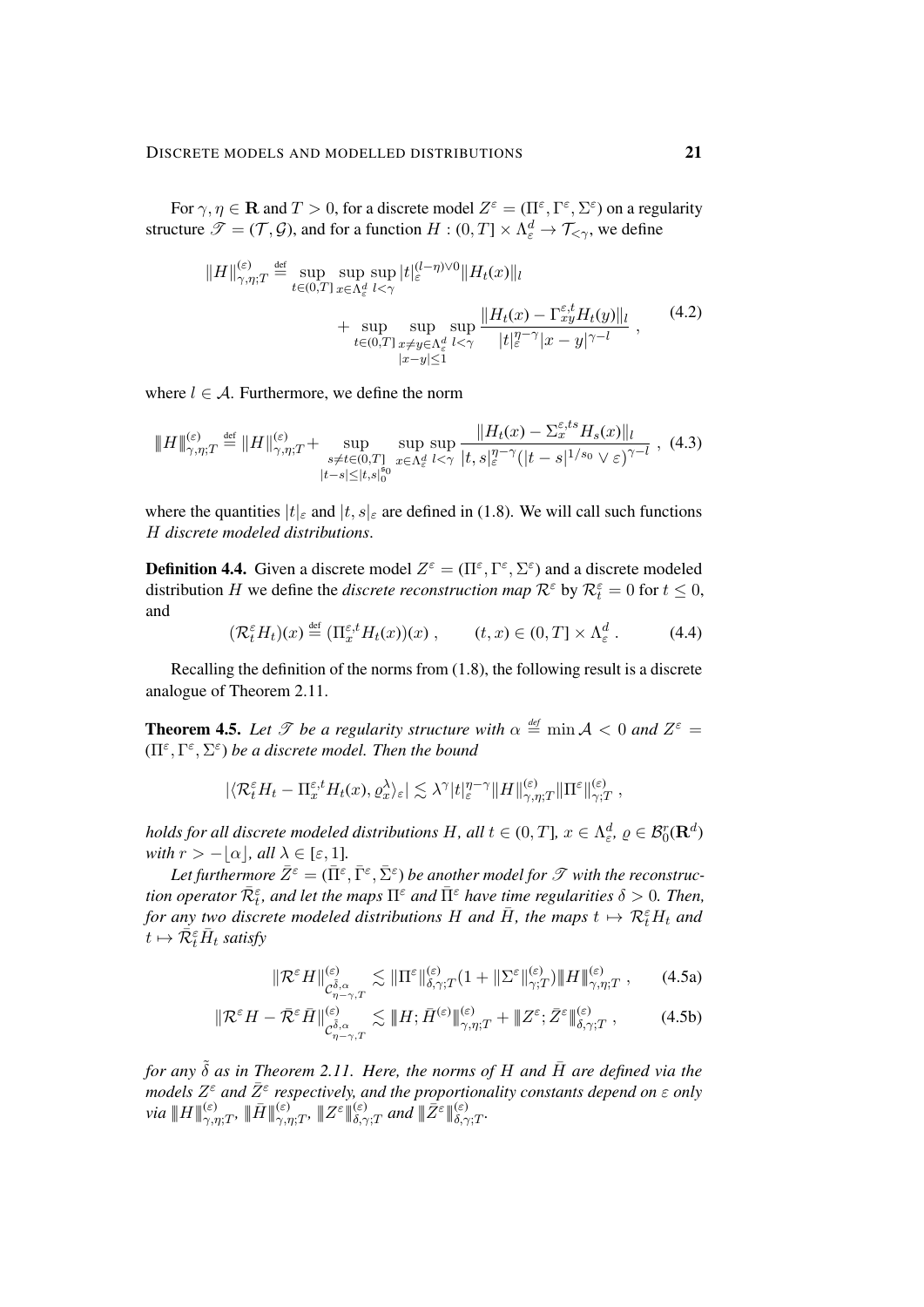**Remark 4.6.** To compare a discrete model  $Z^{\varepsilon} = (\Pi^{\varepsilon}, \Gamma^{\varepsilon}, \Sigma^{\varepsilon})$  to a continuous model  $Z = (\Pi, \Gamma, \Sigma)$ , we can define

$$
\|\Pi;\Pi^{\varepsilon}\|_{\delta,\gamma;T}^{(\varepsilon)} \stackrel{\text{def}}{=} \sup_{\varphi,x,\lambda,l,\tau} \sup_{t\in[-T,T]} \lambda^{-l} |\langle \Pi^t_x \tau, \varphi^{\lambda}_x \rangle - \langle \Pi^{\varepsilon,t}_x \tau, \varphi^{\lambda}_x \rangle_{\varepsilon}|
$$
  
+ 
$$
\sup_{\varphi,x,\lambda,l,\tau} \sup_{s\neq t\in[-T,T]} \lambda^{-l+\delta} \frac{|\langle (\Pi^t_x - \Pi^s_x) \tau, \varphi^{\lambda}_x \rangle - \langle (\Pi^{\varepsilon,t}_x - \Pi^{\varepsilon,s}_x) \tau, \varphi^{\lambda}_x \rangle_{\varepsilon}|}{|t-s| \leq 1},
$$

where the supremum is taken over  $\varphi \in \mathcal{B}_0^r$ ,  $x \in \Lambda_{\varepsilon}^d$ ,  $\lambda \in [\varepsilon, 1]$ ,  $l < \gamma$  and  $\tau \in \mathcal{T}_l$ with  $\|\tau\| = 1$ . In order to compare discrete and continuous modelled distributions, we use the quantities as in [\(2.10\)](#page-8-3), but with the respective modifications as in [\(4.3\)](#page-20-1).

Then one can show similarly to [\(2.13\)](#page-9-2) that for  $H \in \mathcal{D}^{\gamma,\eta}_T(Z)$  and a discrete modeled distribution  $H^{\varepsilon}$  the maps  $t \mapsto \mathcal{R}_t H_t$  and  $t \mapsto \mathcal{R}_t^{\varepsilon} H_t^{\overline{\varepsilon}}$  satisfy the estimate

$$
\|{\mathcal R} H; {\mathcal R}^{\varepsilon}H^{\varepsilon}\|_{C^{\tilde{\delta},\alpha}_{\eta-\gamma,T}}^{{\varepsilon}\beta}\lesssim\|H; H^{\varepsilon}\|_{\gamma,\eta;T}^{{\varepsilon}\beta}+\|Z; Z^{\varepsilon}\|_{\delta,\gamma;T}^{({\varepsilon}\beta)}+{\varepsilon}^\theta\;,
$$

for  $\tilde{\delta} > 0$  and  $\theta > 0$  small enough. We will however not make use of this in the present article.

In order to prove Theorem [4.5,](#page-20-2) we need to introduce a multiresolution analysis and its discrete analogue.

## <span id="page-21-3"></span>4.1.1 Elements of multiresolution analysis

In this section we provide only the very basics of the multiresolution analysis, which are used in the sequel. For a more detailed introduction and for the proofs of the provided results we refer to [\[Dau92\]](#page-47-13) and [\[Mey92\]](#page-48-15).

One of the remarkable results of  $Dau88$  is that for every  $r > 0$  there exists a compactly supported function  $\varphi \in \mathcal{C}^r(\mathbf{R})$  (called *scaling function*) such that

$$
\int_{\mathbf{R}} \varphi(x) dx = 1 , \qquad \int_{\mathbf{R}} \varphi(x) \varphi(x+k) dx = \delta_{0,k}, \quad k \in \mathbf{Z} , \qquad (4.6)
$$

where  $\delta_{\cdot,\cdot}$  is the Kronecker's delta on **Z**. Furthermore, if for  $n \in \mathbb{N}$  we define the grid  $\Lambda_n \stackrel{\text{def}}{=} \{2^{-n}k : k \in \mathbb{Z}\}\$  and the family of functions

$$
\varphi_x^n(\cdot) \stackrel{\text{def}}{=} 2^{n/2} \varphi(2^n(\cdot - x)), \qquad x \in \Lambda_n , \qquad (4.7)
$$

then there is a finite collection of vectors  $K \subset \Lambda_1$  and a collection of structure constants  $\{a_k : k \in \mathcal{K}\}\$  such that the *refinement equation* 

<span id="page-21-2"></span><span id="page-21-1"></span><span id="page-21-0"></span>
$$
\varphi_x^n = \sum_{k \in \mathcal{K}} a_k \varphi_{x+2^{-n}k}^{n+1}
$$
\n(4.8)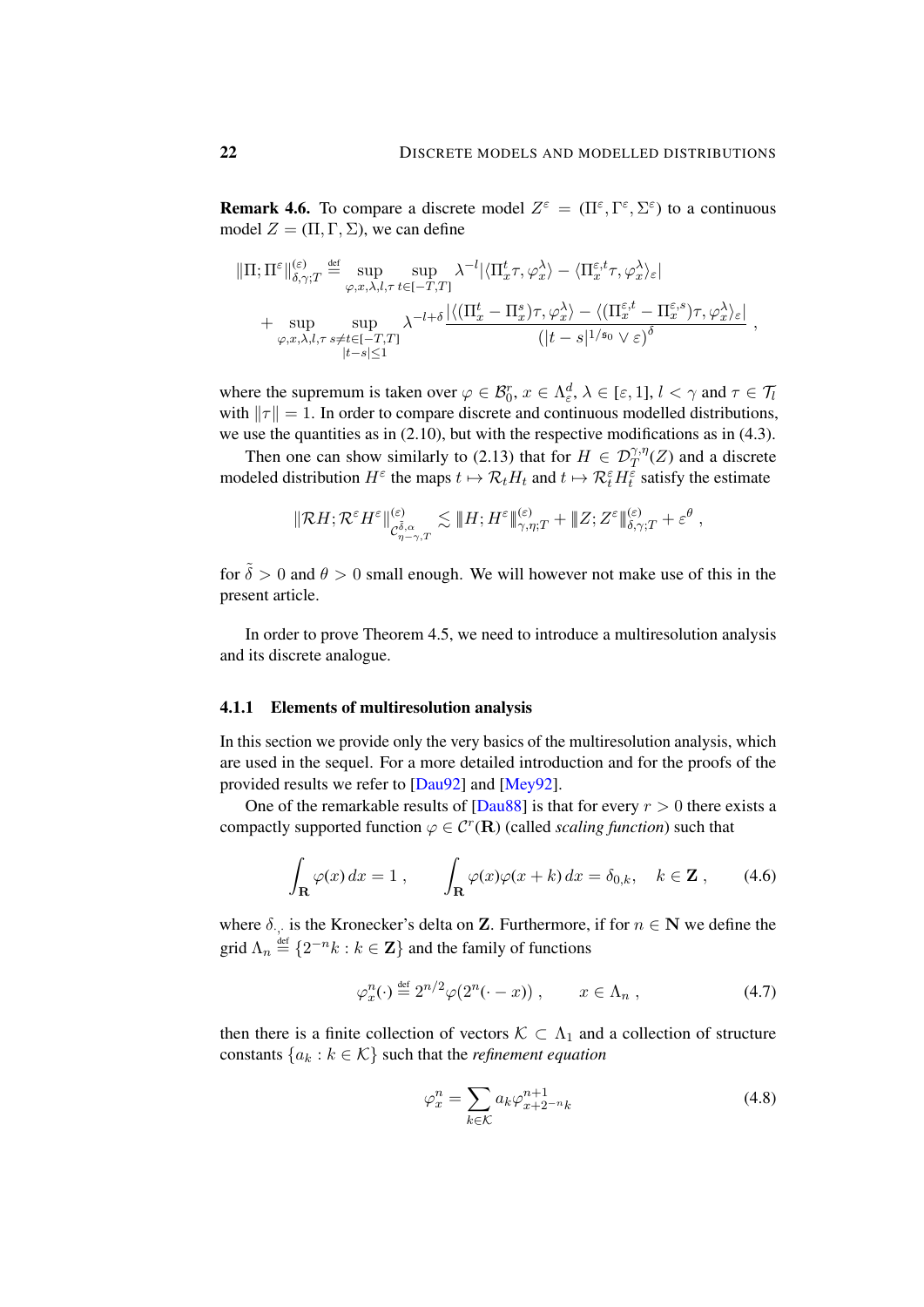holds. Note that the multiplier in [\(4.7\)](#page-21-0) preserves the  $L^2$ -norm of the scaled functions rather than their  $L^1$ -norm. It follows immediately from [\(4.6\)](#page-21-1) and [\(4.8\)](#page-21-2) that one has the identities

$$
\sum_{k \in \mathcal{K}} a_k = 2^{d/2}, \qquad \sum_{k \in \mathcal{K}} a_k a_{k+m} = \delta_{0,m}, \quad m \in \mathbf{Z}^d. \tag{4.9}
$$

For a fixed scaling function  $\varphi$ , we denote by  $V_n \subset L^2(\mathbf{R})$  the subspace spanned by  $\{\varphi_x^n : x \in \Lambda_n\}$ . Then the relation [\(4.8\)](#page-21-2) ensures the inclusion  $V_n \subset V_{n+1}$  for every *n*. It turns out that there is a compactly supported function  $\psi \in \mathcal{C}^r(\mathbf{R})$  (called *wavelet function*) such that the space  $V_n^{\perp}$ , which is the orthogonal complement of  $V_n$  in  $V_{n+1}$ , is given by

<span id="page-22-0"></span>
$$
V_n^{\perp} = \text{span}\{\psi_x^n : x \in \Lambda_n\},\
$$

where  $\psi_x^n$  is as in [\(4.8\)](#page-21-2). Moreover, there are constants  $\{b_k : k \in \mathcal{K}\}\)$ , such that the *wavelet equation* holds:

<span id="page-22-1"></span>
$$
\psi_x^n = \sum_{k \in \mathcal{K}} b_k \varphi_{x+2^{-n}k}^{n+1} . \tag{4.10}
$$

One more useful property of the wavelet function is that it has vanishing moments, in the sense that the identity

$$
\int_{\mathbf{R}} \psi(x) x^m dx = 0 \tag{4.11}
$$

holds for all  $m \in \mathbb{N}$  such that  $m \leq r$ .

There is a standard generalization of scaling and wavelet functions to  $\mathbb{R}^d$ , namely for  $n \geq 0$  and  $x = (x_1, \dots, x_d) \in \Lambda_n^d$  we define

$$
\varphi_x^n(y) \stackrel{\text{def}}{=} \varphi_{x_1}^n(y_1) \cdots \varphi_{x_d}^n(y_d) , \qquad y = (y_1, \ldots, y_d) \in \mathbf{R}^d .
$$

For these scaling functions we also define  $V_n$  as the closed subspace in  $L^2$  spanned by  $\{\varphi_x^n : x \in \Lambda_n^d\}$ . Then there is a finite set  $\Psi$  of functions on  $\mathbf{R}^d$  such that the space  $V_n^{\perp} \stackrel{\text{def}}{=} V_{n+1} \setminus V_n$  is a span of  $\{\psi_x^n : \psi \in \Psi, x \in \Lambda_n^d\}$ , where we define the scaled function  $\psi_x^n$  by

$$
\psi_x^n(y) \stackrel{\text{def}}{=} 2^{nd/2} \psi(2^n(y_1 - x_1), \dots, 2^n(y_d - x_d)).
$$

All the results mentioned above can be literally translated from  $\mathbf R$  to  $\mathbf R^d$ , but of course with  $\mathcal{K} \subset \Lambda_1^d$  and with different structure constants  $\{a_k : k \in \mathcal{K}\}\$  and  ${b_k : k \in \mathcal{K}}.$ 

### 4.1.2 An analogue of the multiresolution analysis on the grid

In this section we will develop an analogue of the multiresolution analysis which will be useful for working with functions defined on a dyadic grid. Our construction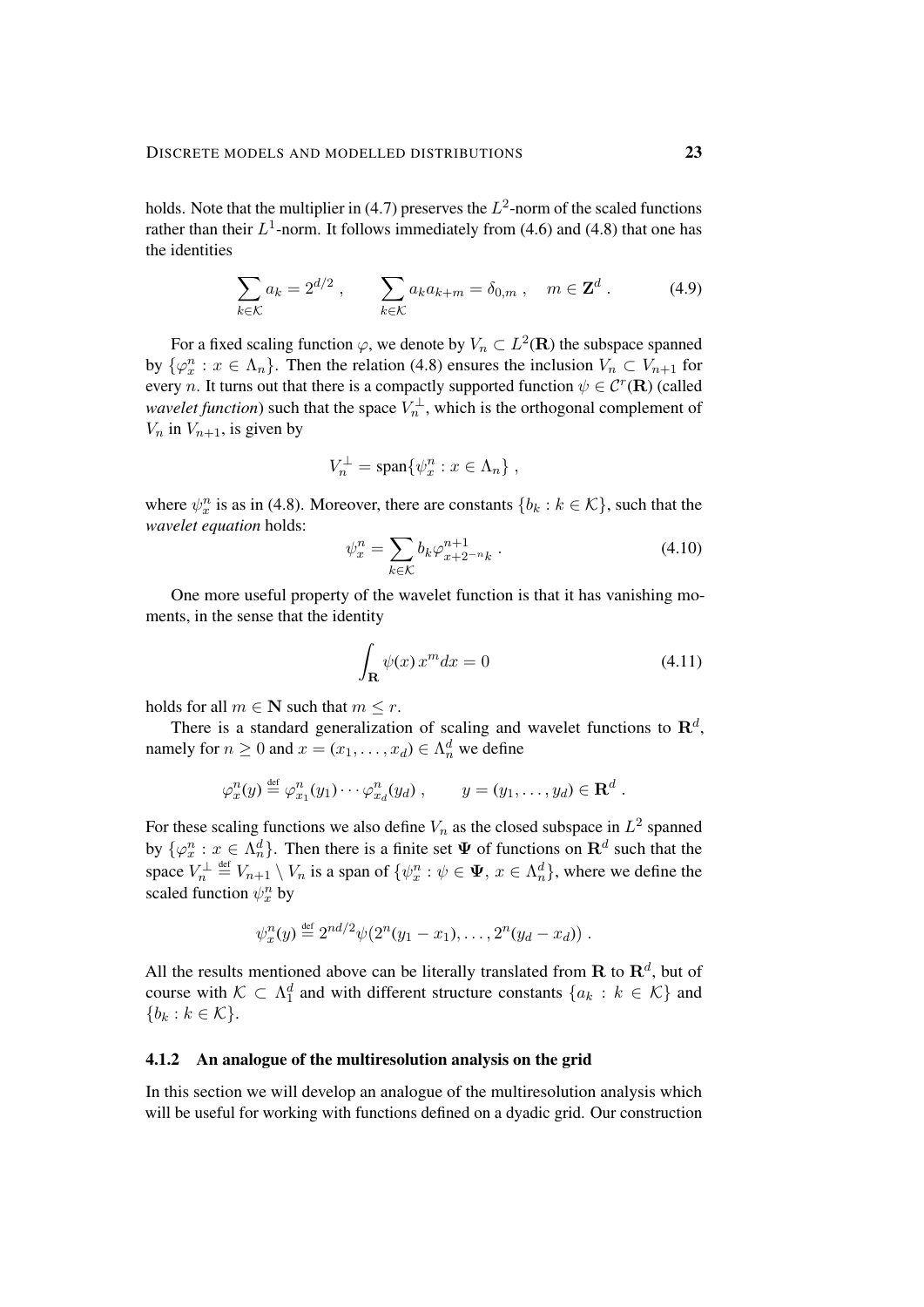agrees with the standard discrete wavelets on gridpoints, but also extends off the grid. To this end, we use the notation of Section [4.1.1.](#page-21-3) We recall furthermore that we use  $\varepsilon = 2^{-N}$  for a fixed  $N \in \mathbb{N}$ .

Let us fix a scaling function  $\varphi \in C_0^r(\mathbf{R})$ , for some integer  $r > 0$ , as in Sec-tion [4.1.1.](#page-21-3) For integers  $0 \le n \le N$  we define the functions

<span id="page-23-1"></span>
$$
\varphi_x^{N,n}(\cdot) \stackrel{\text{def}}{=} 2^{Nd/2} \langle \varphi_\cdot^N, \varphi_x^n \rangle , \qquad x \in \Lambda_n^d . \tag{4.12}
$$

One has that  $\varphi_x^{N,n} \in \mathcal{C}^r(\mathbf{R}^d)$ , it is supported in a ball of radius  $\mathcal{O}(2^{-n})$  centered at x, it has the same scaling properties as  $\varphi_x^n$ , and it satisfies

$$
\varphi_x^{N,N}(y) = 2^{Nd/2} \delta_{x,y} , \qquad x, y \in \Lambda_N^d , \qquad (4.13)
$$

where  $\delta_{\cdot}$ , is the Kronecker's delta on  $\Lambda_N^d$ . The last property follows from [\(4.6\)](#page-21-1). Furthermore, it follows from [\(4.8\)](#page-21-2) that for  $n < N$  these functions satisfy the refinement identity

<span id="page-23-2"></span><span id="page-23-0"></span>
$$
\varphi_x^{N,n} = \sum_{k \in \mathcal{K}} a_k \, \varphi_{x+2^{-n}k}^{N,n+1} \,, \tag{4.14}
$$

with the same structure constants  $\{a_k : k \in \mathcal{K}\}\$ as for the functions  $\varphi_x^n$ . One more consequence of [\(4.6\)](#page-21-1) is

$$
2^{-Nd} \sum_{y \in \Lambda_N^d} \varphi_x^{N,n}(y) = 2^{-nd/2} ,
$$

which obviously holds for  $n = N$ , and for  $n < N$  it can be proved by induction. using [\(4.14\)](#page-23-0) and [\(4.9\)](#page-22-0).

The functions  $\varphi_x^{N,n}$  inherit many of the crucial properties of the functions  $\varphi_x^n$ , which allows us to use them in the multiresolution analysis. In particular, for  $n < N$ and  $\psi \in \Psi$  (the set of wavelet functions, introduced in Section [4.1.1\)](#page-21-3), we can define the functions

$$
\psi_x^{N,n}(\cdot) \stackrel{\text{def}}{=} 2^{Nd/2} \langle \varphi_\cdot^N, \psi_x^n \rangle \;, \qquad x \in \Lambda_n^d \;,
$$

whose properties are similar to those of  $\psi_x^n$ . For example,  $\psi_x^{N,n} \in \mathcal{C}^r(\mathbf{R})$ , and it has the same scaling and support properties as  $\psi_x^n$ . Furthermore, it follows from [\(4.10\)](#page-22-1) that for  $n < N$  the following identity holds

<span id="page-23-3"></span>
$$
\psi_x^{N,n} = \sum_{k \in \mathcal{K}} b_k \varphi_{x+2^{-n}k}^{N,n+1}, \qquad (4.15)
$$

with the same constants  ${b_k : k \in \mathcal{K}}$ .

#### 4.1.3 Proof of the discrete reconstruction theorem

With the help of the discrete analogue of the multiresolution analysis introduced in the previous section we are ready to prove Theorem [4.5.](#page-20-2)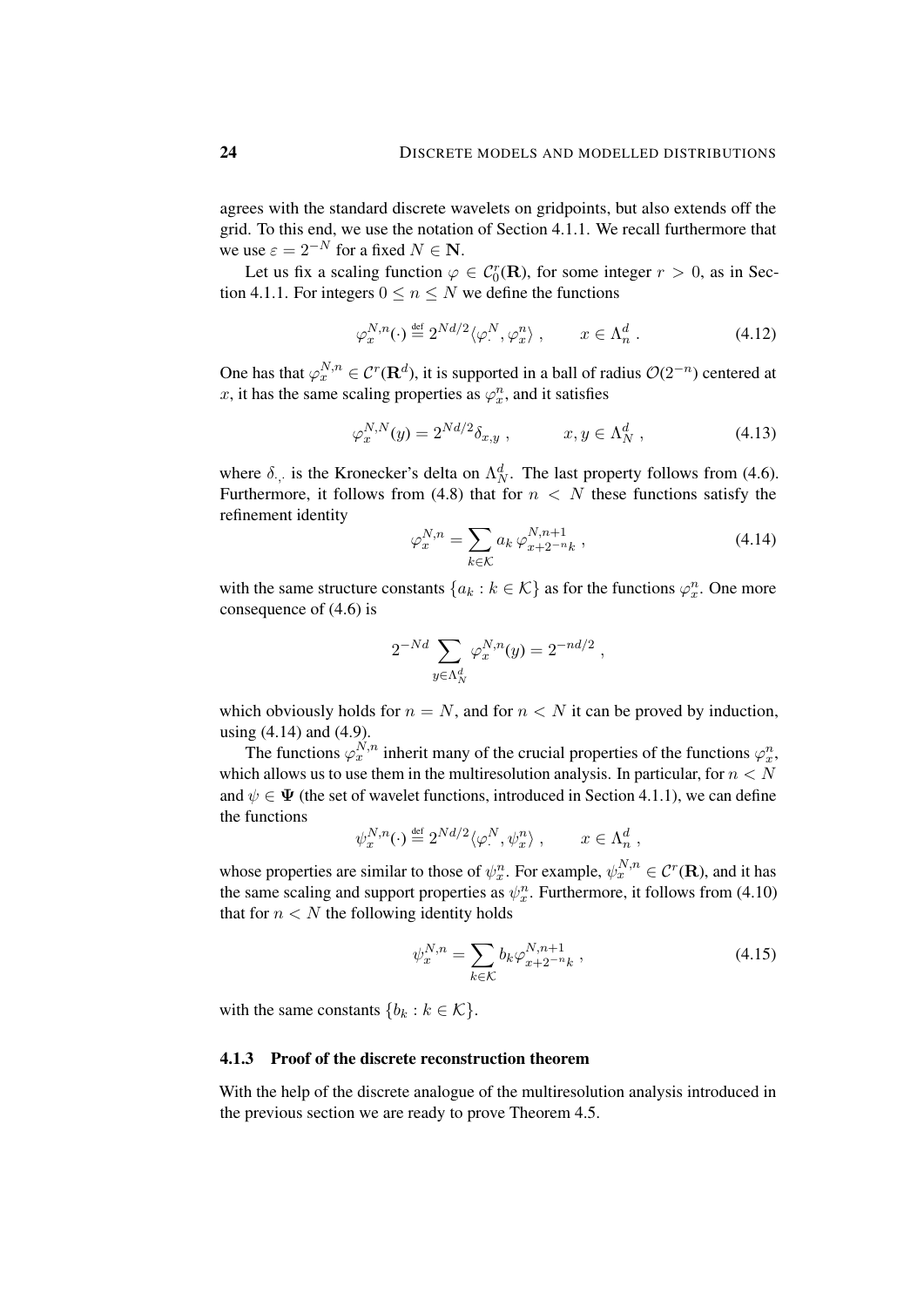*Proof of Theorem [4.5.](#page-20-2)* We take a compactly supported scaling function  $\varphi \in C^r(\mathbf{R}^d)$ of regularity  $r > -\lfloor \alpha \rfloor$ , where  $\alpha$  is as in the statement of the theorem, and build the functions  $\varphi_x^{N,n}$  as in [\(4.12\)](#page-23-1). Furthermore, we define the discrete functions  $\zeta_x^{\varepsilon,t} \stackrel{\text{def}}{=} \Pi_x^{\varepsilon,t} H_t(x)$  and  $\zeta_{xy}^{\varepsilon,t} \stackrel{\text{def}}{=} \zeta_y^{\varepsilon,t} - \zeta_x^{\varepsilon,t}$ . Then from Definition [4.1](#page-19-2) we obtain

$$
|\langle \zeta_{xy}^{\varepsilon,t}, \varphi_{y}^{N,n} \rangle_{\varepsilon}| \lesssim ||\Pi^{\varepsilon}||_{\gamma;T}^{(\varepsilon)} \sum_{l \in [\alpha,\gamma) \cap \mathcal{A}} 2^{-nd/2-ln} ||H_{t}(y) - \Gamma_{yx}^{\varepsilon,t} H_{t}(x)||_{l}
$$
  

$$
\lesssim ||\Pi^{\varepsilon}||_{\gamma;T}^{(\varepsilon)} ||H||_{\gamma,\eta;T}^{(\varepsilon)} |t|_{\varepsilon}^{n-\gamma} \sum_{l \in [\alpha,\gamma) \cap \mathcal{A}} 2^{-nd/2-ln} |y-x|^{\gamma-l}
$$
  

$$
\lesssim ||\Pi^{\varepsilon}||_{\gamma;T}^{(\varepsilon)} ||H||_{\gamma,\eta;T}^{(\varepsilon)} |t|_{\varepsilon}^{n-\gamma} 2^{-nd/2-\alpha n} |y-x|^{\gamma-\alpha}, \qquad (4.16)
$$

which holds as soon as  $|x - y| \ge 2^{-n}$ . Moreover, we define

<span id="page-24-0"></span>
$$
\mathcal{R}^{\varepsilon,n}_t H_t \stackrel{\text{\tiny def}}{=} \sum_{y \in \Lambda_n^d} \langle \zeta_y^{\varepsilon,t}, \varphi_y^{N,n} \rangle_{\varepsilon} \, \varphi_y^{N,n} \; .
$$

It follows from the property [\(4.13\)](#page-23-2) that  $\mathcal{R}_t^{\varepsilon} H_t = \mathcal{R}_t^{\varepsilon, N} H_t$  and  $\Pi_x^{\varepsilon, t} H_t(x) =$  $\mathcal{P}_{\varepsilon,N}(\zeta^{\varepsilon,t})$  (recall that  $\varepsilon = 2^{-N}$ ), where the operator  $\mathcal{P}_{\varepsilon,n}$  is defined by

<span id="page-24-2"></span><span id="page-24-1"></span>
$$
\mathcal{P}_{\varepsilon,n}(\zeta) \stackrel{\text{def}}{=} \sum_{y \in \Lambda_n^d} \langle \zeta, \varphi_y^{N,n} \rangle_{\varepsilon} \varphi_y^{N,n} .
$$

This allows us to choose  $n_0 \geq 0$  to be the smallest integer such that  $2^{-n_0} \leq \lambda$  and rewrite

$$
\mathcal{R}_t^{\varepsilon} H_t - \Pi_x^{\varepsilon, t} H_t(x) = \left( \mathcal{R}_t^{\varepsilon, n_0} H_t - \mathcal{P}_{\varepsilon, n_0}(\zeta_x^{\varepsilon, t}) \right) \tag{4.17}
$$
\n
$$
+ \sum_{n=n_0}^{N-1} \left( \mathcal{R}_t^{\varepsilon, n+1} H_t - \mathcal{P}_{\varepsilon, n+1}(\zeta_x^{\varepsilon, t}) - \mathcal{R}_t^{\varepsilon, n} H_t + \mathcal{P}_{\varepsilon, n}(\zeta_x^{\varepsilon, t}) \right).
$$

The first term on the right hand side yields

$$
\langle \mathcal{R}^{\varepsilon,n_0}_{t} H_t - \mathcal{P}_{\varepsilon,n_0}(\zeta^{\varepsilon,t}_{x}), \varrho^{\lambda}_{x} \rangle_{\varepsilon} = \sum_{y \in \Lambda_{n_0}^d} \langle \zeta^{\varepsilon,t}_{xy}, \varphi^{\mathcal{N},n_0}_{y} \rangle_{\varepsilon} \langle \varphi^{\mathcal{N},n_0}_{y}, \varrho^{\lambda}_{x} \rangle_{\varepsilon}.
$$
 (4.18)

Using [\(4.16\)](#page-24-0) and the bound  $|\langle \varphi_y^{N,n_0}, \varrho_x^{\lambda} \rangle_{\varepsilon}| \lesssim 2^{n_0 d/2}$ , we obtain

$$
|\langle \mathcal{R}^{\varepsilon,n_0}_t H_t - \mathcal{P}_{\varepsilon,n_0}(\zeta^{\varepsilon,t}_x), \varrho^\lambda_x \rangle_{\varepsilon}| \lesssim \|\Pi^{\varepsilon}\|_{\gamma;T}^{(\varepsilon)} \|H\|_{\gamma,\eta;T}^{(\varepsilon)} |t|_{\varepsilon}^{\eta-\gamma} 2^{-\gamma n_0}.
$$

Here, we have also used  $|x - y| \lesssim 2^{-n_0}$  in the sum in [\(4.18\)](#page-24-1), and the fact that only a finite number of points  $y \in \Lambda_{n_0}^d$  contribute to this sum.

Now we will bound each term in the sum in [\(4.17\)](#page-24-2). Using [\(4.14\)](#page-23-0) and [\(4.15\)](#page-23-3), we can write

$$
\mathcal{R}_t^{\varepsilon,n+1} H_t - \mathcal{P}_{\varepsilon,n+1}(\zeta_x^{\varepsilon,t}) - \mathcal{R}_t^{\varepsilon,n} H_t + \mathcal{P}_{\varepsilon,n}(\zeta_x^{\varepsilon,t}) = g_{t,n}^{\varepsilon} + h_{t,n}^{\varepsilon},
$$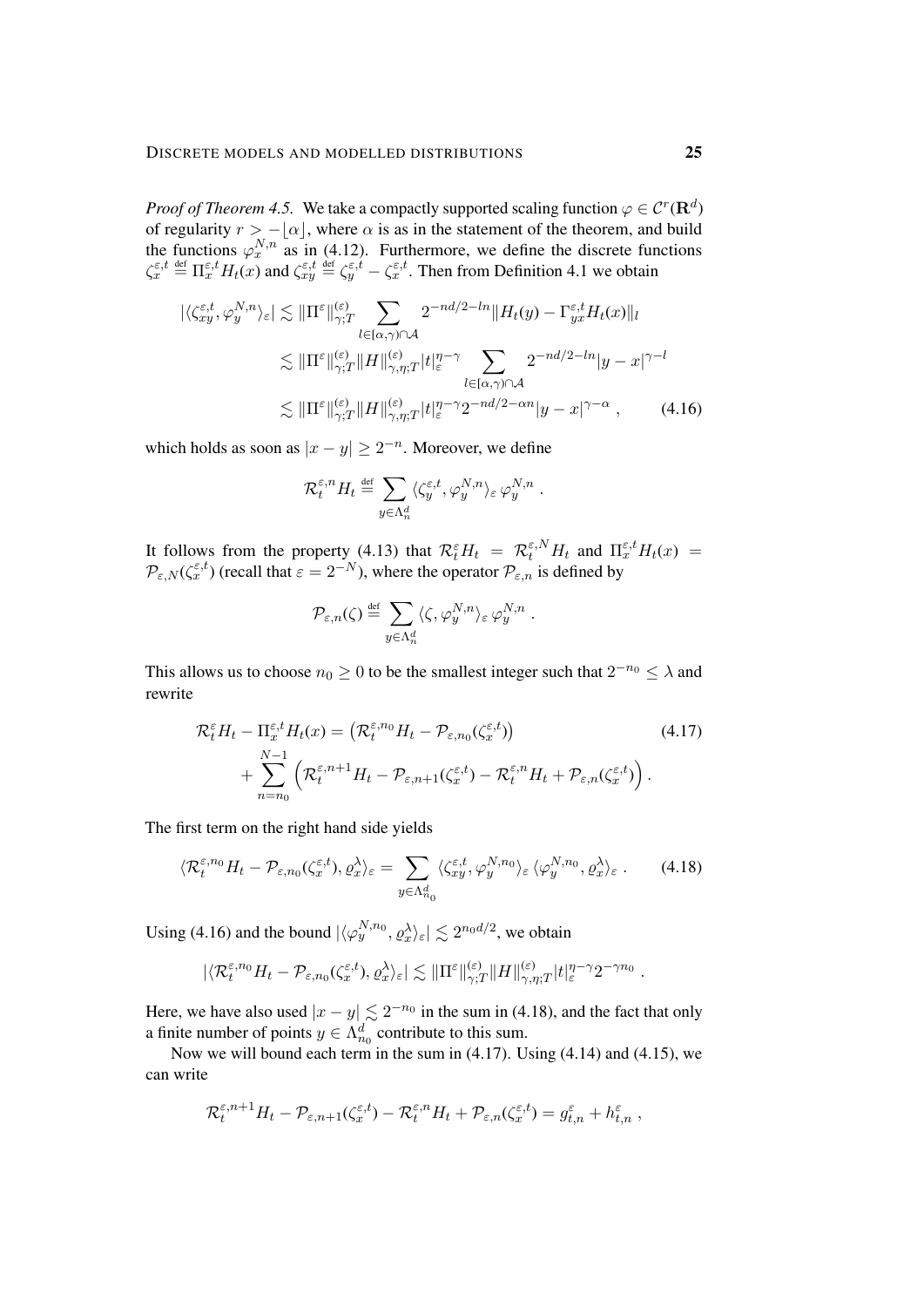<span id="page-25-1"></span>.

where  $g_{t,n}^{\varepsilon}$  is defined by

$$
g^\varepsilon_{t,n}=\sum_{y\in\Lambda_n^d}\sum_{k\in\mathcal{K}}a_k\langle\zeta_{y,y+2^{-n}k}^{\varepsilon,t},\varphi^{N,n+1}_{y+2^{-n}k}\rangle_\varepsilon\,\varphi^{N,n}_y
$$

and the constants  $\{a_k : k \in \mathcal{K}\}\$  are from [\(4.14\)](#page-23-0). For  $h_{t,n}^{\varepsilon}$  we have the identity

$$
h_{t,n}^{\varepsilon} = \sum_{y \in \Lambda_{n+1}^d} \sum_{k \in \mathcal{K}} \sum_{\psi \in \Psi} b_k \langle \zeta_{xy}^{\varepsilon,t}, \varphi_y^{N,n+1} \rangle_{\varepsilon} \psi_{y-2^{-n}k}^{N,n} . \tag{4.19}
$$

Moreover, the following bounds, for  $n \in [n_0, N]$ , follow from the properties of the functions  $\varphi_x^n$  and  $\psi_x^n$ :

$$
|\langle \varphi_y^{N,n}, \varrho_x^{\lambda} \rangle_{\varepsilon}| \lesssim 2^{n_0 d/2} 2^{-(n-n_0)d/2} \;, \quad |\langle \psi_y^{N,n}, \varrho_x^{\lambda} \rangle_{\varepsilon}| \lesssim 2^{n_0 d/2} 2^{-(n-n_0)(r+d/2)}
$$

Using them and [\(4.16\)](#page-24-0), we obtain a bound on  $g_{t,n}^{\varepsilon}$ :

$$
\begin{split} |\langle g^{\varepsilon}_{t,n},\varrho^{\lambda}_{x}\rangle_{\varepsilon}| \lesssim & \sum_{y\in \Lambda^d_n}\sum_{k\in \mathcal{K}} |\langle \zeta^{\varepsilon,t}_{y,y+2^{-n}k},\varphi^{N,n+1}_{y+2^{-n}k}\rangle_{\varepsilon}| \, |\langle \varphi^{N,n}_{y},\varrho^{\lambda}_{x}\rangle_{\varepsilon}| \\ \lesssim & \|\Pi^{\varepsilon}\|_{\gamma;T}^{(\varepsilon)}\|H\|_{\gamma,\eta;T}^{(\varepsilon)}|t|_{\varepsilon}^{\eta-\gamma}2^{-\gamma n} \;, \end{split}
$$

where we have used  $|x - y| \le 2^{-n}$  in the sum. Summing these bounds over  $n \in [n_0, N]$ , we obtain a bound of the required order. Similarly, we obtain the following bound on [\(4.19\)](#page-25-1):

$$
|\langle h^{\varepsilon}_{t,n},\varrho^{\lambda}_x\rangle_{\varepsilon}|\lesssim \|\Pi^{\varepsilon}\|_{\gamma;T}^{(\varepsilon)}\|H\|^{(\varepsilon)}_{\gamma,\eta;T}|t|_{\varepsilon}^{\eta-\gamma}2^{-\gamma n_0}2^{-(n-n_0)(r+\alpha)}\;,
$$

which gives the required bound after summing over  $n \in [n_0, N]$ . In this estimate we have used the fact that  $|y - x| \approx 2^{-n_0}$  in the sum in [\(4.19\)](#page-25-1).

The bounds  $(4.5)$  can be shown similarly to  $(2.12)$  and  $(2.13)$ .  $\Box$ 

## <span id="page-25-0"></span>4.2 Convolutions with discrete kernels

In this section we describe on the abstract level convolutions with discrete kernels.

<span id="page-25-4"></span>**Definition 4.7.** We say that a function  $K^{\varepsilon} : \mathbf{R} \times \Lambda_{\varepsilon}^{d} \to \mathbf{R}$  is regularising of order  $\beta > 0$ , if one can find functions  $K^{(\varepsilon,n)} : \mathbf{R}^{d+1} \to \mathbf{R}$  and  $\mathring{K}^{\varepsilon} : \mathbf{R} \times \Lambda_{\varepsilon}^d \to \mathbf{R}$  such that

$$
K^{\varepsilon} = \sum_{n=0}^{N-1} K^{(\varepsilon, n)} + \mathring{K}^{\varepsilon} \stackrel{\text{def}}{=} \bar{K}^{\varepsilon} + \mathring{K}^{\varepsilon} \,, \tag{4.20}
$$

where the function  $K^{(\varepsilon,n)}$  has the same support and bounds as the function  $K^{(n)}$ in Definition [2.16,](#page-12-3) for some  $c, r > 0$ , and furthermore, for  $k \in \mathbb{N}^{d+1}$  such that  $|k|_{\mathfrak{s}} \leq r$ , it satisfies

<span id="page-25-3"></span><span id="page-25-2"></span>
$$
\int_{\mathbf{R}\times\Lambda_{\varepsilon}^{d}} z^{k} K^{(\varepsilon,n)}(z) dz = 0.
$$
\n(4.21)

The function  $\mathring{K}^{\varepsilon}$  is supported in  $\{z \in \mathbf{R} \times \Lambda_{\varepsilon}^d : ||z||_{\mathfrak{s}} \leq c \varepsilon\}$  and satisfies [\(4.21\)](#page-25-2) with  $k = 0$  and

<span id="page-25-5"></span>
$$
\sup_{z \in \mathbf{R} \times \Lambda_{\varepsilon}^d} |\mathring{K}^{\varepsilon}(z)| \le C \varepsilon^{-|\mathfrak{s}| + \beta} . \tag{4.22}
$$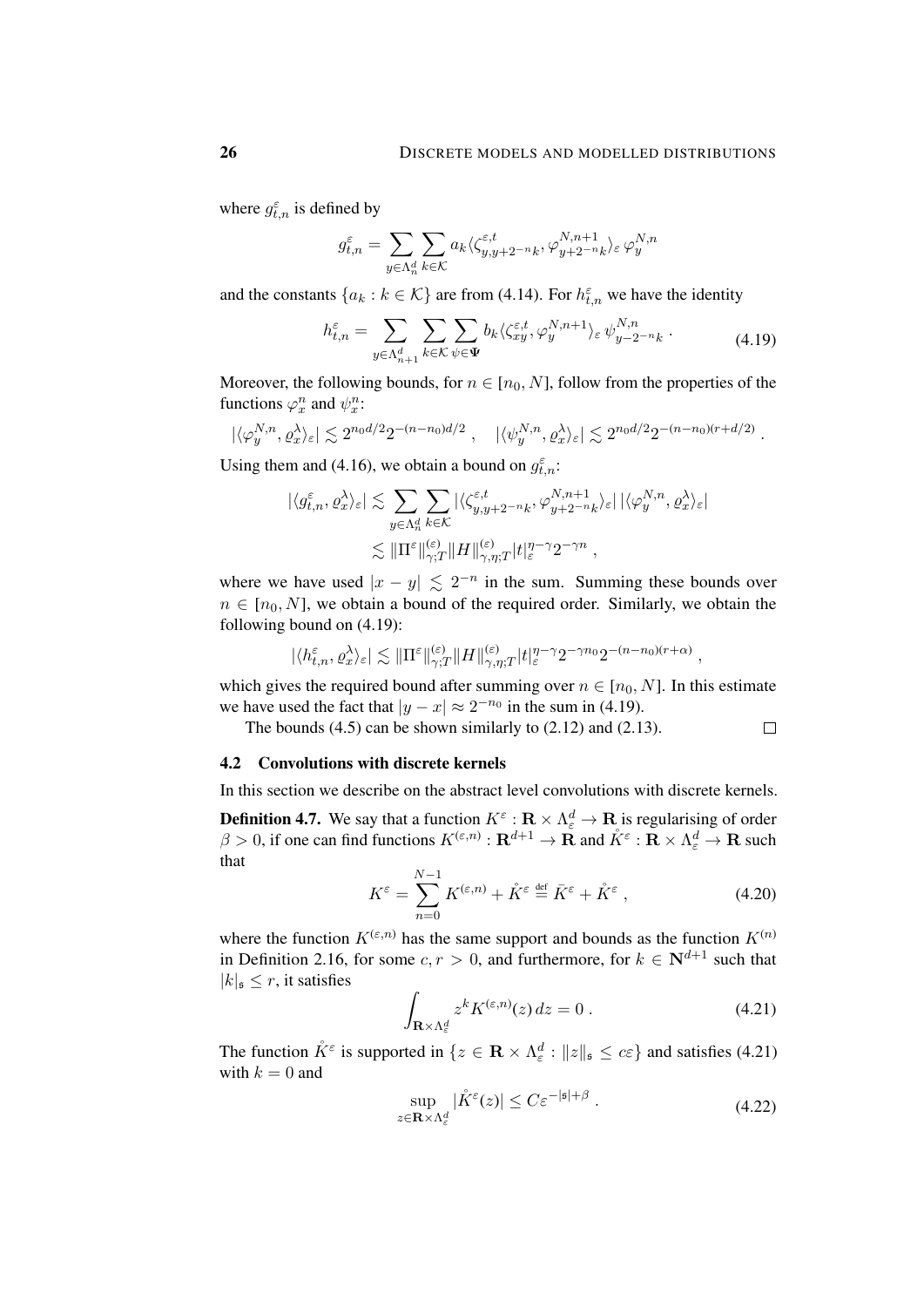Now, we will define how a discrete model acts on an abstract integration map.

<span id="page-26-0"></span>**Definition 4.8.** Let  $\mathcal{I}$  be an abstract integration map of order  $\beta$  for a regularity structure  $\mathscr{T} = (\mathcal{T}, \mathcal{G})$ , let  $Z^{\varepsilon} = (\Pi^{\varepsilon}, \Gamma^{\varepsilon}, \Sigma^{\varepsilon})$  be a discrete model, and let  $K^{\varepsilon}$  be regularising of order  $\beta$  with  $r > -\lfloor \min \mathcal{A} \rfloor$ . Let furthermore  $\bar{K}^{\varepsilon}$  and  $\mathring{K}^{\varepsilon}$  be as in [\(4.20\)](#page-25-3). We define  $\bar{\mathcal{J}}^{\epsilon}$  on the grid in the same way as its continuous analogue in [\(2.26\)](#page-12-1), but using  $\bar{K}^{\varepsilon}$  instead of K and using the discrete objects instead of their continuous counterparts. Moreover, we define

$$
\mathring{\mathcal{J}}_{t,x}^{\varepsilon} \tau \stackrel{\text{def}}{=} \mathbf{1} \int_{\mathbf{R}} \langle \Pi_x^{\varepsilon,s} \Sigma_x^{\varepsilon,st} \tau, \mathring{K}_{t-s}^{\varepsilon}(x-\cdot) \rangle_{\varepsilon} ds ,
$$

and  $\mathcal{J}_{t,x}^{\varepsilon} \stackrel{\text{def}}{=} \bar{\mathcal{J}}_{t,x}^{\varepsilon} + \mathcal{J}_{t,x}^{\varepsilon}$ . We say that  $Z^{\varepsilon}$  realises  $K^{\varepsilon}$  for  $\mathcal I$  if the identities [\(2.25\)](#page-12-0) and [\(2.27\)](#page-13-1) hold for the corresponding discrete objects. As before, these two identities should be thought of as providing the definitions of  $\Gamma_{xy}^{\varepsilon,t}$  and  $\Sigma_{x}^{\varepsilon,st}$   $\tau$  via  $\Gamma_{xy}^{\varepsilon,t}$ and  $\Sigma_x^{\varepsilon, st} \tau$ .

For a discrete modeled distribution H, we define  $\bar{\mathcal{N}}_{\gamma}^{\varepsilon}H$  as in [\(2.29\)](#page-13-2), but using the discrete objects instead of the continuous ones, and using the kernel  $\bar{K}^{\varepsilon}$  instead of K. Furthermore, we define the term containing  $K^{\varepsilon}$  by

$$
(\mathring{\mathcal{N}}_{\gamma}^{\varepsilon} H)_t(x) \stackrel{\text{def}}{=} \mathbf{1} \int_{\mathbf{R}} \langle \mathcal{R}_s^{\varepsilon} H_s - \Pi_x^{\varepsilon, s} \Sigma_x^{\varepsilon, st} H_t(x), \mathring{K}_{t-s}^{\varepsilon} (x - \cdot) \rangle_{\varepsilon} ds ,\qquad(4.23)
$$

and we set  $\mathcal{N}_{\gamma}^{\varepsilon}H \stackrel{\text{def}}{=} \bar{\mathcal{N}}_{\gamma}^{\varepsilon}H + \mathcal{N}_{\gamma}^{\varepsilon}H$ . Finally, we define the discrete analogue of [\(2.28\)](#page-13-3) by

<span id="page-26-5"></span>
$$
\left(\mathcal{K}_{\gamma}^{\varepsilon}H\right)_{t}(x) \stackrel{\text{def}}{=} \mathcal{I}H_{t}(x) + \mathcal{J}_{t,x}^{\varepsilon}H_{t}(x) + \left(\mathcal{N}_{\gamma}^{\varepsilon}H\right)_{t}(x) . \tag{4.24}
$$

Our definition is consistent thanks to the following two lemmas.

<span id="page-26-4"></span>**Lemma 4.9.** *In the setting of Definition [4.8,](#page-26-0) let* min  $A + \beta > 0$ *. Then all the algebraic relations of Definition* [4.1](#page-19-2) *hold for the symbol*  $I\tau$ *. Moreover, for*  $\delta > 0$ *sufficiently small and for any*  $l \in \mathcal{A}$  *and*  $\tau \in \mathcal{T}_l$  *such that*  $l + \beta \notin \mathbb{N}$  *and*  $||\tau|| = 1$ *, one has the bounds*

<span id="page-26-3"></span><span id="page-26-1"></span>
$$
|\langle \Pi_x^{\varepsilon,t} \mathcal{I} \tau, \varphi_x^{\lambda} \rangle_{\varepsilon}| \lesssim \lambda^{l+\beta} \|\Pi^{\varepsilon}\|_{l;T}^{(\varepsilon)} \|\Sigma^{\varepsilon}\|_{l;T}^{(\varepsilon)} (1 + \|\Gamma^{\varepsilon}\|_{l;T}^{(\varepsilon)}) ,\qquad(4.25)
$$

$$
\frac{|\langle (\Pi_x^{\varepsilon,t} - \Pi_x^{\varepsilon,s})\mathcal{I}\tau, \varphi_x^{\lambda} \rangle_{\varepsilon}|}{\left(|t-s|^{1/\mathfrak{s}_0} \vee \varepsilon\right)^{\delta}} \lesssim \lambda^{l+\beta-\delta} \|\Pi^{\varepsilon}\|_{\delta,l;T}^{(\varepsilon)} \|\Sigma^{\varepsilon}\|_{l;T}^{(\varepsilon)} \left(1 + \|\Gamma^{\varepsilon}\|_{l;T}^{(\varepsilon)}\right), (4.26)
$$

 $\mu$ *niformly over*  $x \in \Lambda^d_{\varepsilon}$ ,  $s, t \in [-T, T]$ ,  $\lambda \in [\varepsilon, 1]$  and  $\varphi \in \mathcal{B}_0^r(\mathbf{R}^d)$ .

*Proof.* The algebraic properties of the models for the symbol  $I\tau$  follow easily from Definition [4.8.](#page-26-0) In order to prove [\(4.25\)](#page-26-1), we will consider the terms in [\(2.25\)](#page-12-0) containing  $\mathring{K}^{\varepsilon}$  separately from the others. To this end, we define

<span id="page-26-2"></span>
$$
(\mathring{\Pi}_x^{\varepsilon,t} \mathcal{I}\tau)(y) \stackrel{\text{def}}{=} \int_{\mathbf{R}} \langle \Pi_x^{\varepsilon,s} \Sigma_x^{\varepsilon,st} \tau, \mathring{K}_{t-s}^{\varepsilon}(y - \cdot) - \mathring{K}_{t-s}^{\varepsilon}(x - \cdot) \rangle_{\varepsilon} ds , \quad (4.27)
$$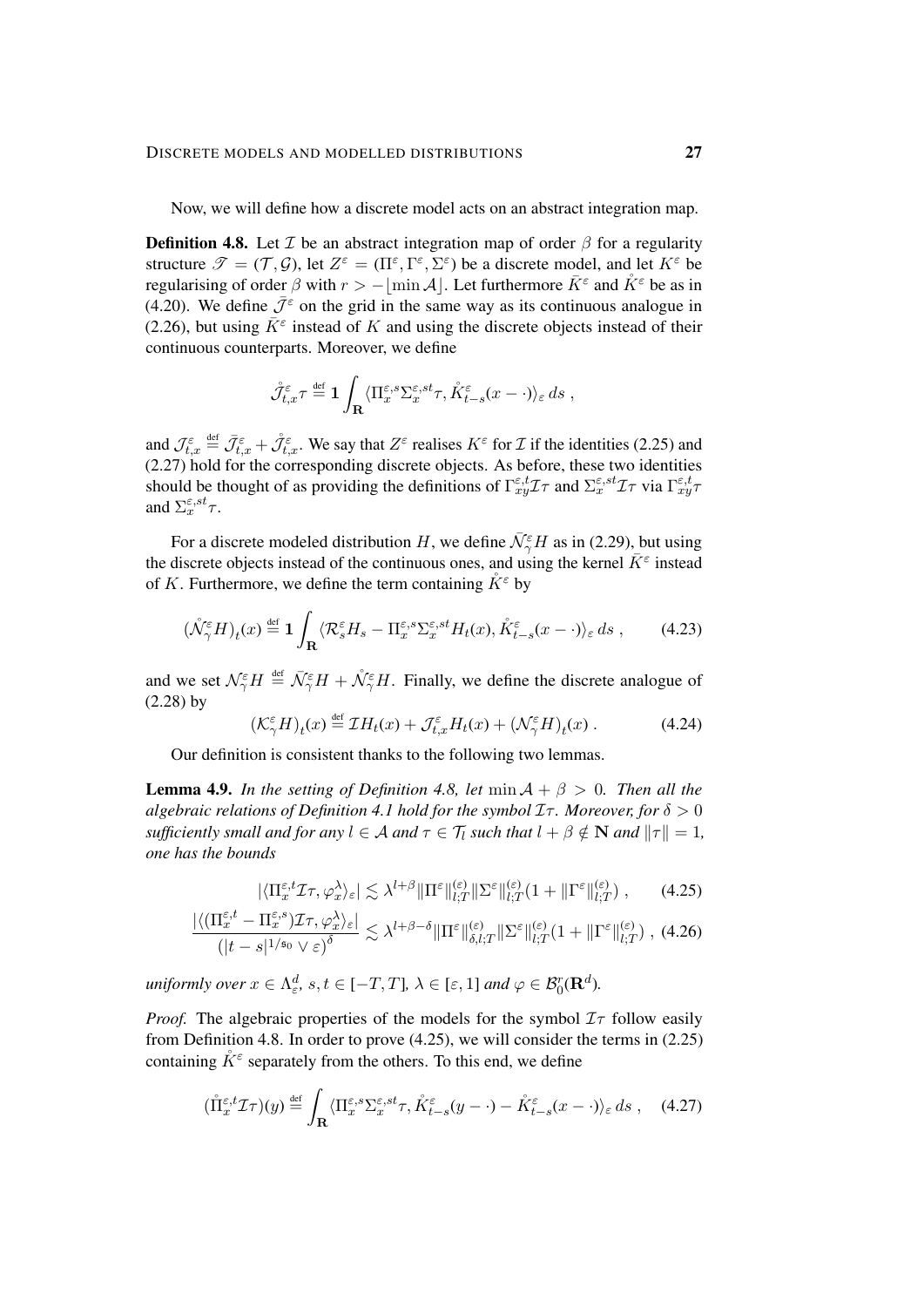$$
(\bar{\Pi}_{x}^{\varepsilon,t}\mathcal{I}\tau)(y) \stackrel{\text{def}}{=} (\Pi_{x}^{\varepsilon,t} - \mathring{\Pi}_{x}^{\varepsilon,t})(\mathcal{I}\tau)(y) .
$$

Furthermore, for  $x, y \in \Lambda_{\varepsilon}^d$  we use the assumption  $0^0 \stackrel{\text{def}}{=} 1$  and set

$$
T_{xy}^l K_t^{(\varepsilon,n)}(\cdot) \stackrel{\text{def}}{=} K_t^{(\varepsilon,n)}(y-\cdot) - \sum_{|k|_s < l+\beta} \frac{(0, y-x)^k}{k!} D^k K_t^{(\varepsilon,n)}(x-\cdot) \, .
$$

Using Definitions [4.1](#page-19-2) and [4.7](#page-25-4) and acting as in the proof of [\[Hai14,](#page-47-0) Lem. 5.19], we can obtain the following analogues of the bounds [\[Hai14,](#page-47-0) Eq. 5.33]:

<span id="page-27-0"></span>
$$
\left| \langle \Pi_x^{\varepsilon,r} \Sigma_x^{\varepsilon,rt} \tau, T_{xy}^l K_{t-r}^{(\varepsilon,n)} \rangle_{\varepsilon} \right| \lesssim \sum_{\zeta > 0} |y - x|^{l + \beta + \zeta} 2^{(\mathfrak{s}_0 + \zeta)n} \mathbf{1}_{|t - r| \lesssim 2^{-\mathfrak{s}_0 n}},
$$
\n
$$
\left| \int_{\Lambda_{\varepsilon}^d} \langle \Pi_x^{\varepsilon,r} \Sigma_x^{\varepsilon,rt} \tau, T_{xy}^l K_{t-r}^{(\varepsilon,n)} \rangle_{\varepsilon} \varphi_x^{\lambda}(y) dy \right| \lesssim \sum_{\zeta > 0} \lambda^{l + \beta - \zeta} 2^{(\mathfrak{s}_0 - \zeta)n} \mathbf{1}_{|t - r| \lesssim 2^{-\mathfrak{s}_0 n}},
$$
\n(4.28)

for  $\varepsilon \le |y - x| \le 1$ ,  $\lambda \in [\varepsilon, 1]$ , with  $\zeta$  taking a finite number of values and with the proportionality constants as in [\(4.25\)](#page-26-1). Integrating these bounds in the time variable r and using the first bound in [\(4.28\)](#page-27-0) in the case  $|y-x| \leq 2^{-n}$  and the second bound in the case  $2^{-n} \leq \lambda$ , we obtain the required estimate on  $\langle \overline{\Pi}_x^{\varepsilon,t} \mathcal{I} \tau, \varphi_x^{\lambda} \rangle_{\varepsilon}$ .

In order to bound  $(\bar{\Pi}_{x}^{\varepsilon,t} - \bar{\Pi}_{x}^{\varepsilon,s})\mathcal{I}\tau$ , we consider two cases  $|t-s| \geq 2^{-\mathfrak{s}_0 n}$  and  $|t-s| < 2^{-s_0 n}$ . In the first case we estimate  $\bar{\Pi}_x^{\varepsilon,t} \mathcal{I} \tau$  and  $\bar{\Pi}_x^{\varepsilon,s} \mathcal{I} \tau$  separately using [\(4.28\)](#page-27-0), and obtain the required bound, if  $\delta > 0$  is sufficiently small. In the case  $|t - s| < 2^{-\mathfrak{s}_0 n}$  we write

$$
\langle \Pi_x^{\varepsilon,r} \Sigma_x^{\varepsilon,rt} \tau, T_{xy}^l K_{t-r}^{(\varepsilon,n)} \rangle_{\varepsilon} - \langle \Pi_x^{\varepsilon,r} \Sigma_x^{\varepsilon,rs} \tau, T_{xy}^l K_{s-r}^{(\varepsilon,n)} \rangle_{\varepsilon}
$$
  
=  $\langle \Pi_x^{\varepsilon,r} \Sigma_x^{\varepsilon,rs} (\Sigma_x^{\varepsilon,st} - 1) \tau, T_{xy}^l K_{t-r}^{(\varepsilon,n)} \rangle_{\varepsilon} + \langle \Pi_x^{\varepsilon,r} \Sigma_x^{\varepsilon,rs} \tau, T_{xy}^l (K_{t-r}^{(\varepsilon,n)} - K_{s-r}^{(\varepsilon,n)}) \rangle_{\varepsilon} ,$ 

and estimate each of these terms similarly to [\(4.28\)](#page-27-0), which gives the required bound for sufficiently small  $\delta > 0$ .

It is only left to prove the required bounds for  $\mathring{\Pi}_x^{\epsilon,t}(\mathcal{I}\tau)$ . It follows immediately from Definition [4.1](#page-19-2) that  $|(\Pi_x^{\varepsilon,t}a)(x)| \lesssim ||a||\varepsilon^{\zeta}$ , for  $a \in \mathcal{T}_{\zeta}$ . Hence, using the properties [\(2.2\)](#page-6-3) and [\(2.3\)](#page-6-4) we obtain

$$
\int_{\mathbf{R}} |\langle \Pi_x^{\varepsilon,s} \Sigma_x^{\varepsilon,st} \tau, \mathring{K}_{t-s}^{\varepsilon}(y - \cdot) \rangle_{\varepsilon}| ds = \int_{\mathbf{R}} |\langle \Pi_y^{\varepsilon,s} \Sigma_y^{\varepsilon,st} \Gamma_{yx}^{\varepsilon,t} \tau, \mathring{K}_{t-s}^{\varepsilon}(y - \cdot) \rangle_{\varepsilon}| ds
$$
\n
$$
\lesssim \sum_{\zeta \le l} \varepsilon^{\zeta+\beta} |y - x|^{l-\zeta}, \tag{4.29}
$$

where  $\zeta \in A$ . Similarly, the second term in [\(4.27\)](#page-26-2) is bounded by  $\varepsilon^{l+\beta}$ , implying that if  $\lambda > \varepsilon$  and min  $\mathcal{A} + \beta > 0$ , then one has

<span id="page-27-1"></span>
$$
|\langle \mathring{\Pi}_{x}^{\varepsilon,t} \mathcal{I}\tau, \varphi_{x}^{\lambda} \rangle_{\varepsilon}| \lesssim \sum_{\zeta \le l} \varepsilon^{\zeta+\beta} \lambda^{l-\zeta} \lesssim \lambda^{l+\beta} , \qquad (4.30)
$$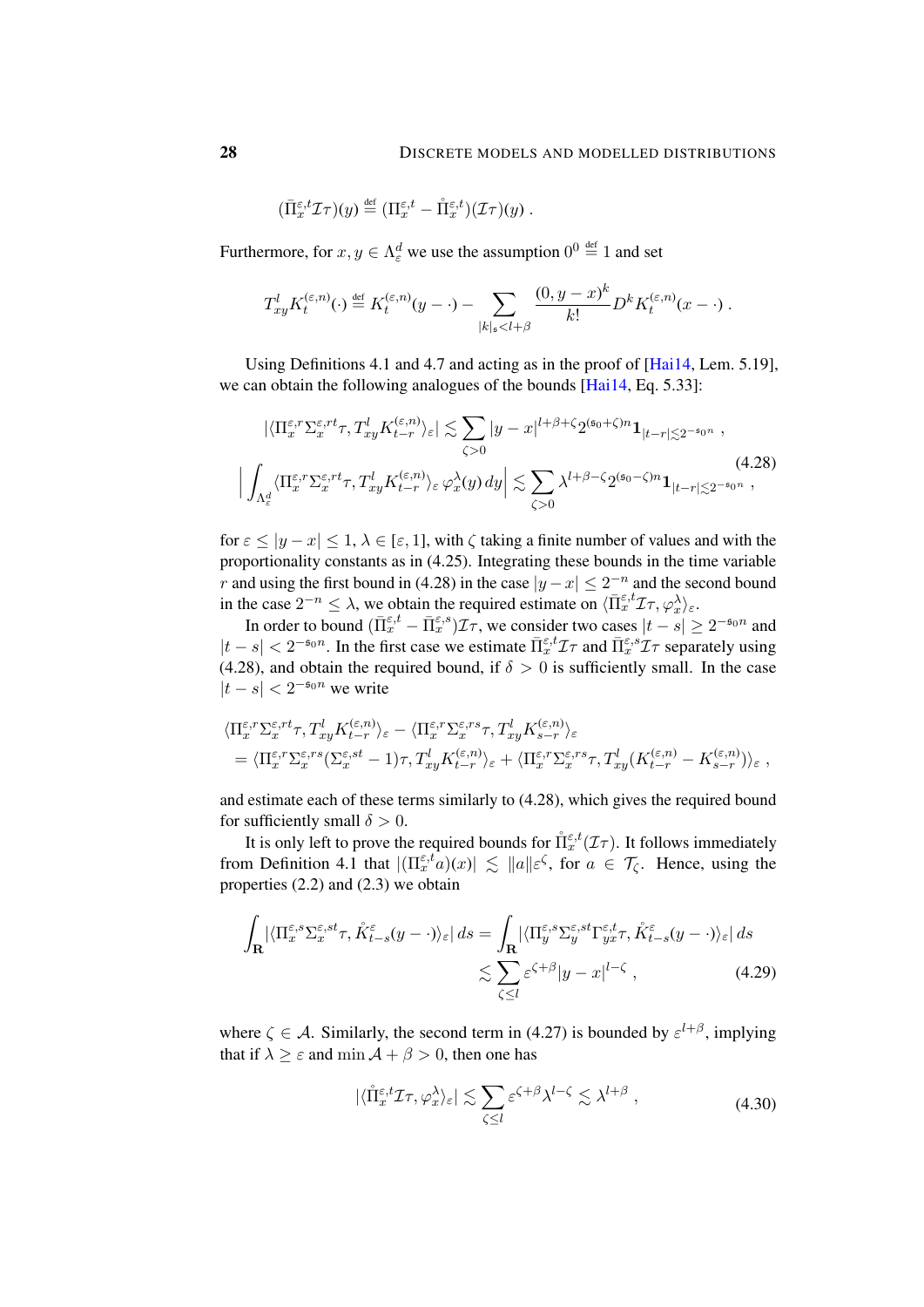which finishes the proof of  $(4.25)$ . In order to complete the proof of  $(4.26)$ , we use [\(4.29\)](#page-27-1) and brutally bound

$$
\begin{split} |\langle (\mathring{\Pi}_{x}^{\varepsilon,t}-\mathring{\Pi}_{x}^{\varepsilon,s})\mathcal{I}\tau,\varphi_{x}^{\lambda}\rangle_{\varepsilon}|&\leq |\langle \mathring{\Pi}_{x}^{\varepsilon,t}\mathcal{I}\tau,\varphi_{x}^{\lambda}\rangle_{\varepsilon}|+|\langle \mathring{\Pi}_{x}^{\varepsilon,s}\mathcal{I}\tau,\varphi_{x}^{\lambda}\rangle_{\varepsilon}|\\ &\lesssim \sum_{\zeta\leq l}\varepsilon^{\zeta+\beta}|y-x|^{l-\zeta}\lesssim (|t-s|^{1/\mathfrak{s}_{0}}\vee\varepsilon)^{\tilde{\delta}}\sum_{\zeta\leq l}\varepsilon^{\zeta+\beta-\tilde{\delta}}|y-x|^{l-\zeta}\;, \end{split}
$$

from which we obtain the required bound in the same way as before, as soon as  $\delta \in (0, \min \mathcal{A} + \beta).$  $\Box$ 

The following lemma provides a relation between  $\mathcal{J}^{\varepsilon}$  and the operators  $\Gamma^{\varepsilon}$ ,  $\Sigma^{\varepsilon}$ .

<span id="page-28-2"></span>Lemma 4.10. *In the setting of Lemma [4.9,](#page-26-4) the operators*

<span id="page-28-1"></span><span id="page-28-0"></span>
$$
\mathcal{J}_{xy}^{\varepsilon,t} \stackrel{\text{def}}{=} \mathcal{J}_{t,x}^{\varepsilon} \Gamma_{xy}^{\varepsilon,t} - \Gamma_{xy}^{\varepsilon,t} \mathcal{J}_{t,y}^{\varepsilon}, \qquad \mathcal{J}_{x}^{\varepsilon,st} \stackrel{\text{def}}{=} \mathcal{J}_{s,x}^{\varepsilon} \Sigma_{x}^{\varepsilon,st} - \Sigma_{x}^{\varepsilon,st} \mathcal{J}_{t,x}^{\varepsilon} \;, \tag{4.31}
$$

with  $s, t \in \mathbf{R}$  and  $x, y \in \Lambda_{\varepsilon}^d$ , satisfy the following bounds:

$$
\begin{aligned} & \left| \left( \mathcal{J}_{xy}^{\varepsilon,t} \tau \right)_{k} \right| \lesssim \|\Pi^{\varepsilon}\|_{l;T}^{(\varepsilon)} \|\Sigma^{\varepsilon}\|_{l;T}^{(\varepsilon)} (1 + \|\Gamma^{\varepsilon}\|_{l;T}^{(\varepsilon)}) |x - y|^{l + \beta - |k|_{\mathfrak{s}}} \right|, \\ & \left| \left( \mathcal{J}_{x}^{\varepsilon, st} \tau \right)_{k} \right| \lesssim \|\Pi^{\varepsilon}\|_{l;T}^{(\varepsilon)} \|\Sigma^{\varepsilon}\|_{l;T}^{(\varepsilon)} (1 + \|\Gamma^{\varepsilon}\|_{l;T}^{(\varepsilon)}) (|t - s|^{1/\mathfrak{s}_{0}} \vee \varepsilon)^{l + \beta - |k|_{\mathfrak{s}}} \right|, \end{aligned} \tag{4.32}
$$

*for*  $\tau$  *as in Lemma [4.9,](#page-26-4) for any*  $k \in \mathbb{N}^{d+1}$  *such that*  $|k|_{\mathfrak{s}} < l + \beta$ *, and for*  $(\cdot)_k$  *being* the multiplier of  $X^k$ . In particular, the required bounds on  $\Gamma^\varepsilon\mathcal{I}\tau$  and  $\Sigma^\varepsilon\mathcal{I}\tau$  from *Definition [4.1](#page-19-2) hold.*

*Proof.* The bounds on the parts of  $\mathcal{J}_{xy}^{\varepsilon,t}\tau$  and  $\mathcal{J}_{x}^{\varepsilon,st}\tau$  not containing  $\mathring{K}^{\varepsilon}$  can be obtained as in [\[Hai14,](#page-47-0) Lem. 5.21], where the bound on the right-hand side of [\(4.32\)](#page-28-0) comes from the fact that the scaling of the kernels  $K^{(\varepsilon,n)}$  in [\(4.20\)](#page-25-3) does not go below *ε*. The contributions to [\(4.31\)](#page-28-1) from the kernel  $\tilde{K}^{\varepsilon}$  come via the terms  $\mathcal{J}_{t,x}^{\varepsilon} \Gamma_{xy}^{\varepsilon,t}$ ,  $\mathcal{J}_{t,y}^{\varepsilon}$ ,  $\mathring{\mathcal{J}}_{s,x}^{\varepsilon} \Sigma_x^{\varepsilon,st}$  and  $\mathring{\mathcal{J}}_{t,x}^{\varepsilon}$ . We can bound all of them separately, similarly to [\(4.29\)](#page-27-1), and use  $|x-y| \geq \varepsilon$  and  $|t-s|^{1/50} \vee \varepsilon \geq \varepsilon$  to estimate the powers of  $\varepsilon$ . Since all of these powers are positive by assumption, this yields the required bounds.

Now, we will prove the bound on  $\Gamma^{\epsilon} \mathcal{I} \tau$  required by Definition [4.1.](#page-19-2) For  $m < l$ such that  $m \notin \mathbf{N}$ , [\(2.27\)](#page-13-1) yields

$$
\|\Gamma^{\varepsilon,t}_{xy}\mathcal{I}\tau\|_{m} = \|\mathcal{I}(\Gamma^{\varepsilon,t}_{xy}\tau)\|_{m} \le \|\Gamma^{\varepsilon,t}_{xy}\tau\|_{m-\beta} \lesssim |y-x|^{l+\beta-m},
$$

where we have used the properties of *T*. Similarly, we can bound  $\|\Sigma_x^{\varepsilon, st} \mathcal{I}\tau\|_{m}$ . Furthermore, since the map  $\mathcal I$  does not produce elements of integer homogeneity, we have for  $m \in \mathbb{N}$ ,

$$
\|\Gamma_{xy}^{\varepsilon,t}\mathcal{I}\tau\|_{m}=\|\mathcal{J}_{xy}^{\varepsilon,t}\|_{m}\lesssim|y-x|^{l+\beta-m},
$$

where the last bound we have proved above. In the same way we can obtain the required bound on  $\|\Sigma_x^{\varepsilon, st} \mathcal{I}\tau\|_m$ .  $\Box$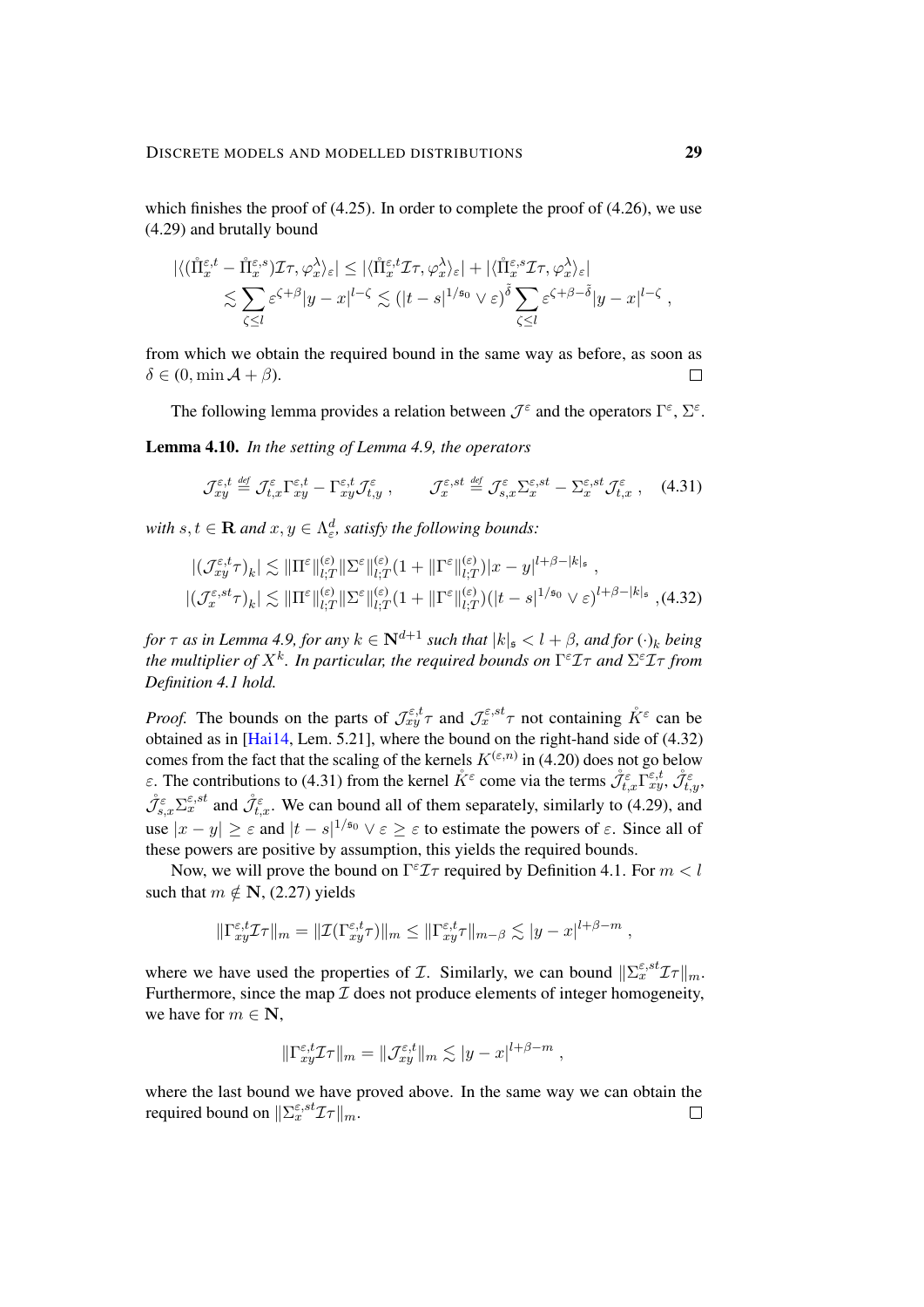<span id="page-29-4"></span>**Remark 4.11.** If  $(\Pi^{\varepsilon}, \Gamma^{\varepsilon}, \Sigma^{\varepsilon})$  is a discrete model on  $\mathscr{T}^{\text{gen}}$ , then there is a canonical way to extend it to a discrete model on  $\hat{\mathcal{T}}$ . Since the symbols from  $\hat{\mathcal{F}}$  are "generated" by  $\mathcal{F}^{\text{gen}}$ , we only have to define the actions of  $\Pi^{\varepsilon}$ ,  $\Gamma^{\varepsilon}$  and  $\Sigma^{\varepsilon}$  on the symbols  $\tau\bar{\tau}$ and  $\mathcal{I}\tau \in \hat{\mathcal{F}} \setminus \mathcal{F}^{\text{gen}}$  with  $\tau, \bar{\tau} \in \hat{\mathcal{F}}$ , so that the extension of the model to  $\hat{\mathcal{F}}$  will follow by induction. For the product  $\tau \bar{\tau}$ , we set

<span id="page-29-1"></span>
$$
(\Pi_x^{\varepsilon,t}\tau\bar{\tau})(y) = (\Pi_x^{\varepsilon,t}\tau)(y) (\Pi_x^{\varepsilon,t}\bar{\tau})(y) , \qquad (4.33a)
$$

$$
\Sigma_x^{\varepsilon, st} \tau \bar{\tau} = (\Sigma_x^{\varepsilon, st} \tau) \left( \Sigma_x^{\varepsilon, st} \bar{\tau} \right), \qquad \Gamma_{xy}^{\varepsilon, t} \tau \bar{\tau} = (\Gamma_{xy}^{\varepsilon, t} \tau) \left( \Gamma_{xy}^{\varepsilon, t} \bar{\tau} \right). \tag{4.33b}
$$

For the symbol  $\mathcal{I}\tau$  we define the actions of the maps  $(\Pi^{\varepsilon}, \Gamma^{\varepsilon}, \Sigma^{\varepsilon})$  by the identities [\(2.25\)](#page-12-0) and [\(2.27\)](#page-13-1). However, even if the family of models satisfy analytic bounds uniformly in  $\varepsilon$  on  $\mathscr{T}^{\text{gen}}$ , this is not necessarily true for its extension to  $\hat{\mathscr{T}}$ .

The structure of the canonical extension of a discrete model will be important for us. That is why we make the following definition.

**Definition 4.12.** We call a discrete model  $Z^{\varepsilon} = (\Pi^{\varepsilon}, \Gamma^{\varepsilon}, \Sigma^{\varepsilon})$  defined on  $\hat{\mathcal{T}}$  *admissible*, if it satisfies the identities [\(4.33b\)](#page-29-1) and furthermore realises  $K^{\varepsilon}$  for  $\mathcal{I}$ .

<span id="page-29-5"></span>**Remark 4.13.** If  $M \in \mathcal{R}$  is a renormalisation map as in Section [3.1,](#page-15-4) such that  $M\hat{\mathcal{T}} \subset \hat{\mathcal{T}}$ , and if  $Z^{\varepsilon} = (\Pi^{\varepsilon}, \Gamma^{\varepsilon}, \Sigma^{\varepsilon})$  is an admissible model, then we can define a renormalised discrete model  $MZ^{\varepsilon}$  as in [\[Hai14,](#page-47-0) Sec. 8.3], which is also admissible.

The following result is a discrete analogue of Theorem [2.21.](#page-13-0)

**Theorem 4.14.** For a regularity structure  $\mathcal{T} = (\mathcal{T}, \mathcal{G})$  with the minimal homogene*ity*  $\alpha$ *, let*  $\beta$ *,*  $\gamma$ *,*  $\eta$ *,*  $\bar{\eta}$  *and*  $r$  *be as in Theorem* [2.21](#page-13-0) *and let*  $Z^{\varepsilon} = (\Pi^{\varepsilon}, \Gamma^{\varepsilon}, \Sigma^{\varepsilon})$  *be a discrete model which realises* K<sup>ε</sup> *for* I*. Then for any discrete modeled distribution* H *the following bound holds*

$$
\|\mathcal{K}_{\gamma}^{\varepsilon}H\|_{\bar{\gamma},\bar{\eta};T}^{(\varepsilon)} \lesssim \|H\|_{\gamma,\eta;T}^{(\varepsilon)}\|\Pi^{\varepsilon}\|_{\gamma;T}^{(\varepsilon)}\|\Sigma^{\varepsilon}\|_{\gamma;T}^{(\varepsilon)}(1+\|\Gamma^{\varepsilon}\|_{\bar{\gamma};T}^{(\varepsilon)}+\|\Sigma^{\varepsilon}\|_{\bar{\gamma};T}^{(\varepsilon)})\;, \quad (4.34)
$$

*and one has the identity*

<span id="page-29-2"></span><span id="page-29-0"></span>
$$
\mathcal{R}_t^{\varepsilon}(\mathcal{K}_{\gamma}^{\varepsilon}H)_t(x) = \int_0^t \langle \mathcal{R}_s^{\varepsilon}H_s, K_{t-s}^{\varepsilon}(x-\cdot) \rangle_{\varepsilon} ds . \tag{4.35}
$$

*Moreover, if*  $\bar{Z}^{\varepsilon} = (\bar{\Pi}^{\varepsilon}, \bar{\Gamma}^{\varepsilon}, \bar{\Sigma}^{\varepsilon})$  is another discrete model realising  $K^{\varepsilon}$  for  $\mathcal{I}$ , and if  $\bar{\mathcal{K}}^{\varepsilon}_{\gamma}$  is defined as in [\(4.24\)](#page-26-5) for this model, then one has the bound

<span id="page-29-3"></span>
$$
\|\mathcal{K}_{\gamma}^{\varepsilon}H;\bar{\mathcal{K}}_{\gamma}^{\varepsilon}\bar{H}\|_{\bar{\gamma},\bar{\eta};T}^{(\varepsilon)} \lesssim \|\mathcal{H};\bar{\mathcal{H}}\|_{\gamma,\eta;T}^{(\varepsilon)} + \|\mathcal{Z}^{\varepsilon};\bar{\mathcal{Z}}^{\varepsilon}\|_{\bar{\gamma};T}^{(\varepsilon)},\tag{4.36}
$$

*for all discrete modeled distributions*  $H$  *and*  $\overline{H}$ *, where the norms on*  $H$  *and*  $\overline{H}$  *are defined via the models Z<sup>ε</sup> and*  $\bar{Z}^{\varepsilon}$  *respectively, and the proportionality constant depends on the same norms of the discrete objects as in* [\(2.32\)](#page-14-2)*.*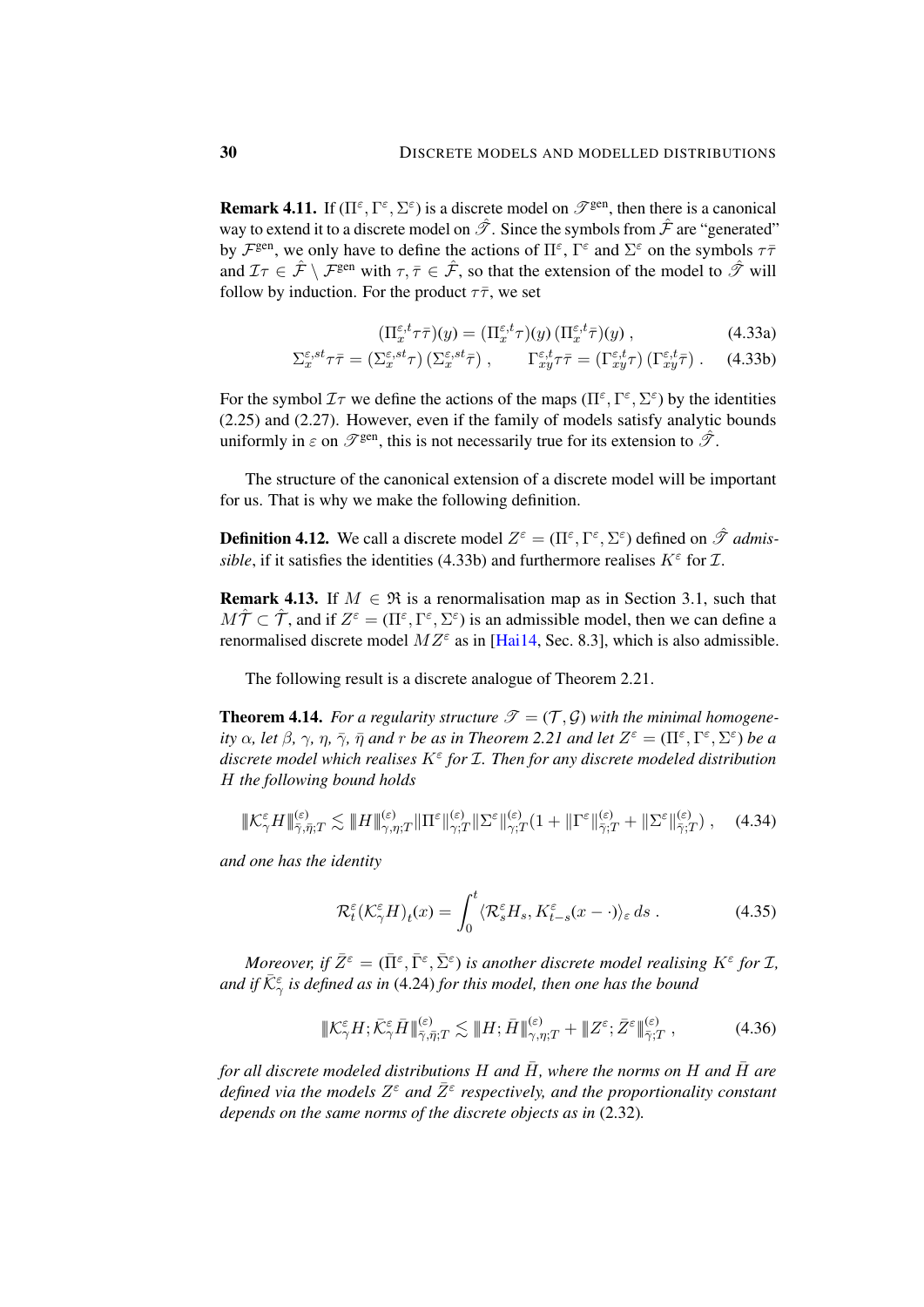*Proof.* The proof of the bound [\(4.34\)](#page-29-2) for the components of  $K^{\epsilon}_{\gamma}H$  not containing  $\mathring{K}^{\varepsilon}$  is almost identical to that of [\(2.30\)](#page-13-4), and we only need to bound the terms  $\mathring{\mathcal{J}}^{\varepsilon}H$ and  $\mathring{\mathcal{N}}_{\gamma}^{\varepsilon}H$ . The estimates on  $\mathring{\mathcal{J}}^{\varepsilon}H$  were obtained in the proof of Lemma [4.10.](#page-28-2) To bound  $\mathring{\mathcal{N}}_{\gamma}^{\varepsilon}H$ , for  $x, y \in \Lambda_{\varepsilon}^d$ , we write

$$
\begin{aligned} (\mathcal{R}_s^{\varepsilon} H_s - \Pi_x^{\varepsilon,s} \Sigma_x^{\varepsilon,st} H_t(x))(y) &= \Pi_y^{\varepsilon,s} (H_s(y) - \Gamma_{yx}^{\varepsilon,s} H_s(x))(y) \\ &+ \Pi_y^{\varepsilon,s} \Gamma_{yx}^{\varepsilon,s} (H_s(x) - \Sigma_x^{\varepsilon,st} H_t(x))(y) \;, \end{aligned}
$$

where we made use of Definitions [4.4](#page-20-3) and [4.1.](#page-19-2) Estimating this expression similarly to  $(4.29)$ , but using  $(4.3)$  this time, we obtain

$$
\|(\mathring{\mathcal{N}}_{\gamma}^{\varepsilon}H)_{t}(x)\|_{0} \lesssim |t|_{\varepsilon}^{\eta-\gamma} \varepsilon^{\gamma+\beta} \lesssim |t|_{\varepsilon}^{\eta+\beta} , \qquad (4.37)
$$

where we have used  $\gamma + \beta > 0$ .

Furthermore, the operator  $\Gamma_{yx}^{\epsilon,t}$  leaves 1 invariant, and we have  $\Gamma_{yx}^{\epsilon,t}(\mathring{\mathcal{N}}_Y^{\epsilon}H)_t(x)$  $(\mathring{\mathcal{N}}^{\epsilon}_{\gamma}H)_t(x)$ . Thus, estimating  $(\mathring{\mathcal{N}}^{\epsilon}_{\gamma}H)_t(y)$  and  $(\mathring{\mathcal{N}}^{\epsilon}_{\gamma}H)_t(x)$  separately by the inter-mediate bound in [\(4.37\)](#page-30-1) and using  $|x - y| \ge \varepsilon$ , yields the required bound. In the same way we obtain the required estimate on  $\Sigma_x^{\varepsilon, st}(\mathring{\mathcal{N}}_\gamma^\varepsilon H)_t(x) - (\mathring{\mathcal{N}}_\gamma^\varepsilon H)_s(x)$ .

The bound [\(4.36\)](#page-29-3) can be show similarly to [\(2.32\)](#page-14-2), using the above approach. In order to show that the identity [\(4.35\)](#page-29-0) holds, we notice that

$$
(\mathcal{K}^{\varepsilon}_{\gamma}H)_t(x)\in\mathcal{T}_{\text{poly}}+\mathcal{T}_{\geq\alpha+\beta}\;,
$$

where  $\mathcal{T}_{poly}$  contains only the abstract polynomials and  $\alpha + \beta > 0$  by assumption. It hence follows from Definitions [4.1](#page-19-2) and [4.4](#page-20-3) that

$$
\mathcal{R}_t^{\varepsilon}(\mathcal{K}^{\varepsilon}_{\gamma}H)_t(x)=\langle\mathbf{1},(\mathcal{K}^{\varepsilon}_{\gamma}H)_t(x)\rangle,
$$

which is equal to the right-hand side of [\(4.35\)](#page-29-0).

<span id="page-30-4"></span><span id="page-30-2"></span><span id="page-30-1"></span> $\Box$ 

### <span id="page-30-0"></span>5 Analysis of discrete stochastic PDEs

We consider the following spatial discretisation of equation [\(3.1\)](#page-14-3) on  $\mathbf{R}_{+} \times \Lambda_{\varepsilon}^{d}$ .

$$
\partial_t u^{\varepsilon} = A^{\varepsilon} u^{\varepsilon} + F^{\varepsilon} (u^{\varepsilon}, \xi^{\varepsilon}) , \qquad u^{\varepsilon} (0, \cdot) = u_0^{\varepsilon} (\cdot) , \qquad (5.1)
$$

where  $u_0^{\varepsilon} \in \mathbf{R}^{\Lambda_{\varepsilon}^d}$ ,  $\xi^{\varepsilon}$  is a spatial discretisation of  $\xi$ ,  $F^{\varepsilon}$  is a discrete approximation of F, and  $A^{\varepsilon}$  :  $\ell^{\infty}(\Lambda_{\varepsilon}^d) \to \ell^{\infty}(\Lambda_{\varepsilon}^d)$  is a bounded linear operator satisfying the following assumption.

<span id="page-30-3"></span>Assumption 5.1. *There exists an operator* A *given by a Fourier multiplier* a :  $\mathbf{R}^d \to \mathbf{R}$  *satisfying Assumption [3.1](#page-15-0) with an even integer parameter*  $\beta > 0$  *and a measure* µ *on* Z <sup>d</sup> *with finite support such that*

$$
(A^{\varepsilon}\varphi)(x) = \varepsilon^{-\beta} \int_{\mathbf{R}^d} \varphi(x - \varepsilon y) \,\mu(dy) \;, \qquad x \in \Lambda_{\varepsilon}^d \;, \tag{5.2}
$$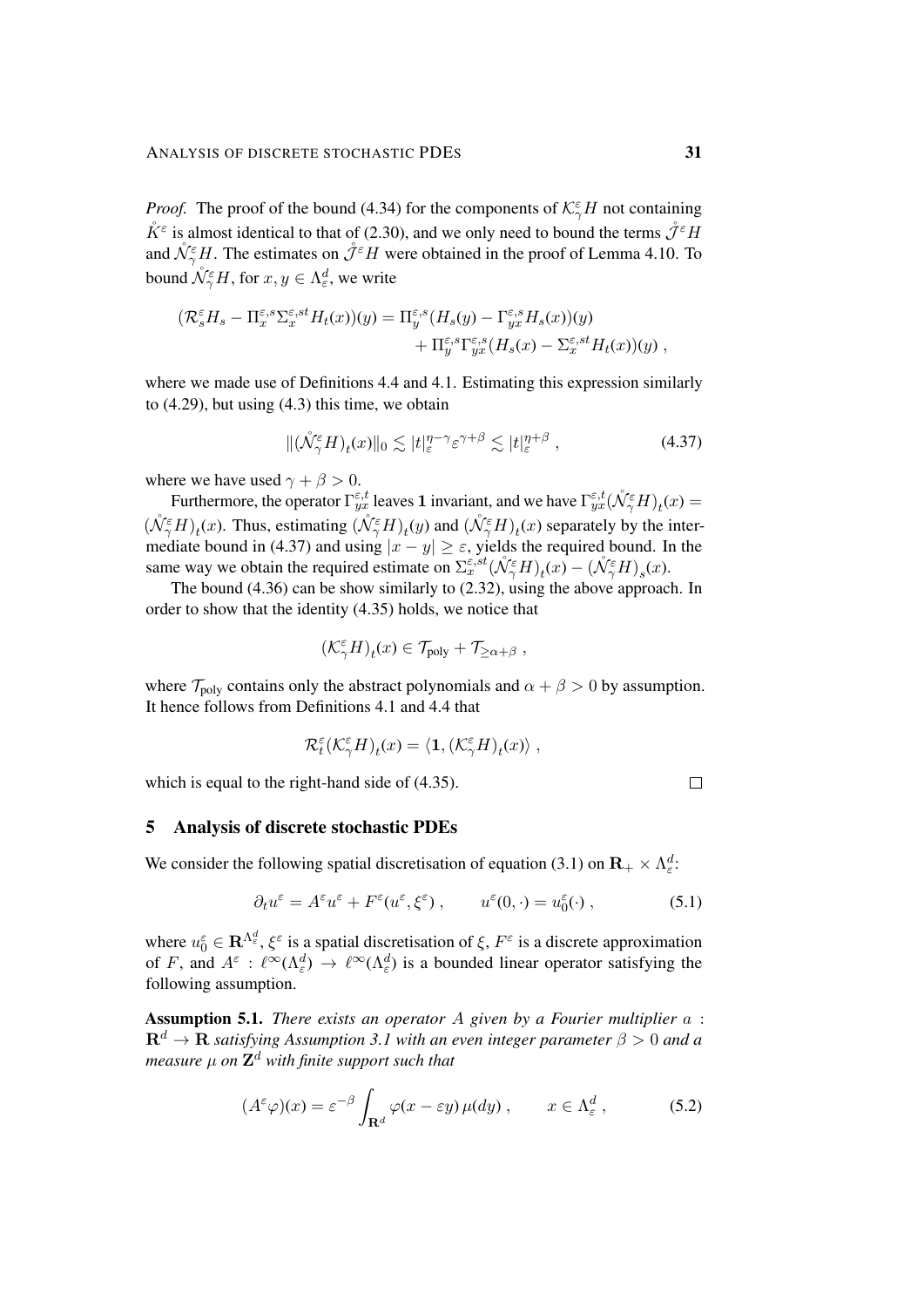for every  $\varphi\in \mathcal{C}({\bf R}^d)$ , and such that the identity

$$
\int_{\mathbf{R}^d} P(x - y) \,\mu(dy) = (AP)(x) \;, \qquad x \in \mathbf{R}^d \;, \tag{5.3}
$$

*holds for every polynomial* P *on*  $\mathbb{R}^d$  *with* deg  $P \leq \beta$ *. Furthermore, the Fourier transform of* µ *only vanishes on* Z d *.*

<span id="page-31-2"></span>Example 5.2. A common example of the operator A is the Laplacian  $\Delta$ , with its nearest neighbor discrete approximation  $\Delta^{\varepsilon}$ , defined by [\(5.2\)](#page-30-2) with the measure  $\mu$ given by

<span id="page-31-1"></span>
$$
\mu(\varphi) = \sum_{x \in \mathbf{Z}^d: ||x|| = 1} (\varphi(x) - \varphi(0)), \qquad (5.4)
$$

for every  $\varphi \in \ell^{\infty}(\mathbf{Z}^d)$ , and where  $||x||$  is the Euclidean norm. In this case, the Fourier multiplier of  $\Delta$  is  $a(\zeta) = -4\pi^2 ||\zeta||^2$  and

$$
(\mathscr{F}\mu)(\zeta) = -4\sum_{i=1}^d \sin^2(\pi \zeta_i) , \qquad \zeta \in \mathbf{R}^d.
$$

One can see that Assumption [5.1](#page-30-3) is satisfied with  $\beta = 2$ .

The following section is devoted to the analysis of discrete operators.

#### 5.1 Analysis of discrete operators

We assume that the operator  $A^{\varepsilon} : \ell^{\infty}(\Lambda_{\varepsilon}^d) \to \ell^{\infty}(\Lambda_{\varepsilon}^d)$  satisfies Assumption [5.1](#page-30-3) and we define the Green's function of  $\partial_t - A^{\varepsilon}$  by

$$
G_t^{\varepsilon}(x) \stackrel{\text{def}}{=} \varepsilon^{-d} \mathbf{1}_{t \ge 0} (e^{tA^{\varepsilon}} \delta_{0,\cdot})(x) , \qquad (t, x) \in \mathbf{R} \times \Lambda_{\varepsilon}^d , \tag{5.5}
$$

where  $\delta_{\cdot,\cdot}$  is the Kronecker's delta.

In order to build an extension of  $G^{\varepsilon}$  off the grid, we first choose a function  $\varphi \in \mathcal{S}(\mathbf{R}^d)$  whose values coincide with  $\delta_{0, \cdot}$  on  $\mathbf{Z}^d$ , and such that  $(\mathscr{F}\varphi)(\zeta) = 0$  for  $|\zeta|_{\infty} \geq 3/4$ , say, where  $\mathscr F$  is the Fourier transform. To build such a function, write  $\tilde{\varphi} \in C^{\infty}(\mathbf{R}^d)$  for the Dirichlet kernel  $\tilde{\varphi}(x) = \prod_{i=1}^d \frac{\sin(\pi x_i)}{\pi x_i}$  $\frac{\pi x_i}{\pi x_i}$ , whose values coincide with  $\delta_{0,x}$  for  $x \in \mathbb{Z}^d$ , and whose Fourier transform is supported in  $\{\zeta : |\zeta|_{\infty} \leq \frac{1}{2}\}$  $\frac{1}{2}$ . Choosing any function  $\psi \in C^{\infty}(\mathbf{R}^d)$  supported in the ball of radius  $1/4$  around the origin and integrating to 1, it then suffices to set  $\mathcal{F}\varphi = (\mathcal{F}\tilde{\varphi}) * \psi$ .

Furthermore, we define the bounded operator  $\tilde{A}^{\varepsilon}$  :  $\mathcal{C}_b(\mathbf{R}^d) \to \mathcal{C}_b(\mathbf{R}^d)$  by the right-hand side of [\(5.2\)](#page-30-2). Then, denoting as usual by  $\varphi^{\varepsilon}$  the rescaled version of  $\varphi$ , we have for  $G^{\varepsilon}$  the representation

<span id="page-31-0"></span>
$$
G_t^{\varepsilon}(x) = \mathbf{1}_{t \ge 0} (e^{t\tilde{A}^{\varepsilon}} \varphi^{\varepsilon})(x) , \qquad (t, x) \in \mathbf{R} \times \Lambda_{\varepsilon}^d . \tag{5.6}
$$

By setting  $x \in \mathbf{R}^d$  in [\(5.6\)](#page-31-0), we obtain an extension of  $G^{\varepsilon}$  to  $\mathbf{R}^{d+1}$ , which we again denote by  $G^{\varepsilon}$ .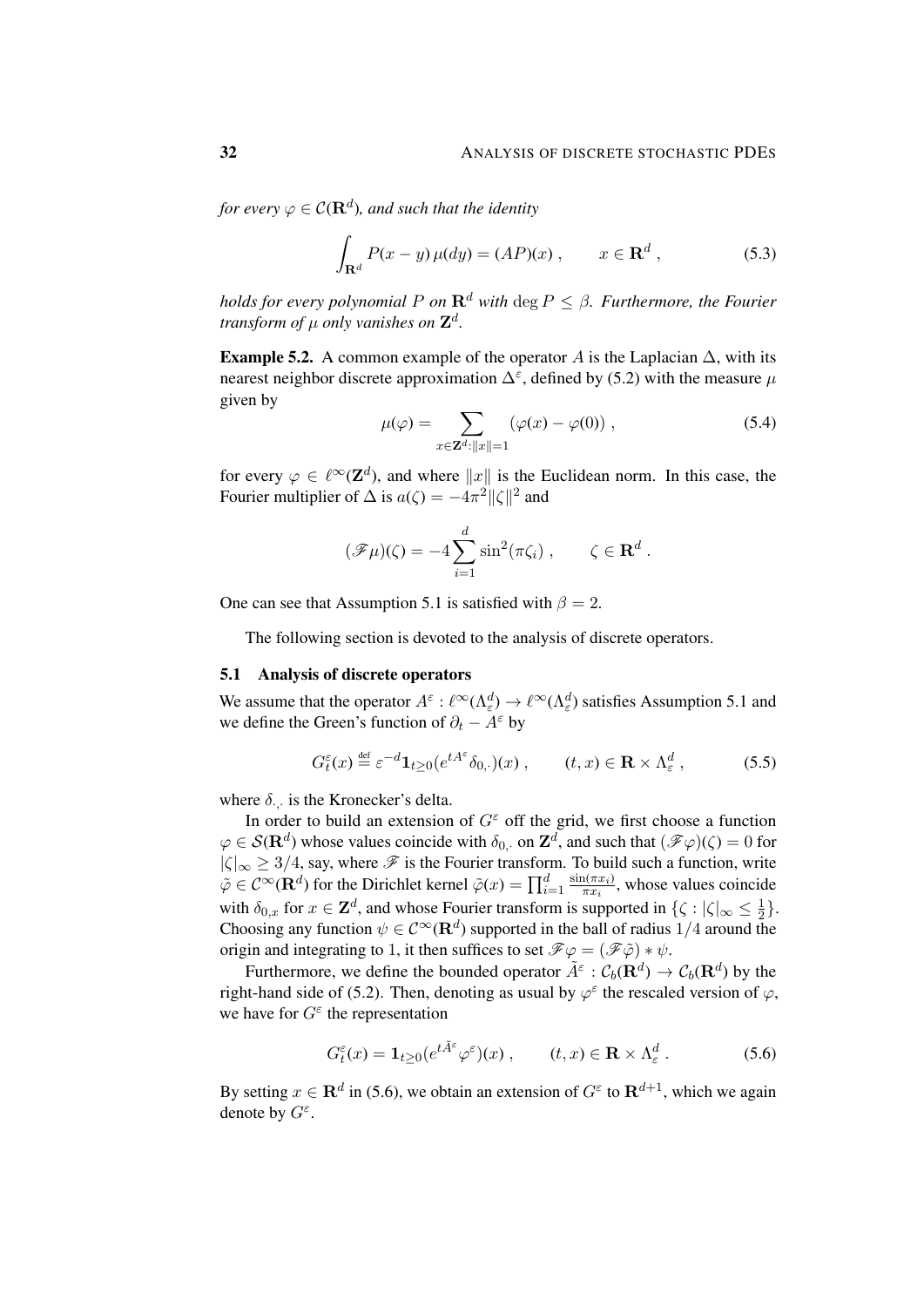Unfortunately, the function  $G_t^{\varepsilon}(x)$  is discontinuous at  $t = 0$ , and our next aim is to modify it in such a way that it becomes differentiable at least for sufficiently large values of |x|. Since  $A^{\epsilon}$  generates a strongly continuous semigroup, for every  $m \in \mathbb{N}$  we have the uniform limit

<span id="page-32-5"></span><span id="page-32-0"></span>
$$
\lim_{t \downarrow 0} \partial_t^m G_t^\varepsilon = (\tilde{A}^\varepsilon)^m \varphi^\varepsilon \ . \tag{5.7}
$$

This gives us the terms which we have to subtract from  $G^{\varepsilon}$  to make it continuously differentiable at  $t = 0$ . For this, we take a function  $\rho : \mathbf{R} \to \mathbf{R}$  such that  $\rho(t) = 1$ for  $t \in [0, \frac{1}{2}]$  $\frac{1}{2}$ ,  $\varrho(t) = 0$  for  $t \in (-\infty, 0) \cup [1, +\infty)$ , and  $\varrho(t)$  is smooth on  $t > 0$ . Then, for  $r > 0$ , we define

$$
T^{\varepsilon,r}(t,x) \stackrel{\text{def}}{=} \varrho(t/\varepsilon^{\beta}) \sum_{m \le r/\beta} \frac{t^m}{m!} (\tilde{A}^{\varepsilon})^m \varphi^{\varepsilon}(x) , \qquad (t,x) \in \mathbf{R}^{d+1} . \tag{5.8}
$$

The role of the function  $\varrho$  is to have  $T^{\varepsilon,r}$  compactly supported in t. Then we have the following result.

<span id="page-32-4"></span>Lemma 5.3. *In the described context, let Assumption [5.1](#page-30-3) be satisfied. Then for every fixed value*  $r > 0$  *there exists a constant*  $c > 0$  *such that the bound* 

<span id="page-32-1"></span>
$$
|D^k(G^{\varepsilon} - T^{\varepsilon,r})(z)| \le C ||z||_{\mathfrak{s}}^{-d-|k|_{\mathfrak{s}}}, \qquad (5.9)
$$

*holds uniformly over*  $z \in \mathbf{R}^{d+1}$  *with*  $||z||_{\mathfrak{s}} \geq c\varepsilon$ *, for all*  $k \in \mathbf{N}^{d+1}$  *with*  $|k|_{\mathfrak{s}} \leq r$ *, for*  $D^k$  *begin a space-time derivative and for the space-time scaling*  $\mathfrak{s} = (\beta, 1, \ldots, 1)$ *.* 

Moreover, for  $|t|_\varepsilon\stackrel{\scriptscriptstyle def}{=} |t|^{1/\beta}\vee\varepsilon$ , the function  $\bar G^\varepsilon_t(x)\stackrel{\scriptscriptstyle def}{=} |t|_\varepsilon^dG^\varepsilon_t(|t|_\varepsilon x)$  is Schwartz  $i$ *n* x, i.e. for every  $m \in \mathbf{N}$  and  $\bar{k} \in \mathbf{N}^d$  there is a constant  $\bar{\bar{C}}$  such that the bound

<span id="page-32-3"></span><span id="page-32-2"></span>
$$
|D_x^{\bar{k}} \bar{G}_t^{\varepsilon}(x)| \le \bar{C} (1+|x|)^{-m} , \qquad (5.10)
$$

*holds uniformly over*  $(t, x) \in \mathbf{R}^{d+1}$ .

*Proof.* The function  $G^{\varepsilon} - T^{\varepsilon,r}$  is of class  $C^r_{\varepsilon}$  on  $\mathbf{R}^{d+1}$ . Indeed, spatial regularity follows immediately from the regularity of  $\varphi$  and commutation of  $A^{\varepsilon}$  with the differential operator. Continuous differentiability at  $t = 0$  follows from [\(5.7\)](#page-32-0). Furthermore, since  $G^{\varepsilon}$  vanishes on  $t \leq 0$ , we only need to consider  $t > 0$ .

Next, we notice that the bound [\(5.9\)](#page-32-1) follows from [\(5.10\)](#page-32-2). Let  $\hat{r} > 0$  be such that the measure  $\mu$  in Assumption [5.1](#page-30-3) is supported in the ball of radius  $\hat{r}$ . Then, for  $k = (k_0, \bar{k}) \in \mathbb{N}^{d+1}$  with  $k_0 \in \mathbb{N}$  and  $|k|_{\mathfrak{s}} \leq r$  we use [\(5.6\)](#page-31-0) and the identities [\(5.3\)](#page-31-1), combined with the Taylor's formula, to get

$$
|D^k G_t^{\varepsilon}(x)| = |(\tilde{A}^{\varepsilon})^{k_0} D_x^{\bar{k}} G_t^{\varepsilon}(x)| \lesssim \sup_{y:|y-x| \le k_0 \hat{r} \varepsilon} \sup_{t:|t| = \beta k_0} |D_y^{\bar{k}+l} G_t^{\varepsilon}(y)| , (5.11)
$$

where  $y \in \mathbf{R}^d$ ,  $l \in \mathbf{N}^d$ . For  $||t, x||_{\mathfrak{s}} \ge c\varepsilon$ , in the case  $|t|^{1/\beta} \ge |x|$ , we bound the right-hand side of [\(5.11\)](#page-32-3) using [\(5.10\)](#page-32-2) with  $m = 0$ , what gives an estimate of order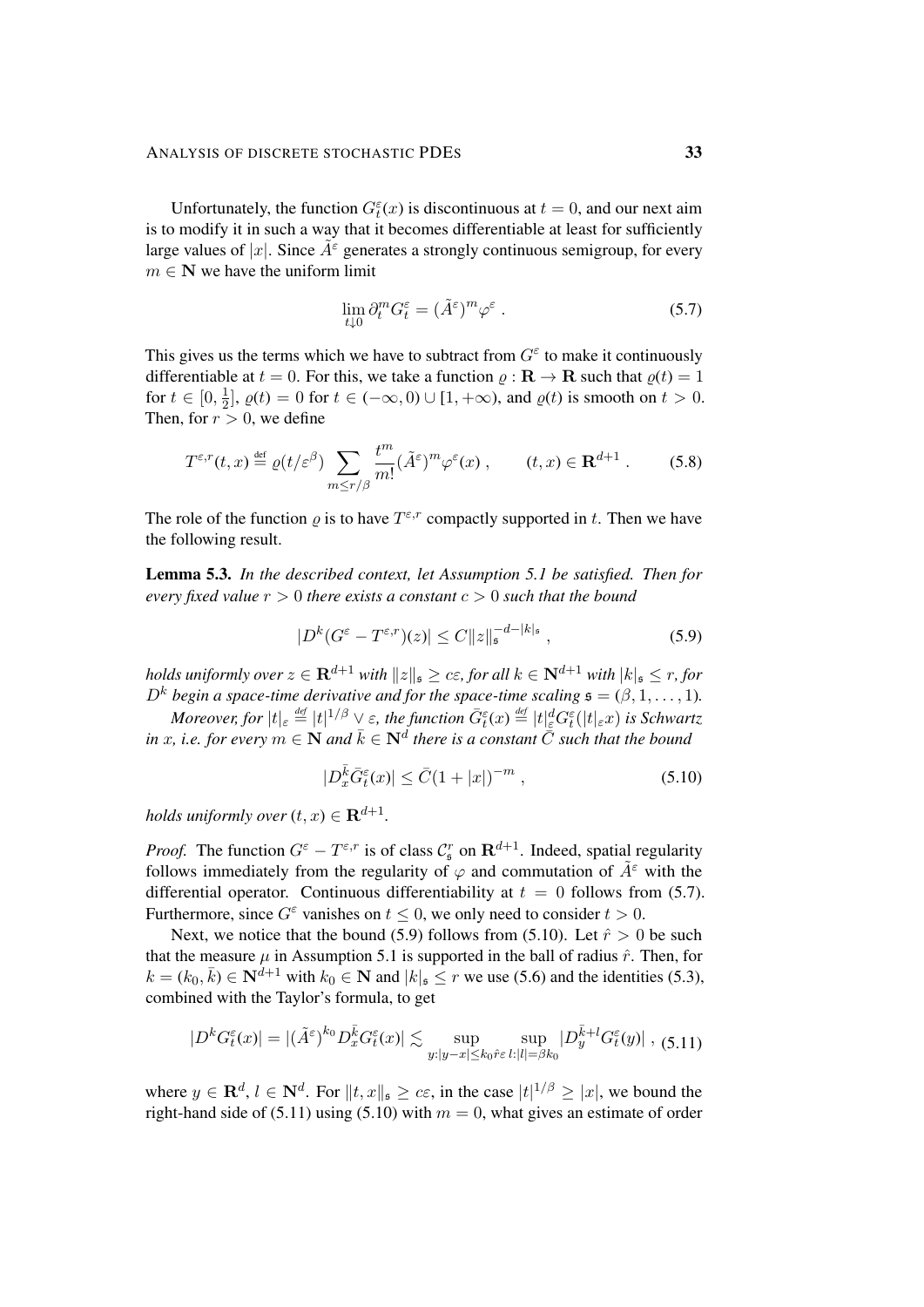$|t|^{-(d+|k|_\mathfrak{s})/\beta}$ . In the case  $|t|^{1/\beta} < |x|$ , we use [\(5.10\)](#page-32-2) with  $m = d + |k|_s$ , and we get a bound of order  $|x|^{-d-|k|_{{\mathfrak{s}}}}$ , if we take  $c \geq 2r\hat{r}/\beta$ . Furthermore, the required bound on  $T^{\varepsilon,r}$  follows easily from the properties of the functions  $\varphi$  and  $\varrho$ . Hence, we only need to prove the bound [\(5.10\)](#page-32-2).

Denoting by  $\mathscr F$  the Fourier transform, we get from [\(5.6\)](#page-31-0) and Assumption [5.1:](#page-30-3)

<span id="page-33-0"></span>
$$
(\mathscr{F}\bar{G}_{t}^{\varepsilon})(\zeta) = (\mathscr{F}\varphi)(\varepsilon|t|_{\varepsilon}^{-1}\zeta) e^{t|t|_{\varepsilon}^{-1}a(\zeta)f(\varepsilon|t|_{\varepsilon}^{-1}\zeta)}, \qquad (5.12)
$$

where we have used the scaling property  $\lambda^{\beta} a(\zeta) = a(\lambda \zeta)$ , and where  $f \stackrel{\text{def}}{=} (\mathscr{F} \mu)/a$ .

We start with considering the case  $t \geq \varepsilon^{\beta}$ . It follows from the last part of Assumption [5.1](#page-30-3) that there exists  $\bar{c} > 0$  such that  $f(\zeta) \geq \bar{c}$  for  $|\zeta|_{\infty} \leq 3/4$ . Since  $\epsilon |t|_{\epsilon}^{-1} \leq 1$ , we conclude that

$$
|D_{\zeta}^{\bar{k}} e^{a(\zeta)f(\varepsilon|t|\varepsilon^{-1}\zeta)}| \lesssim |\zeta|^{\beta|\bar{k}|} e^{a(\zeta)\bar{c}} \lesssim (1+|\zeta|)^{-m} ,
$$

for  $|\zeta|_{\infty} < 3/(4\varepsilon|t|\varepsilon^{-1})$ , for every  $m \geq 0$  and for a proportionality constant dependent on m and  $\bar{k}$ . Here, we have used  $a(\zeta) < 0$  and polynomial growth of  $|a(\zeta)|$ . Since  $(\mathscr{F}\varphi)(\varepsilon|t|_{\varepsilon}^{-1}\zeta)$  vanishes for  $|\zeta|_{\infty} \geq 3/(4\varepsilon|t|_{\varepsilon}^{-1})$ , we conclude that

$$
|D^{\bar k}_\zeta(\mathscr{F}\bar G^\varepsilon_t)(\zeta)|\lesssim \left(1+|\zeta|\right)^{-m}\,,
$$

uniformly in t and  $\varepsilon$  (provided that  $t \geq \varepsilon^{\beta}$ ), and for every  $m \in \mathbb{N}$  and  $\bar{k} \in \mathbb{N}^d$ .

In the case  $t < \varepsilon^{\beta}$ , we can bound the exponent in [\(5.12\)](#page-33-0) by 1, and the polynomial decay comes from the factor  $(\mathscr{F}\varphi)(\zeta)$ , because  $\varphi \in \mathcal{S}(\mathbf{R}^d)$ . Since the Fourier transform is continuous on Schwartz space, this implies that  $\bar{G}_{t}^{\varepsilon}$  is a Schwartz function, with bounds uniform in  $\varepsilon$  and t, which is exactly the claim.  $\Box$ 

The following result is an analogue of Lemma [3.3](#page-15-1) for  $G^{\varepsilon}$ .

<span id="page-33-2"></span>**Lemma 5.4.** *Let Assumption* [5.1](#page-30-3) *be satisfied. Then, the function*  $G^{\epsilon}$  *defined in* [\(5.6\)](#page-31-0) *can be written as*  $G^{\varepsilon} = K^{\varepsilon} + R^{\varepsilon}$  *in such a way that the identity* 

<span id="page-33-1"></span>
$$
(G^{\varepsilon} \star_{\varepsilon} u)(z) = (K^{\varepsilon} \star_{\varepsilon} u)(z) + (R^{\varepsilon} \star_{\varepsilon} u)(z) , \qquad (5.13)
$$

holds for all  $z\in(-\infty,1]\times\Lambda^d_\varepsilon$  and all functions  $u$  on  $\mathbf{R}_+\times\Lambda^d_\varepsilon$ , periodic in the *spatial variable with some fixed period. Furthermore, K<sup>ε</sup> is regularising of order* β *in the sense of Definition [4.7,](#page-25-4) for arbitrary (but fixed)* r *and with the scaling*  $\mathfrak{s} = (\beta, 1, \ldots, 1)$ . The function  $R^{\varepsilon}$  is compactly supported, non-anticipative and *the norm*  $\|R^{\varepsilon}\|_{\mathcal{C}^r}$  *is bounded uniformly in*  $\varepsilon$ *.* 

*Proof.* Let  $M : \mathbf{R}^{d+1} \to \mathbf{R}_{+}$  be a smooth norm for the scaling  $\mathfrak{s}$  (see for example [\[Hai14,](#page-47-0) Rem. 2.13]). Furthermore, let  $\bar{\varrho} : \mathbf{R}_{+} \to [0, 1]$  be a smooth "cutoff function" such that  $\bar{\varrho}(s) = 0$  if  $s \notin [1/2, 2]$ , and such that  $\sum_{n \in \mathbb{Z}} \bar{\varrho}(2^n s) = 1$  for all  $s > 0$ (see the construction of the partition of unity in [\[BCD11\]](#page-46-3)). For integers  $n \in [0, N)$ we set the functions  $\bar{\varrho}_n(z) \stackrel{\text{def}}{=} \bar{\varrho}(2^n M(z)), \bar{\varrho}_{< 0} \stackrel{\text{def}}{=} \sum_{n < 0} \bar{\varrho}_n, \bar{\varrho}_{\geq N} \stackrel{\text{def}}{=} \sum_{n \geq N} \bar{\varrho}_n$ , and

$$
\bar{K}^{(\varepsilon,n)}(z) = \bar{\varrho}_n(z) (G^{\varepsilon} - T^{\varepsilon,r})(z) , \qquad \bar{R}^{\varepsilon}(z) = \bar{\varrho}_{< 0} (z) (G^{\varepsilon} - T^{\varepsilon,r})(z) ,
$$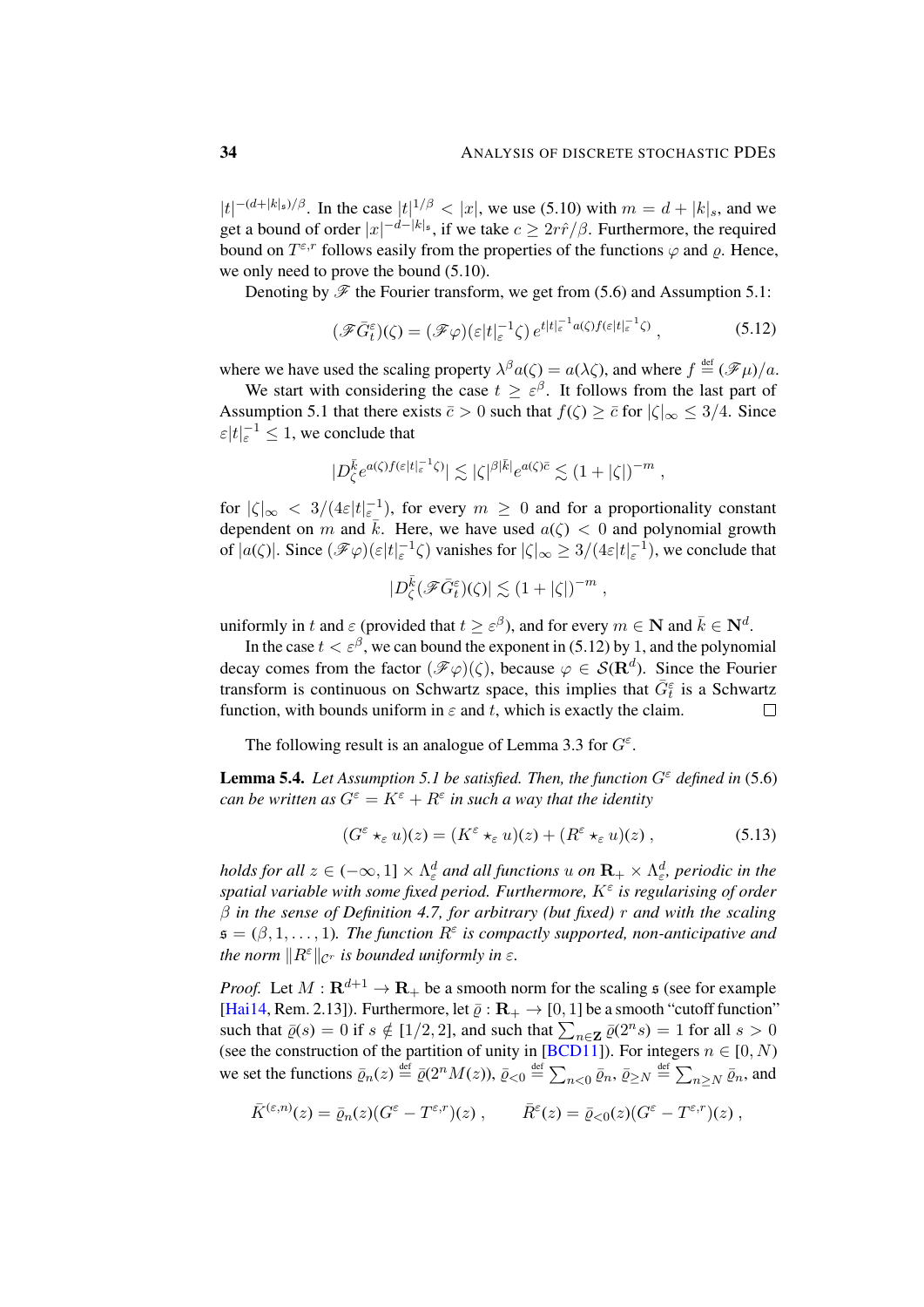## ANALYSIS OF DISCRETE STOCHASTIC PDES 35

$$
\tilde{K}^{\varepsilon}(z) = \bar{\varrho}_{\geq N}(z)(G^{\varepsilon} - T^{\varepsilon,r})(z) + T^{\varepsilon,r}(z). \tag{5.14}
$$

Then it follows immediately from the properties of  $\bar{\rho}$  that

<span id="page-34-0"></span>
$$
G^{\varepsilon} = \sum_{n=0}^{N-1} \bar{K}^{(\varepsilon,n)} + \tilde{K}^{\varepsilon} + \bar{R}^{\varepsilon}.
$$

Since  $\bar{p}_{\leq 0}$  is supported away from the origin, we use [\(5.9\)](#page-32-1) and Assumption [5.1](#page-30-3) to conclude that  $\|\bar{R}^{\varepsilon}\|_{\mathcal{C}^r}$  is bounded uniformly in  $\varepsilon$ . (Actually, its value and derivatives even decay faster than any power.)

Furthermore, the function  $\bar{K}^{(\varepsilon,n)}$  is supported in the ball of radius  $c2^{-n}$ , for  $c$ as in Lemma [5.3,](#page-32-4) provided that the norm M was chosen such that  $M(z) \geq 2c||z||_{\mathfrak{s}}$ . By the same reason, the first term in  $(5.14)$  is supported in the ball of radius  $c\epsilon$ . Moreover, the support property of the measure  $\mu$  and the properties of the functions  $\varrho$  and  $\varphi^{\varepsilon}$  in [\(5.8\)](#page-32-5) yield that the restriction of  $T^{\varepsilon,r}$  to the grid  $\Lambda_{\varepsilon}^d$  in space is supported in the ball of radius  $c\epsilon$ , as soon as  $c \geq 2r\hat{r}/\beta$ , where  $\hat{r}$  is from Assumption [5.1.](#page-30-3)

As a consequence of [\(5.2\)](#page-30-2), [\(5.6\)](#page-31-0) and [\(5.8\)](#page-32-5), we get for  $0 \le n \le N$  the scaling properties

$$
\bar{K}^{(\varepsilon,n)}(z) = 2^{nd} \bar{K}^{(\varepsilon 2^n,0)}(2^{\varepsilon n}z) , \qquad \tilde{K}^{\varepsilon}(z) = \varepsilon^{-d} \tilde{K}^1(\varepsilon^{-\varepsilon n}z) ,
$$

and  $(2.24)$  and  $(4.22)$  follow immediately from  $(5.9)$  and  $(5.8)$ .

It remains to modify these functions in such a way that they "kill" polynomials in the sense of [\(4.21\)](#page-25-2). To this end, we take a smooth function  $P^{(N)}$  on  $\mathbf{R}^{d+1}$ , whose support coincides with the support of  $\tilde K^\varepsilon$ , which satisfies  $|P^{(N)}(z)| \lesssim \varepsilon^{-d}$ , for every  $z \in \mathbf{R}^{d+1}$ , and such that one has

<span id="page-34-1"></span>
$$
\int_{\mathbf{R}\times\Lambda_{\varepsilon}^{d}} (\tilde{K}^{\varepsilon} - P^{(N)})(z) dz = 0.
$$
\n(5.15)

Then we define  $\mathring{K}^{\varepsilon}$  to be the restriction of  $\tilde{K}^{\varepsilon} - P^{(N)}$  to the grid  $\Lambda_{\varepsilon}^{d}$  in space. Apparently, the function  $\mathring{K}^{\varepsilon}$  has the same scaling and support properties as  $\tilde{K}^{\varepsilon}$ , and it follows from [\(5.15\)](#page-34-1) that it satisfies [\(4.21\)](#page-25-2) with  $k = 0$ .

Moreover, we can recursively build a sequence of smooth functions  $P^{(n)}$ , for integers  $n \in [0, N)$ , such that  $P^{(n)}$  in supported in the ball of radius  $2^{-n}$ , the function  $P^{(n)}$  satisfies the bounds in [\(2.24\)](#page-12-5), and for every  $k \in \mathbf{N}^{d+1}$  with  $|k|_{\mathfrak{s}} \leq r$ one has

$$
\int_{\mathbf{R}\times\Lambda_{\varepsilon}^{d}} z^{k} \left( \bar{K}^{(\varepsilon,n)} - P^{(n)} + P^{(n+1)} \right)(z) dz = 0.
$$
 (5.16)

Then, for such values of  $n$ , we define

$$
K^{(\varepsilon,n)} = \bar{K}^{(\varepsilon,n)} - P^{(n)} + P^{(n+1)}\ , \qquad R^\varepsilon \stackrel{\text{\tiny def}}{=} \bar{R}^\varepsilon + P^{(0)}\ .
$$

It follows from the properties of the functions  $P^{(n)}$  that  $K^{(\varepsilon,n)}$  has all the required properties. The function  $R^{\varepsilon}$  also has the required properties, and the decompositions [\(4.20\)](#page-25-3) and [\(5.13\)](#page-33-1) hold by construction. Finally, using [\(5.10\)](#page-32-2), we can make the function  $R^{\varepsilon}$  compactly supported in the same way as in [\[Hai14,](#page-47-0) Lem. 7.7].  $\Box$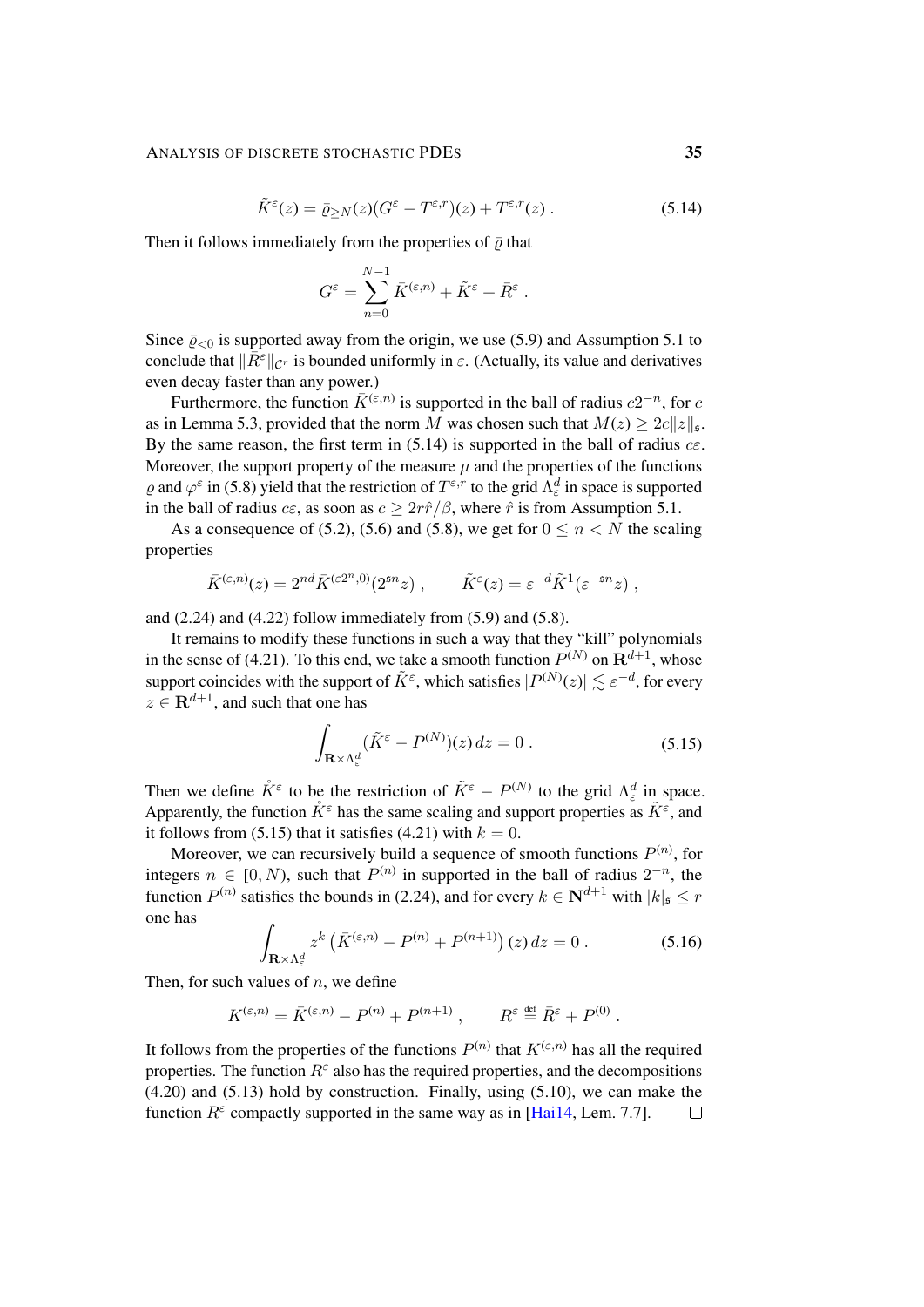By analogy with [\(3.2\)](#page-15-2), we use the function  $R^{\epsilon}$  from Lemma [5.4](#page-33-2) to define for periodic  $\zeta_t \in \mathbf{R}^{\Lambda_{\varepsilon}^d}$ ,  $t \in \mathbf{R}$ , the abstract polynomial

<span id="page-35-0"></span>
$$
(R_{\gamma}^{\varepsilon}\zeta)_{t}(x) \stackrel{\text{def}}{=} \sum_{|k|_{s} < \gamma} \frac{X^{k}}{k!} \int_{\mathbf{R}} \langle \zeta_{s}, D^{k} R_{t-s}^{\varepsilon}(x - \cdot) \rangle_{\varepsilon} ds , \qquad (5.17)
$$

where as before  $k \in \mathbb{N}^{d+1}$  and the mixed derivative  $D^k$  is in space-time.

#### 5.2 Properties of the discrete equation

In this section we show that a discrete analogue of Theorem [3.9](#page-18-2) holds for the solution map of the equation [\(5.1\)](#page-30-4) with an operator  $A^{\varepsilon}$  satisfying Assumption [5.1.](#page-30-3)

Similarly to [\[Hai14,](#page-47-0) Lem. 7.5], but using the properties of  $G^{\varepsilon}$  proved in the previous section, we can show that for every periodic  $u_0^{\varepsilon} \in \mathbb{R}^{\Lambda_{\varepsilon}^d}$ , we have a discrete analogue of Lemma [3.6](#page-17-1) for the map  $(t, x) \mapsto S_t^{\varepsilon} u_0^{\varepsilon}(x)$ , where  $S^{\varepsilon}$  is the semigroup generated by  $A^{\varepsilon}$ .

For the regularity structure  $\mathscr T$  from Section [3.1,](#page-15-4) we take a truncated regularity structure  $\hat{\mathcal{F}} = (\hat{\mathcal{T}}, \hat{\mathcal{G}})$  and make the following assumption on the nonlinearity  $F^{\varepsilon}$ .

<span id="page-35-1"></span>**Assumption 5.5.** *For some*  $0 < \overline{\gamma} \leq \gamma$ ,  $\eta \in \mathbb{R}$ , *every*  $\varepsilon > 0$  *and every discrete model*  $Z^{\varepsilon}$  *on*  $\hat{\mathscr{T}}$ *, there exist discrete modeled distributions*  $F_0^{\varepsilon}(Z^{\varepsilon})$  *and*  $I_0^{\varepsilon}(Z^{\varepsilon})$ *, with exactly the same properties as of*  $F_0$  *and*  $I_0$  *in Assumption* [3.8](#page-18-1) *on the grid. Furthermore, we define*  $\hat{F}^{\varepsilon}$  *as in* [\(3.9\)](#page-17-2)*, but via*  $F^{\varepsilon}$  *and*  $F^{\varepsilon}_0$ *, and we define*  $\hat{F}^{\varepsilon}(H)$  *for*  $H: \mathbf{R}_+\times \Lambda^d_\varepsilon\to \mathcal{T}_{<\gamma}$  as in [\(3.10\)](#page-18-3). Finally, we assume that the discrete analogue of *the Lipschitz condition* [\(3.12\)](#page-18-4) *holds for*  $\hat{F}^{\varepsilon}$ , with the constant C independent of  $\varepsilon$ .

Similarly to  $(3.11)$ , but using the discrete operators  $(4.4)$ ,  $(5.17)$  and  $(4.24)$ , we reformulate the equation [\(5.1\)](#page-30-4) as

<span id="page-35-4"></span><span id="page-35-2"></span>
$$
U^{\varepsilon} = \mathcal{P}^{\varepsilon} \hat{F}^{\varepsilon} (U^{\varepsilon}) + S^{\varepsilon} u_0^{\varepsilon} + I_0^{\varepsilon} , \qquad (5.18)
$$

where  $\mathcal{P}^{\varepsilon} \stackrel{\text{def}}{=} \mathcal{K}_{\overline{\gamma}}^{\varepsilon} + R_{\gamma}^{\varepsilon} \mathcal{R}^{\varepsilon}$  and  $U^{\varepsilon}$  is a discrete modeled distribution.

**Remark 5.6.** If  $Z^{\epsilon}$  is a canonical discrete model, then it follows from [\(4.35\)](#page-29-0), [\(5.17\)](#page-35-0), [\(4.4\)](#page-20-4), Definition [4.1](#page-19-2) and Assumption [5.5](#page-35-1) that

$$
u_t^{\varepsilon}(x) = (\mathcal{R}_t^{\varepsilon} U_t^{\varepsilon})(x) , \qquad (t, x) \in \mathbf{R}_+ \times \Lambda_{\varepsilon}^d . \tag{5.19}
$$

is a solution of the equation [\(5.1\)](#page-30-4).

The following result can be proven in the same way as Theorem [3.9.](#page-18-2)

<span id="page-35-3"></span>**Theorem 5.7.** Let  $Z^{\varepsilon}$  be a sequence of models and let  $u_0^{\varepsilon}$  be a sequence of periodic *functions on* Λ d ε *. Let furthermore the assumptions of Theorem [3.9](#page-18-2) and Assumption* [5.5](#page-35-1) *be satisfied. Then there exists*  $T_{\star} \in (0, +\infty]$  *such that for every*  $T < T_{\star}$ *the sequence of solution maps*  $\mathcal{S}_T^{\varepsilon}$  :  $(u_0^{\varepsilon}, Z^{\varepsilon}) \mapsto U^{\varepsilon}$  *of the equation* [\(5.18\)](#page-35-2) *is jointly Lipschitz continuous (uniformly in* ε*!) in the sense of Theorem [3.9,](#page-18-2) but for the discrete objects.*

**Remark 5.8.** Since we require uniformity in  $\varepsilon$  in Theorem [5.7,](#page-35-3) the solution of equation [\(5.18\)](#page-35-2) is considered only up to some time point  $T_{\star}$ .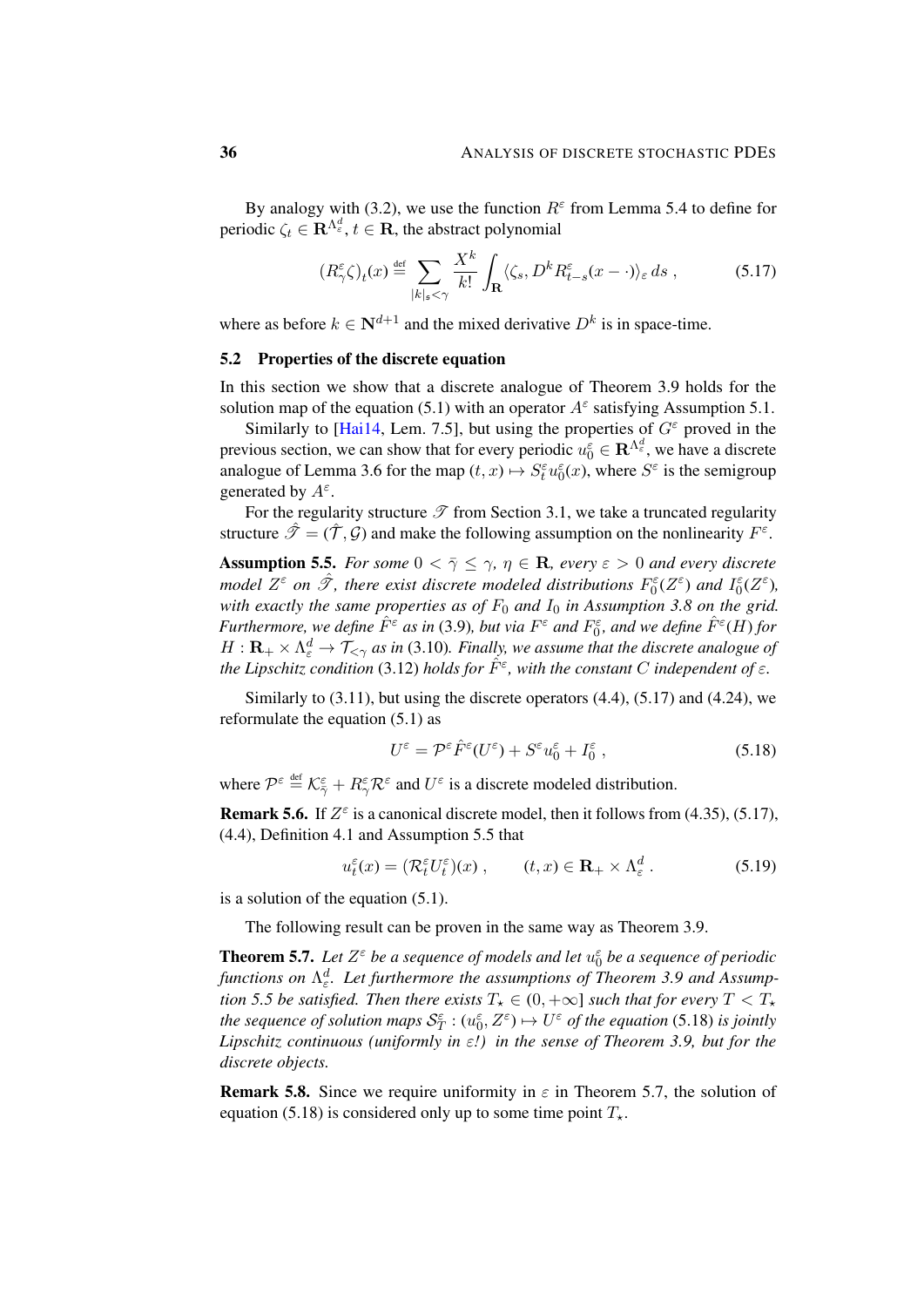#### <span id="page-36-0"></span>6 Inhomogeneous Gaussian models

In this section we analyse the discrete models which are built from a Gaussian noise. We will work as usual on the grid  $\Lambda_{\varepsilon}^d$ , with  $\varepsilon = 2^{-N}$  and  $N \in \mathbb{N}$ , and with the time-space scaling  $\mathfrak{s} = (\mathfrak{s}_0, 1, \ldots, 1)$ .

We assume that we are given a probability space  $(\Omega, \mathscr{F}, P)$ , together with a white noise  $\xi$  over the Hilbert space  $H \stackrel{\text{def}}{=} L^2(D)$  (see [\[Nua06\]](#page-48-16)), where  $D \stackrel{\text{def}}{=} \mathbf{R} \times \mathbf{T}^d$ and  $T \stackrel{\text{def}}{=} R/Z$  is the unit circle. In the sequel, we will always identify  $\xi$  with its periodic extension to  $\mathbf{R}^{d+1}$ .

In order to build a spatial discretisation of  $\xi$ , we take a compactly supported function  $\varrho : \mathbf{R}^d \to \mathbf{R}$ , such that for every  $y \in \mathbf{Z}^d$  one has

<span id="page-36-3"></span>
$$
\int_{\mathbf{R}^d} \varrho(x)\varrho(x-y) \, dx = \delta_{0,y} \;,
$$

where  $\delta_{\cdot,\cdot}$  is the Kronecker's function. Then, for  $x \in \Lambda_{\varepsilon}^d$ , we define the scaled function  $\varrho_{x}^{\varepsilon}(y) \stackrel{\text{def}}{=} \varepsilon^{-d} \varrho((y-x)/\varepsilon)$  and

$$
\xi^{\varepsilon}(t,x) \stackrel{\text{def}}{=} \xi(t,\varrho_x^{\varepsilon}), \qquad (t,x) \in \mathbf{R} \times \Lambda_{\varepsilon}^d. \tag{6.1}
$$

One can see that  $\xi^{\varepsilon}$  is a white noise on the Hilbert space  $H_{\varepsilon} \stackrel{\text{def}}{=} L^2(\mathbf{R}) \otimes \ell^2(\mathbf{T}_{\varepsilon}^d)$ , where  $\mathbf{T}_{\varepsilon} \stackrel{\text{def}}{=} (\varepsilon \mathbf{Z})/\mathbf{Z}$  and  $\ell^2(\mathbf{T}_{\varepsilon}^d)$  is equipped with the inner product  $\langle \cdot, \cdot \rangle_{\varepsilon}$ .

In the setting of Section [3.2,](#page-17-3) we assume that  $Z^{\varepsilon} = (\Pi^{\varepsilon}, \Gamma^{\varepsilon}, \Sigma^{\varepsilon})$  is a discrete model on  $\mathscr{T}^{\text{gen}}$  such that, for each  $\tau \in \mathcal{F}^{\text{gen}}$ , the maps  $\langle \Pi_x^{\varepsilon,t} \tau, \varphi \rangle_{\varepsilon}$ ,  $\Gamma_{xy}^{\varepsilon,t} \tau$  and  $\Sigma_x^{\varepsilon, st} \tau$ belong to the inhomogeneous Wiener chaos of order  $||\tau||$  (the number of occurrences of  $\Xi$  in  $\tau$ ) with respect to  $\xi^{\epsilon}$ . Moreover, we assume that the distributions of the functions  $(t, x) \mapsto \langle \Pi_x^{\varepsilon, t} \tau, \varphi_x \rangle_{\varepsilon}, (t, x) \mapsto \Gamma_{x, x}^{\varepsilon, t}$  $z_{x,x+h}^{\varepsilon,t} \tau$  and  $(t,x) \mapsto \sum_{x}^{\varepsilon,t,t+h} \tau$  are stationary. It follows then from Remark [4.11](#page-29-4) and Wick's lemma  $Nua06$ , Prop. 1.1.3], that the canonical extension of  $Z^{\varepsilon}$  to  $\hat{\mathscr{T}}$ , in the sense of Remark [4.11,](#page-29-4) has the same property. In what follows, we will call the discrete models with these properties *stationary Gaussian discrete models*.

The following result provides a criterion for such a model to be bounded uniformly in  $\varepsilon$ . In its statement we use the following set:

<span id="page-36-4"></span>
$$
\hat{\mathcal{F}}^{-} \stackrel{\text{def}}{=} \left( \{ \tau \in \hat{\mathcal{F}} : |\tau| < 0 \} \cup \mathcal{F}^{\text{gen}} \right) \setminus \mathcal{F}_{\text{poly}} \,. \tag{6.2}
$$

<span id="page-36-2"></span>**Theorem 6.1.** Let  $\hat{\mathcal{T}} = (\hat{\mathcal{T}}, \mathcal{G})$  be a truncated regularity structure and let  $Z^{\varepsilon}$  be an *admissible stationary Gaussian discrete model on it. Let furthermore* κ > 0 *be such that the bounds*

<span id="page-36-1"></span>
$$
\mathbf{E} \|\Gamma_{xy}^{\varepsilon,t}\tau\|_{m}^{2} \lesssim |x-y|^{2(|\tau|-m)+\kappa},
$$
\n
$$
\mathbf{E} \|\Sigma_{x}^{\varepsilon,st}\tau\|_{m}^{2} \lesssim (|t-s|^{1/\mathfrak{s}_{0}} \vee \varepsilon)^{2(|\tau|-m)+\kappa},
$$
\n(6.3)

 $hold$  for  $\tau \in \mathcal{F}^\mathrm{gen}\setminus\mathcal{F}_\mathrm{poly},$  for all  $s,t\in[-T,T]$ , all  $x,y\in\Lambda_\varepsilon^d$ , all  $m\in\hat{\mathcal{A}}$  such *that*  $m < |\tau|$ *, and for some*  $T \ge c$ *, where*  $c > 0$  *is from Definition [4.7.](#page-25-4) Let finally*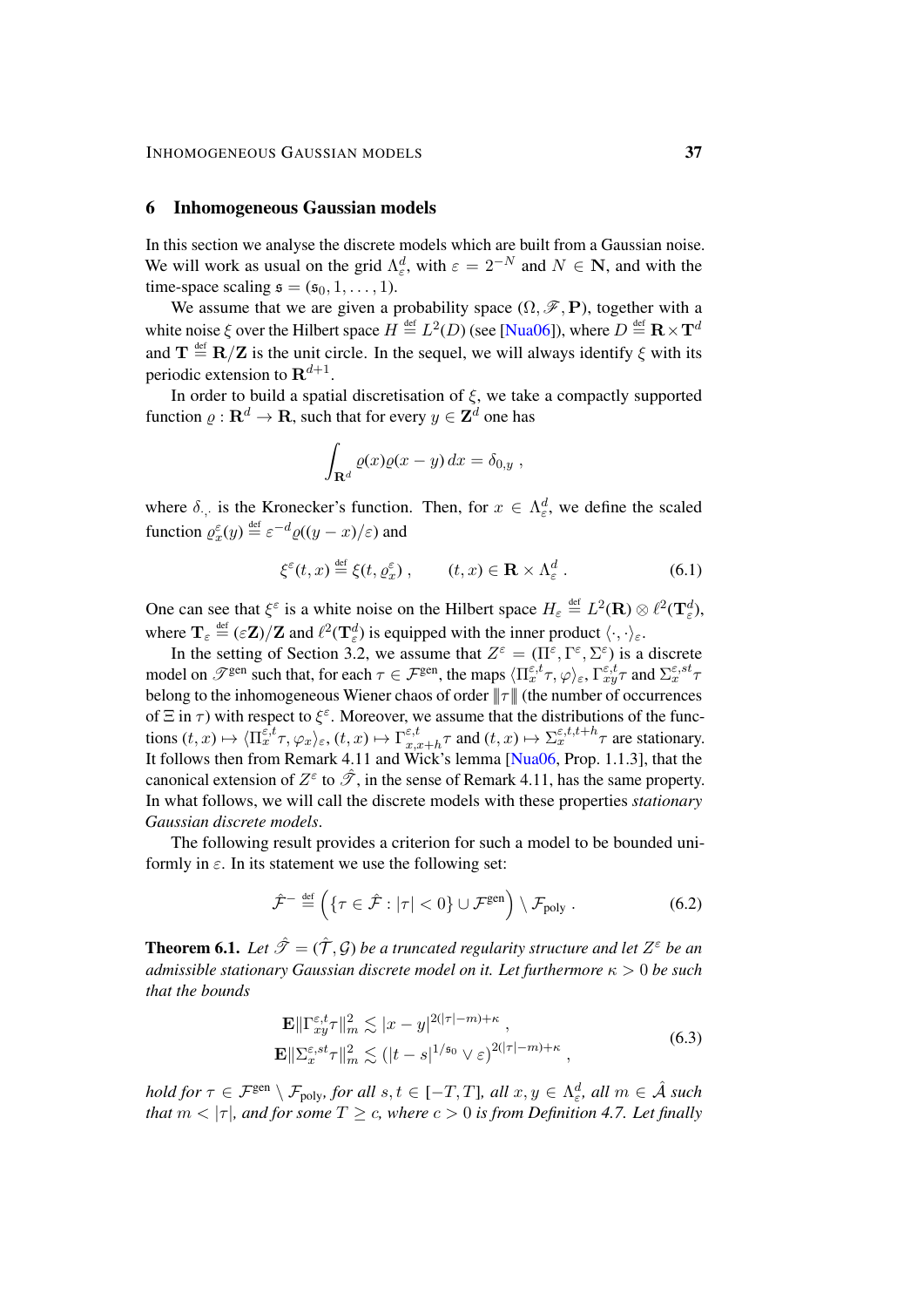*for some*  $\delta > 0$  *and for each*  $\tau \in \hat{\mathcal{F}}^-$  *the bounds* 

$$
\mathbf{E} |\langle \Pi_x^{\varepsilon,t} \tau, \varphi_x^{\lambda} \rangle_{\varepsilon}|^2 \lesssim \lambda^{2|\tau|+\kappa},
$$
  

$$
\mathbf{E} |\langle (\Pi_x^{\varepsilon,t} - \Pi_x^{\varepsilon,s}) \tau, \varphi_x^{\lambda} \rangle_{\varepsilon}|^2 \lesssim \lambda^{2(|\tau|-\delta)+\kappa} (|t-s|^{1/\mathfrak{s}_0} \vee \varepsilon)^{2\delta},
$$
 (6.4)

*hold uniformly in all*  $\lambda \in [\varepsilon, 1]$ *, all*  $s, t \in [-T, T]$ *, all*  $x \in \Lambda_{\varepsilon}^d$  *and all*  $\varphi \in \mathcal{B}_0^r(\mathbf{R}^d)$ *with*  $r > -|\min \hat{A}|$ *. Then, for every*  $\gamma > 0$ ,  $p \ge 1$  *and*  $\bar{\delta} \in [0, \delta)$ *, one has the following bound:*

<span id="page-37-1"></span><span id="page-37-0"></span>
$$
\mathbf{E}\left[\|Z^{\varepsilon}\|_{\bar{\delta},\gamma;T}^{(\varepsilon)}\right]^p \lesssim 1\ .
$$

*Finally, let*  $\bar{Z}^{\epsilon}$  *be another admissible stationary Gaussian discrete model on*  $\hat{\mathcal{F}}$ *, such that for some*  $\theta > 0$  *and some*  $\bar{\varepsilon} > 0$  *the maps*  $\Gamma^{\varepsilon} - \bar{\Gamma}^{\varepsilon}$ ,  $\Sigma^{\varepsilon} - \bar{\Sigma}^{\varepsilon}$  *and*  $\Pi^{\varepsilon} - \bar{\Pi}^{\varepsilon}$ *satisfy the bounds* [\(6.3\)](#page-36-1) *and* [\(6.4\)](#page-37-0) *respectively with proportionality constants of order*  $\bar{\varepsilon}^{2\theta}$ . Then, for every  $\gamma > 0$ ,  $p \ge 1$  and  $\bar{\delta} \in [0, \delta)$ , one has the bound

<span id="page-37-3"></span><span id="page-37-2"></span>
$$
\mathbf{E}\left[\|\boldsymbol{Z}^{\varepsilon};\bar{\boldsymbol{Z}}^{\varepsilon}\|_{\bar{\delta},\gamma;T}^{(\varepsilon)}\right]^{p}\lesssim \bar{\varepsilon}^{\theta p}.
$$
\n(6.6)

*Proof.* The bound [\(6.5\)](#page-37-1) on the regularity structure  $\mathscr{T}^{\text{gen}}$  follows from [\(6.3\)](#page-36-1), [\(6.4\)](#page-37-0) and equivalence of moments for elements from a fixed Wiener chaos. Going by induction from the elements of  $\mathcal{T}^{\text{gen}}$  to the elements of  $\hat{\mathcal{T}}$  and using Lemmas [4.9](#page-26-4) and [4.10,](#page-28-2) we can obtain  $(6.5)$  in the same way as in the proof of  $[Hai14, Thm. 10.7]$  $[Hai14, Thm. 10.7]$ . Similarly we can prove that the bound [\(6.6\)](#page-37-2) holds.  $\Box$ 

The conditions [\(6.4\)](#page-37-0) can be checked quite easily if the maps  $\Pi^{\epsilon}\tau$  have certain Wiener chaos expansions. More precisely, we assume that there exist kernels  $\mathcal{W}^{(\varepsilon;k)}\tau$  such that  $(\mathcal{W}^{(\varepsilon;k)}\tau)(z)\in H_{\varepsilon}^{\otimes k}$ , for  $z\in\mathbf{R}\times\Lambda_{\varepsilon}^{d}$ , and

$$
\langle \Pi_0^{\varepsilon,t} \tau, \varphi \rangle_{\varepsilon} = \sum_{k \leq ||\tau||} I_k^{\varepsilon} \Big( \int_{\Lambda_{\varepsilon}^d} \varphi(y) \, (\mathcal{W}^{(\varepsilon;k)} \tau)(t,y) \, dy \Big) \;, \tag{6.7}
$$

where  $I_k^{\varepsilon}$  is the k-th order Wiener integrals with respect to  $\xi^{\varepsilon}$  and the space  $H_{\varepsilon}$  is introduced above. Then we define

$$
(\mathcal{K}^{(\varepsilon;k)}\tau)(z_1,z_2) \stackrel{\text{def}}{=} \langle (\mathcal{W}^{(\varepsilon;k)}\tau)(z_1), (\mathcal{W}^{(\varepsilon;k)}\tau)(z_2) \rangle_{H_{\varepsilon}^{\otimes k}},\tag{6.8}
$$

for  $z_1 \neq z_2 \in \mathbf{R} \times \Lambda_{\varepsilon}^d$ , assuming that the expressions on the right-hand side are well-defined.

In the same way, we assume that the maps  $\bar{\Pi}^{\epsilon}\tau$  are given by [\(6.7\)](#page-37-3) via the respective kernels  $\bar{W}^{(\varepsilon;k)}\tau$ . Moreover, we define the functions  $\delta K^{(\varepsilon;k)}\tau$  as in [\(6.8\)](#page-37-4), but via the kernels  $W^{(\varepsilon;k)}\tau - \bar{W}^{(\varepsilon;k)}\tau$ , and we assume that the functions  $\mathcal{K}^{(\varepsilon;k)}\tau$ and  $\delta K^{(\varepsilon;k)}\tau$  depend on the time variables  $t_1$  and  $t_2$  only via  $t_1 - t_2$ , i.e.

<span id="page-37-5"></span><span id="page-37-4"></span>
$$
\left(\mathcal{K}^{(k)}\tau\right)_{t_1-t_2}(x_1,x_2) \stackrel{\text{def}}{=} \left(\mathcal{K}^{(k)}\tau\right)(z_1,z_2) \,,\tag{6.9}
$$

where  $z_i = (t_i, x_i)$ , and similarly for  $\delta \mathcal{K}^{(\varepsilon;k)} \tau$ .

The following result shows that the bounds [\(6.4\)](#page-37-0) follows from corresponding bounds on these functions.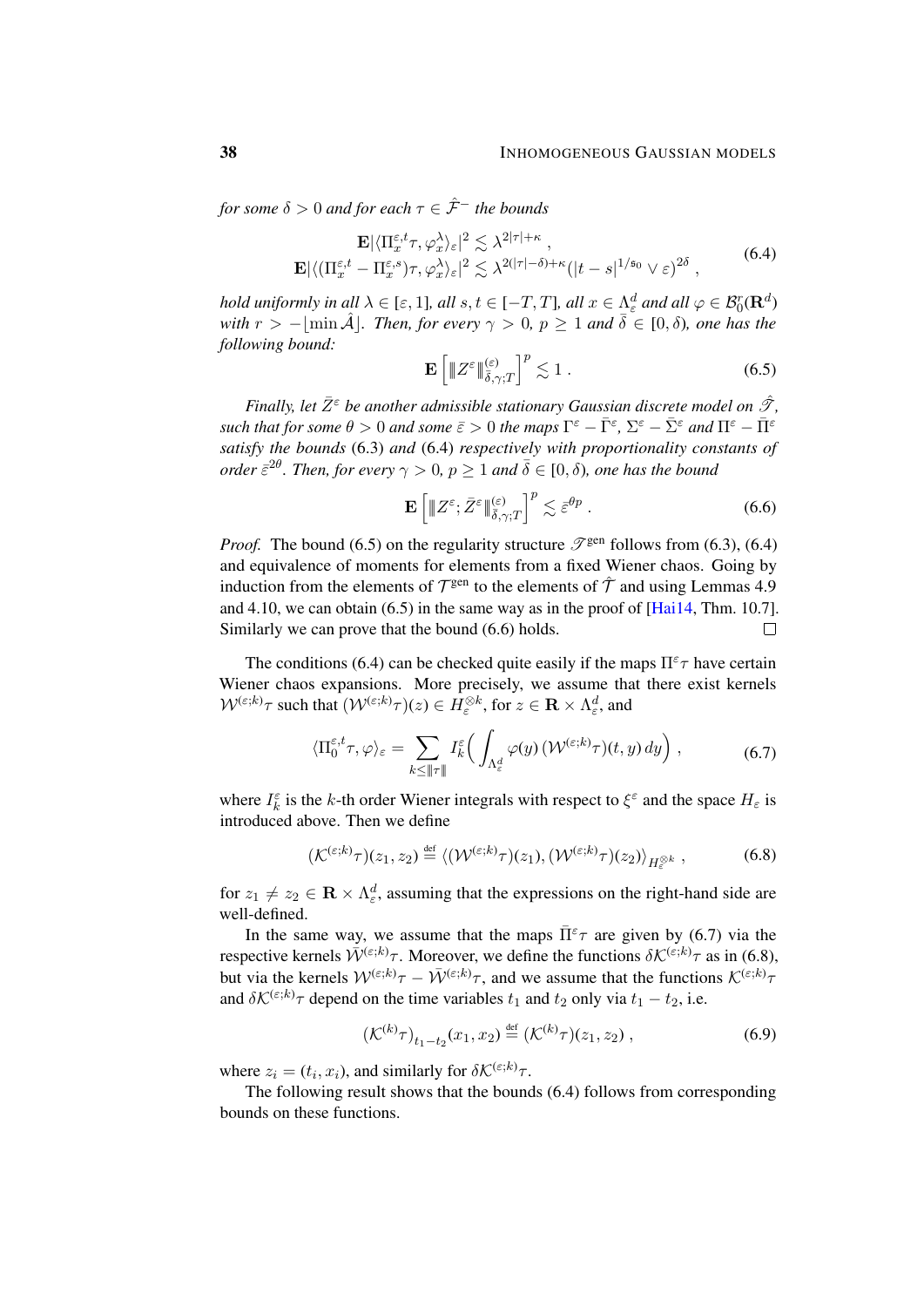<span id="page-38-3"></span>**Proposition 6.2.** *In the described context, we assume that for some*  $\tau \in \hat{\mathcal{F}}^-$  *there are values*  $\alpha > |\tau| \vee (-d/2)$  *and*  $\delta \in (0, \alpha + d/2)$  *such that the bounds* 

<span id="page-38-0"></span>
$$
|(\mathcal{K}^{(\varepsilon;k)}\tau)_{0}(x_{1},x_{2})| \lesssim \sum_{\zeta \geq 0} (|x_{1}| \vee |x_{2}|)^{\zeta} (|x_{1}-x_{2}| \vee \varepsilon)^{2\alpha-\zeta},
$$
  

$$
\frac{|\delta^{0,t}(\mathcal{K}^{(\varepsilon;k)}\tau)(x_{1},x_{2})|}{(|t|^{1/\mathfrak{s}_{0}} \vee \varepsilon)^{2\delta}} \lesssim \sum_{\zeta \geq 0} (|x_{1}| \vee |x_{2}| \vee |t|^{1/\mathfrak{s}_{0}})^{\zeta} (|x_{1}-x_{2}| \vee \varepsilon)^{2\alpha-2\delta-\zeta},
$$
(6.10)

 $h$ old for  $x_1, x_2 \in \Lambda^d_\varepsilon$  and  $k \leq \|\tau\|$ , where the operator  $\delta^{0,t}$  is defined in [\(1.4\)](#page-4-4), and *where the sums run over finitely many values of*  $\zeta \in [0, 2\alpha - 2\delta + d)$ *. Then the bounds* [\(6.4\)](#page-37-0) *hold for* τ *with a sufficiently small* κ*.*

Let furthermore [\(6.10\)](#page-38-0) hold for the function  $\delta K^{(\varepsilon;k)}\tau$  with the proportionality  $\epsilon$ constant of order  $\bar{\varepsilon}^{2\theta}$ , for some  $\theta > 0$ . Then the required bounds on  $(\Pi^{\varepsilon} - \bar{\Pi}^{\varepsilon})\tau$  in *Theorem [6.1](#page-36-2) hold.*

*Proof.* We note that due to our assumptions on stationarity of the models, it is suffi-cient to check the conditions [\(6.4\)](#page-37-0) only for  $\langle \Pi_0^{\epsilon,0} \rangle$  $\langle 0^{\varepsilon,0}\tau,\varphi_0^{\lambda} \rangle_{\varepsilon}$  and  $\langle (\Pi_0^{\varepsilon,t}-\Pi_0^{\varepsilon,0}) \rangle$  $\langle \epsilon,^{\varepsilon,0}_0\rangle \tau, \varphi_0^\lambda\rangle_{\varepsilon},$ and respectively for the other model.

We start with the proof of the first statement of this proposition. We denote by  $\Pi_0^{(\varepsilon,k),t}$  $_{0}^{(\varepsilon,k),t}$  the component of  $\Pi_{0}^{\varepsilon,t}$  $\frac{\varepsilon, t}{0} \tau$  belonging to the k-th homogeneous Wiener chaos. Furthermore, we will use the following property of the Wiener integral [\[Nua06\]](#page-48-16):

<span id="page-38-2"></span><span id="page-38-1"></span>
$$
\mathbf{E}[I_k^{\varepsilon}(f)^2] \le ||f||_{H_{\varepsilon}^{\otimes k}}, \qquad f \in H_{\varepsilon}^{\otimes k} . \tag{6.11}
$$

Thus, from this property,  $(6.9)$  and the first bound in  $(6.10)$ , we get

$$
\mathbf{E} |\langle \Pi_0^{(\varepsilon,k),0} \tau, \varphi_0^{\lambda} \rangle_{\varepsilon} |^2 \lesssim \int_{\Lambda_{\varepsilon}^d} \int_{\Lambda_{\varepsilon}^d} |\varphi_0^{\lambda}(x_1)| |\varphi_0^{\lambda}(x_2)| |(\mathcal{K}^{(\varepsilon,k)} \tau)_0(x_1, x_2)| dx_1 dx_2
$$
  

$$
\lesssim \lambda^{-2d} \sum_{\zeta \ge 0} \int_{\substack{|x_1| \le \lambda \\ |x_2| \le \lambda}} (|x_1| \vee |x_2|)^{\zeta} (|x_1 - x_2| \vee \varepsilon)^{2\alpha - \zeta} dx_1 dx_2
$$
  

$$
\lesssim \lambda^{-2d} \sum_{\zeta \ge 0} \lambda^{d+\zeta} \int_{|x| \le 2\lambda} (|x| \vee \varepsilon)^{2\alpha - \zeta} dx \lesssim \lambda^{2\alpha} , \qquad (6.12)
$$

for  $\lambda \geq \varepsilon$ . Here, to have the proportionality constant independent of  $\varepsilon$ , we need  $2\alpha - \zeta > -d$ . The first estimate in [\(6.4\)](#page-37-0) obviously follows from these bounds for all  $k$ .

Now, we will investigate the time regularity of the discrete model. For  $|t| \geq \lambda^{50}$ we can use [\(6.12\)](#page-38-1) and brutally bound

$$
\mathbf{E} |\langle (\Pi_0^{(\varepsilon,k),t} - \Pi_0^{(\varepsilon,k),0}) \tau, \varphi_0^{\lambda} \rangle_{\varepsilon}|^2 \lesssim \mathbf{E} |\langle \Pi_0^{(\varepsilon,k),t} \tau, \varphi_0^{\lambda} \rangle_{\varepsilon}|^2 + \mathbf{E} |\langle \Pi_0^{(\varepsilon,k),0} \tau, \varphi_0^{\lambda} \rangle_{\varepsilon}|^2
$$
  

$$
\lesssim \lambda^{2\alpha} \lesssim |t|^{2\delta/s_0} \lambda^{2\alpha - 2\delta},
$$

for any  $\delta \geq 0$ , which is the required estimate. In the case  $|t| < \lambda^{50}$ , the second bound in  $(6.10)$  and  $(6.11)$  yield

$$
\mathbf{E}|\langle \delta^{0,t} \Pi_0^{(\varepsilon,k)} \tau, \varphi_0^{\lambda} \rangle_{\varepsilon}|^2 \lesssim \int_{\Lambda_{\varepsilon}^d} \int_{\Lambda_{\varepsilon}^d} |\varphi_0^{\lambda}(x_1)| \, |\varphi_0^{\lambda}(x_2)| \, |\delta^{0,t}(\mathcal{K}^{(\varepsilon,k)} \tau)(x_1, x_2)| dx_1 dx_2
$$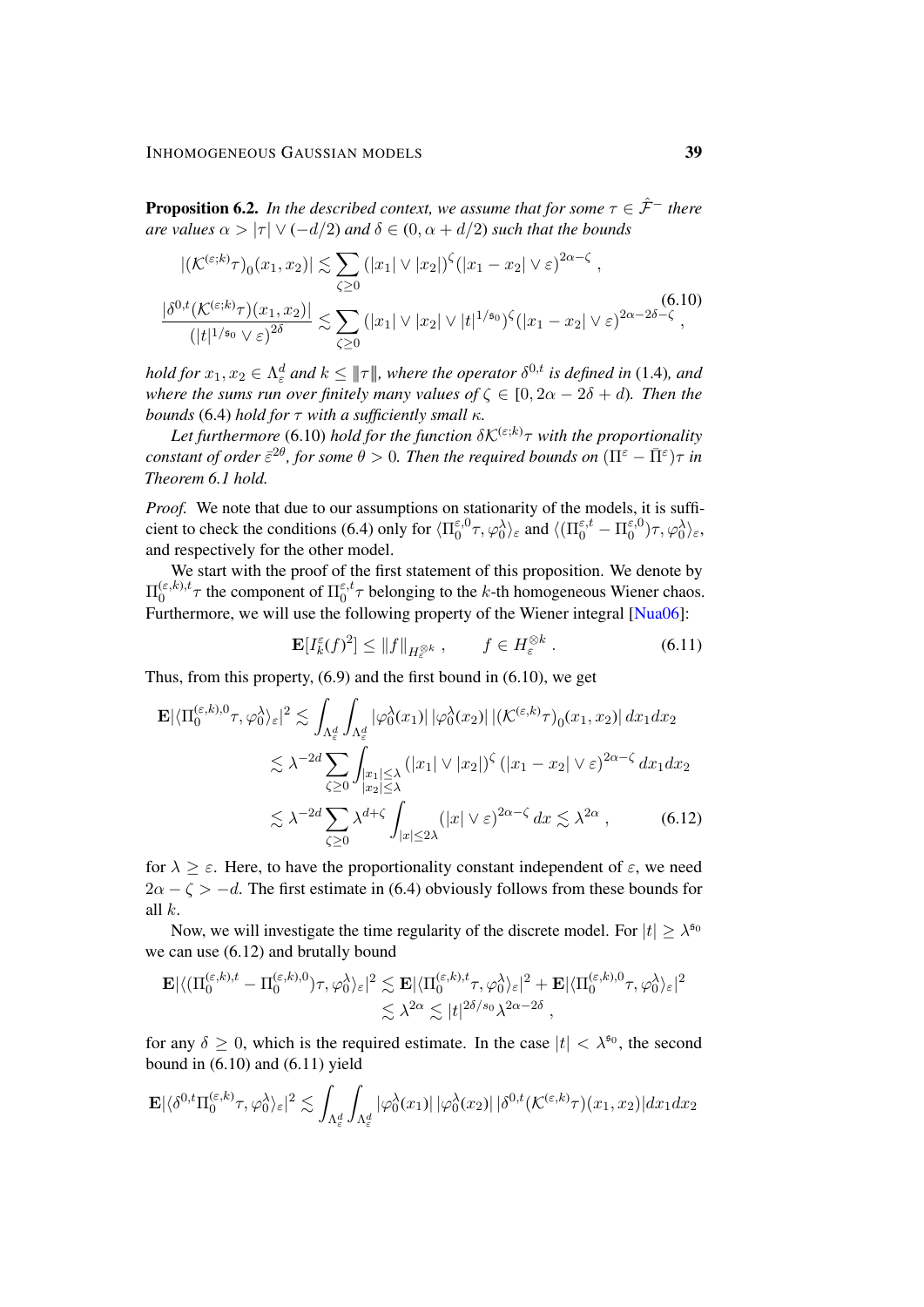$$
+ \int_{\Lambda_{\varepsilon}^{d}} \int_{\Lambda_{\varepsilon}^{d}} |\varphi_{0}^{\lambda}(x_{1})| |\varphi_{0}^{\lambda}(x_{2})| |\delta^{-t,0} (\mathcal{K}^{(\varepsilon,k)} \tau)(x_{1},x_{2})| dx_{1} dx_{2}
$$
  

$$
\lesssim (|t|^{1/s_{0}} \vee \varepsilon)^{2\delta} \lambda^{-2d}
$$
  

$$
\times \sum_{\zeta \geq 0} \int_{\substack{|x_{1}| \leq \lambda \\ |x_{2}| \leq \lambda}} (|x_{1}| \vee |x_{2}| \vee \lambda)^{\zeta} (|x_{1}-x_{2}| \vee \varepsilon)^{2\alpha - 2\delta - \zeta} dx_{1} dx_{2}
$$
  

$$
\lesssim (|t|^{1/s_{0}} \vee \varepsilon)^{2\delta} \lambda^{2\alpha - 2\delta},
$$

where the integral is estimated as before. This completes the proof of the second bound in [\(6.4\)](#page-37-0). The bounds on  $(\Pi^{\varepsilon} - \bar{\Pi}^{\varepsilon})\tau$  can be proved in the same way.  $\Box$ 

# <span id="page-39-0"></span>**7** Convergence of the discrete dynamical  $\Phi_3^4$  model

In this section we use the theory developed above to prove convergence of the solutions of  $(\Phi_{3,\varepsilon}^4)$ , where  $\Delta^{\varepsilon}$  is the nearest-neighbour approximation of  $\Delta$  and the discrete noise  $\xi^{\varepsilon}$  is defined in [\(1.1\)](#page-2-0) via a space-time white noise  $\xi$ .

Example [5.2](#page-31-2) yields that Assumption [5.1](#page-30-3) is satisfied, and moreover  $\xi^{\epsilon}$  is a discrete noise as in [\(6.1\)](#page-36-3). The time-space scaling for the equation ( $\Phi_3^4$ ) is  $\mathfrak{s} = (2, 1, 1, 1)$  and the kernels K and  $K^{\varepsilon}$  are defined in Lemma [5.4](#page-33-2) with the parameters  $\beta = 2$  and  $r > 2$ , for the operators  $\Delta$  and  $\Delta^{\varepsilon}$  respectively.

The regularity structure  $\mathscr{T} = (\mathcal{T}, \mathcal{G})$  for the equation  $(\Phi_3^4)$ , introduced in Section [3.1,](#page-15-4) has the model space  $\mathcal{T} = \text{span}\{\mathcal{F}\}\$ , where

$$
\mathcal{F} = \{1, \Xi, \Psi, \Psi^2, \Psi^3, \Psi^2 X_i, \mathcal{I}(\Psi^3) \Psi, \mathcal{I}(\Psi^3) \Psi^2, \mathcal{I}(\Psi^2) \Psi^2, \mathcal{I}(\Psi^2),
$$
  

$$
\mathcal{I}(\Psi) \Psi, \mathcal{I}(\Psi) \Psi^2, X_i \},
$$

 $\Psi \stackrel{\text{def}}{=} \mathcal{I}(\Xi), |\Xi| = \alpha \in (-\frac{18}{7})$  $\frac{18}{7}, -\frac{5}{2}$  $\frac{5}{2}$ ) and the index *i* corresponds to any of the three spatial dimensions, see [\[Hai14,](#page-47-0) Sec. 9.2]. The bound  $\alpha > -\frac{18}{7}$  $\frac{18}{7}$  is required, in order to have a fixed regularity structure. If  $\alpha \leq -\frac{18}{7}$ , then we have to add the symbol  $\Psi^2 \mathcal{I}(\Psi^2 \mathcal{I}(\Psi^3))$  into the set  $\mathcal{F}$ .

A two-parameter renormalisation subgroup  $\mathfrak{R}^0 \subset \mathfrak{R}$  for this problem consists of the linear maps  $M$  on  $\mathcal T$ , defined by

<span id="page-39-1"></span>
$$
M\Psi^2 = \Psi^2 - C_1 \mathbf{1} ,
$$
  
\n
$$
M(\Psi^2 X_i) = \Psi^2 X_i - 3C_1 X_i ,
$$
  
\n
$$
M\Psi^3 = \Psi^3 - C_1 \Psi ,
$$
  
\n
$$
M(\mathcal{I}(\Psi^2)\Psi^2) = \mathcal{I}(\Psi^2)(\Psi^2 - C_1 \mathbf{1}) - C_2 \mathbf{1} ,
$$
  
\n
$$
M(\mathcal{I}(\Psi^3)\Psi) = (\mathcal{I}(\Psi^3) - 3C_1 \mathcal{I}(\Psi))\Psi ,
$$
  
\n
$$
M(\mathcal{I}(\Psi^3)\Psi^2) = (\mathcal{I}(\Psi^3) - 3C_1 \mathcal{I}(\Psi))(\Psi^2 - C_1 \mathbf{1}) - 3C_2 \Psi ,
$$
  
\n
$$
M(\mathcal{I}(\Psi)\Psi^2) = \mathcal{I}(\Psi)(\Psi^2 - C_1 \mathbf{1}) ,
$$
  
\n(7.1)

as well as  $M\tau = \tau$  for the remaining elements  $\tau \in \mathcal{F}$ , and where  $C_1$  and  $C_2$  are the two parameter constants (see [\[Hai14,](#page-47-0) Sec. 9.2] for the proof that  $M \in \mathfrak{R}$ ).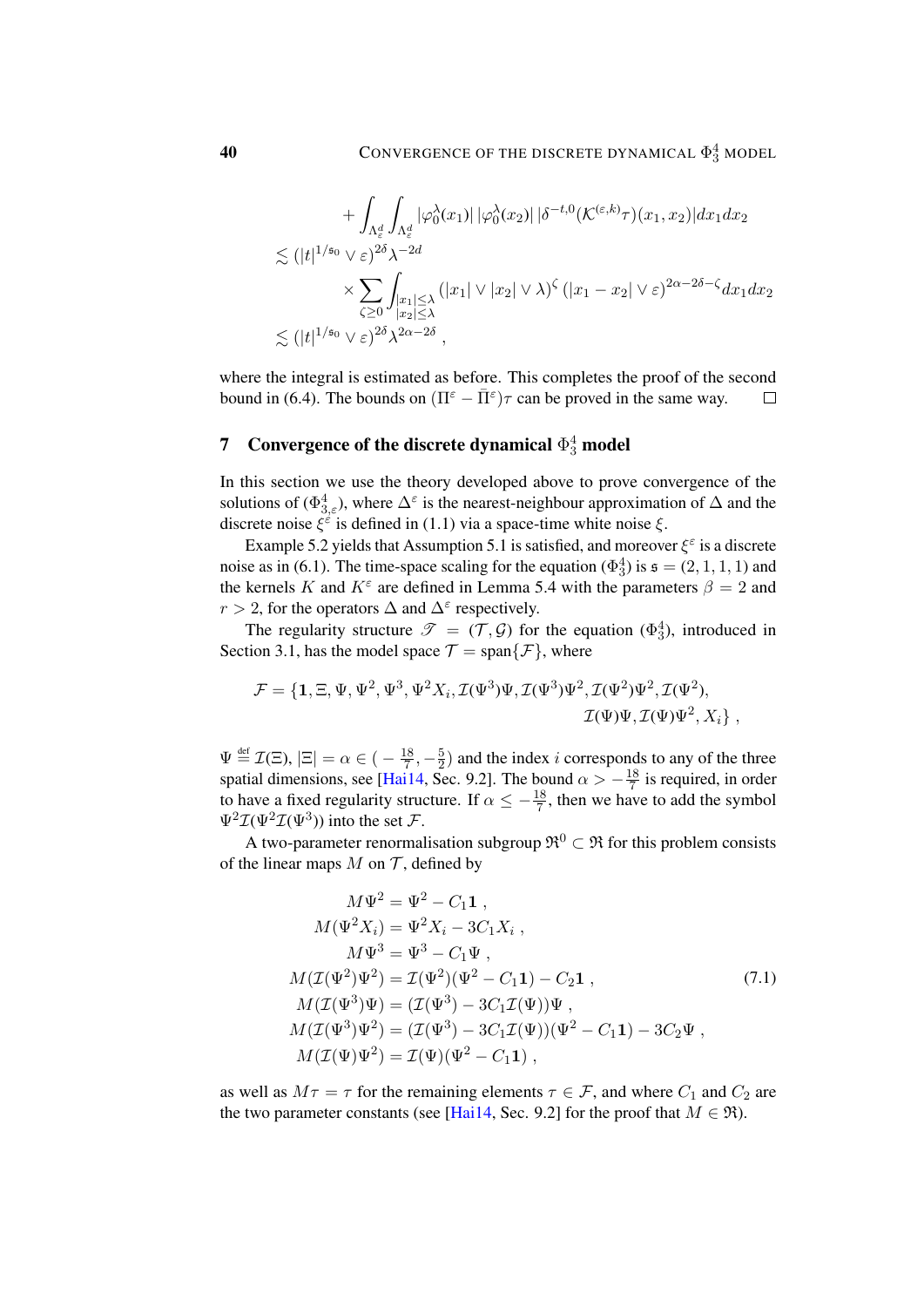As one can see from Proposition [6.2,](#page-38-3) one can expect a concrete realisation of an abstract symbol  $\tau$  to be a function in time, only if  $|\tau| > -\frac{3}{2}$  $\frac{3}{2}$ . In our case, the symbols  $\Xi$  and  $\Psi^3$  don't satisfy this condition, having homogeneities  $\alpha < -\frac{5}{2}$  $\frac{5}{2}$  and  $3(\alpha + \beta) < -\frac{3}{2}$  $\frac{3}{2}$  respectively. To resolve this problem, we define  $\bar{\Psi} \stackrel{\text{def}}{=} \mathcal{I}(\Psi^3)$  and the sets  $\mathcal{F}^{\text{gen}} \stackrel{\text{\tiny def}}{=} \{\Psi,\bar{\Psi}\}\cup \mathcal{F}_{\text{poly}}$  and

$$
\hat{\mathcal{F}} = \{1, \Psi, \Psi^2, \Psi^2 X_i, \Psi \bar{\Psi}, \Psi^2 \bar{\Psi}, \mathcal{I}(\Psi^2) \Psi^2, \mathcal{I}(\Psi^2), \mathcal{I}(\Psi) \Psi, \mathcal{I}(\Psi) \Psi^2, X_i \} .
$$

Then the model spaces of the regularity structures  $\mathscr{T}^{\text{gen}}$  and  $\hat{\mathscr{T}}$  from Definition [3.4](#page-17-0) are the linear spans of  $\mathcal{F}^{\text{gen}}$  and  $\hat{\mathcal{F}}$  respectively. The set  $\hat{\mathcal{F}}^-$  from [\(6.2\)](#page-36-4) is given by

$$
\hat{\mathcal{F}}^- = \{ \Psi, \, \bar{\Psi}, \, \Psi^2, \, \Psi^2 X_i, \, \Psi \bar{\Psi}, \, \mathcal{I}(\Psi^2) \Psi^2, \, \Psi^2 \bar{\Psi} \} .
$$

In the following lemma we show that our nonlinearities satisfy the required assumptions, provided that the appearance of the renormalisation constant is being dealt with at the level of the corresponding models.

**Lemma 7.1.** *Let*  $\hat{\alpha} \stackrel{\text{def}}{=} \min \hat{\mathcal{A}}$ *. Then, for any*  $\gamma > |2\hat{\alpha}|$  *and any*  $\eta \leq \hat{\alpha}$ *, the maps*  $F(u, \xi) = F^{\varepsilon}(u, \xi) = \xi - u^3$  satisfy Assumptions [3.8](#page-18-1) and [5.5](#page-35-1) with

$$
F_0(\Xi) = F_0^{\varepsilon}(\Xi) = \Xi + \Psi^3 , \qquad I_0(\Xi) = I_0^{\varepsilon}(\Xi) = \Psi + \bar{\Psi} ,
$$

*and*  $\bar{\gamma} = \gamma + 2\hat{\alpha}, \bar{\eta} = 3\eta$ .

*Proof.* Since the set  $U \subset \mathcal{F}$ , introduced in Section [3.1,](#page-15-4) is given by

<span id="page-40-1"></span>
$$
\mathcal{U} = \{1, \Psi, \mathcal{I}(\Psi^2), X_i\},\,
$$

the property [\(3.9\)](#page-17-2) of the functions F and  $F^{\varepsilon}$  is obvious. The bounds [\(3.12\)](#page-18-4) follow from [\[Hai14,](#page-47-0) Prop. 6.12].  $\Box$ 

Our following aim is to define a discrete model  $Z^{\varepsilon} = (\Pi^{\varepsilon}, \Gamma^{\varepsilon}, \Sigma^{\varepsilon})$  on  $\mathscr{T}^{\text{gen}}$ , and to extend it in the canonical way to  $\hat{\mathcal{T}}$  as in Remark [4.11.](#page-29-4) To this end, we postulate, for  $s, t \in \mathbf{R}$  and  $x, y \in \Lambda^3_{\varepsilon}$ ,

$$
(\Pi_x^{\varepsilon,t}\Psi)(y) = (K^{\varepsilon} \star_{\varepsilon} \xi^{\varepsilon})(t,y), \qquad \Gamma_{xy}^{\varepsilon,t}\Psi = \Psi, \qquad \Sigma_x^{\varepsilon,st}\Psi = \Psi.
$$

Furthermore, we denote the function  $\bar{\psi}^{\varepsilon}(t,x) \stackrel{\text{def}}{=} (K^{\varepsilon} \star_{\varepsilon} (\Pi^{\varepsilon,t}_{x} \Psi)^{3})(t,x)$  and set

$$
\begin{aligned} (\Pi_x^{\varepsilon,t}\bar{\Psi})(y) &= \bar{\psi}^{\varepsilon}(t,y) - \bar{\psi}^{\varepsilon}(t,x) \;, \qquad \Gamma_{xy}^{\varepsilon,t}\bar{\Psi} = \bar{\Psi} - \left(\bar{\psi}^{\varepsilon}(t,y) - \bar{\psi}^{\varepsilon}(t,x)\right)\mathbf{1} \;, \\ \Sigma_x^{\varepsilon,st}\bar{\Psi} &= \bar{\Psi} - \left(\bar{\psi}^{\varepsilon}(t,x) - \bar{\psi}^{\varepsilon}(s,x)\right)\mathbf{1} \;. \end{aligned}
$$

Postulating the actions of these maps on the abstract polynomials in the standard way, we canonically extend  $Z^{\varepsilon}$  to the whole  $\hat{\mathcal{T}}$ .

Furthermore, we define the renormalisation constants<sup>[2](#page-40-0)</sup>

$$
C_1^{(\varepsilon)} \stackrel{\text{def}}{=} \int_{\mathbf{R} \times \Lambda_{\varepsilon}^3} \left( K^{\varepsilon}(z) \right)^2 dz \;, \quad C_2^{(\varepsilon)} \stackrel{\text{def}}{=} 2 \int_{\mathbf{R} \times \Lambda_{\varepsilon}^3} \left( K^{\varepsilon} \star_{\varepsilon} K^{\varepsilon} \right) (z)^2 K^{\varepsilon}(z) dz \;, \tag{7.2}
$$

<span id="page-40-0"></span><sup>2</sup>One can show that  $C_1^{(\varepsilon)} \sim \varepsilon^{-1}$  and  $C_2^{(\varepsilon)} \sim \log \varepsilon$ .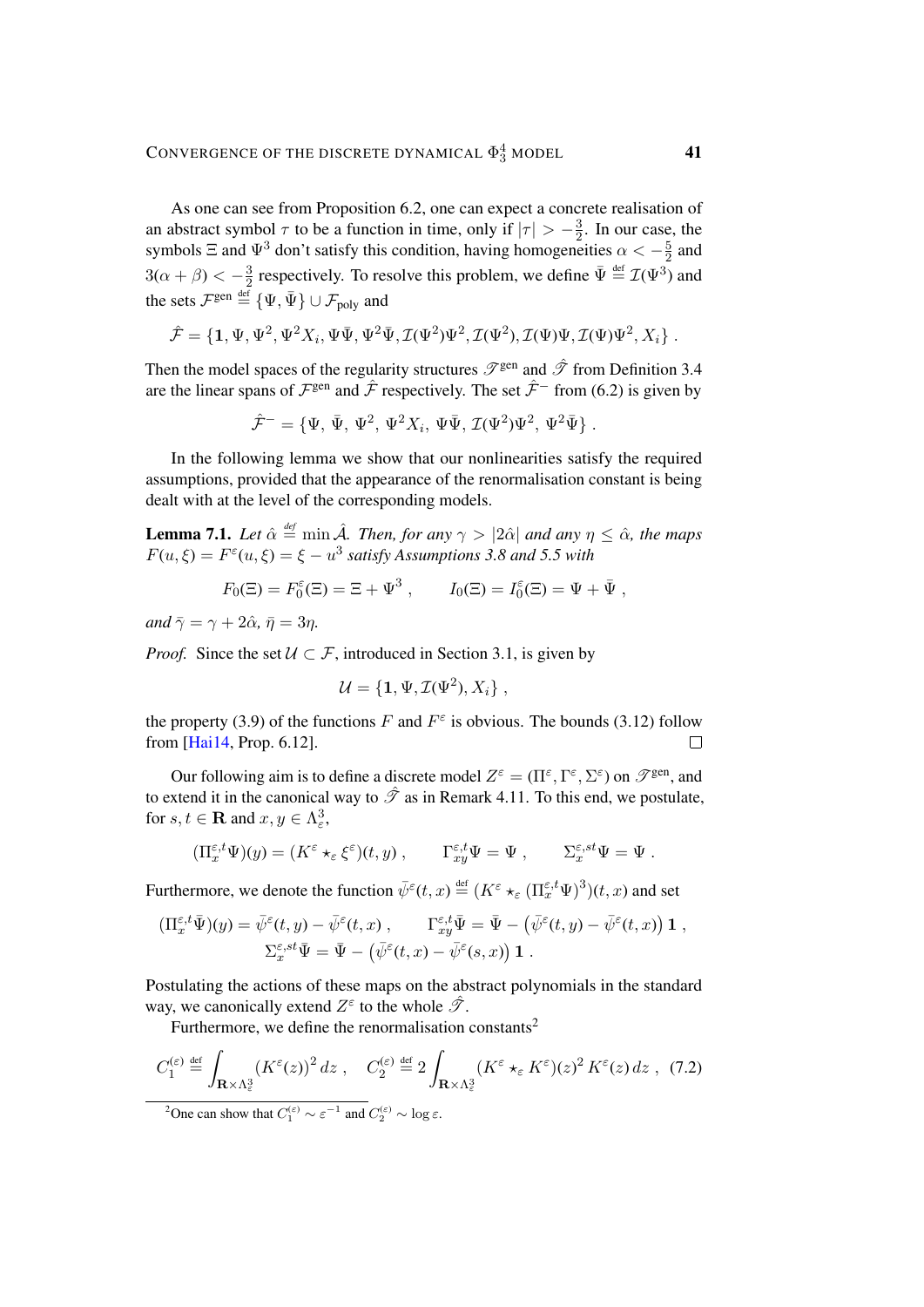and use them to define the renormalisation map  $M^{\varepsilon}$  as in [\(7.1\)](#page-39-1). Finally, we define the renormalised model  $\hat{Z}^{\epsilon} \stackrel{\text{def}}{=} M^{\epsilon} Z^{\epsilon}$  as in Remark [4.13.](#page-29-5) Using the model  $\hat{Z}^{\epsilon}$  in [\(5.19\)](#page-35-4) we obtain a solution to  $(\Phi_{3,\varepsilon}^4)$  with  $C^{(\varepsilon)} \stackrel{\text{def}}{=} 3C_1^{(\varepsilon)} - 9C_2^{(\varepsilon)}$  $\frac{1}{2}$ .

Before giving a proof of Theorem [1.1](#page-2-2) we provide some technical results.

### <span id="page-41-3"></span>7.1 Discrete functions with prescribed singularities

It follows from Proposition [6.2](#page-38-3) that the "strength" of singularity of a kernel determines the regularity of the respective distribution. In this section we provide some properties of singular discrete functions. As usual we fix a scaling  $\mathfrak{s} = (\mathfrak{s}_0, 1, \ldots, 1)$ of  $\mathbf{R}^{d+1}$  with  $\mathfrak{s}_0 \geq 1$ .

For a function K defined on  $\mathbf{R} \times \Lambda_{\varepsilon}^d$  and supported in a ball centered at the origin, we denote by  $D_{i,\varepsilon}$  the finite difference derivative, i.e.

$$
D_{i,\varepsilon}K(t,x) \stackrel{\text{def}}{=} \varepsilon^{-1}\left(K(t,x+\varepsilon e_i) - K(t,x)\right),
$$

where  $\{e_i\}_{i=1...d}$  is the canonical basis of  $\mathbb{R}^d$ , and for  $k = (k_0, \ldots, k_d) \in \mathbb{N}^{d+1}$ we define  $D_{\varepsilon}^{k} \stackrel{\text{def}}{=} D_{t}^{k_0} D_{1,\varepsilon}^{k_1} \dots D_{d,\varepsilon}^{k_d}$ . Then for  $\zeta \in \mathbf{R}$  and  $m \geq 0$  we define

$$
\|K\|_{\zeta;m,c}^{(\varepsilon)} \stackrel{\text{def}}{=} \max_{|k|_{\mathfrak{s}} \le m} \sup_{\|z\|_{\mathfrak{s}} \ge c\varepsilon} \|z\|_{\mathfrak{s}}^{|k|_{\mathfrak{s}} - \zeta} |D_{\varepsilon}^k K(z)| + \sup_{\|z\|_{\mathfrak{s}} < c\varepsilon} \varepsilon^{-\zeta} |K(z)|,
$$

where  $z \in \mathbf{R} \times \Lambda_{\varepsilon}^d$  and  $k \in \mathbf{N}^{d+1}$ . If this quantity is bounded, we will say that K is of order  $\zeta$ .

In what follows we provide properties of such functions analogous to [\[Hai14,](#page-47-0) Sec. 10.3]. The following result establishes how product and convolution change orders of singularities.

**Lemma 7.2.** *Let*  $K_1$  *and*  $K_2$  *be of orders*  $\zeta_1$  *and*  $\zeta_2$  *respectively. Then*  $K_1K_2$  *is of order*  $\zeta \stackrel{\text{def}}{=} \zeta_1 + \zeta_2$  *and for every*  $m \ge 0$  *and*  $c > 0$  *one has* 

<span id="page-41-0"></span>
$$
\|K_1 K_2\|_{\zeta;m,c+m}^{(\varepsilon)} \lesssim \|K_1\|_{\zeta_1;m,c}^{(\varepsilon)} \|K_2\|_{\zeta_2;m,c}^{(\varepsilon)}.
$$
\n(7.3)

If  $\zeta_1 \wedge \zeta_2 > -|\mathfrak{s}|$  and  $\bar{\zeta} \stackrel{\text{\it def}}{=} \zeta_1 + \zeta_2 +|\mathfrak{s}| < 0$ , then one has the bound

<span id="page-41-1"></span>
$$
\|K_1 \star_{\varepsilon} K_2\|_{\bar{\zeta};m,\bar{c}}^{(\varepsilon)} \lesssim \|K_1\|_{\zeta_1;m,c}^{(\varepsilon)} \|K_2\|_{\zeta_2;m,c}^{(\varepsilon)}, \tag{7.4}
$$

*for some*  $\bar{c} > c$  *depending on* m. In the case  $\bar{\zeta} \in \mathbb{R}_+ \setminus \mathbb{N}$ , the function

$$
\bar{K}(z) \stackrel{\text{\tiny def}}{=} (K_1 \star_{\varepsilon} K_2)(z) - \sum_{|k|_s < \bar{\zeta}} \frac{(z)_{k,\varepsilon}}{k!} D_{\varepsilon}^k (K_1 \star_{\varepsilon} K_2)(0) ,
$$

where  $(t, x)_{k, \varepsilon} \stackrel{\text{\tiny def}}{=} t^{k_0} \prod_{i \neq 0} \prod_{0 \leq j < k_i} (x_i - \varepsilon j)$ *, satisfies the bound* 

<span id="page-41-2"></span>
$$
\|\bar{K}\|_{\bar{\zeta};m,\bar{c}}^{(\varepsilon)} \lesssim \|K_1\|_{\zeta_1;\bar{m},c}^{(\varepsilon)}\|K_2\|_{\zeta_2;\bar{m},c}^{(\varepsilon)},\tag{7.5}
$$

 $\widetilde{m} = m \vee (\lfloor \overline{\zeta} \rfloor + \mathfrak{s}_0)$ . In all these estimates the proportionality constants depend only on the support of the functions  $K_i$ .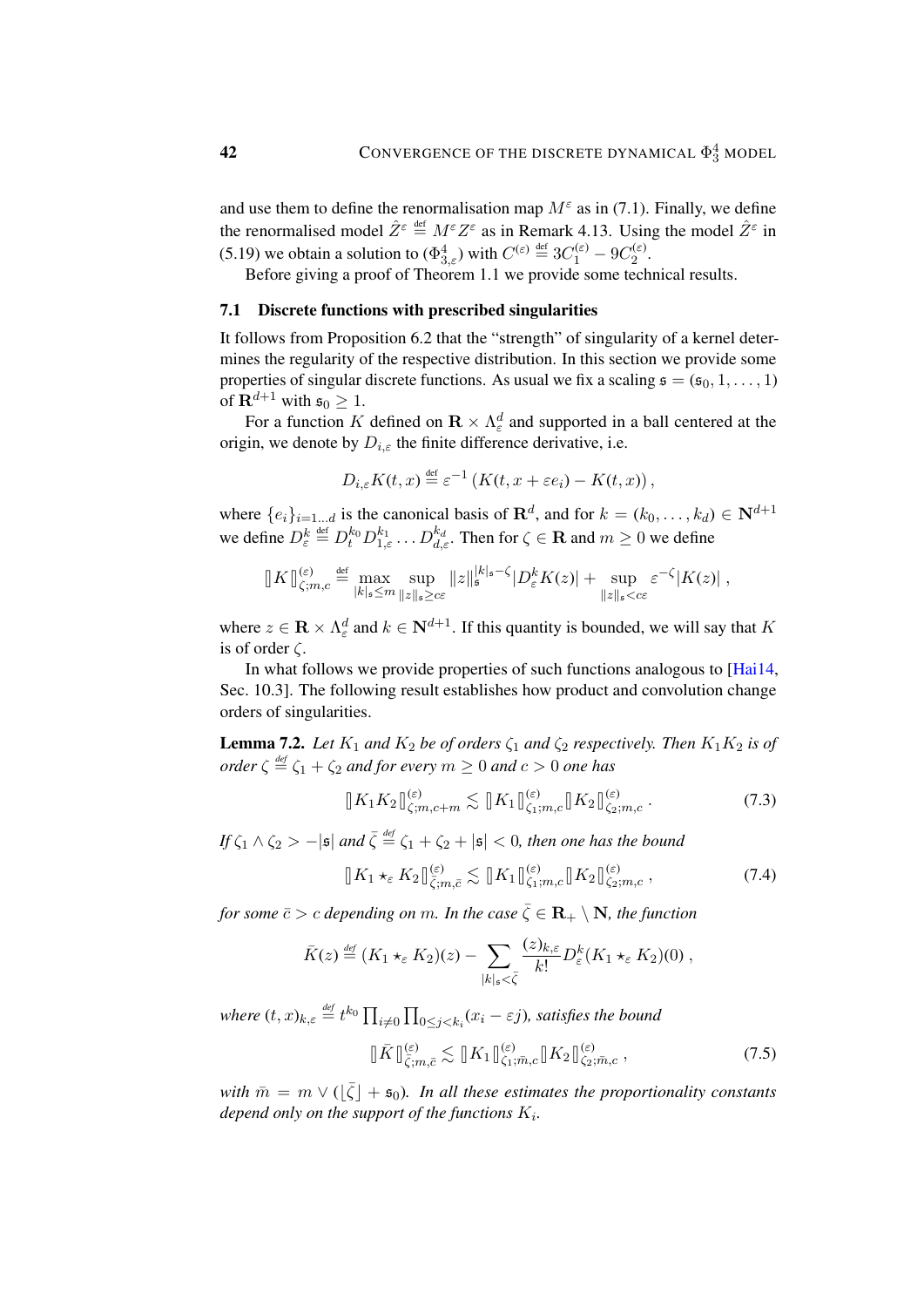*Proof.* The bound [\(7.3\)](#page-41-0) follows from the Leibniz rule for the discrete derivative:

$$
D_{\varepsilon}^{k}(K_{1}K_{2})(z) = \sum_{l=(l_{0},\bar{l})\leq k} {k \choose l} D_{\varepsilon}^{l}K_{1}(z)D_{\varepsilon}^{k-l}K_{2}(z+(0,\varepsilon\bar{l})) ,\qquad(7.6)
$$

where  $l_0 \in \mathbb{N}$  and  $\bar{l} \in \mathbb{N}^d$ , and from the simple estimate  $||z + (0, \varepsilon \bar{l})||_{\mathfrak{s}} \geq \varepsilon c$  as soon as  $||z||_5 \ge (c + m)\varepsilon$ . The bounds [\(7.4\)](#page-41-1) and [\(7.5\)](#page-41-2) can be shown similarly to [\[Hai14,](#page-47-0) Lem. 10.14], but using the Leibniz rule [\(7.6\)](#page-42-0), summation by parts for the discrete derivative and the fact that the products  $(z)_{k,\varepsilon}$  play the role of polynomials for the discrete derivative.  $\Box$ 

Sometimes we need to bound an increment of a singular function. The following lemma provides a relevant result.

**Lemma 7.3.** *Let* K *be of order*  $\zeta \leq 0$ *. Then, for every*  $\kappa \in [0, 1]$ *, one has* 

$$
|K(t,x_1)-K(t,x_2)|\lesssim |x_1-x_2|^{\kappa}(\|t,x_1\|_{\mathfrak{s},\varepsilon}^{\zeta-\kappa}+\|t,x_2\|_{\mathfrak{s},\varepsilon}^{\zeta-\kappa})\|K\|_{\zeta;1,c}^{(\varepsilon)},
$$

*for*  $t \in \mathbf{R}$ ,  $x_1, x_2 \in \Lambda_{\varepsilon}^d$  and  $||z||_{\mathfrak{s}, \varepsilon} \stackrel{\text{\tiny def}}{=} ||z||_{\mathfrak{s}} \vee \varepsilon$ .

*Proof.* The proof is almost identical to that of [\[Hai14,](#page-47-0) Lem. 10.18].

For a discrete singular function K, we define the function  $\mathcal{R}_{\varepsilon}K$  by

$$
(\mathscr{R}_{\varepsilon} K)(\varphi) \stackrel{\text{def}}{=} \int_{\mathbf{R} \times \Lambda_{\varepsilon}^d} K(z) \left( \varphi(z) - \varphi(0) \right) dz ,
$$

for every compactly supported test function  $\varphi$  on  $\mathbf{R}^{d+1}$ . The following result can be proved similarly to [\[Hai14,](#page-47-0) Lem. 10.16].

**Lemma 7.4.** *Let*  $K_1$  *and*  $K_2$  *be of orders*  $\zeta_1$  *and*  $\zeta_2$  *with*  $\zeta_1 \in (-|\mathfrak{s}|-1, -|\mathfrak{s}|]$  *and*  $\zeta_2\in(-2|\mathfrak{s}|-\zeta_1,0].$  Then the function  $(\mathscr{R}_{\varepsilon} K_1)\star_{\varepsilon} K_2$  is of order  $\bar\zeta\stackrel{\textrm{\tiny{def}}}{=} \zeta_1+\zeta_2+|\mathfrak{s}|$ *and, for any*  $m \geq 0$ *, one has* 

$$
\|(\mathscr{R}_{\varepsilon} K_1) \star_{\varepsilon} K_2\|_{\bar{\zeta};m,\bar{c}}^{(\varepsilon)} \lesssim \|K_1\|_{\zeta_1;m,c}^{(\varepsilon)} \|K_2\|_{\zeta_2;m+s_0,c}^{(\varepsilon)},
$$

*where*  $\bar{c} > c$  *depends on m.* 

The following result shows how certain convolutions change singular functions. Its proof is similar to [\[Hai14,](#page-47-0) Lem. 10.17].

<span id="page-42-1"></span>**Lemma 7.5.** Let, for some  $\bar{\varepsilon} \in [\varepsilon, 1]$ , the function  $\psi^{\bar{\varepsilon}, \varepsilon} : \mathbf{R} \times \Lambda_{\varepsilon}^d \to \mathbf{R}$  be smooth *in time, supported in the ball*  $B(0, R\bar{\varepsilon}) \subset \mathbf{R}^{d+1}$ *, for some*  $R \geq 1$ *, and satisfies* 

$$
\int_{\mathbf{R}\times\Lambda_{\varepsilon}^d}\psi^{\bar{\varepsilon},\varepsilon}(z)\,dz=1\;,\qquad |D^k_{\varepsilon}\psi^{\bar{\varepsilon},\varepsilon}(z)|\lesssim \bar{\varepsilon}^{-|\mathfrak{s}|-|k|_{\mathfrak{s}}}\;,
$$

for all  $z \in \mathbf{R} \times \Lambda_{\varepsilon}^d$  and all  $k \in \mathbf{N}^{d+1}$  such that  $|k|_{\mathfrak{s}} \leq m + \mathfrak{s}_0$  with some  $m \geq 0$ . *If* K *is of order*  $\zeta \in (-|\mathfrak{s}|, 0)$ *, then for all*  $\kappa \in (0, 1]$  *one has the bound* 

$$
[K - K \star_{\varepsilon} \psi]_{\zeta - \kappa; m, \bar{c}}^{(\varepsilon)} \lesssim \bar{\varepsilon}^{\kappa} [K]_{\zeta; m + \mathfrak{s}_0, c}^{(\varepsilon)}
$$

,

*where*  $\bar{c} > c$  *depends on m and R*.

<span id="page-42-0"></span> $\Box$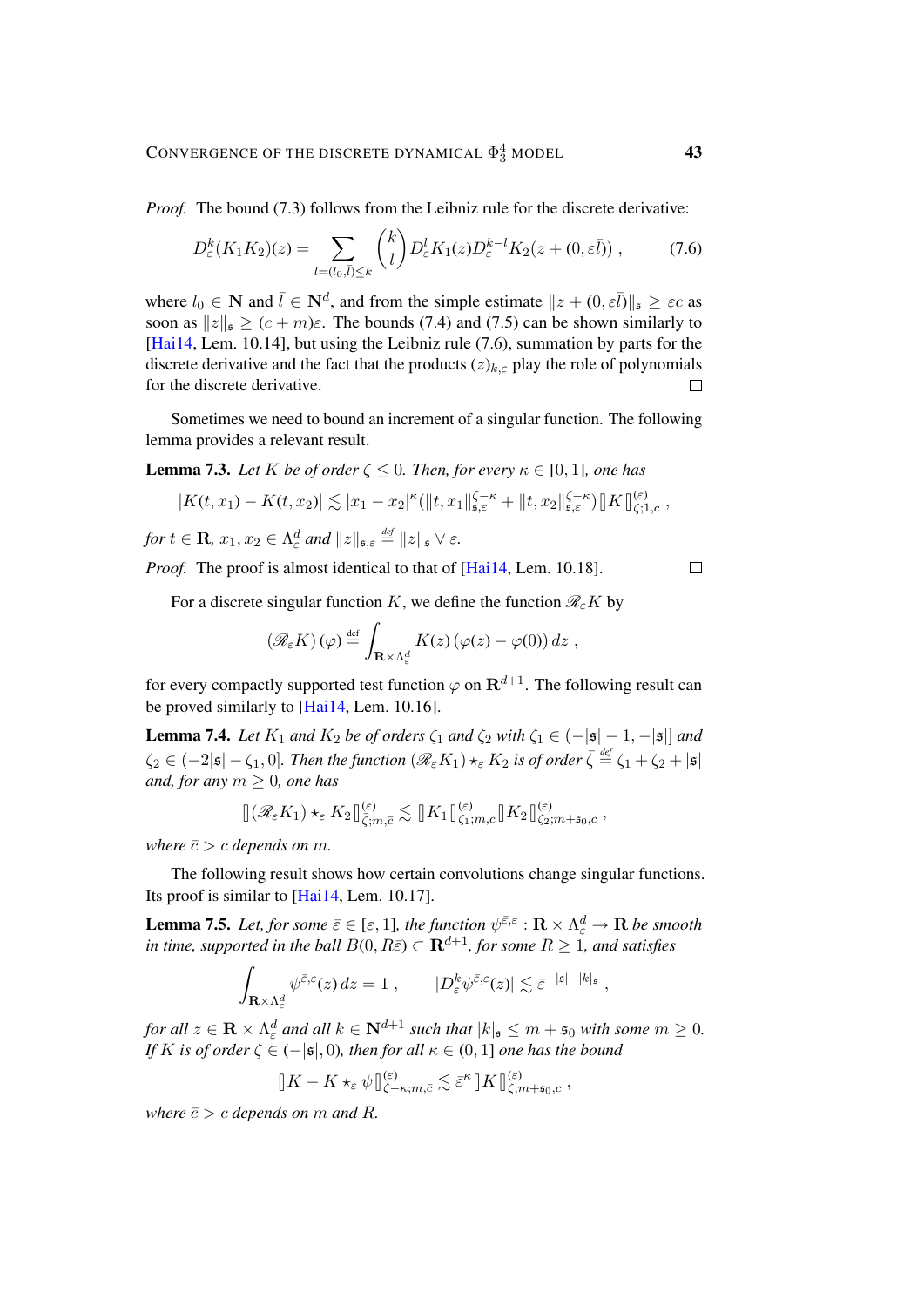#### 7.2 Proof of the convergence result

Using the results from the previous section, we are ready to prove Theorem [1.1.](#page-2-2)

*Proof of Theorem [1.1.](#page-2-2)* In order to prove the claim, we proceed as in [\[Par75\]](#page-48-3) and introduce intermediate equations driven by a smooth noise. Precisely, we take a function  $\psi : \mathbf{R}^4 \to \mathbf{R}$  which is smooth, compactly supported and integrates to 1, and for some  $\bar{\varepsilon} \in [\varepsilon, 1]$  we define  $\psi^{\bar{\varepsilon}}(t, x) \stackrel{\text{def}}{=} \bar{\varepsilon}^{-|s|} \psi(\bar{\varepsilon}^{-2}t, \bar{\varepsilon}^{-1}x)$  and the mollified noise  $\xi^{\bar{\varepsilon},0} \stackrel{\text{def}}{=} \xi \star \psi^{\bar{\varepsilon}}$ . Then we denote by  $\Phi^{\bar{\varepsilon},0}$  the global solution of

$$
\partial_t \Phi^{\bar{\varepsilon},0} = \Delta \Phi^{\bar{\varepsilon},0} - ((\Phi^{\bar{\varepsilon},0})^2 - C^{(\bar{\varepsilon},0)}) \Phi^{\bar{\varepsilon},0} + \xi^{\bar{\varepsilon},0} , \qquad \Phi^{\bar{\varepsilon},0}(0,\cdot) = \Phi_0(\cdot) ,
$$

where  $C^{(\bar{\varepsilon},0)}$  is as in [\[Hai14,](#page-47-0) Thm. 10.22 and Eq. 9.21].

For  $z \in \mathbf{R}^4$ , we define the map  $\Pi_z^{(\bar{\varepsilon})} : \mathcal{T} \to \mathcal{C}^\infty(\mathbf{R}^4)$  as in the proof of [\[Hai14,](#page-47-0) Thm. 10.22] via the noise  $\xi^{\bar{\varepsilon},0}$ . It follows from the bounds obtained in the proof of [\[Hai14,](#page-47-0) Thm. 10.22] that we can define an inhomogeneous model  $Z^{\bar{\varepsilon},0}$  by setting

<span id="page-43-0"></span>
$$
\langle \Pi_x^{\bar{\varepsilon},t} \tau, \varphi_x^{\lambda} \rangle \stackrel{\text{def}}{=} \lim_{\nu \to 0} \langle \Pi_{(t,x)}^{(\bar{\varepsilon})} \tau, \psi_t^{\nu} \varphi_x^{\lambda} \rangle ,
$$

where  $\psi_t^{\nu}(s) \stackrel{\text{def}}{=} \nu^{-1}\psi((s-t)\nu^{-1})$  and  $\psi : \mathbf{R} \to \mathbf{R}$  is smooth, supported in the unit ball and  $\|\psi\|_{C^r} \leq 1$ . In the same way we can define the corresponding limiting model Z on  $\hat{\mathcal{T}}$ . Furthermore, similarly to how it was done in Proposition [6.2](#page-38-3) and Theorem [6.1](#page-36-2) we can show that

$$
\mathbf{E} \Vert Z \Vert_{\delta,\gamma;T}^p \lesssim 1 , \qquad \mathbf{E} \Vert Z; Z^{\bar{\varepsilon},0} \Vert_{\delta,\gamma;T}^p \lesssim \bar{\varepsilon}^{\theta p} , \qquad (7.7)
$$

for any  $p \ge 1$ ,  $\delta > 0$  and  $\theta > 0$  sufficiently small.

In order to discretise the noise  $\xi^{\bar{\varepsilon},0}$ , we define the function

$$
\psi^{\bar{\varepsilon},\varepsilon}(t,x) \stackrel{\text{def}}{=} \varepsilon^{-d} \int_{\mathbf{R}^d} \psi^{\bar{\varepsilon}}(t,y) \, \mathbf{1}_{|y-x| \le \varepsilon/2} \, dy \;, \qquad (t,x) \in \mathbf{R} \times \Lambda^d_{\varepsilon} \;,
$$

and the discrete noise  $\xi^{\bar{\varepsilon},\varepsilon} \stackrel{\text{def}}{=} \psi^{\bar{\varepsilon},\varepsilon} \star_{\varepsilon} \xi^{\varepsilon}$ , where  $\xi^{\varepsilon}$  is given in [\(1.1\)](#page-2-0). We define the discrete model  $Z^{\bar{\varepsilon}, \varepsilon}$  by substituting each occurrence of  $\xi^{\varepsilon}, C_1^{(\varepsilon)}$  $C_1^{(\varepsilon)}$  and  $C_2^{(\varepsilon)}$  $\frac{1}{2}$  in the definition of  $Z^{\varepsilon}$  by  $\xi^{\bar{\varepsilon},\varepsilon}$ ,  $C_1^{(\bar{\varepsilon},\varepsilon)}$  $C_1^{(\bar{\varepsilon},\varepsilon)}$  and  $C_2^{(\bar{\varepsilon},\varepsilon)}$  $c_2^{(\bar{\varepsilon},\varepsilon)}$  respectively, where  $C_1^{(\bar{\varepsilon},\varepsilon)}$  $i_1^{(\varepsilon,\varepsilon)}$  is defined as in [\(7.2\)](#page-40-1), but via the kernel  $K^{\bar{\varepsilon}, \varepsilon} \stackrel{\text{def}}{=} K^{\varepsilon} \star_{\varepsilon} \psi^{\bar{\varepsilon}, \varepsilon}$ , and  $C_2^{(\bar{\varepsilon}, \varepsilon)}$  $i_2^{(\epsilon,\epsilon)}$  is defined by replacing  $K^{\varepsilon} \star_{\varepsilon} K^{\varepsilon}$  by  $K^{\bar{\varepsilon},\varepsilon} \star_{\varepsilon} K^{\bar{\varepsilon},\varepsilon}$  in the second expression in [\(7.2\)](#page-40-1). Furthermore, using  $\|K^{\varepsilon}\|_{-3;r}^{(\varepsilon)} \leq C$ , which follows from Lemma [5.4,](#page-33-2) and proceeding exactly as in the proof of [\[Hai14,](#page-47-0) Thm. 10.22], but exploiting Proposition [6.2](#page-38-3) and the results from Section [7.1](#page-41-3) instead of their continuous counterparts, we obtain the bounds [\(6.3\)](#page-36-1) for each  $\tau \in \mathcal{F}^{\text{gen}} \setminus \mathcal{F}_{\text{poly}}$ , and [\(6.4\)](#page-37-0) for each  $\tau \in \hat{\mathcal{F}}^-$ , uniformly in  $\varepsilon \leq \bar{\varepsilon}$  and for  $\delta > 0$ small enough. We also obtain the respective bounds on the differences  $Z^{\bar{\varepsilon}, \varepsilon} - Z^{\varepsilon}$ , with the proportionality constants of orders  $\bar{\varepsilon}^{2\theta}$  with  $\theta > 0$  sufficiently small. For this, we can use Lemma [7.5,](#page-42-1) because  $\psi^{\bar{\varepsilon},\varepsilon}$  satisfies the required conditions, which follows from the properties of  $\psi$ . Thus, Theorem [6.1](#page-36-2) yields

<span id="page-43-1"></span>
$$
\mathbf{E}\left[\|Z^{\varepsilon}\|_{\delta,\gamma;T}^{(\varepsilon)}\right]^p \lesssim 1\;, \qquad \mathbf{E}\left[\|Z^{\bar{\varepsilon},\varepsilon};Z^{\varepsilon}\|_{\delta,\gamma;T}^{(\varepsilon)}\right]^p \lesssim \bar{\varepsilon}^{\theta p}\;, \tag{7.8}
$$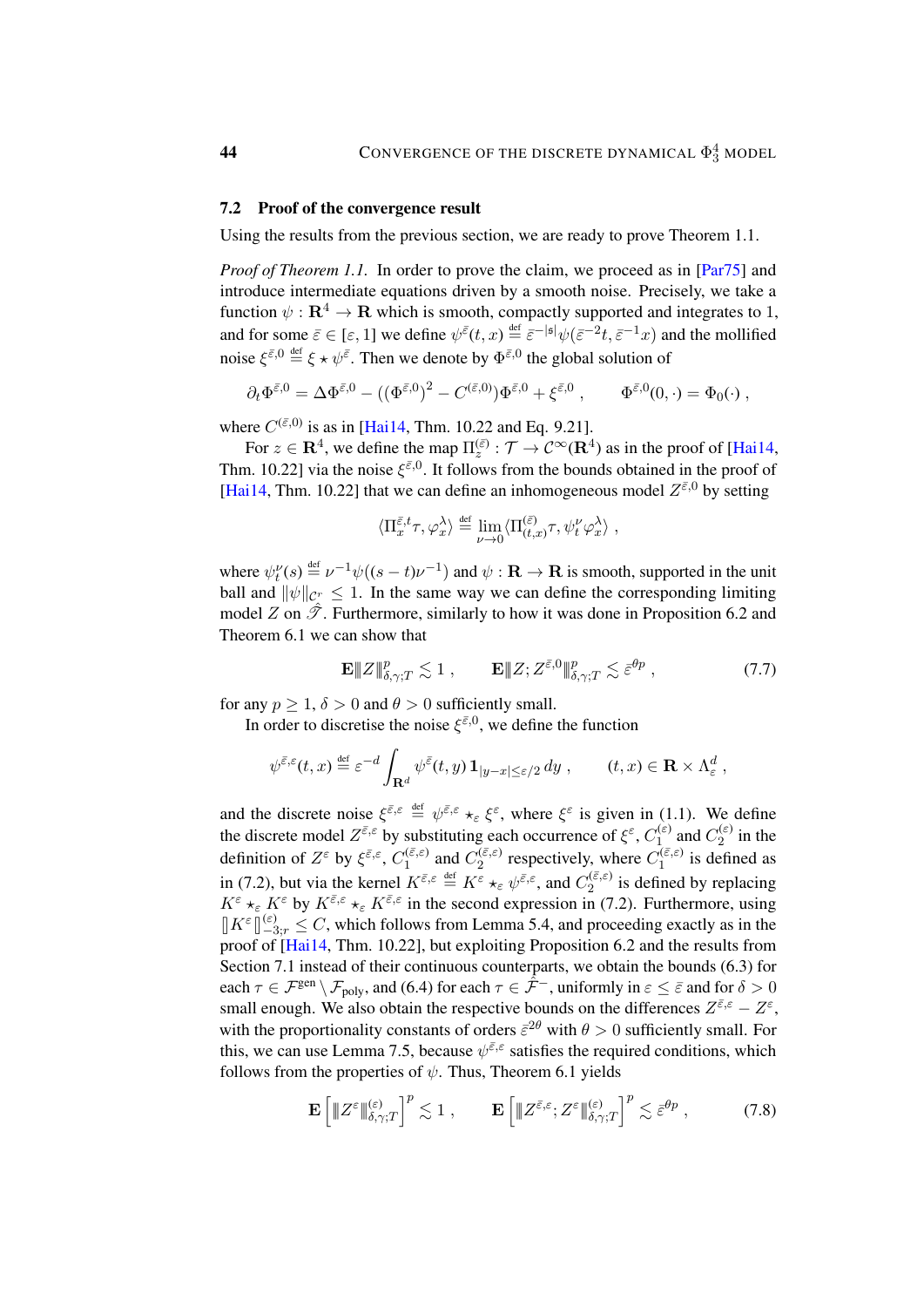uniformly in  $\varepsilon \leq \bar{\varepsilon}$ , for any  $T > 0$  and  $p \geq 1$ .

Let  $\Phi^{\bar{\varepsilon},\varepsilon}$  be the solution of  $(\Phi^4_{3,\varepsilon})$ , driven by the noise  $\xi^{\bar{\varepsilon},\varepsilon}$ , with the renormalisation constant  $C^{(\bar{\varepsilon},\varepsilon)} \stackrel{\text{def}}{=} 3C_1^{(\bar{\varepsilon},\varepsilon)} - 9C_2^{(\bar{\varepsilon},\varepsilon)}$  $2^{(\epsilon,\epsilon)}$ . Then we can bound, for some stopping time  $T_{\varepsilon}$ ,

$$
\mathbf{E} \|\Phi; \Phi^{\varepsilon}\|_{\mathcal{C}_{\bar{\eta},T_{\varepsilon}}^{\delta,\alpha+2}}^{(\varepsilon)} \leq \mathbf{E} \|\Phi - \Phi^{\bar{\varepsilon},0}\|_{\mathcal{C}_{\bar{\eta},T_{\varepsilon}}^{\delta,\alpha+2}} + \mathbf{E} \|\Phi^{\bar{\varepsilon},0}; \Phi^{\bar{\varepsilon},\varepsilon}\|_{\mathcal{C}_{\bar{\eta},T_{\varepsilon}}^{\delta,\alpha+2}}^{(\varepsilon)} + \mathbf{E} \|\Phi^{\bar{\varepsilon},\varepsilon} - \Phi^{\varepsilon}\|_{\mathcal{C}_{\bar{\eta},T_{\varepsilon}}^{\delta,\alpha+2}}^{(\varepsilon)}, \tag{7.9}
$$

and to take first the limit  $\varepsilon \to 0$  and after that  $\bar{\varepsilon} \to 0$ . Convergence of the first term in [\(7.9\)](#page-44-0) follows from Theorems [2.11,](#page-9-4) [3.9](#page-18-2) and [\(7.7\)](#page-43-0), for a suitable  $T_{\varepsilon}$ . We can use Theorems [5.7,](#page-35-3) [4.5](#page-20-2) and [\(7.8\)](#page-43-1) to obtain convergence of the last term in [\(7.9\)](#page-44-0).

Now, we turn to the second term in [\(7.9\)](#page-44-0). It follows from our definitions that we have  $\xi^{\bar{\varepsilon},\varepsilon} = \varrho^{\bar{\varepsilon},\varepsilon} \star \xi$ , where

<span id="page-44-0"></span>
$$
\varrho^{\bar{\varepsilon},\varepsilon}(t,x) \stackrel{\text{def}}{=} \varepsilon^{-d} \int_{\Lambda^d_\varepsilon} \psi^{\bar{\varepsilon},\varepsilon}(t,y) \, \mathbf{1}_{|y-x| \leq \varepsilon/2} \, dy \; .
$$

Moreover, for  $z = (t, x) \in \mathbf{R} \times \Lambda_{\varepsilon}^d$  one has the identity

$$
(\psi^{\bar{\varepsilon}} - \varrho^{\bar{\varepsilon},\varepsilon})(z) = \varepsilon^{-2d} \int_{\Lambda_{\varepsilon}^d} \int_{\mathbf{R}^d} \left( \psi^{\bar{\varepsilon}}(t,x) - \psi^{\bar{\varepsilon}}(t,u) \right) \mathbf{1}_{|u-y| \le \varepsilon/2} \mathbf{1}_{|y-x| \le \varepsilon/2} du \, dy,
$$

from which we immediately obtain the bound

$$
\sup_{z\in\mathbf{R}\times\Lambda_{\varepsilon}^d} |D_t^k(\psi^{\bar{\varepsilon}}-\varrho^{\bar{\varepsilon},\varepsilon})(z)|\lesssim \varepsilon\bar{\varepsilon}^{-|\mathfrak{s}|-k\mathfrak{s}_0-1}\;,
$$

for every  $k \in \mathbb{N}$ . Hence, we can conclude from [\[BS08\]](#page-47-15) that the second term in [\(7.9\)](#page-44-0) vanishes as  $\varepsilon \to 0$ , as soon as  $\bar{\varepsilon}$  is fixed, which finishes the proof.  $\Box$ 

*Proof of Corollary [1.2.](#page-2-3)* Let ξ be space-time white noise on some probability space  $(\Omega, \mathscr{F}, \mathbf{P})$ , and let its discretisation  $\xi^{\varepsilon}$  be given by [\(1.1\)](#page-2-0). Let furthermore  $\Phi_0^{\varepsilon}$  be a random variable on the same probability space which is independent of  $\xi$  and such that the solution to  $(\Phi_{3,\varepsilon}^4)$  with the nearest neighbours approximate Laplacian  $\Delta^{\varepsilon}$ and driven by  $\xi^{\varepsilon}$  is stationary. We denote by  $\mu_{\varepsilon}$  its stationary distribution, which we view as a measure on  $\mathcal{C}^{\alpha}$  with  $\alpha$  as in [\(1.2\)](#page-2-1), by extending it in a piecewise constant fashion. It then follows from [\[BFS83\]](#page-46-1) (by combining Eq. 8.2 and Thm. 6.1 in that article) that the sequence  $\mu_{\varepsilon}$  is tight in  $\mathcal{C}^{\alpha}$  as  $\varepsilon \to 0$  with uniformly bounded moments of all orders, so we can choose a subsequence (which we also denote by  $\mu_{\varepsilon}$ ), weakly converging to an accumulation point  $\mu$ . Actually, combining this with [\[Par75\]](#page-48-3) shows that  $\mu$  is unique and coincides with the  $\Phi_3^4$  measure constructed in [\[Fel74\]](#page-47-16). In particular, if we view  $\Phi_0^{\varepsilon}$  as an element of  $C^{\alpha}$  by piecewise constant extension, we can and will assume by Skorokhod's representation theorem that  $\Phi_0^{\varepsilon}$ converges almost surely as  $\varepsilon \to 0$  to a limit  $\Phi_0 \in \mathcal{C}^{\alpha}$ .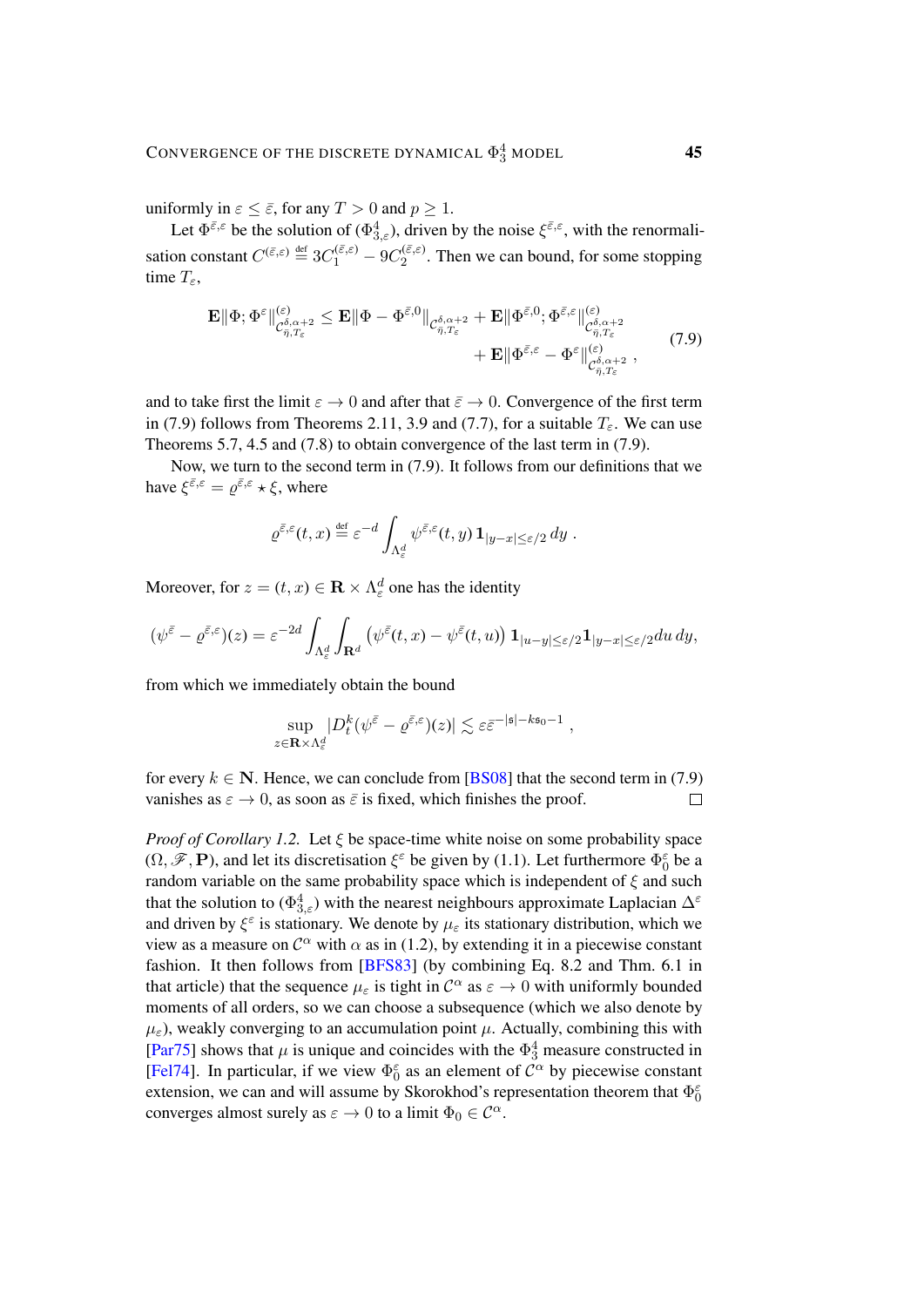Before we proceed, we introduce the space  $\bar{C} \stackrel{\text{def}}{=} C_{\bar{\eta}}^{\delta,\alpha}([0,1], \mathbf{T}^3) \cup \{\infty\}$  (the latter Hölder space is a subspace of  $\mathcal{C}_{\bar{\eta}}^{\delta,\alpha}([0,1],\mathbf{R}^{3}),$  containing the spatially periodic distributions), for  $\delta$ ,  $\alpha$  and  $\bar{\eta}$  as in [\(1.2\)](#page-2-1), and equipped with the metric such that

$$
d(\zeta, \infty) \stackrel{\text{def}}{=} d(\infty, \zeta) \stackrel{\text{def}}{=} (1 + ||\zeta||_{\mathcal{C}_{\bar{\eta}}^{\delta, \alpha}})^{-1}, \quad \zeta \neq \infty ,
$$
  

$$
d(\zeta_1, \zeta_2) \stackrel{\text{def}}{=} \min \{ ||\zeta_1 - \zeta_2||_{\mathcal{C}_{\bar{\eta}}^{\delta, \alpha}}, d(\zeta_1, \infty) + d(\zeta_2, \infty) \}, \quad \zeta_i \neq \infty .
$$

Denote now by  $\Phi^{\varepsilon}$  the solution to  $(\Phi_{3,\varepsilon}^4)$  with initial condition  $\Phi_0^{\varepsilon}$  and by  $\Phi$  the solution to  $(\Phi_3^4)$  with initial condition  $\Phi_0$ . We can view these as  $\bar{\mathcal{C}}$ -valued random variables by postulating that  $\Phi = \infty$  if its lifetime is smaller than 1. (The lifetime of  $\Phi^{\varepsilon}$  is always infinite for fixed  $\varepsilon$ .)

Since the assumptions of Theorem [1.1](#page-2-2) are fulfilled, the convergence [\(1.2\)](#page-2-1) holds and, since solutions blow up at time  $T^*$ , this implies that  $d(\Phi^{\varepsilon}, \Phi) \to 0$  in probability, as  $\varepsilon \to 0$ . In order to conclude, it remains to show that  $P(\Phi = \infty) = 0$ . In particular, since the only point of discontinuity of the evaluation maps  $\Phi \mapsto \Phi(t, \cdot)$ on  $\overline{C}$  is  $\infty$ , this would then immediately show not only that solutions  $\Phi$  live up to time 1 (and therefore any time) almost surely, but also that  $\mu$  is invariant for  $\Phi$ . To show that  $\Phi \neq \infty$  a.s., it suffices to prove tightness of  $\Phi^{\varepsilon}$  in  $\mathcal{C}_{\bar{\eta}}^{\delta,\alpha}([0,1], \mathbf{T}^3)$ .

To prove this tightness, we take any  $\delta' > \delta$  and  $\alpha' > \alpha$  such that the convergence [\(1.2\)](#page-2-1) still holds in  $\mathcal{C}_{\bar{\eta}}^{\delta',\alpha'}([0,T_{\varepsilon}],\mathbf{T}^3)$ , for a sequence of stopping times  $T_{\varepsilon}$ . Our aim is to show that for every  $\bar{\varepsilon} > 0$  there exists a constant  $C_{\bar{\varepsilon}} > 0$  such that

$$
\mathbf{P}\left(\|\Phi^{\varepsilon}\|_{\mathcal{C}^{\delta',\alpha'}_{\bar{\eta},1}} \le C_{\bar{\varepsilon}}\right) \ge 1 - \bar{\varepsilon} \,. \tag{7.10}
$$

,

Since  $C_{\bar{\eta}}^{\delta',\alpha'}([0,1],\mathbf{T}^3)$  is compactly embedded into  $C_{\bar{\eta}}^{\delta,\alpha}([0,1],\mathbf{T}^3)$ , this bound implies the required tightness of the stationary solutions.

We fix  $\bar{\varepsilon} > 0$  in what follows and work with a generic constant  $C_{\bar{\varepsilon}} > 0$ , whose value will be chosen later. For integers  $K \geq 2$  and  $i \in \{0, \ldots, K - 2\}$ , we denote

$$
Q_{K,i}^\varepsilon\stackrel{\text{\tiny def}}{=} \|\Phi^\varepsilon\|_{\mathcal{C}^{\delta',\alpha'}_{\bar{\eta},\lbrack i/K,(i+2)/K\rbrack}}
$$

where the norm  $\|\cdot\|_{\mathcal{C}^{\delta',\alpha'}_{\overline{\alpha}}$  $\frac{\delta'$ ,  $\alpha'}{\bar{\eta}, [T_1, T_2]}$  is defined as in [\(1.5\)](#page-4-2), but on the time interval  $[T_1, T_2]$ and with a blow-up at  $T_1$ . Splitting the time interval  $(0, 1]$  in [\(1.5\)](#page-4-2) into subintervals of length  $1/K$ , and deriving estimates on each subinterval, one gets

$$
\|\Phi^{\varepsilon}\|_{\mathcal{C}^{\delta',\alpha'}_{\bar{\eta},1}} \leq Q^{\varepsilon}_{K,0} + \sum_{i=1}^{K-1} (i+1)^{-\eta/2} Q^{\varepsilon}_{K,i-1} \leq \tilde{C} K^{-\eta/2} \sum_{i=0}^{K-2} Q^{\varepsilon}_{K,i} ,
$$

if  $\eta \leq 0$ , and for some  $\tilde{C}$  independent of K and  $\varepsilon$ . Since, by stationarity, the random variables  $Q_{K,i}^{\varepsilon}$  all have the same law, it follows that

$$
\mathbf{P}\Big(\|\Phi^{\varepsilon}\|_{\mathcal{C}^{\delta',\alpha'}_{\bar{\eta},1}} \geq C_{\bar{\varepsilon}}\Big) \leq \mathbf{P}\Big(\tilde{C}K^{-\eta/2}\sum_{i=0}^{K-2}Q^{\varepsilon}_{K,i} \geq C_{\bar{\varepsilon}}\Big)
$$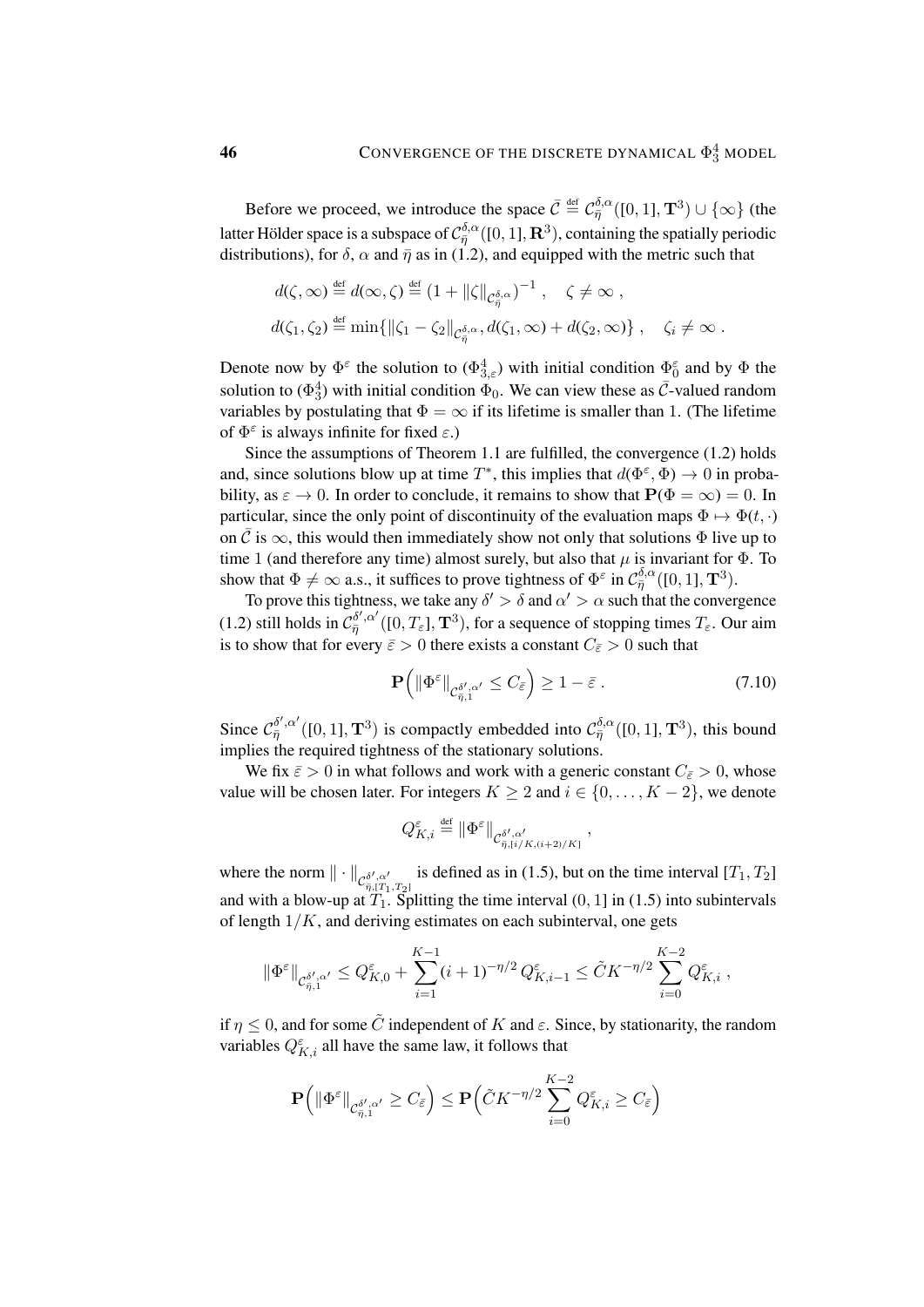<span id="page-46-4"></span>
$$
\leq K \mathbf{P} \left( \|\Phi^{\varepsilon}\|_{\mathcal{C}^{\delta',\alpha'}_{\bar{\eta},2/K}} \geq \tilde{C}^{-1} K^{\eta/2} C_{\bar{\varepsilon}} \right), \qquad (7.11)
$$

To make the notation concise, we write  $\tilde{C}_{K,\bar{\varepsilon}} \stackrel{\text{def}}{=} \tilde{C}^{-1}K^{\eta/2}C_{\bar{\varepsilon}}$ . Furthermore, in order to have a uniform bound on the initial data and the model, we use the following estimate

$$
\mathbf{P}\Big(\|\Phi^{\varepsilon}\|_{\mathcal{C}^{\delta',\alpha'}_{\bar{\eta},2/K}} \geq \tilde{C}_{K,\bar{\varepsilon}}\Big) \leq \mathbf{P}\Big(\|\Phi^{\varepsilon}\|_{\mathcal{C}^{\delta',\alpha'}_{\bar{\eta},2/K}} \geq \tilde{C}_{K,\bar{\varepsilon}}\Big|\|\Phi^{\varepsilon}_{0}\|_{\mathcal{C}^{\eta}} \leq L, \|Z^{\varepsilon}\|_{\delta',\gamma;1}^{(\varepsilon)} \leq L\Big) \n+ \mathbf{P}\Big(\|\Phi^{\varepsilon}_{0}\|_{\mathcal{C}^{\eta}} > L\Big) + \mathbf{P}\Big(\|Z^{\varepsilon}\|_{\delta',\gamma;1}^{(\varepsilon)} > L\Big), (7.12)
$$

valid for every L, where  $\gamma > 0$  is as in the proof of Theorem [1.1.](#page-2-2)

Recalling that [\[BFS83,](#page-46-1) Sec. 8] yields uniform bounds on all moments of  $\mu_{\epsilon}$ , and using the first bound in [\(7.8\)](#page-43-1), Markov's inequality implies that

$$
\mathbf{P}\Big(\|\Phi_0^\varepsilon\|_{\mathcal{C}^\eta} > L\Big) \le B_1 L^{-q} , \qquad \mathbf{P}\Big(\|Z^\varepsilon\|_{\delta',\gamma;1}^{(\varepsilon)} > L\Big) \le B_2 L^{-q} , \qquad (7.13)
$$

for any  $q \ge 1$ , and for constant  $B_1$  and  $B_2$  independent of  $\varepsilon$  and L.

Turning to the first term in [\(7.12\)](#page-46-4), it follows from the fixed point argument in the proof of Theorem [5.7](#page-35-3) and the bound [\(4.5a\)](#page-20-0), that there exists  $\tilde{p} \ge 1$  such that one has the bound

<span id="page-46-5"></span>
$$
\|\Phi^{\varepsilon}\|_{\mathcal{C}^{\delta',\alpha'}_{\bar{\eta},2/K}}^p \leq B_3 L^{3p} ,
$$

with  $B_3$  being independent of  $\varepsilon$  and L, as soon as  $\|\Phi_0^{\varepsilon}\|_{\mathcal{C}^{\eta}} \leq L$ ,  $\|Z^{\varepsilon}\|_{\delta',\gamma;1}^{(\varepsilon)} \leq L$ ,  $K \ge L^{\tilde{p}}$  and  $L \ge 2$ . In particular, the first term vanishes if we can ensure that

<span id="page-46-6"></span>
$$
\tilde{C}_{K,\bar{\varepsilon}} \ge B_3 L^{3p} \tag{7.14}
$$

Choosing first  $L$  large enough so that the contribution of the two terms in [\(7.13\)](#page-46-5) is smaller than  $\bar{\varepsilon}/3$ , then  $K$  large enough so that  $K \geq L^{\tilde{p}}$ , and finally  $C_{\bar{\varepsilon}}$  large enough so that [\(7.14\)](#page-46-6) holds, the claim follows.  $\Box$ 

#### References

- <span id="page-46-0"></span>[AR91] S. ALBEVERIO and M. RÖCKNER. Stochastic differential equations in infinite dimensions: solutions via Dirichlet forms. *Probab. Theory Related Fields* 89, no. 3, (1991), 347–386. [doi:10.1007/BF01198791](http://dx.doi.org/10.1007/BF01198791).
- <span id="page-46-3"></span>[BCD11] H. BAHOURI, J.-Y. CHEMIN, and R. DANCHIN. *Fourier analysis and nonlinear partial differential equations*, vol. 343 of *Grundlehren der Mathematischen Wissenschaften [Fundamental Principles of Mathematical Sciences]*. Springer, Heidelberg, 2011. [doi:10.1007/978-3-642-16830-7](http://dx.doi.org/10.1007/978-3-642-16830-7).
- <span id="page-46-1"></span>[BFS83] D. C. BRYDGES, J. FRÖHLICH, and A. D. SOKAL. A new proof of the existence and nontriviality of the continuum  $\varphi_2^4$  and  $\varphi_3^4$  quantum field theories. *Comm. Math. Phys.* 91, no. 2, (1983), 141–186.
- <span id="page-46-2"></span>[BG97] L. BERTINI and G. GIACOMIN. Stochastic Burgers and KPZ equations from particle systems. *Comm. Math. Phys.* 183, no. 3, (1997), 571–607. [doi:](http://dx.doi.org/10.1007/s002200050044) [10.1007/s002200050044](http://dx.doi.org/10.1007/s002200050044).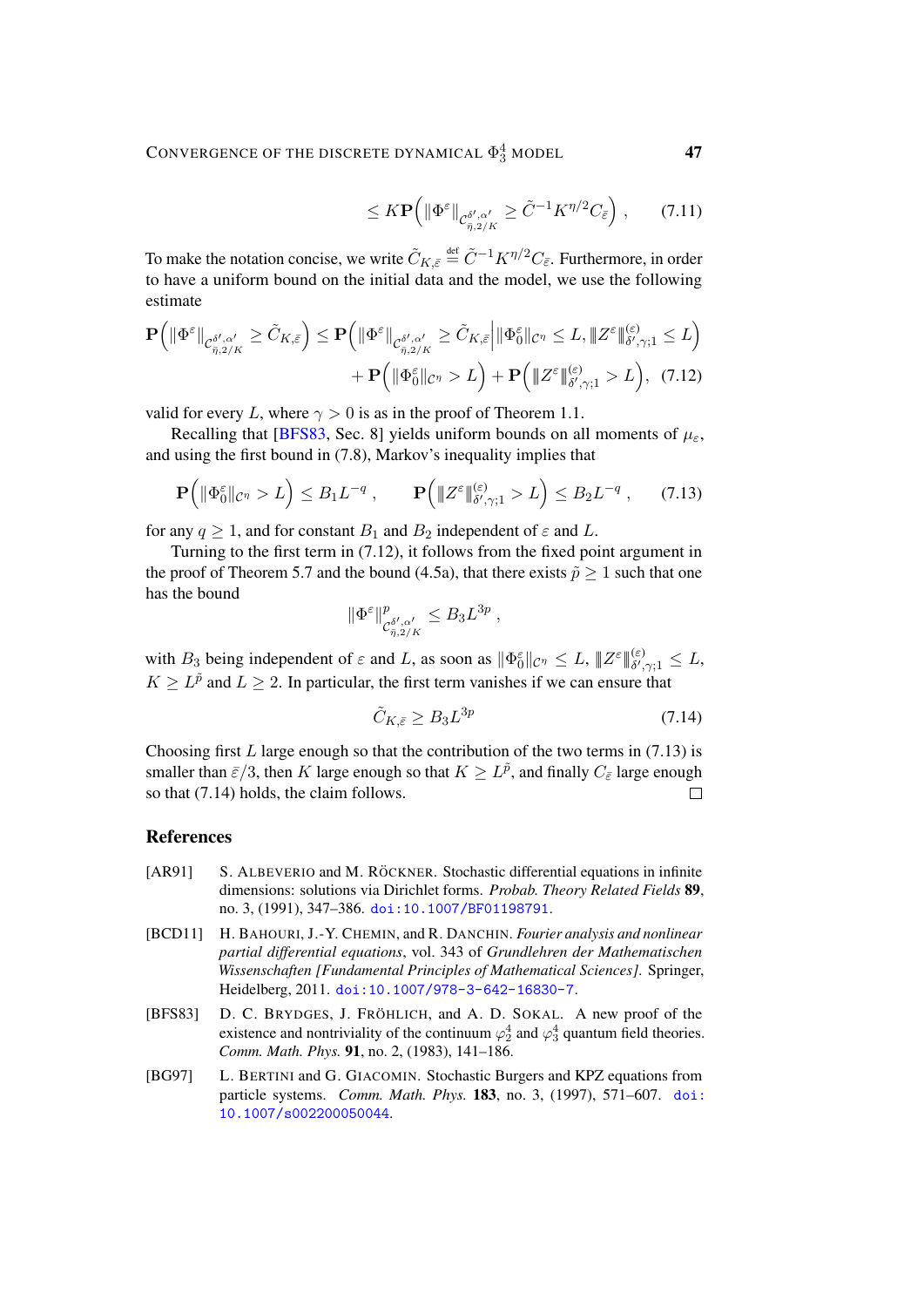- <span id="page-47-7"></span>[Bou94] J. BOURGAIN. Periodic nonlinear Schrödinger equation and invariant measures. *Comm. Math. Phys.* 166, no. 1, (1994), 1–26. [doi:10.1007/BF02099299](http://dx.doi.org/10.1007/BF02099299).
- <span id="page-47-15"></span>[BS08] S. C. BRENNER and L. R. SCOTT. *The mathematical theory of finite element methods*, vol. 15 of *Texts in Applied Mathematics*. Springer, New York, third ed., 2008. [doi:10.1007/978-0-387-75934-0](http://dx.doi.org/10.1007/978-0-387-75934-0).
- <span id="page-47-3"></span>[CC13] R. CATELLIER and K. CHOUK. Paracontrolled distributions and the 3dimensional stochastic quantization equation (2013). [arXiv:1310.6869](http://arxiv.org/abs/1310.6869).
- <span id="page-47-14"></span>[Dau88] I. DAUBECHIES. Orthonormal bases of compactly supported wavelets. *Comm. Pure Appl. Math.* 41, no. 7, (1988), 909–996. [doi:10.1002/cpa.](http://dx.doi.org/10.1002/cpa.3160410705) [3160410705](http://dx.doi.org/10.1002/cpa.3160410705).
- <span id="page-47-13"></span>[Dau92] I. DAUBECHIES. *Ten lectures on wavelets*, vol. 61 of *CBMS-NSF Regional Conference Series in Applied Mathematics*. Society for Industrial and Applied Mathematics (SIAM), Philadelphia, PA, 1992. [doi:10.1137/1.9781611970104](http://dx.doi.org/10.1137/1.9781611970104).
- <span id="page-47-2"></span>[DPD03] G. DA PRATO and A. DEBUSSCHE. Strong solutions to the stochastic quantization equations. *Ann. Probab.* 31, no. 4, (2003), 1900–1916. [doi:](http://dx.doi.org/10.1214/aop/1068646370) [10.1214/aop/1068646370](http://dx.doi.org/10.1214/aop/1068646370).
- <span id="page-47-1"></span>[DPZ14] G. DA PRATO and J. ZABCZYK. *Stochastic equations in infinite dimensions*, vol. 152 of *Encyclopedia of Mathematics and its Applications*. Cambridge University Press, Cambridge, second ed., 2014. [doi:10.1017/CBO9781107295513](http://dx.doi.org/10.1017/CBO9781107295513).
- <span id="page-47-16"></span>[Fel74] J. FELDMAN. The  $\lambda \varphi_3^4$  field theory in a finite volume. *Comm. Math. Phys.* 37, (1974), 93–120.
- <span id="page-47-4"></span>[GIP15] M. GUBINELLI, P. IMKELLER, and N. PERKOWSKI. Paracontrolled distributions and singular PDEs. *Forum of Mathematics, Pi* 3, no. 6, (2015), 1–75. [arXiv:1210.2684](http://arxiv.org/abs/1210.2684). [doi:10.1017/fmp.2015.2](http://dx.doi.org/10.1017/fmp.2015.2).
- <span id="page-47-6"></span>[GLP99] G. GIACOMIN, J. L. LEBOWITZ, and E. PRESUTTI. Deterministic and stochastic hydrodynamic equations arising from simple microscopic model systems. In *Stochastic partial differential equations: six perspectives*, vol. 64 of *Math. Surveys Monogr.*, 107–152. Amer. Math. Soc., Providence, RI, 1999. [doi:10.1090/surv/064/03](http://dx.doi.org/10.1090/surv/064/03).
- <span id="page-47-8"></span>[GP15] M. GUBINELLI and N. PERKOWSKI. KPZ reloaded. *ArXiv e-prints* (2015). [arXiv:1508.03877](http://arxiv.org/abs/1508.03877).
- <span id="page-47-5"></span>[GRS75] F. GUERRA, L. ROSEN, and B. SIMON. The  $P(\phi)_2$  Euclidean quantum field theory as classical statistical mechanics. I, II. *Ann. of Math. (2)* 101, (1975), 111–189; ibid. (2) 101 (1975), 191–259.
- <span id="page-47-11"></span>[Gub04] M. GUBINELLI. Controlling rough paths. *J. Funct. Anal.* 216, no. 1, (2004), 86–140. [arXiv:math/0306433](http://arxiv.org/abs/math/0306433). [doi:10.1016/j.jfa.2004.01.002](http://dx.doi.org/10.1016/j.jfa.2004.01.002).
- <span id="page-47-9"></span>[Hai11] M. HAIRER. Rough stochastic PDEs. *Comm. Pure Appl. Math.* 64, no. 11, (2011), 1547–1585. [arXiv:1008.1708](http://arxiv.org/abs/1008.1708). [doi:10.1002/cpa.20383](http://dx.doi.org/10.1002/cpa.20383).
- <span id="page-47-10"></span>[Hai13] M. HAIRER. Solving the KPZ equation. *Ann. of Math. (2)* 178, no. 2, (2013), 559–664. [arXiv:1109.6811](http://arxiv.org/abs/1109.6811). [doi:10.4007/annals.2013.178.2.4](http://dx.doi.org/10.4007/annals.2013.178.2.4).
- <span id="page-47-0"></span>[Hai14] M. HAIRER. A theory of regularity structures. *Invent. Math.* 198, no. 2, (2014), 269–504. [arXiv:1303.5113](http://arxiv.org/abs/1303.5113). [doi:10.1007/s00222-014-0505-4](http://dx.doi.org/10.1007/s00222-014-0505-4).
- <span id="page-47-12"></span>[Hai15] M. HAIRER. Regularity structures and the dynamical  $\phi_3^4$  model. *ArXiv e-prints* (2015). [arXiv:1508.05261](http://arxiv.org/abs/1508.05261).